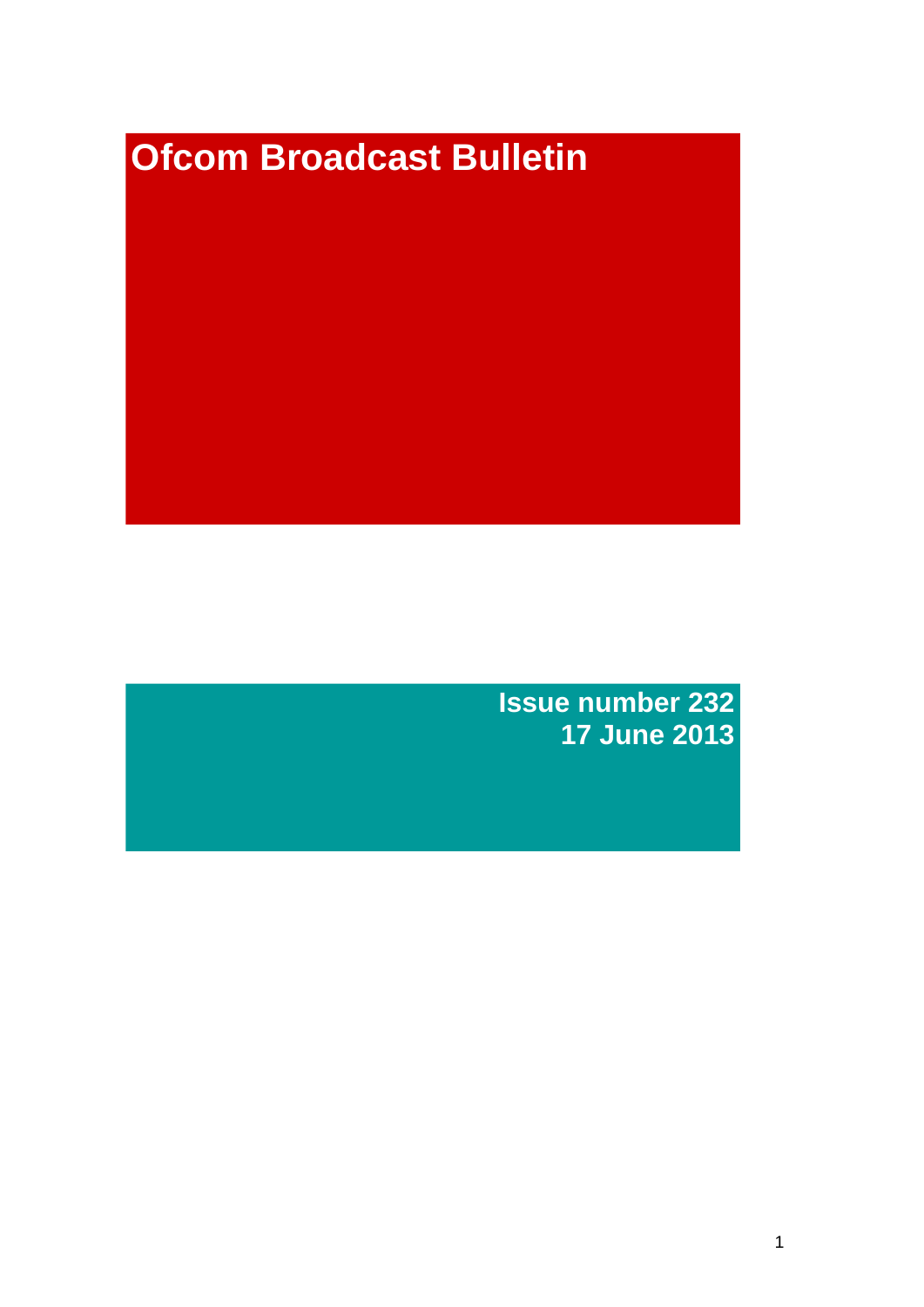# **Contents**

| Introduction                                                                                              | 3  |
|-----------------------------------------------------------------------------------------------------------|----|
| <b>Standards cases</b>                                                                                    |    |
| <u>In Breach</u>                                                                                          |    |
| <b>Youth Show</b><br>Sangat TV, 17 February 2013, 20:30                                                   | 6  |
| <b>Wake Up With Huggy</b><br>Bay FM Radio (Exmouth), 1 April 2013<br>to 16 April 2013, daily at 07:00     | 13 |
| Today<br>BBC Radio 4, 22 March 2013, 08:30                                                                | 16 |
| <b>Sponsorship credits</b><br>Bloomberg Television, various dates and times                               | 19 |
| Resolved                                                                                                  |    |
| The Boat Race<br>BBC 1, 31 March 2013, 15:15                                                              | 22 |
| Adrian Goldberg<br>BBC WM, 3 April 2013, 11:15                                                            | 26 |
| <b>Advertising Scheduling cases</b>                                                                       |    |
| Resolved                                                                                                  |    |
| <b>Resolved findings table</b><br>Code on the Scheduling of Television<br>Advertising compliance reports  | 29 |
| <b>Fairness and Privacy cases</b>                                                                         |    |
| Not Upheld                                                                                                |    |
| <b>Complaint by Mr Christopher Hook</b><br>Watchdog, BBC1, 3 June 2010                                    | 30 |
| <b>Complaint by Motor Depot Limited</b><br>The David Burns Show, BBC Radio Humberside,<br>18 October 2012 | 53 |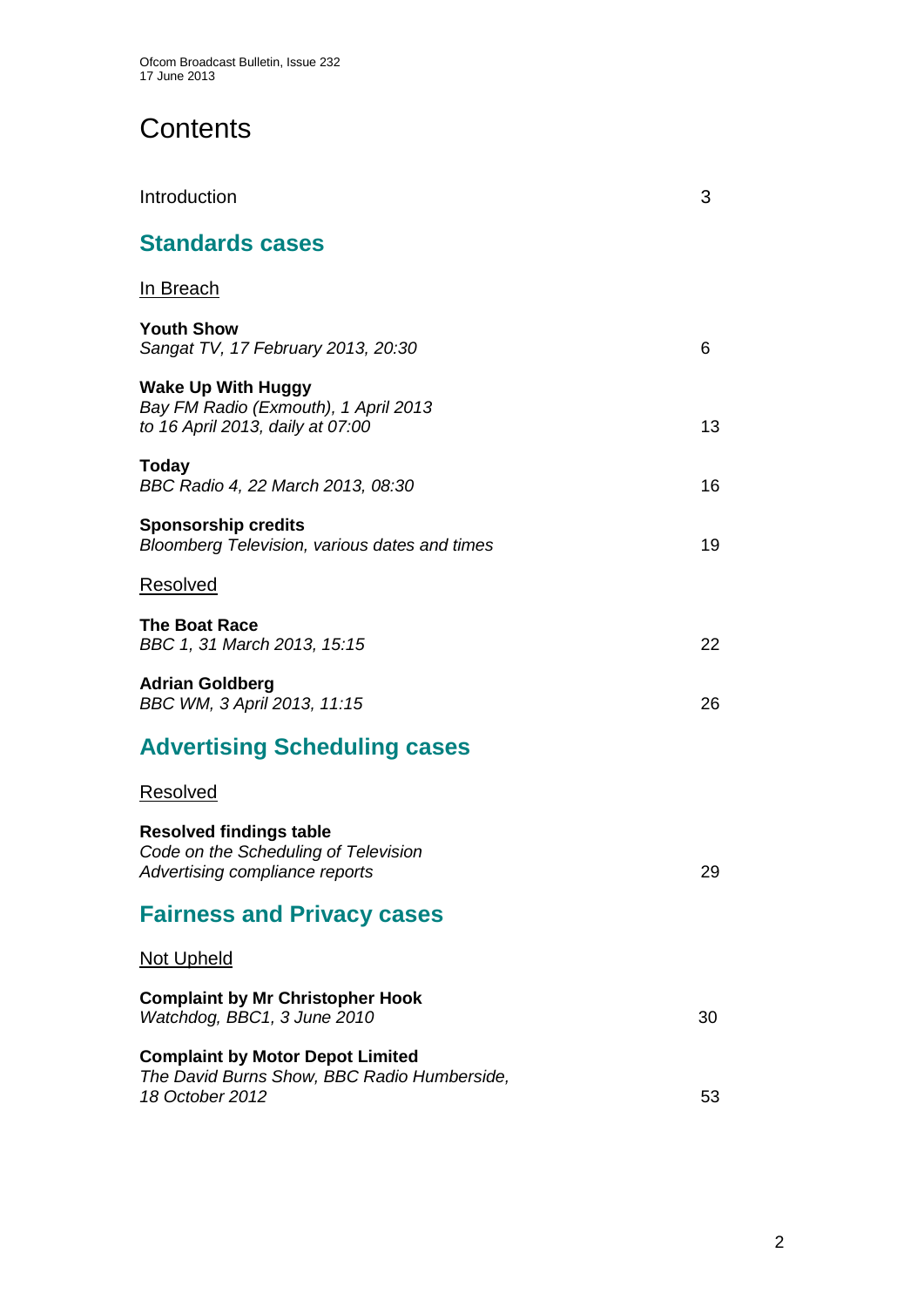| <b>Other Programmes Not in Breach</b>        | 67 |
|----------------------------------------------|----|
| <b>Complaints Assessed, Not Investigated</b> | 68 |
| <b>Investigations List</b>                   | 74 |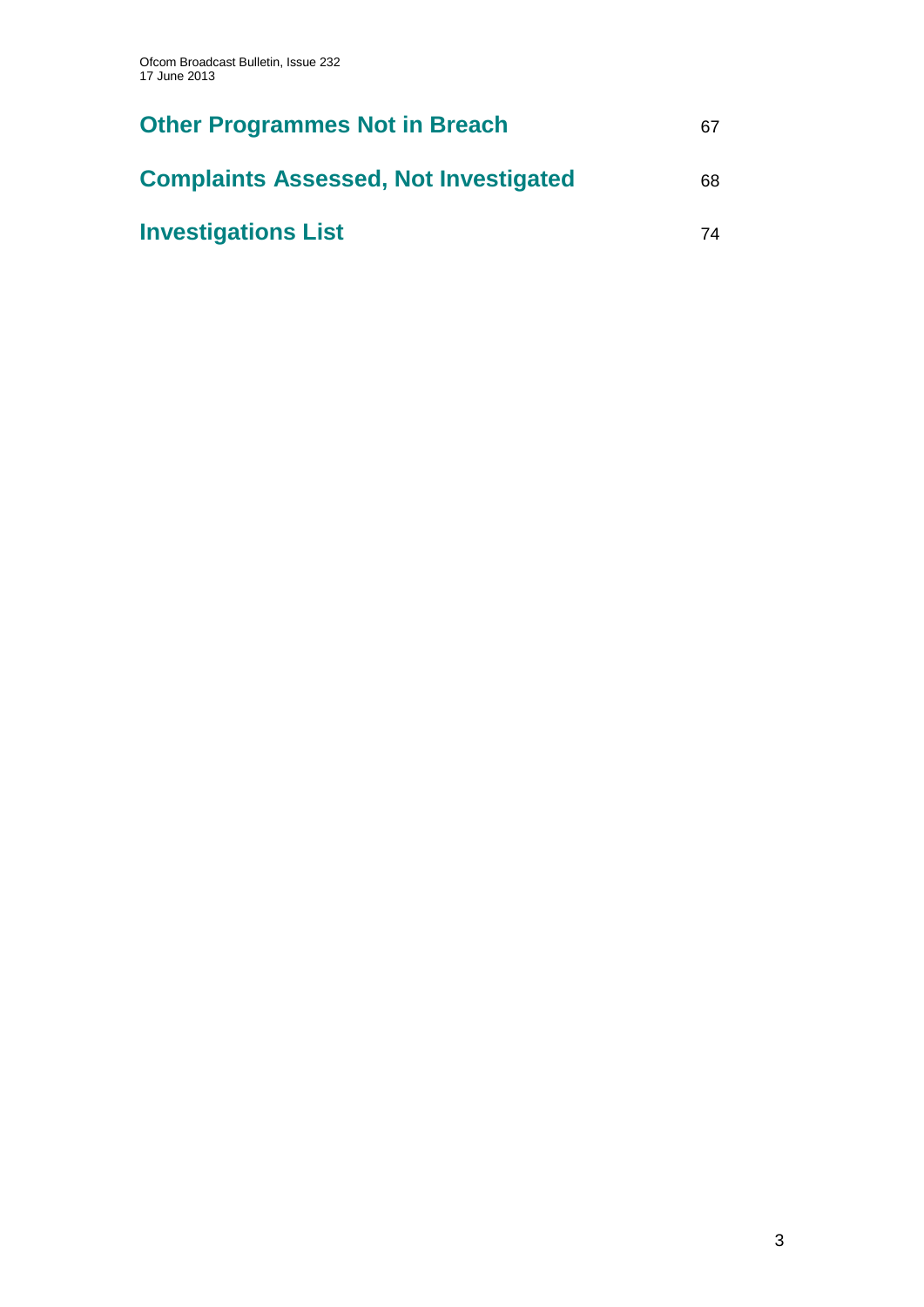# **Introduction**

Under the Communications Act 2003 ("the Act"), Ofcom has a duty to set standards for broadcast content as appear to it best calculated to secure the standards objectives<sup>1</sup>. Ofcom must include these standards in a code or codes. These are listed below. Ofcom also has a duty to secure that every provider of a notifiable On Demand Programme Services ("ODPS") complies with certain standards requirements as set out in the  $Act<sup>2</sup>$ .

The Broadcast Bulletin reports on the outcome of investigations into alleged breaches of those Ofcom codes below, as well as licence conditions with which broadcasters regulated by Ofcom are required to comply. We also report on the outcome of ODPS sanctions referrals made by ATVOD and the ASA on the basis of their rules and guidance for ODPS. These Codes, rules and guidance documents include:

- a) [Ofcom's Broadcasting Code](http://stakeholders.ofcom.org.uk/broadcasting/broadcast-codes/broadcast-code/) ("the Code").
- b) the [Code on the Scheduling of Television Advertising](http://stakeholders.ofcom.org.uk/broadcasting/broadcast-codes/advert-code/) ("COSTA") which contains rules on how much advertising and teleshopping may be scheduled in programmes, how many breaks are allowed and when they may be taken.
- c) certain sections of the [BCAP Code: the UK Code of Broadcast Advertising,](http://www.bcap.org.uk/Advertising-Codes/Broadcast-HTML.aspx) which relate to those areas of the BCAP Code for which Ofcom retains regulatory responsibility. These include:
	- the prohibition on 'political' advertising:
	- sponsorship and product placement on television (see Rules 9.13, 9.16 and 9.17 of the Code) and all commercial communications in radio programming (see Rules 10.6 to 10.8 of the Code);
	- 'participation TV' advertising. This includes long-form advertising predicated on premium rate telephone services – most notably chat (including 'adult' chat), 'psychic' readings and dedicated quiz TV (Call TV quiz services). Ofcom is also responsible for regulating gambling, dating and 'message board' material where these are broadcast as advertising<sup>3</sup>.
- d) other licence conditions which broadcasters must comply with, such as requirements to pay fees and submit information which enables Ofcom to carry out its statutory duties. Further information can be found on Ofcom's website for [television](http://licensing.ofcom.org.uk/tv-broadcast-licences/) and [radio](http://licensing.ofcom.org.uk/radio-broadcast-licensing/) licences.
- e) rules and guidance for both [editorial content and advertising content on ODPS.](http://www.atvod.co.uk/uploads/files/ATVOD_Rules_and_Guidance_Ed_2.0_May_2012.pdf) Ofcom considers sanctions in relation to ODPS on referral by the Authority for Television On-Demand ("ATVOD") or the Advertising Standards Authority ("ASA"), co-regulators of ODPS for editorial content and advertising respectively, or may do so as a concurrent regulator.

[Other codes and requirements](http://stakeholders.ofcom.org.uk/broadcasting/broadcast-codes/) may also apply to broadcasters and ODPS, depending on their circumstances. These include the Code on Television Access Services (which sets out how much subtitling, signing and audio description relevant

<sup>1</sup>  $1$  The relevant legislation is set out in detail in Annex 1 of the Code.

 $2$  The relevant legislation can be found at Part 4A of the Act.

 $3$  BCAP and ASA continue to regulate conventional teleshopping content and spot advertising for these types of services where it is permitted. Ofcom remains responsible for statutory sanctions in all advertising cases.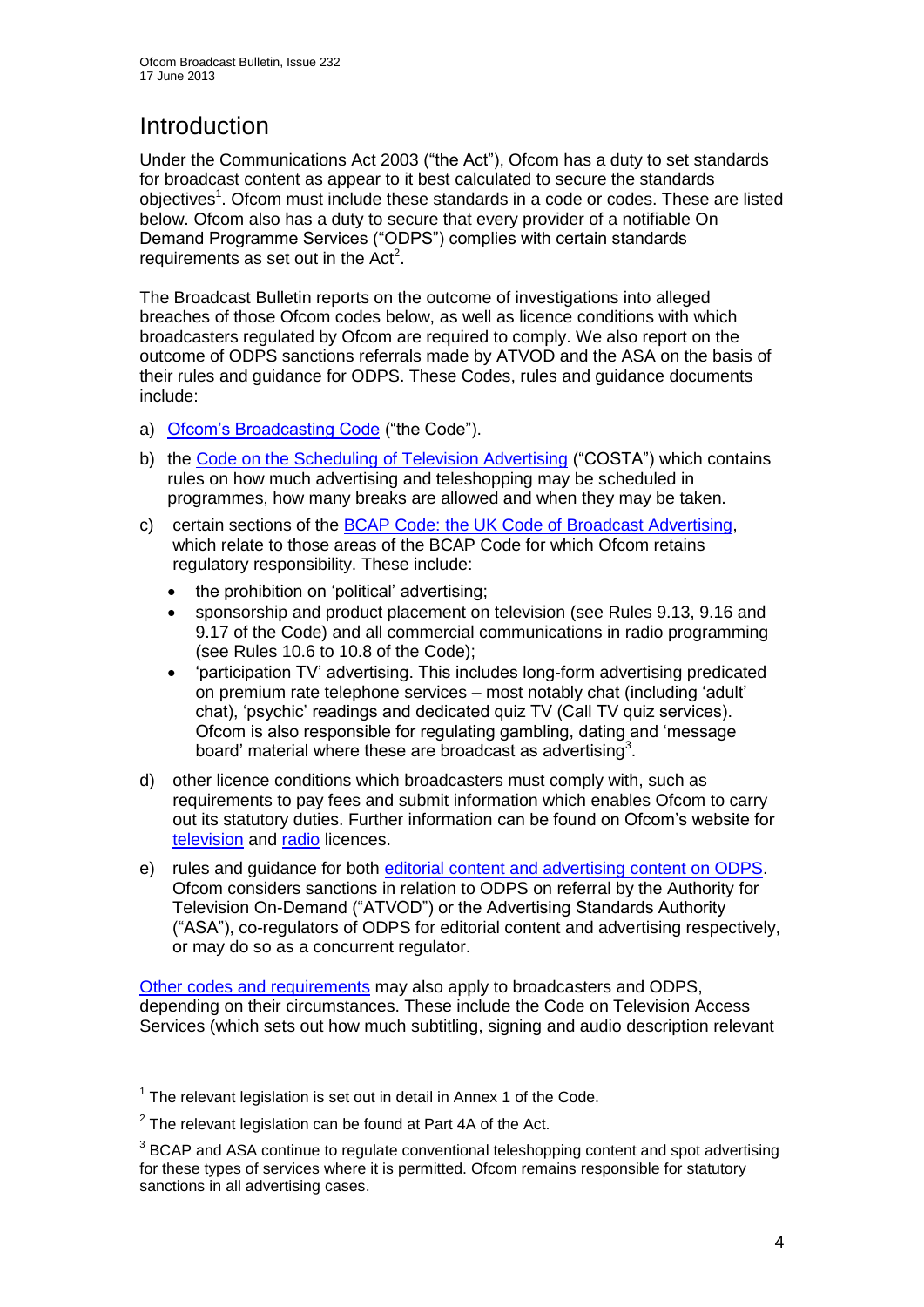licensees must provide), the Code on Electronic Programme Guides, the Code on Listed Events, and the Cross Promotion Code.

**It is Ofcom's policy to describe fully the content in television, radio and on demand content. Some of the language and descriptions used in Ofcom's Broadcast Bulletin may therefore cause offence.**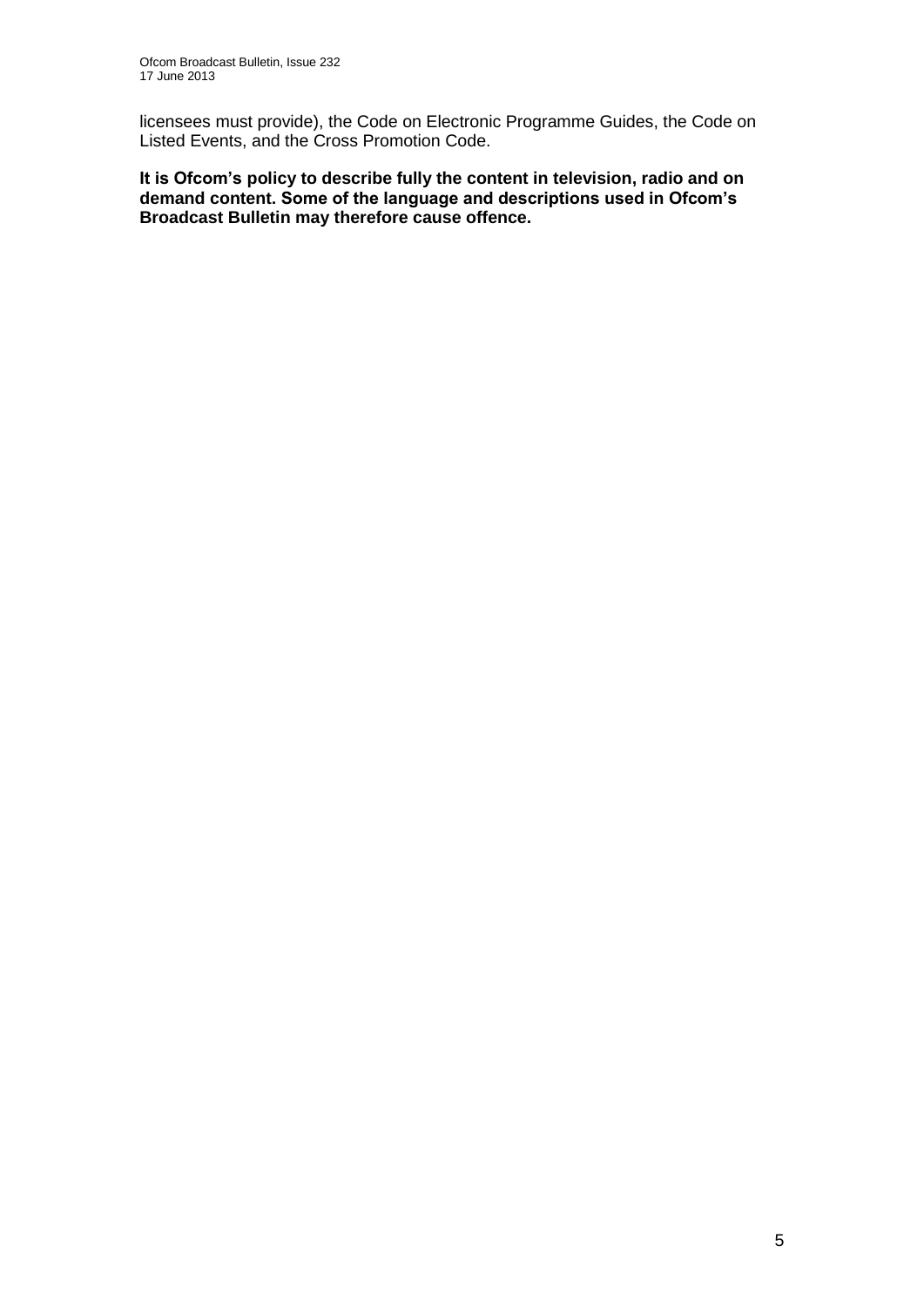## **Standards cases**

## **In Breach**

## **Youth Show**

*Sangat TV, 17 February 2013, 20:30*

#### **Introduction**

Sangat TV broadcasts religious and general entertainment content in English and Punjabi. It is primarily directed towards the Sikh community in the UK, and is available on the Sky digital satellite platform. The licence for Sangat TV is held by Regis 1 Limited ("Regis 1" or "the Licensee").

A complainant alerted Ofcom to the above programme, which discussed the imprisoned Sikh militant, Balwant Singh Rajoana<sup>1</sup>. The complainant objected to the programme containing positive references to Balwant Singh Rajoana.

Ofcom noted this was a 75 minute live broadcast, which featured a young adult male speaker, dressed in a Sikh turban, talking to camera who gave an account in English of the life story of Balwant Singh Rajoana. During the programme, he conducted a brief interview, by telephone and in Punjabi, with the sister of Balwant Singh Rajoana. We were concerned that the speaker made a number of positive references to Balwant Singh Rajoana, including as follows:

*"Freedom fighters aren't just people who are robots and they don't love life, they don't value life. And they're willing to give their life in just a second. On that day*  [Beant Singh was assassinated] Balwant Rajoana and Babbar Dilawar Singh<sup>2</sup> are *standing there and are deciding the only way to exterminate Beant is to become a human bomb".*

\*\*\*\*

*"People may think: 'This sounds really extreme. You're going to take the life of the Chief Minister of a State'. They had actually planned to go towards Beant, the Chief Minister at 2pm, when there wouldn't be many people around. So the fact that Beant came late – he came around 5pm I think, which meant there were more people around – even their planning then was: 'We don't want to take any innocent lives, we just want to take the man who has been killing and authorising the killing of innocent people'. And what's important to note that once Beant was exterminated much of the killings had stopped".*

*"*[Balwant Singh Rajoana] *had successfully taken out the fountainhead of terror, Chief Minister Beant".*

\*\*\*\*

<sup>1</sup> <sup>1</sup> Balwant Singh Rajoana was convicted of the assassination of the former Chief Minister of Punjab, Beant Singh on August 31, 1995. Beant Singh was killed in a suicide attack by Balwant Singh's associate Babbar Dilawar Singh, with Balwant Singh Rajoana being reported to be the backup to Babbar Dilawar Singh, if the latter had failed in his attack.

 $^{2}$  Babbar Dilawar Singh was Balwant Singh Rajoana's associate in the killing of Beant Singh.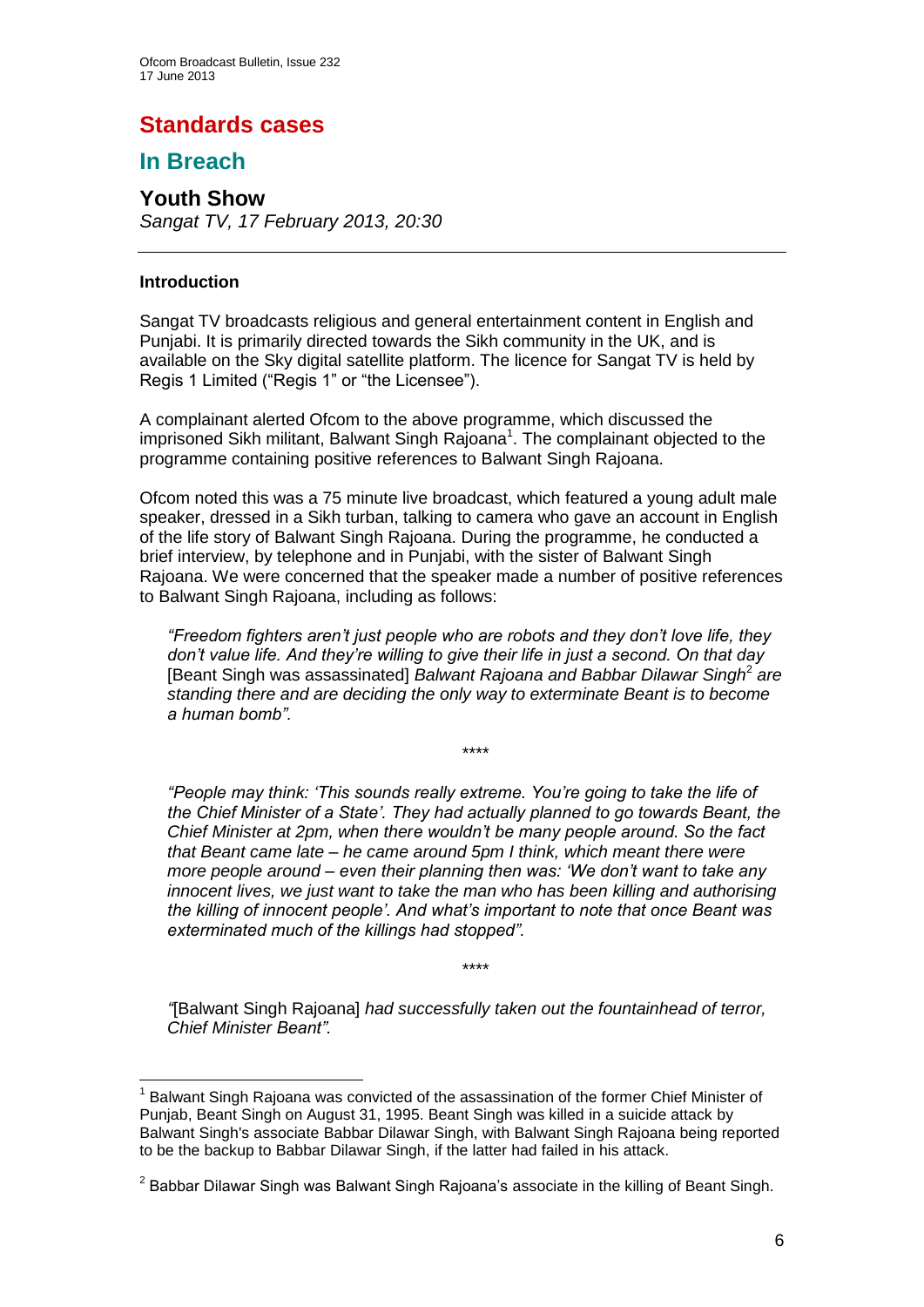\*\*\*\*

*"*[Balwant Singh Rajoana]*'s someone who has awoken a nation, he's somebody who has awoken us".*

*\*\*\*\**

*"*[Balwant Singh Rajoana]*'s only crime was that he tried to get rid of a Chief Minister who was organising mass killings on a mass scale".*

*\*\*\*\**

*\*\*\*\**

*"Not that we're advocating* [Balwant Singh Rajoana] *going to the gallows, because he has done nothing wrong".*

*"...in amongst all this rubble, all this darkness lies a little diamond that continues to sparkle –* [Balwant Singh Rajoana] *– which is why he has endeared himself into all of our hearts, because amongst all the rubbish in Punjab, he continues to sparkle....*[Balwant Singh Rajoana] *is sparkling, he is a diamond that we don't want to let go of".*

*\*\*\*\**

*"Here* [Balwant Singh Rajoana] *stands amongst us, this jewel, this diamond".*

Ofcom considered<sup>3</sup> that the material raised issues warranting investigation under Rule 2.3 of the Code, which states:

"In applying generally accepted standards broadcasters must ensure that material which may cause offence is justified by the context... Appropriate information should also be broadcast where it would assist in avoiding or minimising offence".

This was in summary because the speaker made comments warmly praising the convicted assassin of the Chief Minister of a democratic state for his act of murder and these may be capable of causing offence.

Ofcom therefore requested comments from the Licensee on how the material complied with this rule.

#### **Response**

1

By way of background, the Licensee said that Sangat TV is a "specialist Sikh Channel providing a bespoke service for the international Sikhs and to that end have a public duty to these audiences to present the Sikh concerns". It added that it was "under a duty to discuss Sikh issues without fear or favour" and that it had not in any way sought to cause any offence.

 $3$  Ofcom did also consider the content in the programme against Rule 3.1 of the Code which states: "Material likely to encourage or incite the commission of crime or lead to disorder must not be included in television or radio services." After very careful assessment, however, Ofcom concluded that the material did not raise issues under Rule 3.1.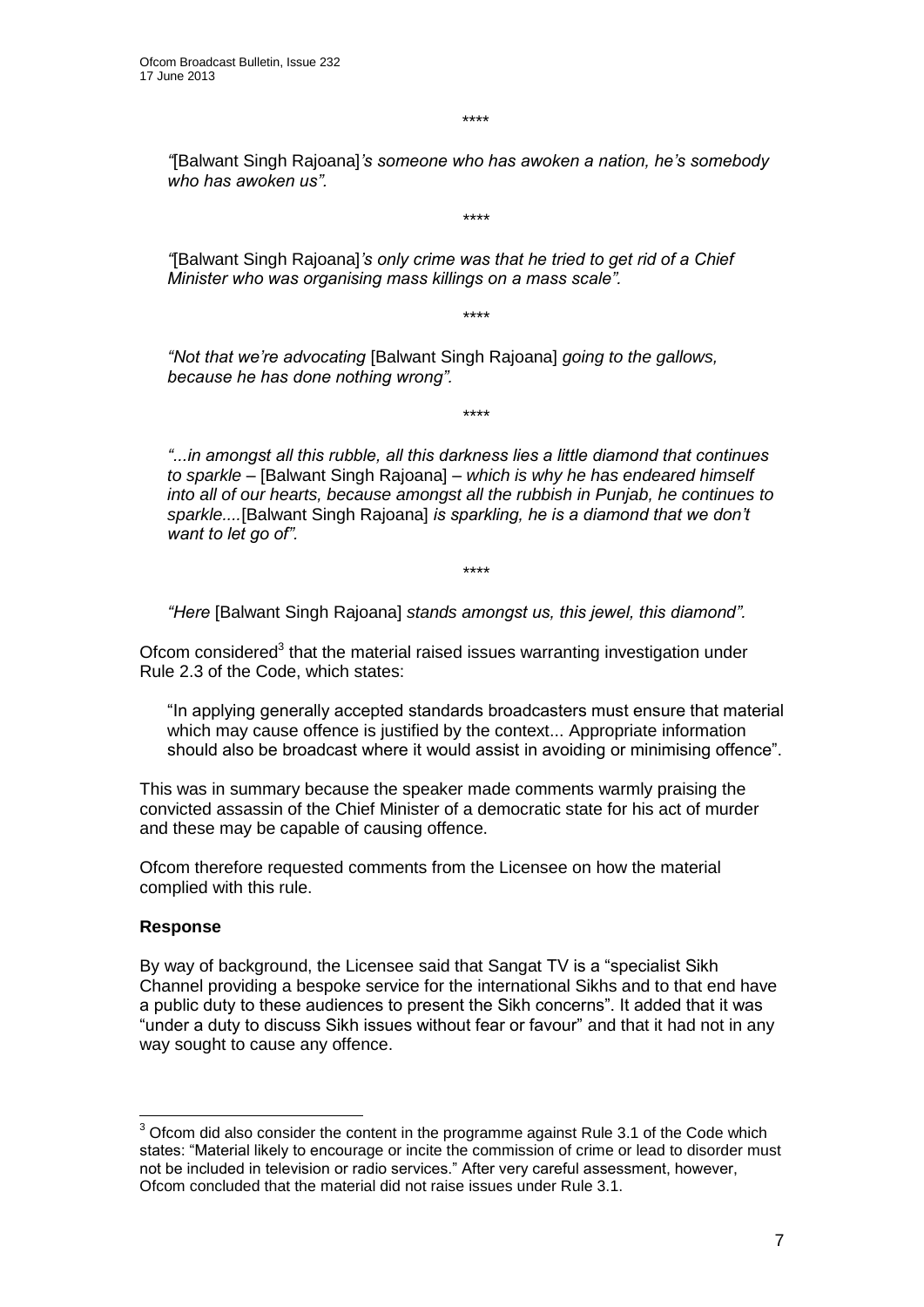Regis 1 described Balwant Singh Rajoana as "the standard bearer for defending Sikh rights following the committing of Genocide by the Indian authorities against the Sikhs in India". It added that former Chief Minister of Punjab, Beant Singh, "was long considered by the Sikh community to be a war criminal who was instrumental in perpetrating these massacres". In this context, the Licensee stated that "we defend our right to discuss the views of the Sikh community at large", and the presenter was reflecting the views of the Sikhs "who gave evidence in numerous public hearings citing that the chief minister (Beant Singh] was directly responsible of what the Sikhs class as genocide". Regis 1 added that "Amnesty International and many other human rights groups conducted their own independent enquiries and found that [the killings of Sikhs] were mass state sponsored killings of innocent victims". Therefore, the Licensee said that the programme did not intentionally seek to glorify murder, but sought to "highlight the lamented failure by the Indian Authorities to bring to account those responsible and complicit in the murders of innocent [Sikh] victims".

Specifically in relation to Rule 2.3, the Licensee said that any offence was justified by the context because Balwant Singh Rajoana is viewed as a "freedom fighter by his community and by the authorities as a terrorists much like Nelson Mandela... [and] Gerry Adams". In this regard, Regis 1 conceded that Balwant Singh Rajoana had been convicted for the murder of Beant Singh. However, it said that: "History has shown one man's terrorist to be another man's freedom fighter"; "a significant majority of the Sikh community see [Balwant Singh Rajoana] as a freedom fighter but that does not mean they condone murder"; and the audience in this case was made up of international Sikh viewers and "the fact that if one lauds a freedom fighter it [does not] mean that somehow murder of innocents is encouraged".

Regis 1 also questioned what evidence there was to reach a conclusion that the comments would be offensive to Sangat TV's audience, given: that Regis 1 had "not received a single complaint either in writing or during all of our phone in programmes" about this content; and the "specialist nature of our channel" whereby the "vast majority" of the audience were Sikhs who would not find the content "highly offensive".

However, the Licensee did state that: "We accept that the presenter should have qualified his praise and in particular expressed regret at all innocent victims who died other than Beant Singh". Furthermore, it stated that: it had suspended the presenter of the programme, and was making its own enquiry into the case; and "decided to send our presenters on media training in relation to presenting balanced views and contextualising sensitive subjects".

In conclusion, Regis 1 said that: "We try our best to avoid the repetition of any unpleasant experiences brought to our notice, irrespective of the fact that these are isolated one off politically motivated, unrepresentative... situations".

#### **Decision**

Under the Communications Act 2003, Ofcom has a duty to set standards for broadcast content as appear to it best calculated to secure the standards objectives, including that "generally accepted standards are applied... so as to provide adequate protection for members of the public from the inclusion... of harmful and/or offensive material". This objective is reflected in Section Two of the Code.

In reaching this decision Ofcom has taken careful account of Article 10 of the European Convention on Human Rights. This provides for the broadcaster's and audience's right to freedom of expression and, as the Legislative Background to the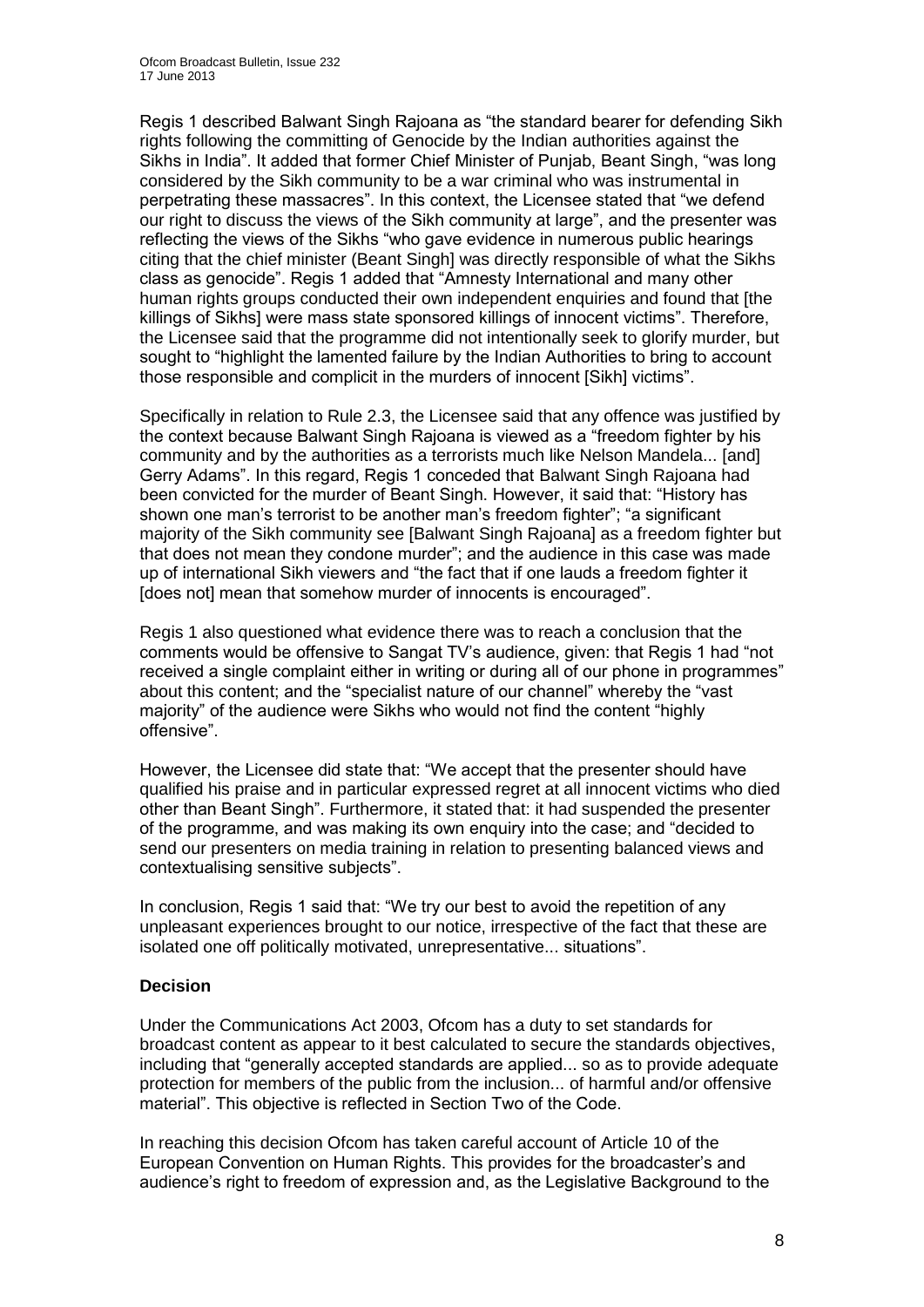1

Code states, "encompasses the audience's right to receive creative material, information and ideas without interference" by public authority.

We recognise that as a channel targeted at the Sikh community, Sangat TV wants to produce content concerning issues that are of interest to Sikhs – for example about the life and actions of a well-known Sikh militant like Balwant Singh Rajoana. Importantly, Ofcom underlines that just because content praises individuals who have committed criminal acts, this does not necessarily mean that there has been a breach of Section Two of the Code.

Rule 2.3 requires that broadcasters ensure that the broadcast of potentially offensive material must be justified by the context.

Ofcom first considered whether the broadcast remarks of the presenter had the potential to cause offence.

Ofcom noted that in this programme the speaker presented a programme in English about the life and actions of the convicted Sikh militant, Balwant Singh Rajoana. In particular, we noted that the speaker made a number of highly positive references to Balwant Singh Rajoana, and the fact that he had been an accomplice in the assassination of the Indian politician Beant Singh. For example, the speaker referred to Balwant Singh Rajoana as: "*this jewel, this diamond"*; and a "*little diamond that continues to sparkle...* [who] *has endeared himself into all of our hearts, because amongst all the rubbish in Punjab, he continues to sparkle".* In addition, the speaker also referred positively to the killing of Beant Singh, by saying, for example, that Balwant Singh Rajoana *"had successfully taken out the fountainhead of terror, Chief Minister Beant"* and the "*only way to exterminate Beant is to become a human bomb".*

In Ofcom's opinion, a programme containing numerous positive references to a living convicted killer and the act of murder that he had been convicted for was clearly capable of causing serious offence. We considered that the potential offence in this case was increased by the fact that the speaker attempted to justify the murder of Beant Singh and of the other people $4$  killed in the same suicide attack that killed Beant Singh. For example, the speaker said the following:

*"People may think: 'This sounds really extreme. You're going to take the life of the Chief Minister of a State'. They had actually planned to go towards Beant, the Chief Minister at 2pm, when there wouldn't be many people around. So the fact that Beant came late – he came around 5pm I think, which meant there were more people around – even their planning then was: 'We don't want to take any innocent lives, we just want to take the man who has been killing and authorising the killing of innocent people'. And what's important to note that once Beant was exterminated much of the killings had stopped".*

*\*\*\*\**

*"*[Balwant Singh Rajoana]*'s only crime was that he tried to get rid of a Chief Minister who was organising mass killings on a mass scale".*

*\*\*\*\**

 $<sup>4</sup>$  It has been reported that 17 other people lost their lives in the attack that killed Beant Singh.</sup>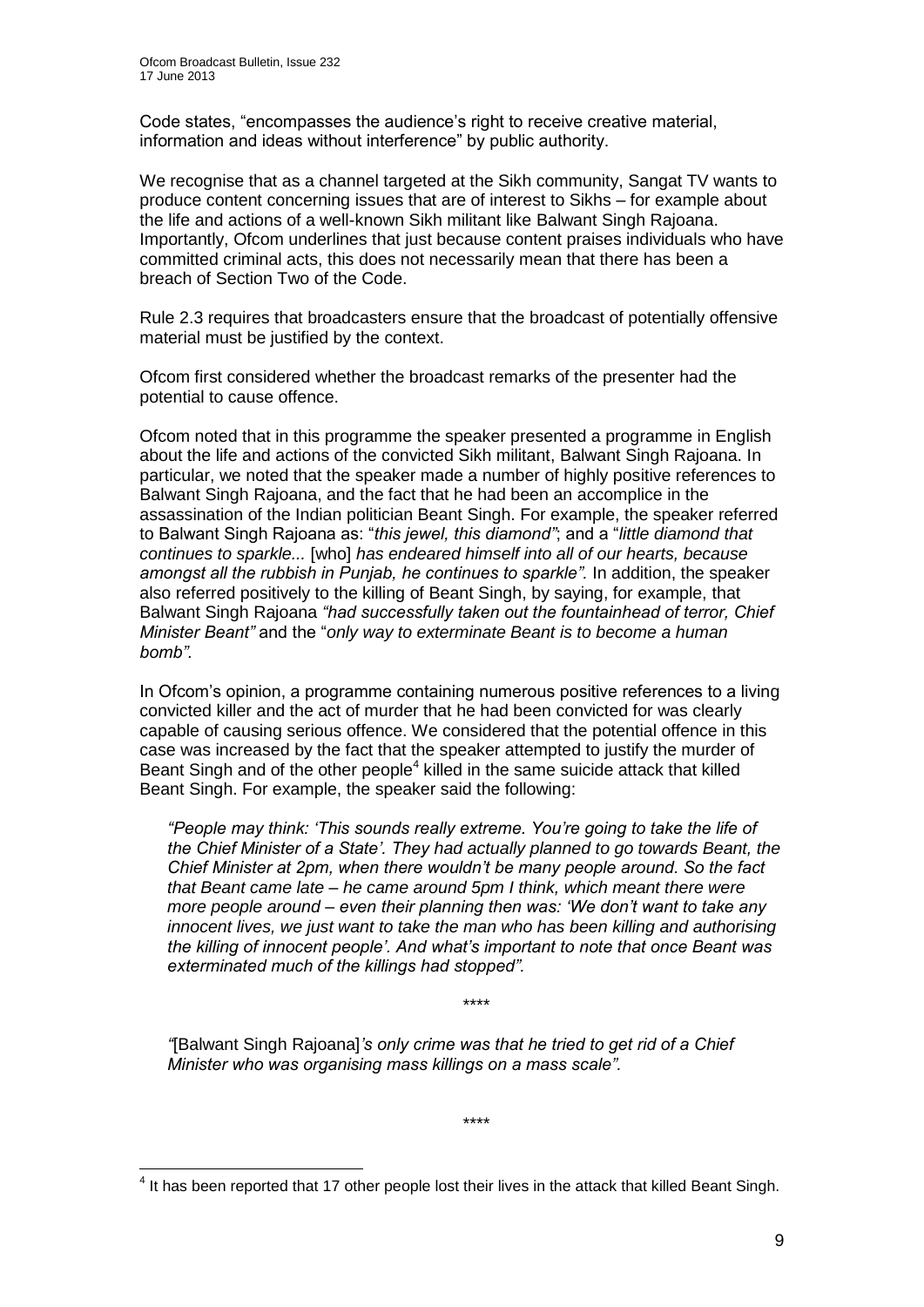*"Not that we're advocating* [Balwant Singh Rajoana] *going to the gallows, because he has done nothing wrong".*

Ofcom therefore went on to consider whether the offence created by broadcasting this content was justified by the context.

Ofcom recognises that the Sikh community reveres figures who are regarded as martyrs or 'freedom fighters' by their followers, in that they have died or undergone suffering, including imprisonment, in the name of the Sikh community. We also acknowledge the long-standing dispute that has existed between members of the Sikh community in India and the Indian authorities as to the degree of selfdetermination that might be afforded to the Sikh community in India. Ofcom accepts that since Sangat TV is aimed at the Sikh community, it might wish to broadcast content about Balwant Singh Rajoana and his involvement in the killing of Beant Singh. It appears that a number of Sikhs regard Balwant Singh Rajoana as a freedom fighter because of his involvement in the killing of Beant Singh and subsequent imprisonment.

In accordance with the right to freedom of expression, the Code does not prevent broadcasters from referring to individuals who some in a particular community think have taken legitimate violent action against politicians considered to be responsible for violent acts against that community. However, in doing so, broadcasters must ensure that references to individuals who have carried out extreme acts of violence, including murder, are sufficiently contextualised to ensure compliance with the Code.

In this case, we noted that the speaker made a number of statements strongly praising the Sikh man, Balwant Singh Rajoana, who had been convicted for his involvement in the murder of Beant Singh. The speaker spoke directly to camera, which in Ofcom's opinion, would have been likely to increase the impact of his words and so the potential for offence. At no point was the speaker challenged to justify his unqualified praise for Balwant Singh Rajoana, for example by a reference being made in the broadcast to the fact that, irrespective of the assassins' motive, the suicide bombing to which Balwant Singh Rajoana was an accomplice killed 17 individuals in addition to the politician Beant Singh. Nor was the speaker challenged when he said that Balwant Singh Rajoana *"has done nothing wrong".* This was despite the fact that the Licensee in its response to Ofcom conceded that Balwant Singh Rajoana had been convicted for the murder of Beant Singh.

We considered that the vast majority of a UK audience would find such adulatory references to a convicted murderer still serving his prison sentences for his crime to be highly offensive. Furthermore, we noted that neither the Licensee nor the speaker himself attempted to place the speaker's positive statements in praise of Balwant Singh Rajoana in context. This might have been by acknowledging for example that (irrespective of the fact that many in the Sikh community might agree with, for example, Balwant Singh Rajoana's grievances with the Indian authorities) it was wholly unacceptable for Balwant Singh Rajoana to have murdered Beant Singh and 17 others by means of a suicide bomb attack. For these reasons Ofcom considered that this content was not sufficiently contextualised to justify the potential offence caused by such unqualified praise for a convicted killer, currently imprisoned for his crime.

In reaching our decision in this case, we took careful account of the Licensee's representations. Firstly, Regis 1 said that Sangat TV is a "specialist Sikh Channel providing a bespoke service for the international Sikhs and to that end have a public duty to these audiences to present the Sikh concerns". It added that it was "under a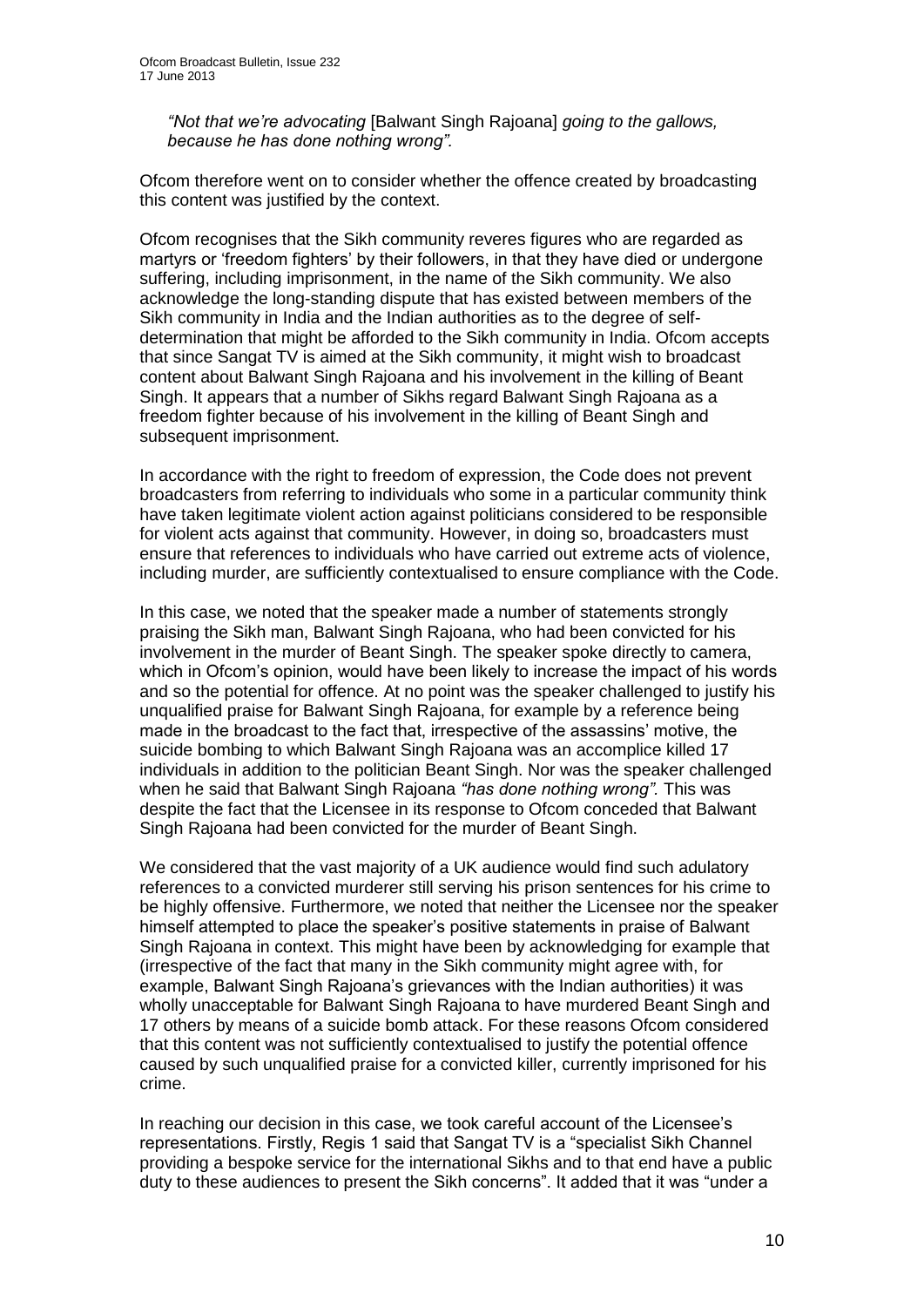duty to discuss Sikh issues without fear or favour" and that it had not in any way sought to cause any offence. As mentioned above, Ofcom recognises that as a channel targeted at the Sikh community, Sangat TV will want, and has the editorial freedom, to produce content concerning issues that are of interest to Sikhs. However, in doing so, Sangat TV must comply with the Code at all times.

Second, the Licensee made several points concerning how Balwant Singh Rajoana is perceived in the Sikh community. For example, it said that he is viewed as a "freedom fighter by his community and by the authorities as a terrorists much like Nelson Mandela... [and] Gerry Adams". Regis 1 added that "[h]istory has shown one man's terrorist to be another man's freedom fighter", and that although "a significant majority of the Sikh community see [Balwant Singh Rajoana] as a freedom fighter...that does not mean they condone murder". In response, Ofcom recognises that it appears that a number of Sikhs regard Balwant Singh Rajoana as a freedom fighter and that broadcasters are at liberty to include references to, or coverage of, the lives and actions of figures popularly referred to as 'freedom fighters' within particular communities. However, the Code requires that in doing so, any potential offence is justified by the context. In particular, references to any serious acts of violence by individuals must be sufficiently contextualised.

We noted Regis 1's representation that the audience in this case was made up of international Sikh viewers and "the fact that if one lauds a freedom fighter it [does not] mean that somehow murder of innocents is encouraged". The fact that an Ofcom licensed channel may be targeting an international audience, or that broadcast content does not constitute an incitement or encouragement of crime or violent action, does not obviate the need for a broadcaster to ensure that potentially offensive references to a convicted murderer are sufficiently contextualised.

Third, the Licensee defended its "right to discuss the views of the Sikh community at large" in relation to Beant Singh. It said that Beant Singh "was long considered by the Sikh community to be a war criminal who was instrumental in perpetrating these massacres", and the presenter was reflecting the views of the Sikhs "who gave evidence in numerous public hearings citing that the chief minister (Beant Singh] was directly responsible of what the Sikhs class as genocide". Regis 1 added that "Amnesty International and many other human rights groups conducted their own independent enquiries and found that [the killings of Sikhs] were mass state sponsored killings of innocent victims". In this way, the Licensee said that the programme did not intentionally seek to glorify murder, but sought to "highlight the lamented failure by the Indian Authorities to bring to account those responsible and complicit in the murders of innocent [Sikh] victims". We acknowledge the controversy surrounding deaths of Sikh civilians that have taken place in India. In reaching our decision in this case, we recognised that the role and actions of Beant Singh as Chief Minister of Punjab were controversial amongst certain members of the Sikh community in India and internationally. However, we considered that these factors did not remove or reduce the obligation on the broadcaster to ensure that the potentially offensive references to Balwant Singh Rajoana were sufficiently contextualised.

Fourth, we noted that the Licensee questioned what evidence there was to reach a conclusion that the comments about Balwant Singh Rajoana would be offensive to Sangat TV's audience, given: that Regis 1 had "not received a single complaint either in writing or during all of our phone in programmes" about this content; and the "specialist nature of our channel" whereby the "vast majority" of the audience were Sikhs who would not find the content "highly offensive". In response, Ofcom underlines that it has a duty to enforce the Code, irrespective of whether or not a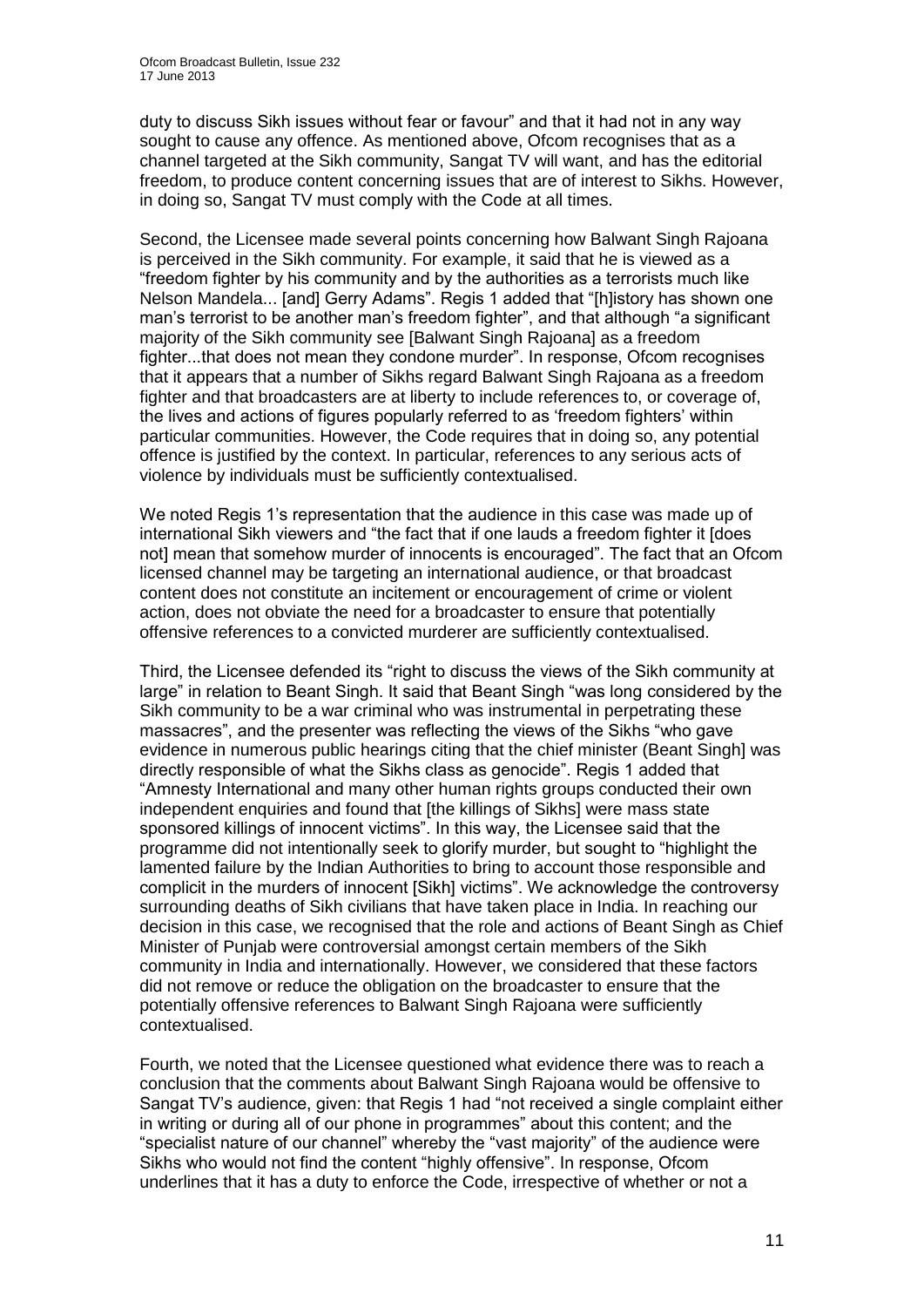complaint has been made about particular broadcast content. We acknowledge that the majority of Sangat TV's audience is likely to be Sikh. However, the Licensee holds an Ofcom licence for its service Sangat TV and so must comply with the Code, including ensuring that generally accepted standards are applied to content. While we acknowledge that the composition of a target audience may be one factor in a particular case, it is not the only one. Other relevant contextual factors are the nature of the editorial content itself and the likely expectations of UK audiences about content broadcast on any UK channel in general. In this regard, we noted the Licensee did state that: "We accept that the presenter should have qualified his praise and in particular expressed regret at all innocent victims who died other than Beant Singh". In summary, therefore, in this case we considered that content of the highly positive references to Balwant Singh Rajoana, and the positive manner in which they were delivered, exceeded generally accepted standards for a broadcast service in the UK.

In reaching our decision in this case, we noted that Regis 1 had suspended the presenter of the programme, and was making its own enquiry into the case, and "decided to send our presenters on media training in relation to presenting balanced views and contextualising sensitive subjects". We also took into account the Licensee's statement that: "We try our best to avoid the repetition of any unpleasant experiences brought to our notice, irrespective of the fact that these are isolated one off politically motivated, unrepresentative... situations". However, given the above, we concluded that the programme included potentially offensive content that was clearly not justified by the context. The programme was therefore in breach of Rule 2.3.

In issue 222 of Ofcom's Broadcast Bulletin<sup>5</sup>, published on 21 January 2013, we recorded a breach of Rule 3.1 of the Code (prohibiting the broadcast of material likely to encourage crime) in relation to content broadcast by the Licensee. We said that this was a serious contravention of the Code, and put Regis 1 on notice that we would be considering this breach of the Code for the imposition of a statutory sanction.

Although on balance we do not consider that the Code breach in the present case is so serious as to warrant consideration for the imposition of a statutory sanction, we are concerned that it related to programming broadcast soon after the breach recorded against the Licensee in issue 222 of Ofcom's Broadcast Bulletin. We are also concerned that it follows a similar breach of Rule 2.3 recorded against the Licensee in issue 227 of Ofcom's Broadcast Bulletin<sup>6</sup>. Therefore, pending the result of Ofcom's consideration of the imposition of a statutory sanction against Regis 1 arising from the breach recorded in issue 222 of Ofcom's Broadcast Bulletin, we expect the Licensee to take any necessary action urgently to ensure compliance with Rule 2.3 of the Code. If it fails to do so, and similar Code breaches occur, Ofcom puts the Licensee on notice that it will consider whether a further possible statutory sanction is warranted.

#### **Breach of Rule 2.3**

<sup>1</sup> <sup>5</sup> See Broadcast Bulletin 222, published 21 January 2013, <http://stakeholders.ofcom.org.uk/binaries/enforcement/broadcast-bulletins/obb222/obb222.pdf>

<sup>&</sup>lt;sup>6</sup> See Broadcast Bulletin 227, published on 8 April 2013, <http://stakeholders.ofcom.org.uk/binaries/enforcement/broadcast-bulletins/obb227/obb227.pdf>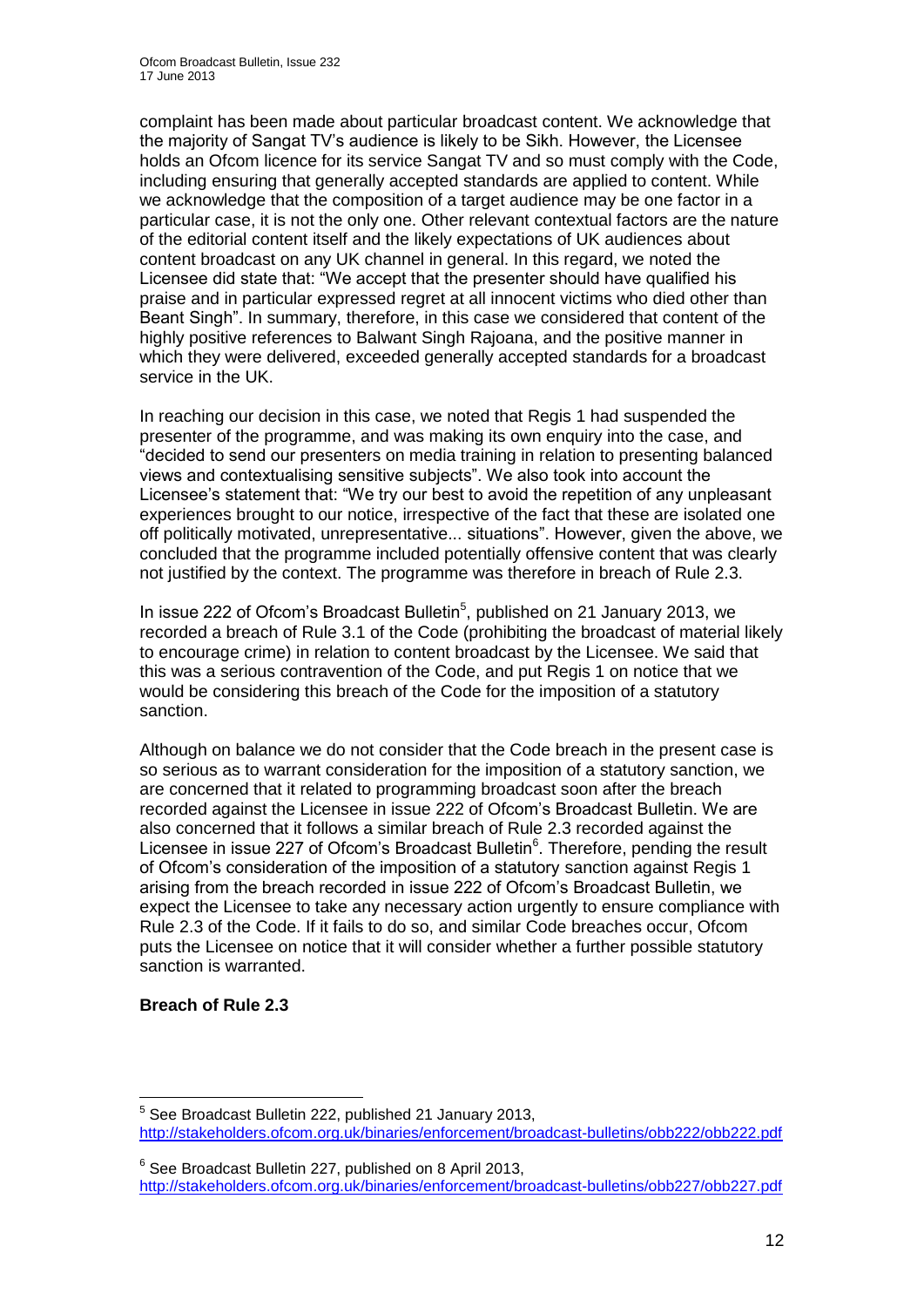# **In Breach**

### **Wake Up With Huggy**

*Bay FM Radio (Exmouth), 1 April 2013 to 16 April 2013, daily at 07:00*

#### **Introduction**

Bay FM Radio (Exmouth) ("Bay FM" or "the Licensee") is a community radio station that serves the Exmouth area of Devon and began broadcasting on 29 March 2013. *Wake Up With Huggy* is the daily weekday breakfast show broadcast on the station.

During the period immediately preceding the May 2013 English County Council Elections, a complainant alerted Ofcom to the fact that *Wake Up With Huggy* was being presented by Stuart Hughes, who according to the complainant was a candidate standing in the County Council Elections in Devon.

Ofcom assessed a recording of the edition of *Wake Up With Huggy,* broadcast on 15 April 2013. We noted that the presenter, Stuart Hughes known as 'Huggy', was standing as a Conservative Party candidate in the Sidmouth Sidford electoral area for the Devon County Council elections being held on 2 May 2013.

Rule 6.1 of the Code requires that programmes dealing with elections must comply with the due impartiality rules set out in Section Five of the Code. In addition, Rules 6.2 to 6.13 of the Code apply to programmes broadcast during the designated period running up to the date of elections in the UK known as the "election period"<sup>1</sup>. Section Six of the Code under the heading 'Meaning of "election"' makes clear that for the purpose of this section "elections include...a local government election...".

Ofcom considered the material raised issues warranting investigation under Rule 6.6 of the Code, which states:

Rule 6.6: "Candidates in UK elections, and representatives of permitted participants in UK referendums, must not act as news presenters, interviewers or presenters of any type of programme during the election period".

We therefore sought the Licensee's comments as to how this material complied with this rule.

#### **Response**

1

The Licensee confirmed that the presenter of the programme in this case, Stuart Hughes, was a sitting councillor on Devon County Council, and was seeking reelection in the elections to be held on 2 May 2013. According to Bay FM, Stuart Hughes was "referred to by all at the station and on air as 'Stuart' or 'Huggy' and not Councillor Hughes". Furthermore, the Licensee stated that: "At no point has Mr. Hughes referred to himself as a Councillor or mentioned anything relating to the [elections] or to the policies of any particular party in any specific electoral area". In addition, Bay FM said that two of the candidates opposing Stuart Hughes in his

 $<sup>1</sup>$  In the case of the English County Council Elections, the "election period" ran from the last</sup> date for the publication of the notice of elections on 26 March 2013 to the close of polling on 2 May 2013.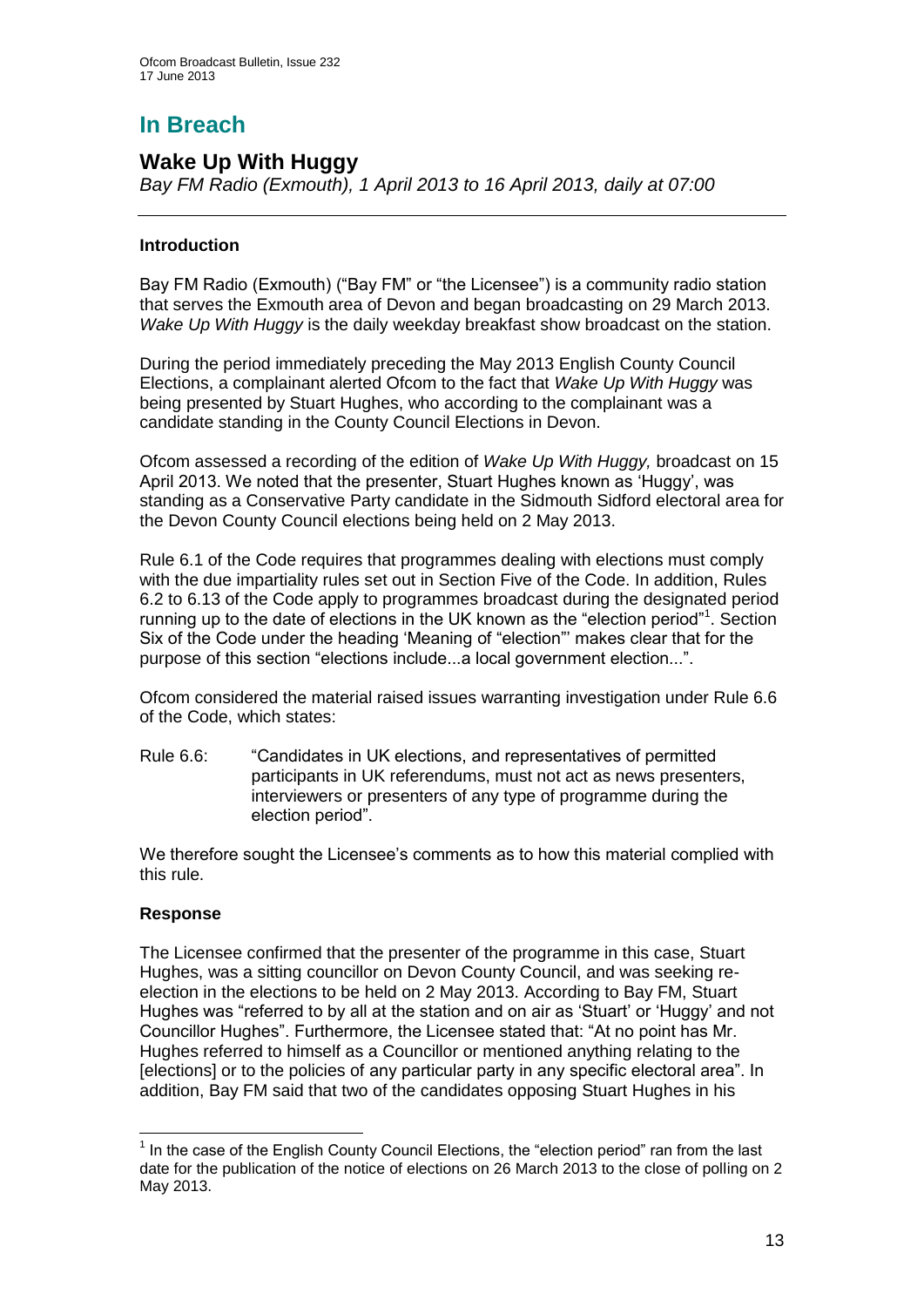electoral area "expressed their lack of concern about the issue in the local paper recently".

By way of mitigation, the Licensee said that, while it accepted that "Mr. Hughes should not have been on air during the election period, we believe we overlooked this particular rule [i.e. Rule 6.6 of the Code] as we were working really hard to get the station on air" on 29 March 2013. As soon as it became aware of "[t]his regrettable error", Bay FM said that it immediately removed Stuart Hughes from presenting his programme on 16 April 2013 and for the remainder of the election period.

In conclusion, the Licensee said that this case involved "an unfortunate error overlooked by everyone, a hard lesson learned and a mistake we will ensure will not happen again". It added that it: had spoken to all its presenters "to reinforce all aspects of the Broadcasting Code and how they apply to what we broadcast with special reference to the rules covering election periods"; and would ensure that "in future our training for volunteers covers all relevant rules".

#### **Decision**

Under the Communications Act 2003, Ofcom has a statutory duty to set standards for broadcast content of programmes as appear to it best calculated to secure the standards objectives, including that due impartiality is preserved within television and national radio services on matters or political or industrial controversy and matters relating to current public policy. This objective is reflected in Section Five of the Code. Broadcasters are required to comply with the rules in Section Five of the Code so as to ensure that the due impartiality requirements of the Act are complied with. In addition, Section Six of the Code reflects the specific requirements relating to broadcasters covering elections, as laid out in the Representation of the People Act 1983 (as amended).

Rule 6.6 of the Code states that: "Candidates in UK elections, and representatives of permitted participants in UK referendums, must not act as news presenters, interviewers or presenters of any type of programme during the election period".

As Ofcom's Guidance<sup>2</sup> to Section Six of the Code makes clear, Rule 6.6 is concerned not just with preventing electoral issues from being reported in a partial manner. The rule is designed to help secure the integrity of the democratic process, and the public's trust in that integrity, through preventing any unfair electoral advantage being afforded to a particular candidate, through their appearance on licensed services.

In this case, we noted that the Licensee had included as a presenter in its service for the period 1 April 2013 to 16 April 2013 a Conservative Party Candidate standing in the English County Council Elections taking place on 2 May 2013. Rule 6.6 applies to presenters in "any type of programme". It applied in this case irrespective of the fact (as mentioned by the Licensee) that Stuart Hughes did not refer to his own candidacy while presenting *Wake Up With Huggy* or "to the policies of any particular party in any specific electoral area". Rule 6.6 also applied even though two of the candidates opposing Stuart Hughes in his electoral area according to the Licensee "expressed their lack of concern about" him presenting his programme on Bay FM.

We noted that the Licensee said that it had "overlooked" Rule 6.6 as it was "working really hard to get the station on air" on 29 March 2013. Ofcom acknowledges the

 2 See<http://stakeholders.ofcom.org.uk/binaries/broadcast/guidance/831193/section6.pdf>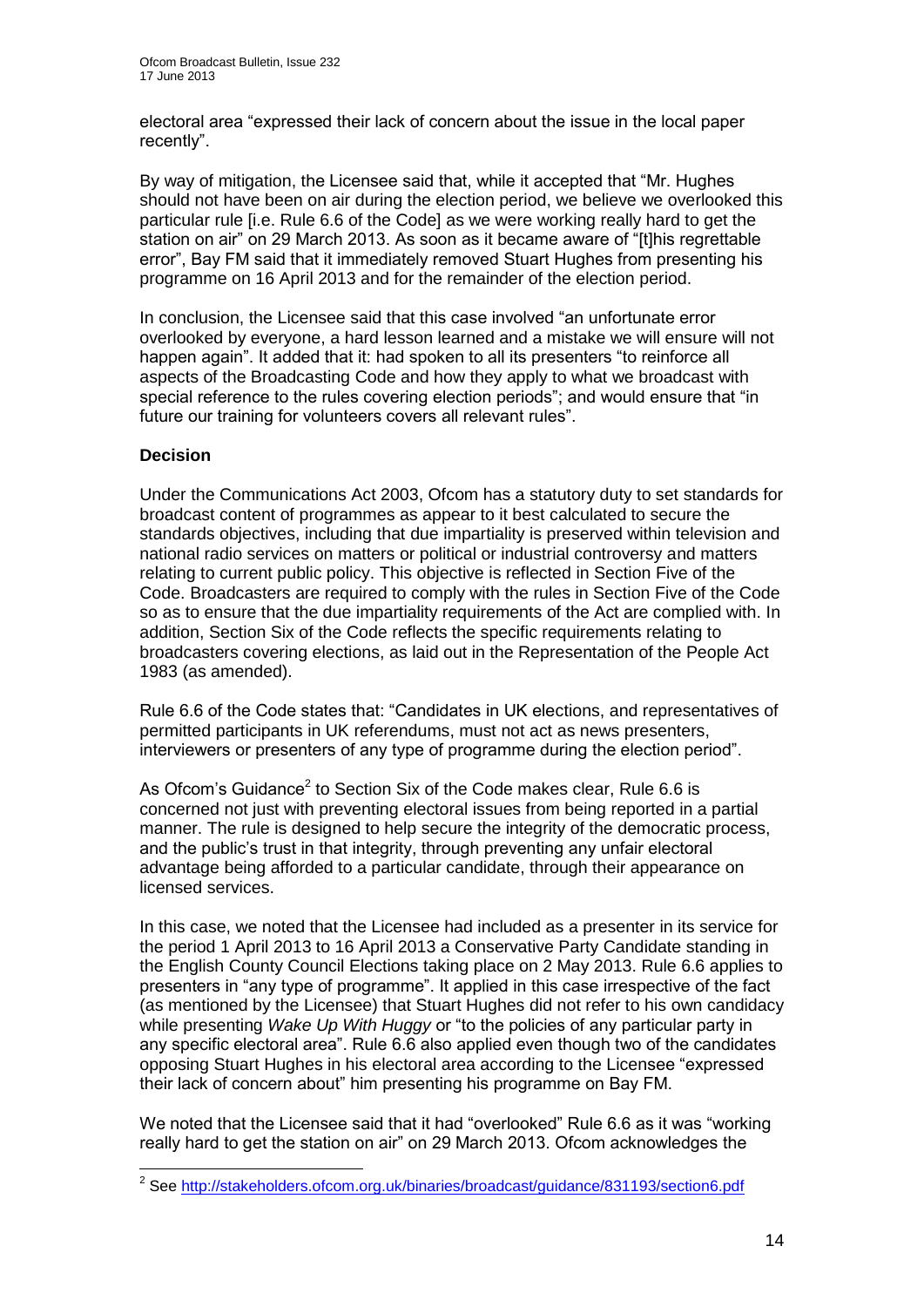particular challenges faced by community radio stations in preparing themselves for the commencement of broadcasting under an Ofcom licence. However, it is a requirement of that licence that the broadcaster complies with the Code at all times and has adequate procedures in place to ensure this happens.

In reaching our decision, we noted that the Licensee: accepted that Stuart Hughes should not have been presenting his programme during the election period; had removed the presenter from its schedule for the remainder of the election period, as soon as it became aware of the "regrettable error"; and, had briefed all its presenters, and would be training future volunteers, about all relevant rules in the Code.

Nevertheless, we considered that there had been a clear breach of Rule 6.6 of the Code in this case.

#### **Breach of Rule 6.6**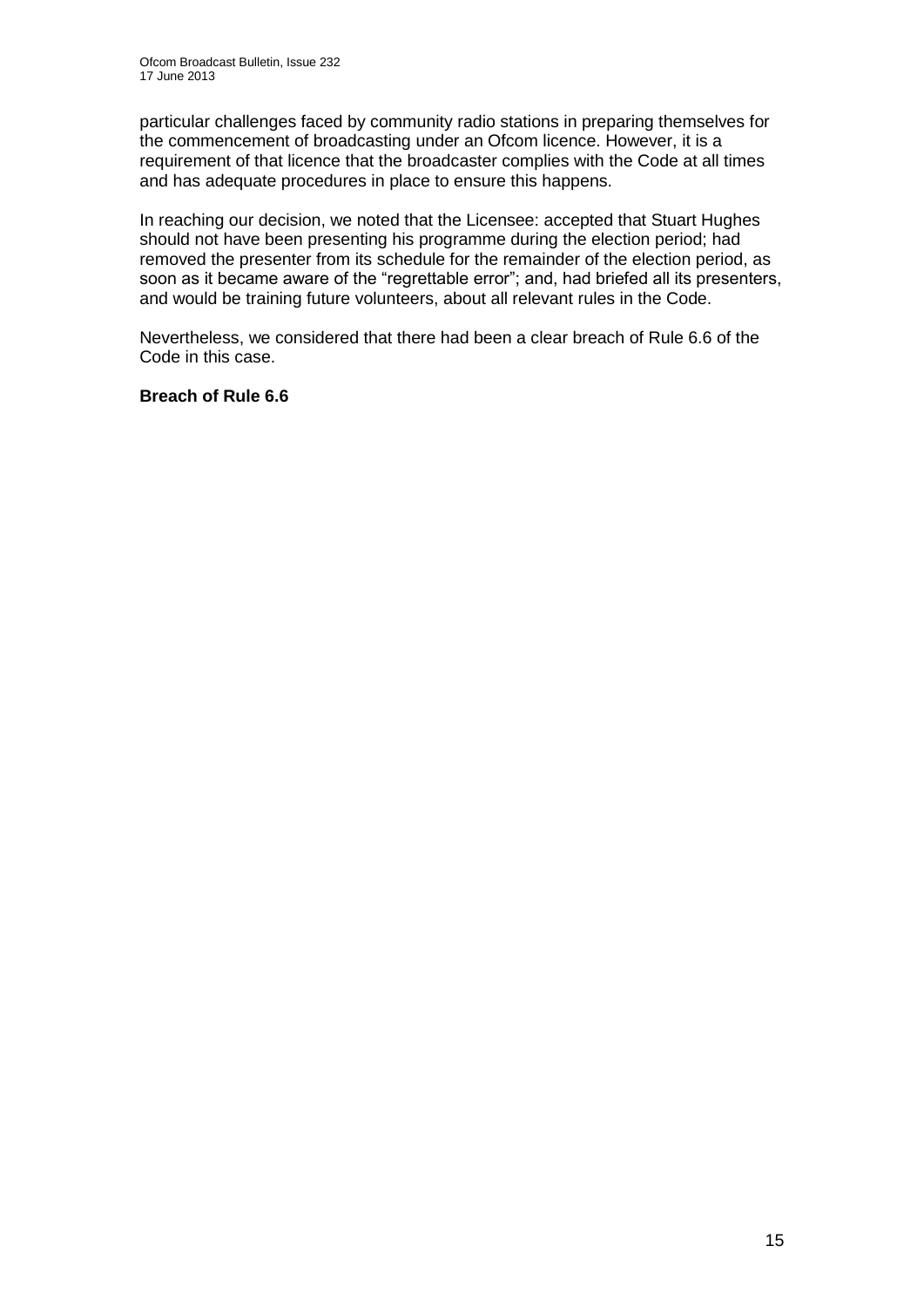# **In Breach**

**Today** *BBC Radio 4, 22 March 2013, 08:30*

#### **Introduction**

*Today* is BBC Radio 4's flagship morning national news and current affairs programme, and it includes various guest interviews.

The edition on 22 March featured a live interview with crime author Lynda La Plante to discuss her induction into the Forensic Science Society.

Four listeners alerted Ofcom to the use of the word "retard" during the interview.

Ofcom noted the following sequence during the interview:

| Presenter:       | "In terms of your readers and your viewers, do you get people<br>writing to you saying, you know, questioning stuff?"                                                                                                                                                                                                                                                                                                             |  |  |
|------------------|-----------------------------------------------------------------------------------------------------------------------------------------------------------------------------------------------------------------------------------------------------------------------------------------------------------------------------------------------------------------------------------------------------------------------------------|--|--|
| Lynda La Plante: | "Not questioning, I get a tremendous amount of fans. I mean, I<br>have a lot of questions that I'd like to ask myself, but the<br>misquoting of me is a consistent and really irritating fact. Today<br>there's a headline that apparently I call people at the BBC<br>'retards', and it's absolutely -"                                                                                                                          |  |  |
| Presenter:       | "I've got it in my brief is that not true?"                                                                                                                                                                                                                                                                                                                                                                                       |  |  |
|                  | Lynda La Plante: "No. I was at a lecture in Dubai -"                                                                                                                                                                                                                                                                                                                                                                              |  |  |
| Presenter:       | "It is in quotes $-$ "                                                                                                                                                                                                                                                                                                                                                                                                            |  |  |
|                  | Lynda La Plante: "I know, and I was at a lecture, and I'd also been misquoted earlier<br>on in the same article, apparently I'd said something about the<br>BBC and Muslim boys-"                                                                                                                                                                                                                                                 |  |  |
| Presenter:       | "Drew gasps for your language, apparently, according to -"                                                                                                                                                                                                                                                                                                                                                                        |  |  |
|                  | Lynda La Plante: "Gasps? They were roaring with laughter, because I said,<br>somebody in the front, it was a Q&A, somebody said, 'How do and<br>where do I send a script to?', and I said 'You do not send a script,<br>full script, anywhere, you learn how to do a treatment, because<br>you don't know if there's a retard at the end of that envelope<br>reading it'. Suddenly I've called everybody at the BBC a 'retard' -" |  |  |
| Presenter:       | "- moving on from that use of language, do you feel that the BBC<br>is not listening to you and not wanting to use your work".                                                                                                                                                                                                                                                                                                    |  |  |

Ofcom considered this material raised issues warranting investigation under Rule 2.3, which states:

"In applying generally accepted standards broadcasters must ensure that material which may cause offence is justified by the context."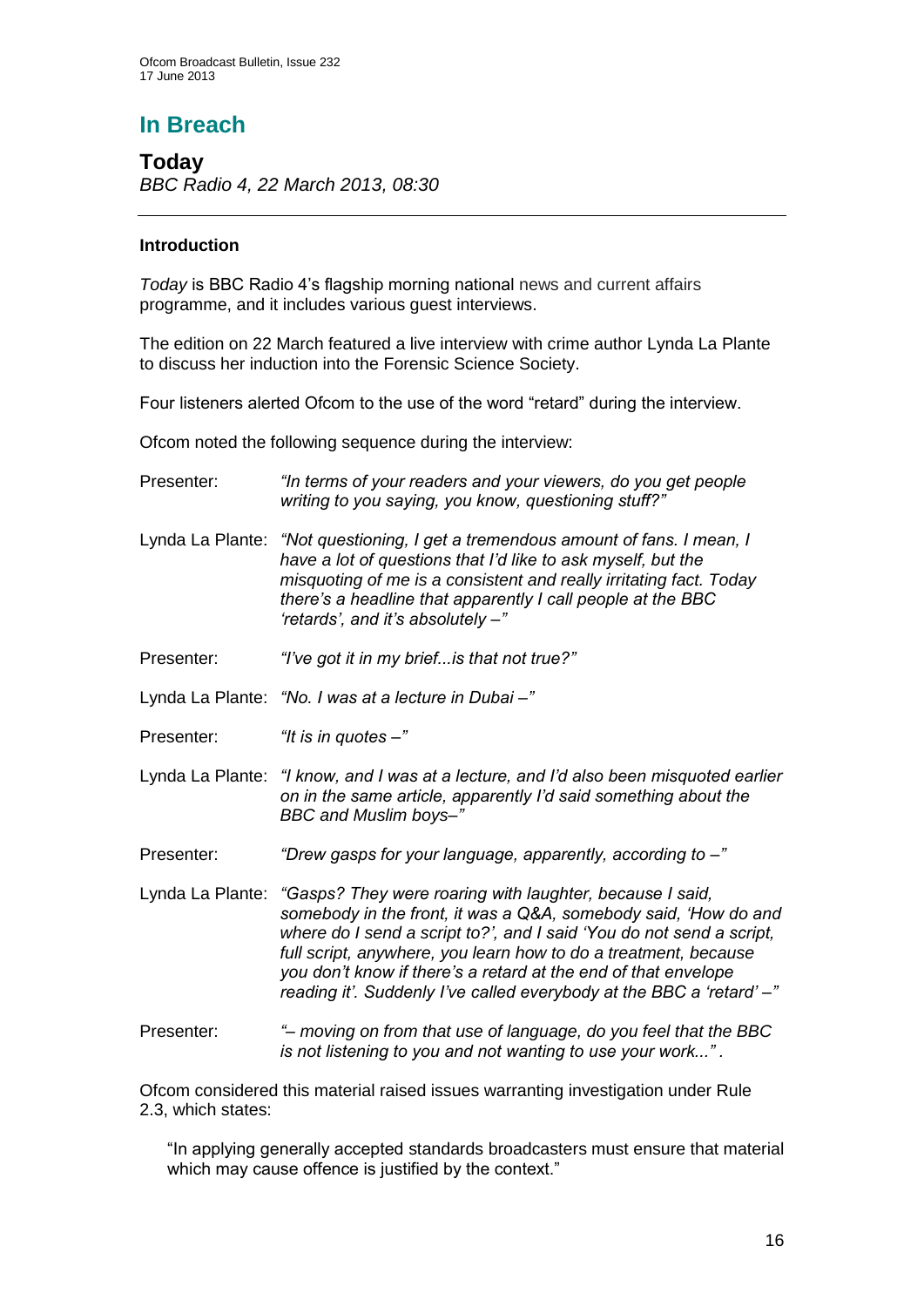Ofcom therefore requested comments from the BBC about how the broadcast of the word "retards" and "retard" complied with Rule 2.3.

#### **Response**

The BBC said that the focus of the interview was to discuss Ms La Plante's induction into the Forensic Science Society, and there was no intention to raise the matter of her reported comments. When Ms La Plante raised the question of the reported quote, and claimed not to have said it, the presenter naturally assumed that she was denying using an offensive term.

The broadcaster considered that there was editorial justification for the first use of the word by Ms La Plante up to that point because the interviewer believed that she was about to offer an important clarification – and possibly a denial – about something for which she had been widely criticised, and this merited journalistic exploration.

The BBC said when it became apparent that the clarification was "considerably less significant" than Ms La Plante seemed to have suggested it might be, the interviewer realised there was no further justification for continuing the discussion and swiftly changed the subject.

The broadcaster added that, while Ms La Plante would ideally have been explicitly challenged on her use of the word, the circumstances of the interview were such that it was thought better to move the conversation along and avoid causing further offence. Nevertheless, during the segment the presenter challenged Ms La Plante twice, asking whether the quote was in fact true and noting that a report had said that her language "drew gasps" from those who heard it. The BBC believed this would have conveyed a clear sense that the use of the word in such a context was unacceptable, even though this was not explicitly stated.

The BBC said that, because the presenter had already made it apparent that the term was considered to be offensive, the decision to move on in order to avoid further offence (a split-second decision taken during a live programme) was an acceptable way of dealing with the situation confronting the presenter. It added that to have challenged Ms La Plante's use of language more explicitly would have required a change to the focus and tone of the interview in a way which would have potentially increased rather than decreased the offence caused.

Nevertheless the BBC offered apologies for any offence caused.

#### **Decision**

Under the Communications Act 2003, Ofcom has a duty to set standards for broadcast content as appear to it best calculated to secure the standards objectives, including that "generally accepted standards" are applied so as to provide adequate protection for members of the public from the inclusion of offensive and harmful material. These objectives are reflected in Section Two of the Code.

Rule 2.3 requires broadcasters to ensure that the broadcast of potentially offensive material must be justified by the context. Ofcom therefore considered first whether the language in this programme was potentially offensive; and, if so, whether the offence was justified by the context. Context includes, for example: the editorial content of the programme; the service on which it is broadcast; the time of broadcast; the likely size and composition of the potential audience; and the likely expectation of the audience.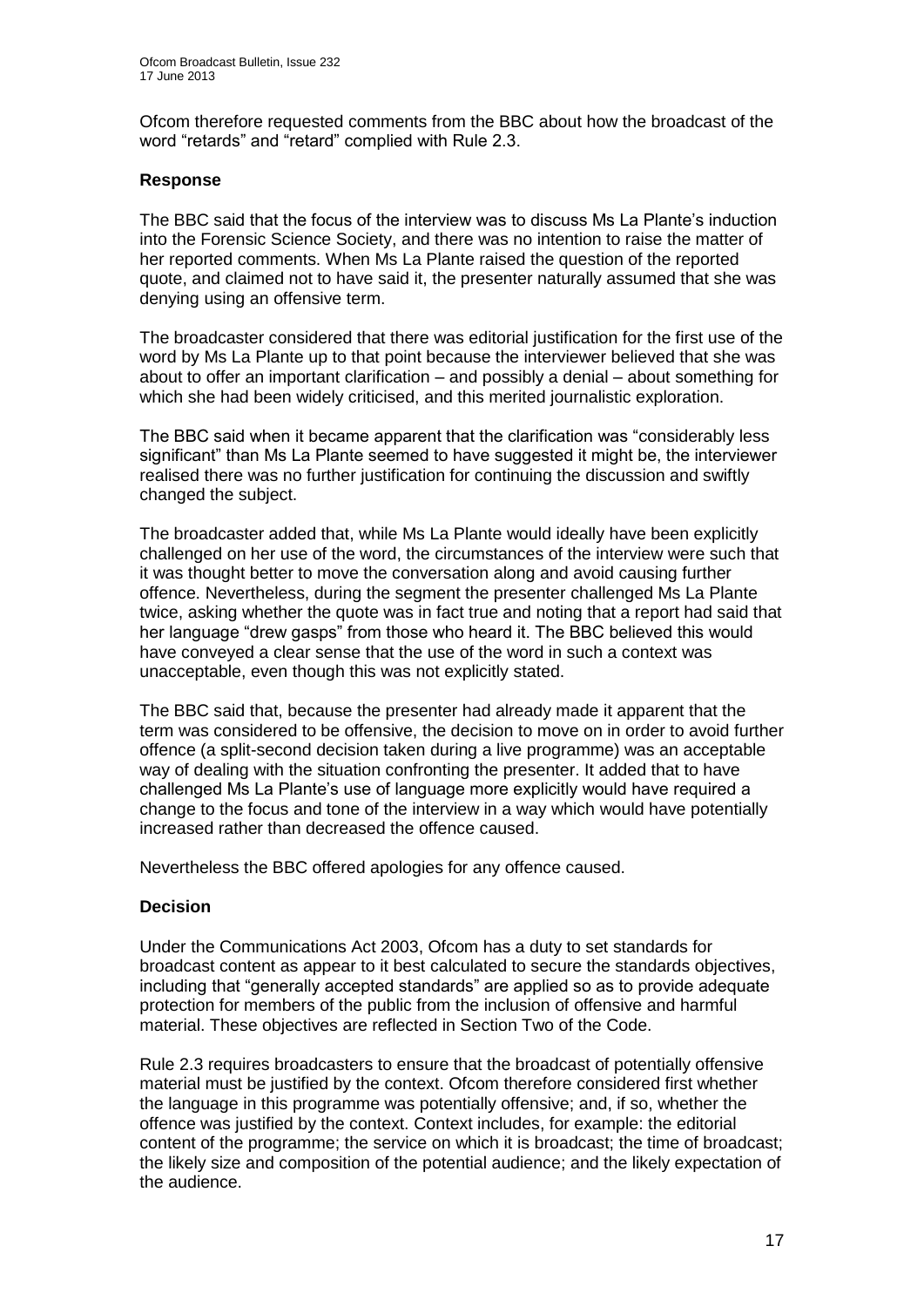When applying the requirement for a broadcaster to apply generally accepted standards in the context of potentially offensive language being used in a news and current affairs programme, Ofcom must take into account Article 10 of the European Convention on Human Rights. This provides for the broadcaster's and audience's right of freedom of expression, which encompasses the right to hold opinions and to receive and impart information and ideas without interference by public authority. The broadcaster's right to freedom of expression is not absolute. In carrying out its duties, Ofcom must balance the right to freedom of expression on one hand, with the requirement in the Code to apply generally accepted standards.

The use of discriminatory language can be profoundly offensive to some viewers. Ofcom's own 2010 research<sup>1</sup> into offensive language has identified the word "retard" as polarising. The words "retard" and "retarded" provoked mixed responses but many people were offended by these words as they "singled out people in society and are extremely harmful and upsetting". Those people who consider it offensive do so because it is a derogatory term that refers to disability.

We considered that the inclusion of this language therefore clearly had the potential to cause offence to the audience.

Ofcom went on to consider if the use of the word was justified by the context.

We noted that it was Ms La Plante who first used the word in the programme in the context of complaining about how she was misquoted. We also took into account the BBC's comment that the presenter had assumed Ms La Plante brought up the subject to refute reports of her having used this offensive term, and thought it was a legitimate journalistic exercise to question Ms La Plante about it.

When Ms La Plante used the word a second time however it was to confirm she had in fact used it to make a derogatory remark about some script editors and their approach to reading a full script. Ms La Plante did not appear to recognise the potential for offence caused by this use of language, and did not apologise. Nor did the presenter explicitly challenge the guest's second use of "retard", choosing instead immediately to change the subject ("– *moving on from that use of language, do you feel that the BBC is not listening to you and not wanting to use your work*...").

Ofcom considered the broadcast of the word on the second and third occasions had the potential to cause considerable and gratuitous offence, and was not justified by the context. While there was an implicit criticism of these uses of the word by the guest through the presenter abruptly changing the subject as she did, in Ofcom's view it would have been preferable if the presenter had addressed the issue with a more explicit statement, to clarify the potential for this use of language to offend, and apologise for any offence caused to listeners.

This material therefore breached Rule 2.3.

**Breach of Rule 2.3**

1

 $1$  Audience attitudes towards offensive language on television and radio, August 2010 [\(http://stakeholders.ofcom.org.uk/binaries/research/tv-research/offensive-lang.pdf\)](http://stakeholders.ofcom.org.uk/binaries/research/tv-research/offensive-lang.pdf)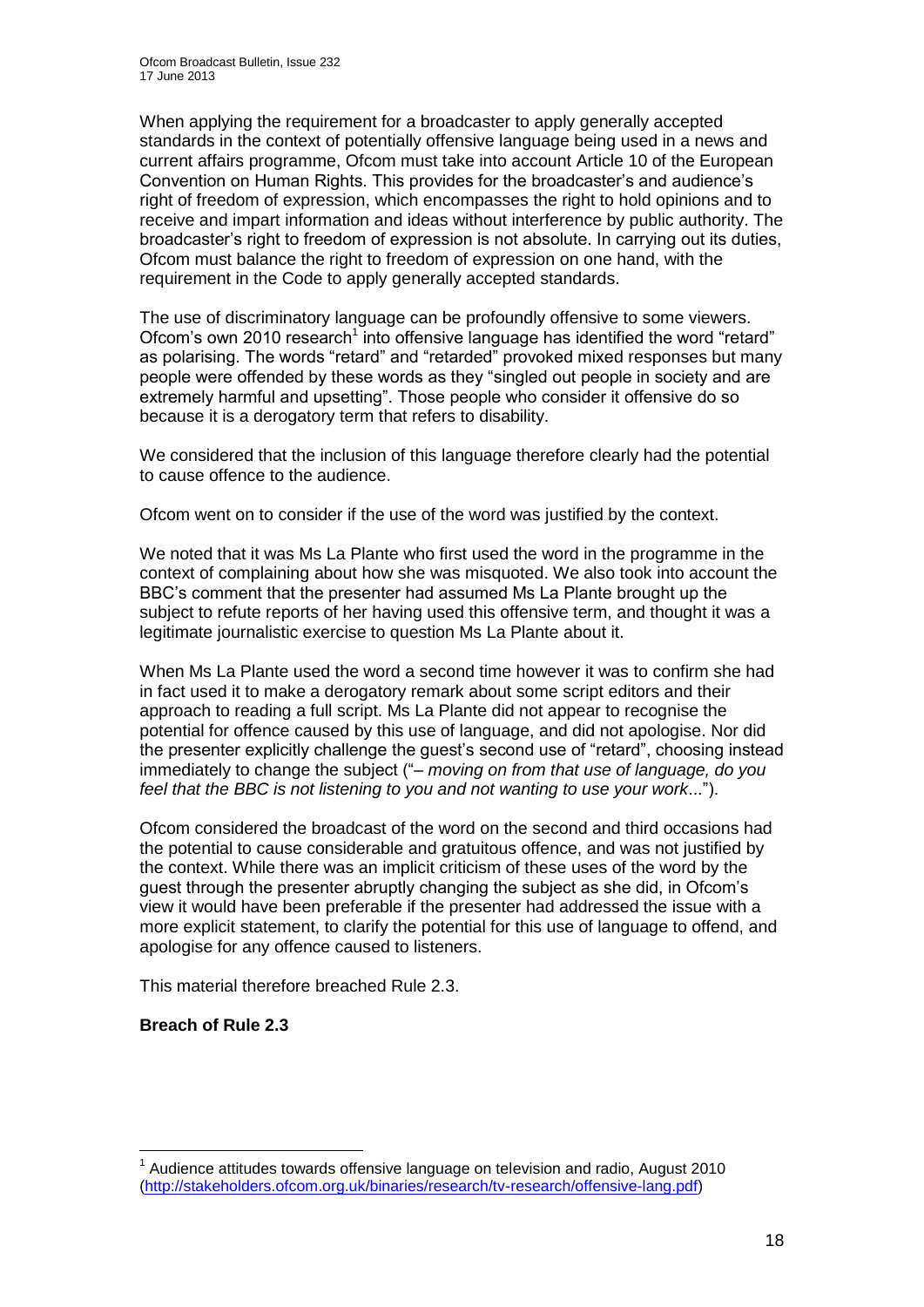# **In Breach**

## **Sponsorship credits**

*Bloomberg Television, various dates and times*

#### **Introduction**

Bloomberg Television broadcasts on cable and satellite platforms and specialises in news and discussion programmes on various aspects of the finance industry. The licence for Bloomberg Television is held by Bloomberg LP ("Bloomberg" or "the Licensee").

During monitoring, Ofcom noted the following two sponsorship credits for the global and Asian stock market update:

CME Markets sponsorship credit for the global market update

Voiceover: *"Today's Global Update is brought to you by CME Markets, providing spread betting, CFDs and FX. Find us at cmemarkets.co.uk".*

The name of the sponsor and the phrases *"Spread Betting"*, *"CFDs"*, and *"and FX"* as well as the sponsor's web address were displayed on-screen as the voiceover was broadcast.

Interactive Brokers sponsorship credit for the Asian market update

Voiceover: *"Today's Asian market update was brought to you by Interactive Brokers. Get direct access to over 100 market centres in 19 countries. interactivebrokers.com".*

As well as the name of the sponsor with its tagline *"The Professional's Gateway to the World's Markets"*, the phrases *"100 markets"* and *"19 countries"* were displayed on-screen as the voiceover was broadcast.

A graphic followed on-screen which displayed the company's name, logo, tagline and web address and the words *"stocks"*, *"options"*, *"futures"*, *"forex"*, *"bonds"* and *"Worldwide"*.

On-screen text giving details of the sponsor's licences and registration with a number of financial authorities and a website where further information could be accessed was displayed at the bottom of the screen, as follows:

*"Interactive Brokers LLC…holds an Australian Financial Services License enabling it to deal in derivatives, foreign exchanges contracts and securities products to retail and wholesale clients. Interactive Brokers LLC is registered with HKSFC and is a participant of the Sydney Futures Exchanges (SFE) and a member of the NYSE, FINRA and SIPC. For additional information, see www.interactivebrokers.com/bestexecution".*

Ofcom considered the material raised issues warranting investigation under the following Code rule:

Rule 9.22: "Sponsorship credits must be distinct from advertising. In particular: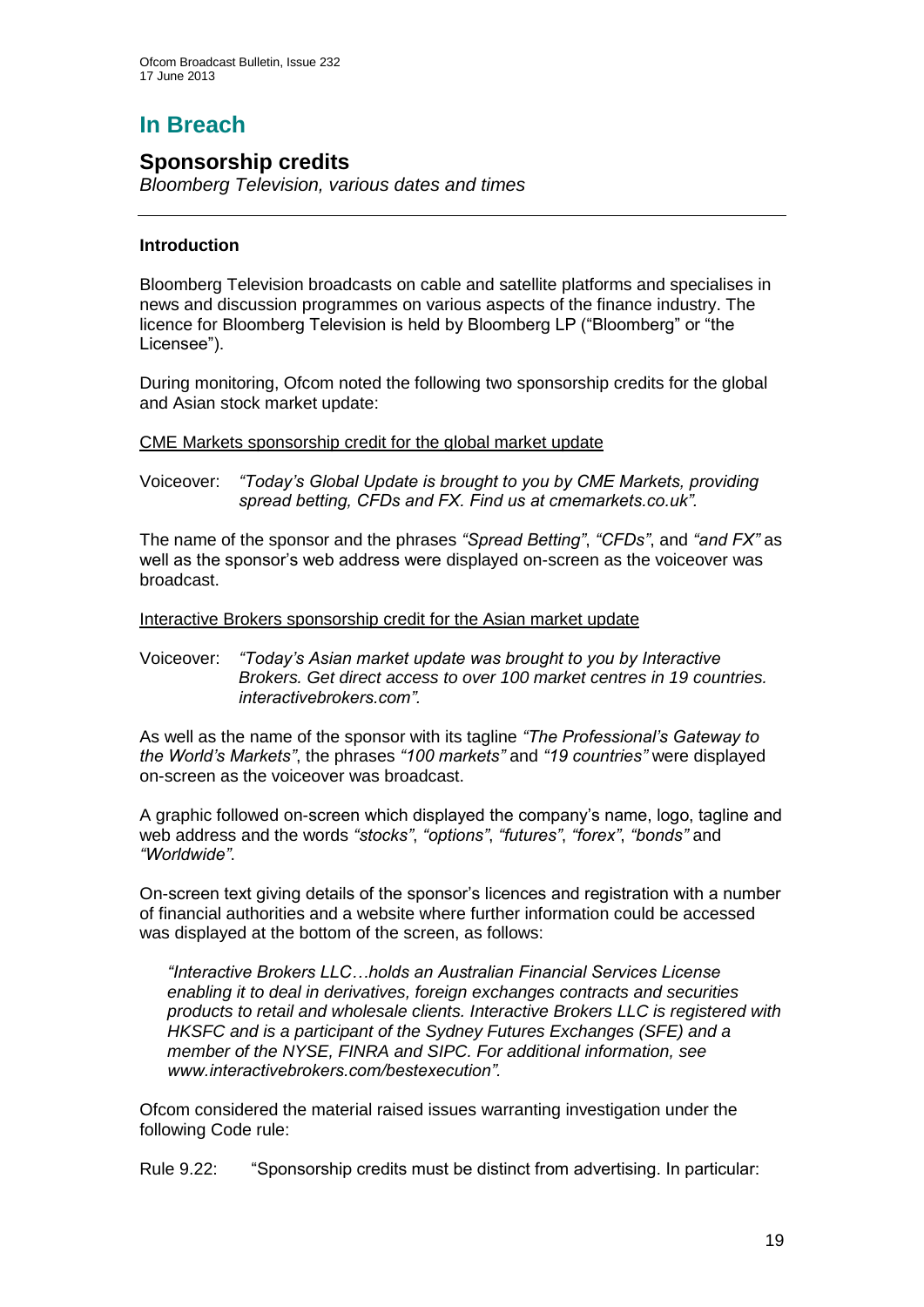(a) Sponsorship credits broadcast around sponsored programmes must not contain advertising messages or calls to action. Credits must not encourage the purchase or rental of the products or services of the sponsor or a third party. The focus of the credit must be the sponsorship arrangement itself. Such credits may include explicit reference to the sponsor's products, services or trade marks for the sole purpose of helping to identify the sponsor and/or the sponsorship arrangement."

We therefore asked the Licensee for its comments as to how the sponsorship credits complied with Rule 9.22(a).

#### **Response**

#### CME Markets sponsorship credit for the global market update

Bloomberg explained that it was mindful that the company could be confused with other market participants and the reference to the company's website served to identify the sponsor and the business in which it operates. It added that it believed the reference did not constitute the type of call to action that Rule 9.22(a) was designed to prevent.

#### Interactive Brokers sponsorship credit for the Asian market update

Similarly, the Licensee said the intent of the Interactive Brokers sponsorship credit was to identify the company with an express reference to its products and services. It did, however, recognise that it presented more information than was necessary to achieve that goal.

The Licensee said that it understood how the sponsorship credits could be construed as advertising messages. It apologised and explained that they had been taken off air in order for them to be modified to ensure compliance.

#### **Decision**

Under the Communications Act 2003, Ofcom has a statutory duty to set standards for broadcast content as appear to it best calculated to secure the standards objectives, one of which is that "the international obligations of the United Kingdom with respect to advertising included in television and radio services are complied with". The rules in Section Nine of the Code, among others, reflect this objective.

The EU Audiovisual Media Services Directive limits the amount of advertising a broadcaster can transmit and requires that advertising is kept distinct from other parts of the programme service. Sponsorship credits are treated as part of the sponsored content and do not count towards the amount of airtime a broadcaster is allowed to use for advertising. To prevent credits effectively becoming advertisements, and therefore increasing the amount of advertising transmitted, broadcasters are required to ensure that sponsorship credits do not contain advertising messages.

Rule 9.22(a) of the Code therefore requires that sponsorship credits broadcast around sponsored programmes must not contain advertising messages or calls to action, or the focus of the credit must be the sponsorship arrangement itself and references to the sponsor's products, services or trade marks should be for the sole purpose of helping identify the sponsor and/or the sponsorship arrangement.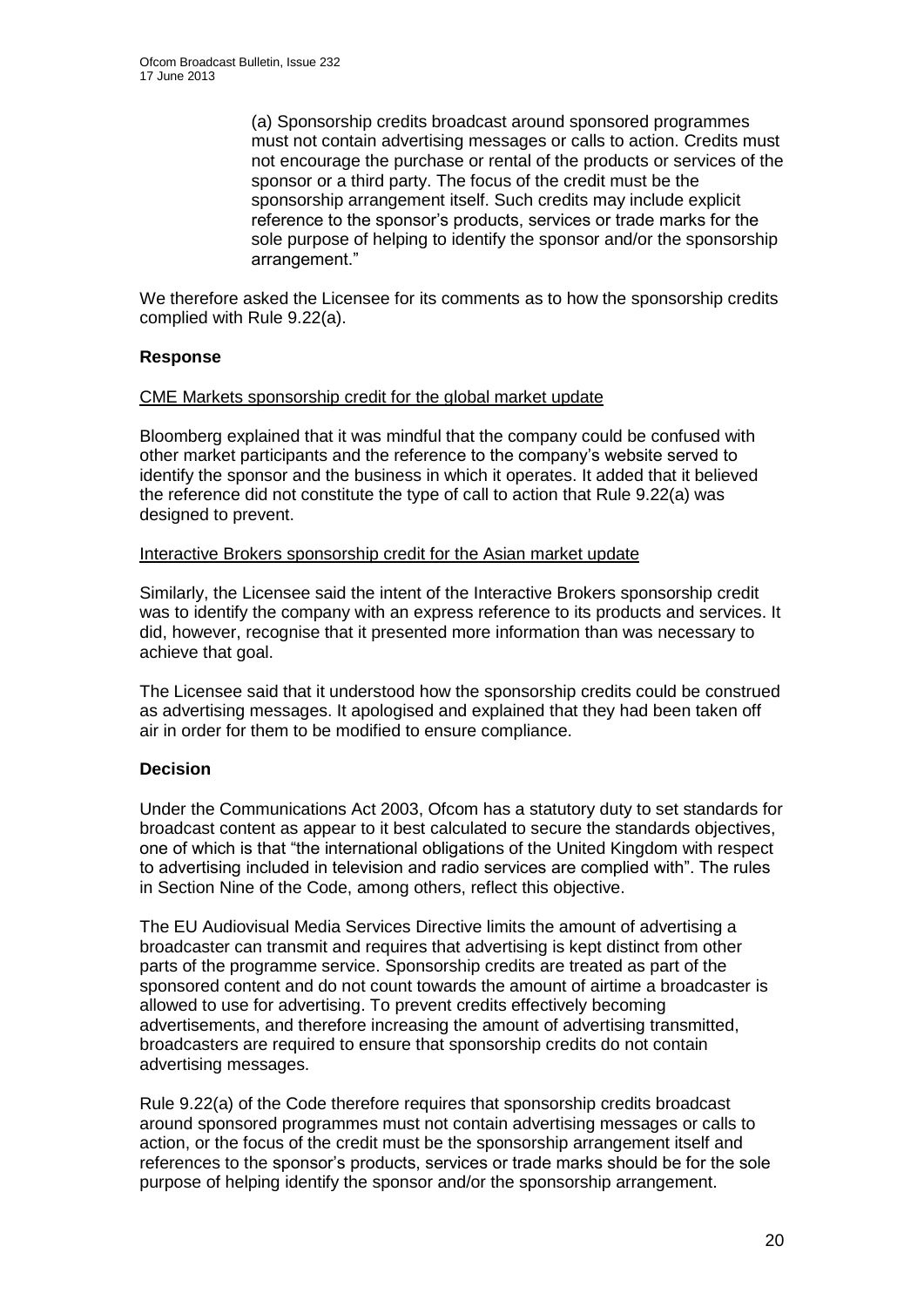#### CME Markets sponsorship credit for the global market update

In this case Ofcom noted that the credit contained the phrase *"find us at cmemarkets.co.uk"*. Ofcom considered this direct invitation for viewers to contact the sponsor to be a call to action, in breach of Rule 9.22(a). Ofcom's published guidance on Rule 9.22(a) makes clear that: "credits that contain direct invitations to the audience to contact the sponsor are likely to breach the Code".

#### Interactive Brokers sponsorship credit for the Asian market update

Ofcom noted that this credit began by explaining that "*today's Asian market update is brought to you by Interactive Brokers"* and went on to encourage viewers to *"get direct access to over 100 market centres in 19 countries"*. Ofcom considered this to be an advertising claim about what viewers could expect if they used the sponsor's services.

In addition, this information was emphasised by displaying the phrases *"100 markets"* and *"19 countries"* on-screen. Ofcom also noted that further information about the company was then displayed. For example, it contained words such as *"stocks"*, "*options*" and "*bonds*" accompanied by details of its licenses and operations, and a website where "*additional information*" could be sourced.

Rule 9.22(a) makes clear that sponsorship credits may include explicit reference to the sponsor's products, services or trade marks for the sole purpose of helping to identify the sponsor and/or the sponsorship arrangement. In this case Ofcom judged that the information provided about the sponsor and its services far exceeded what was necessary for the audience to identify the sponsor and its business. The focus of this sponsorship credit was not on the sponsorship arrangement but on promoting the sponsor's business, in breach of Rule 9.22(a).

Ofcom noted the Licensee's decision to withdraw the sponsorship credits from its schedule but was concerned about its compliance in this area. Ofcom therefore puts Bloomberg Television on notice that it will be monitoring the channel to assess its compliance with Rule 9.22(a).

#### **Breaches of 9.22(a)**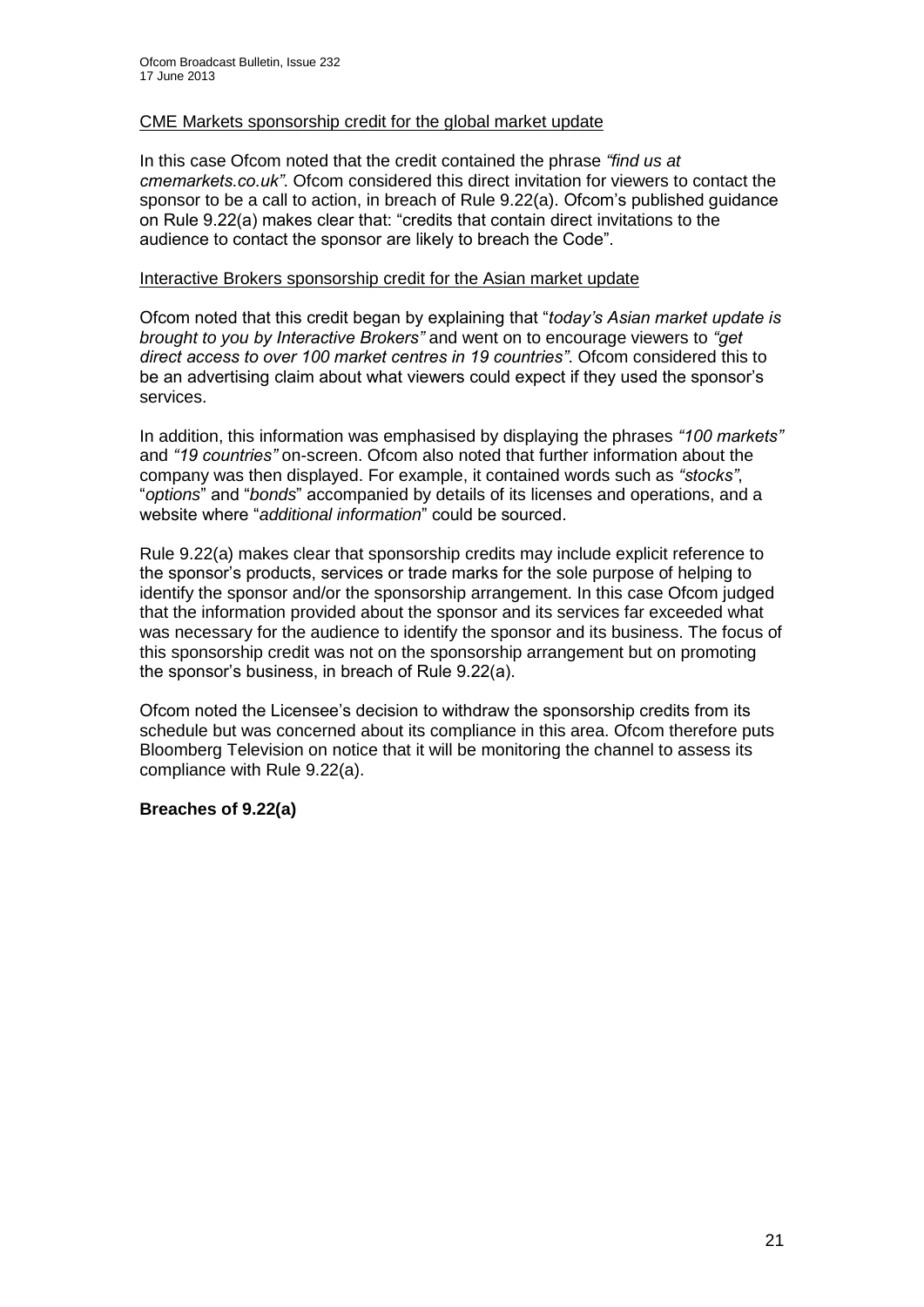# **Resolved**

**The Boat Race** *BBC 1, 31 March 2013, 15:15*

#### **Introduction**

On Sunday 31 March the BBC broadcast live coverage of the 2013 Oxford and Cambridge University Boat Race. A microphone was attached to the cox on each boat and audio from these microphones was broadcast as part of the commentary on the race.

Nine viewers alerted Ofcom to the broadcast of one of the coxes using offensive language. Some complainants questioned why the BBC had not put steps in place to cut the feed from the coxes' microphones when it became apparent that offensive language had been broadcast.

Ofcom viewed a recording and noted examples of offensive language, and related apologies, as follows at the times indicated:

(during the race)

16:45 Commentator: "*This could be a very, very close race indeed. Still the coxes* [cox audible in background saying "...*don't fucking*..."] *do their chatty work, and, at times rather unsavoury language chatty work from the coxes – apologies for that".* 

16:47 Cox: *"Fucking finish..."*.

(after the race was finished and the winning Oxford boat was celebrating)

17:15 Commentator: *"It is the only time you want to see a man in the Thames at this time of year...* [Oskar Zorrilla, the cox of the Oxford boat, shown being thrown into the river yells, *"That's fucking cold!"*] *"Oh, Oskar, come on now! Apologies, again, but he is mildly hypothermic and he's slightly deluded with the champagne...*".

Ofcom considered this material raised issues warranting investigation under Rule 1.14, which states:

"The most offensive language must not be broadcast before the watershed...".

We therefore requested comments from the BBC about how the broadcast of this material complied with Rule 1.14.

#### **Response**

The BBC said that it has been the practice of broadcasters for a number of years to attach a dedicated microphone to each team's cox during the University Boat Race, and that the sound of the coxes captured by the microphones has become an integral part of the broadcast, adding context and passion to the spectacle.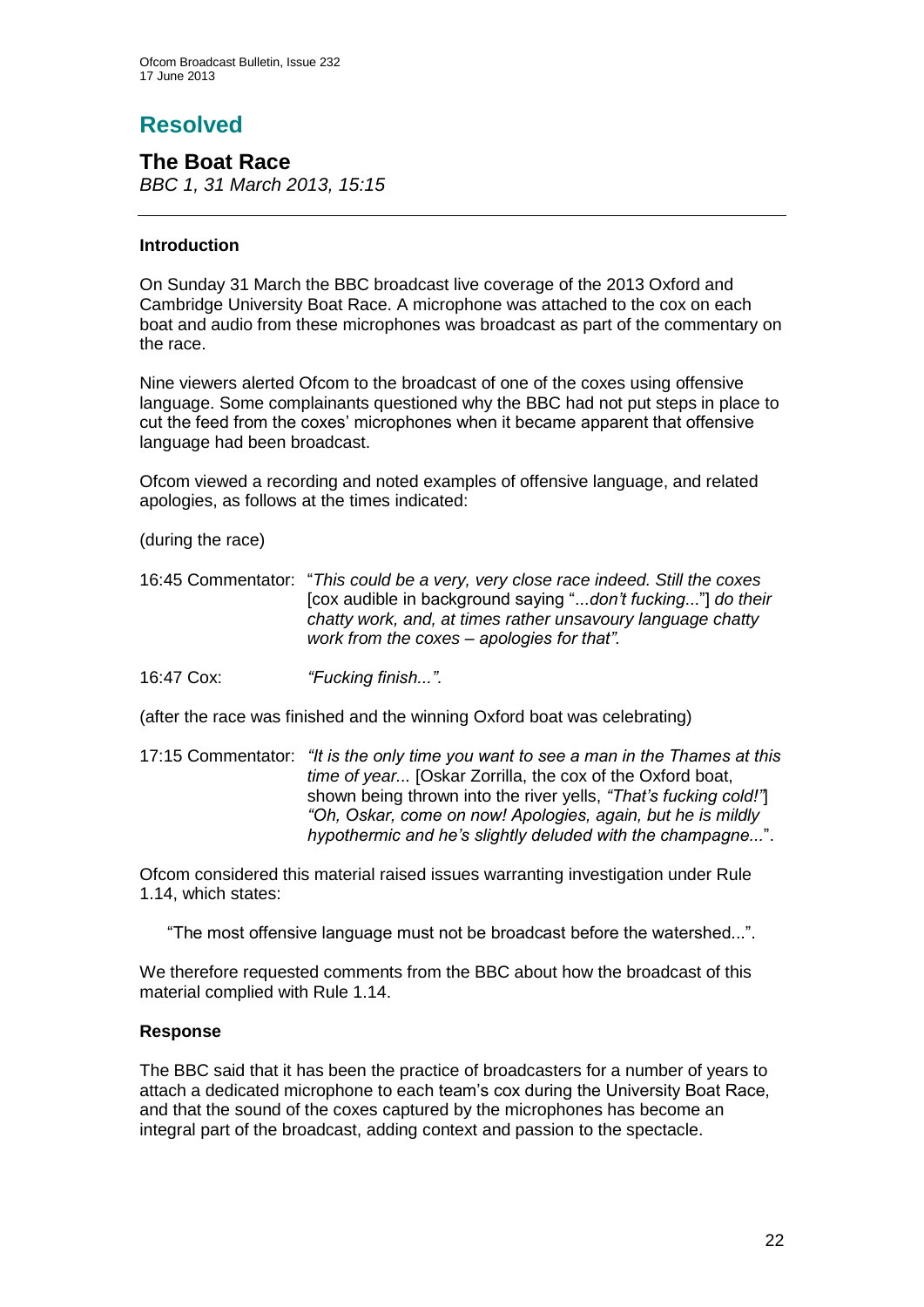The BBC said that in the four years since it had re-acquired the rights to broadcast the Boat Race, there has only been one (relatively minor) instance, during the 2012 race, of swearing on air from a cox. It was aware of the problems that ITV encountered with swearing in covering the 2006 race, resulting in complaints to Ofcom<sup>1</sup>, so the BBC said it gave full consideration to this issue when planning its live coverage. Steps were taken to assess and mitigate the risk of any swearing by the coxes during the broadcast.

As in other years, the BBC production team met with both university teams to explain how the microphones would be used during the broadcast and required and received a clear commitment from each team to avoid the use of swear words. Given the strong track record of compliance in the previous four years, the BBC judged the risk of offensive language to be sufficiently low for a microphone to be attached to each cox without a dedicated member of the production team monitoring the live feeds to identify and deal with incidents of bad language.

Also, the production team agreed in advance measures to be taken in the (presumed unlikely) event of swearing being heard on-air. In accordance with these measures, when the first instance of the most offensive language was heard by the production team, the lead commentator was instructed to apologise on-air, which was done within a few seconds of the incident (at 16:45). A verbal exchange then took place between the Director and the Sound Supervisor emphasising that caution must be taken in broadcasting audio from the cox microphones.

The BBC said that during the live transmission from the Outside Broadcast unit during the race multiple sound feeds were being monitored. As a result unfortunately other instances of swearing that were received and broadcast from the coxes' microphones during the race were not heard by the production team. As a result no other on-air apologies were given nor were any other actions – such as cutting the live feed from the microphones – taken. The BBC emphasised that if any member of the production team had heard the subsequent use of swear words during the race a further on-air apology would have been given and the cox microphones would have been cut from live broadcast.

The BBC said that the second time the production team heard the most offensive language being used was when the Oxford cox was thrown into the river. At this stage he was not wearing his microphone but the sound was picked up as ambient noise by a camera in the water. An immediate on-air apology was given (at 17:15).

The BBC said that to minimise the risk of coxes swearing on-air in the future during coverage of the University Boat Race, from the 2014 broadcast onwards there will be a dedicated member of production whose sole responsibility will be to monitor the cox microphone feeds to identify any offensive language. The first instance of offensive language will be the subject of an immediate apology. Any repeat will result in the feed being cut immediately. Consideration will be given as to whether the microphones attached to the boats should be monitored similarly and the BBC will review the use of sound received by other equipment at the point the cox of the winning boat is thrown into the water.

The BBC added that the Boat Race organisers, who also take this issue very seriously and are answerable to key partners such as the BBC and sponsors, will be

1

 $1$  Ofcom decided to resolve the 2006 complaints. See:

[http://stakeholders.ofcom.org.uk/binaries/enforcement/broadcast-bulletins/pcb30/Issue\\_65.pdf](http://stakeholders.ofcom.org.uk/binaries/enforcement/broadcast-bulletins/pcb30/Issue_65.pdf) at page 16.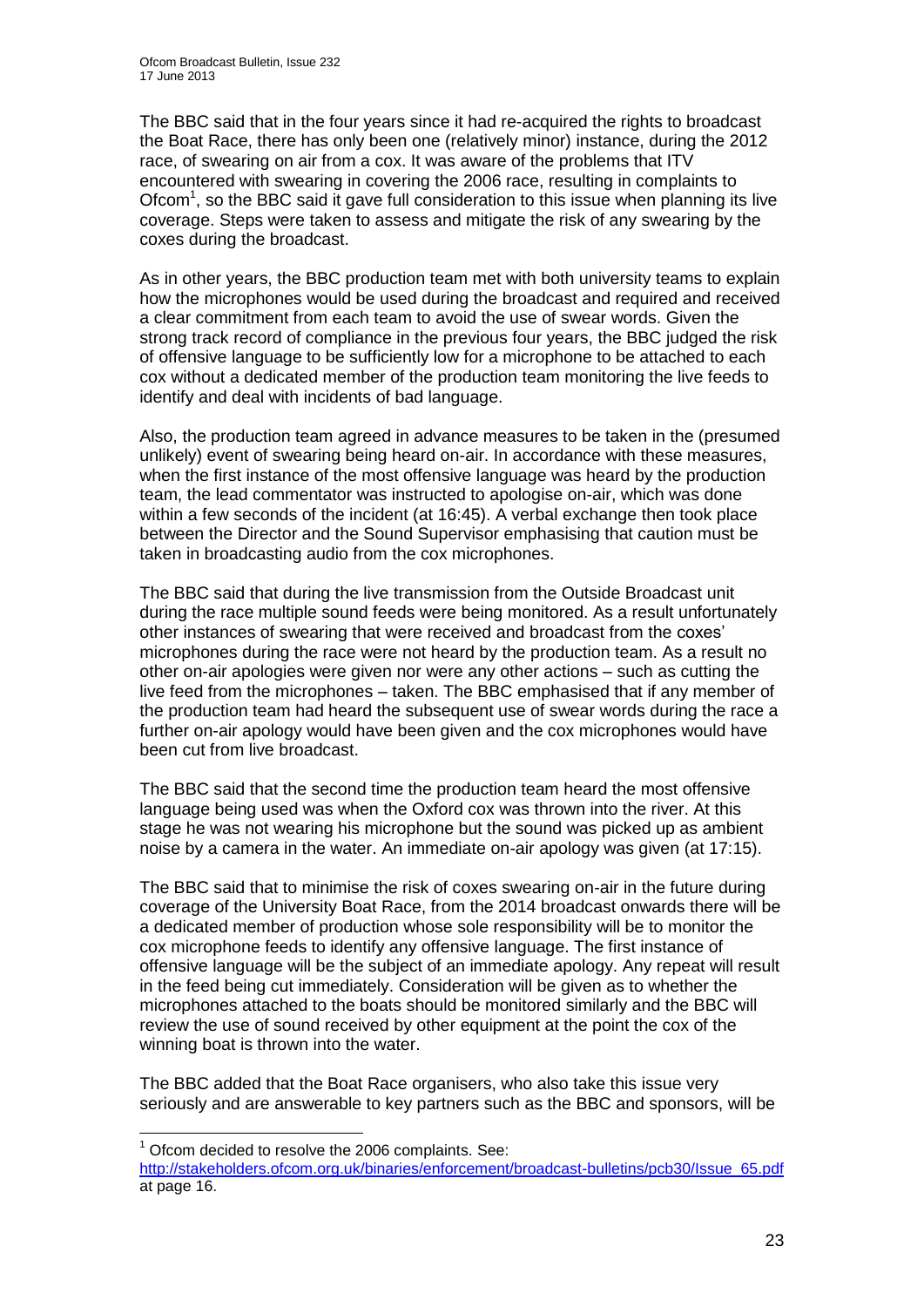asked "to work closely and rigorously with the university teams to eradicate the use of inappropriate language at this event".

The BBC said it regretted the broadcast of audible swearing from one of the coxes and recognised that this offended some viewers, but was confident that its proposed procedures would minimise the risk of this happening again.

#### **Decision**

Under the Communications Act 2003, Ofcom has a statutory duty to set standards for broadcast content as appear to it best calculated to secure standards objectives, including "that generally accepted standards are applied to the contents of television and radio services so as to provide adequate protection for members of the public from the inclusion in such services of...harmful material."

Rule 1.14 of the Code states that the most offensive language must not be broadcast before the watershed. Ofcom research on offensive language<sup>2</sup> clearly notes that the word "fuck" and derivatives of this word are considered by audiences to be among the most offensive language.

In this case the word "fucking" was broadcast on three separate occasions during live coverage of the Boat Race: two from the microphone of the cox of the Oxford boat while the race was in progress, and one from equipment placed on the water as part of the coverage of the cox of the winning boat being thrown into the river after the race. This language was clearly inappropriate in the live broadcast of a traditional sporting event shown on a Sunday afternoon at a time when children were likely to be watching.

Ofcom acknowledges that broadcasters wish to share the atmosphere at major sporting events with viewers as part of their live coverage. One way of helping to achieve this is to use microphones to pick up and transmit the ambient sound. In doing this however broadcasters must be mindful of the need to take all appropriate compliance measures both before and during the broadcast to minimise the possibility of transmitting inappropriate language. Broadcasters must also monitor their output during transmission and, if offensive language is transmitted which might raise issues under the Code, they should consider taking timely steps to mitigate the offence, for example by broadcasting an apology.

In this case, we note that the BBC foresaw the risk of offensive language being broadcast from the cox microphones during the race, and took various steps to mitigate this risk both before and during the broadcast – for example by seeking and being given "a clear commitment from each team to avoid the use of swear words". The measures taken by the BBC in advance and the procedures put in place during the broadcast were however insufficient to prevent the most offensive language being broadcast three times during the live coverage.

However, Ofcom took into account that: the BBC did take some measures before and during the broadcast to minimise the risk of offensive language being broadcast, and apologised on air twice, following those incidents of offensive language heard by the production team; and, that the offensive language aired was broadcast alongside the rolling commentary and other ambient noise (such as the sound of the oars in water and the spectators) so that its impact was correspondingly reduced.

 2 Audience attitudes towards offensive language on television and radio, August 2010 [\(http://stakeholders.ofcom.org.uk/binaries/research/tv-research/offensive-lang.pdf\)](http://stakeholders.ofcom.org.uk/binaries/research/tv-research/offensive-lang.pdf)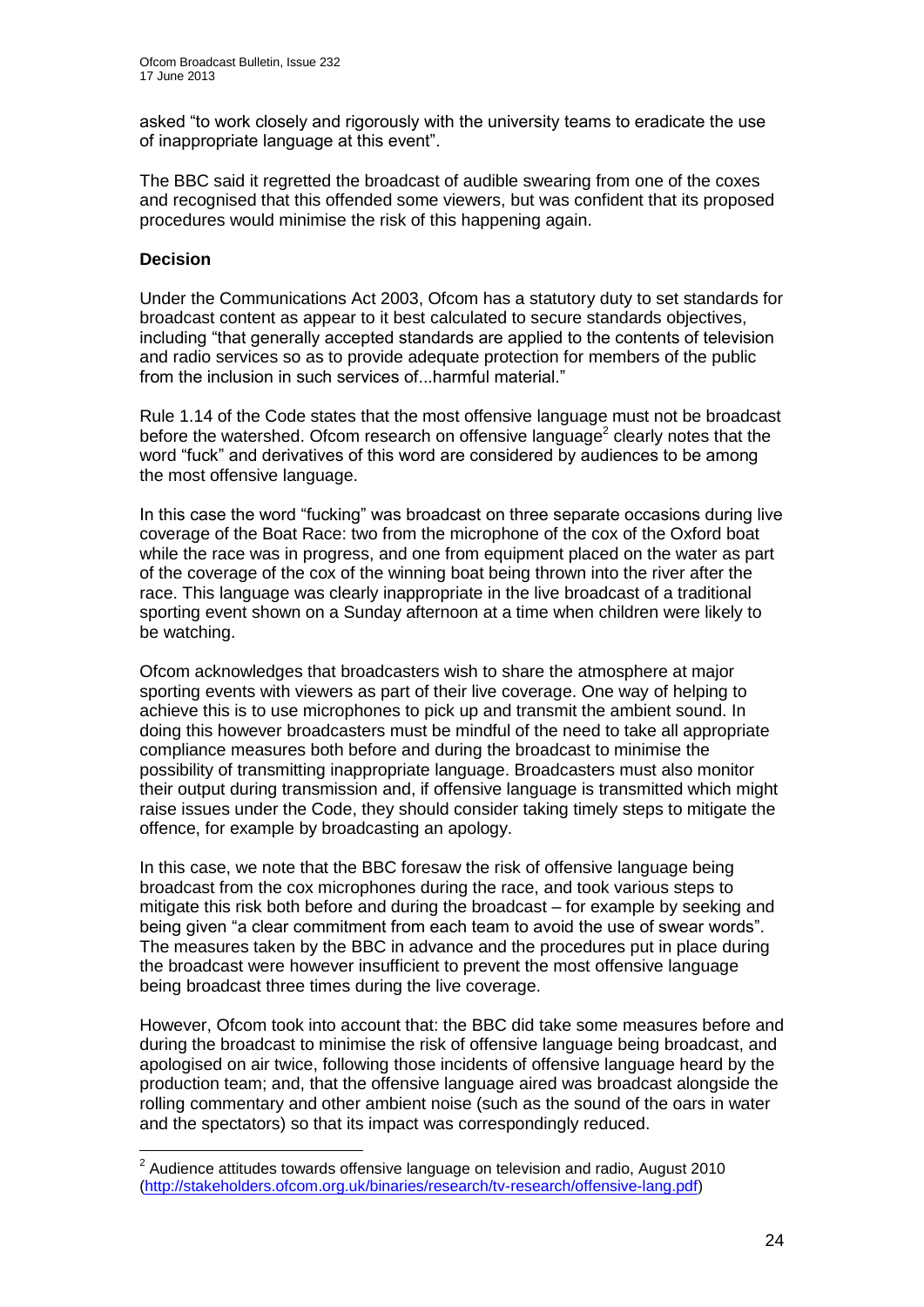In view of these specific circumstances, Ofcom therefore considers the matter resolved.

Ofcom reminds the BBC and other television broadcasters that they must take all proportionate measures for live broadcasts before the watershed to ensure compliance with Section One of the Code, if there is a reasonable likelihood of offensive language being broadcast.

#### **Resolved**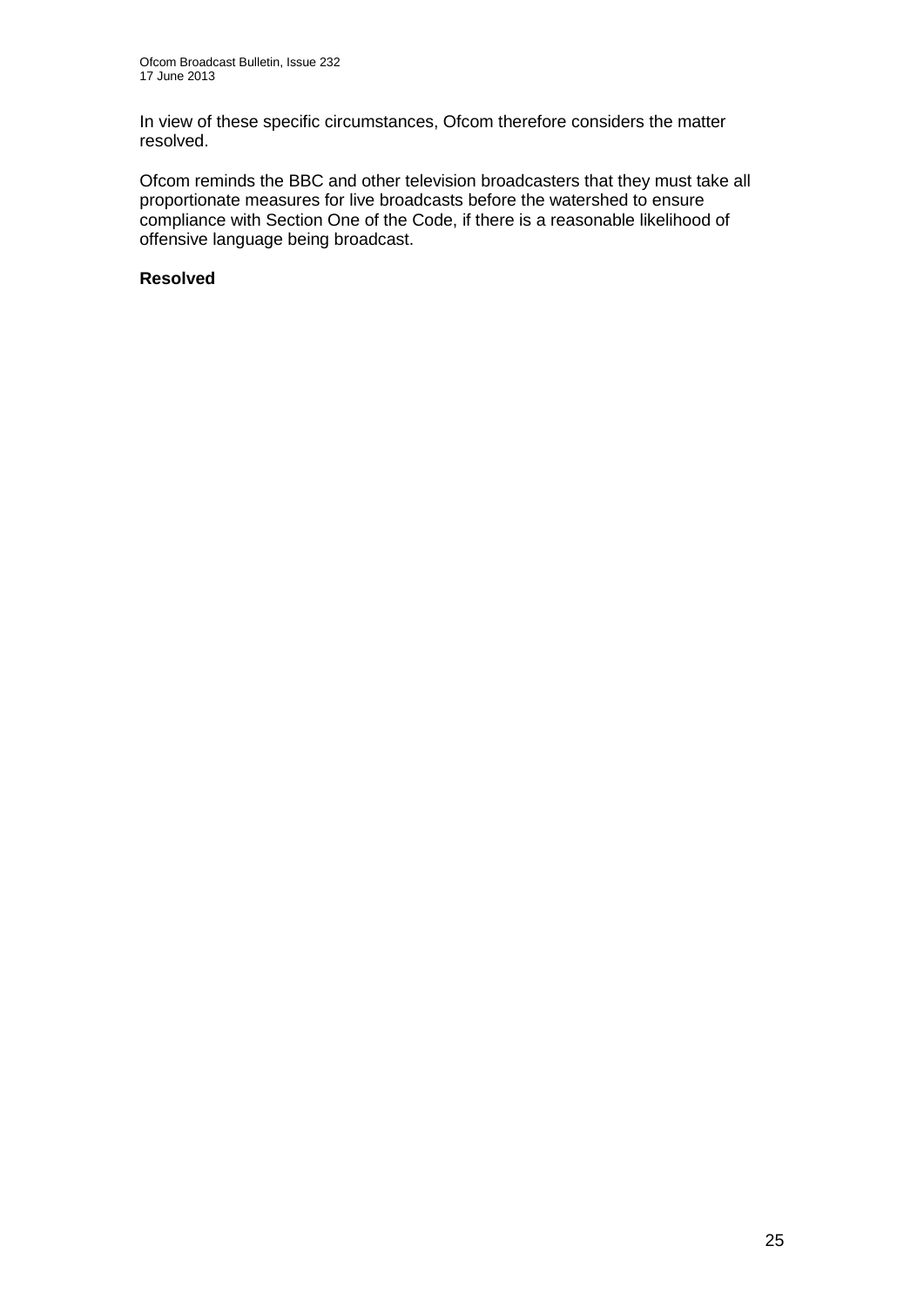# **Resolved**

**Adrian Goldberg** *BBC WM, 3 April 2013, 11:15*

#### **Introduction**

BBC WM is the BBC's local radio service for the West Midlands, which includes topical discussions with guest interviews.

On this occasion presenter Nick Conrad stood in for the regular host of the morning sequence, Adrian Goldberg.

One of the subjects discussed was a forthcoming Channel 4 documentary about the sex lives of disabled people which explored the topic from the perspective of those who help enable disabled people to have sexual experiences. The BBC WM morning programme featured a representative from a sexual enabling service and a 'sacred sexual healer' to discuss the issue with the presenter.

A complainant alerted Ofcom to offensive language in the BBC WM broadcast in the late morning of Wednesday, 3 April 2013 during the Easter school holidays.

Ofcom noted the programme included a frank discussion about the philosophy and approach to help enable disabled people to have sexual experiences, including in particular the following at around 11:15:

- Nick: *"I am assuming that a lot of people who are disabled or who have mental health issues who may well use both of your services* [i.e. both a sexual enabling service and a 'sacred sexual healer'] *will have had their only sexual experiences online, and therefore their education will be pornography – and I guess Larissa that is a problem? That's a skewed perspective."*
- Larissa: *"Yeah, definitely, definitely. There's not really any heart connection in sexual energy in our society, so it's very sort of, animalistic, and fucking, and...sorry...*".
- Nick: *"Sorry, let me just stop you there one second, forgive me. Half-term week, I'm going to apologise for that word. I know we're talking about sexually explicit content, but let's just be aware of the time, you know, ten, eleven twenty-five, and that children could well be listening to this programme this morning, so I apologise for that word that was used. Carry on.*"

Ofcom considered that this material raised issues warranting investigation under Rule 1.14, which states:

"The most offensive language must not be broadcast ...when children are particularly likely to be listening (in the case of radio)."

Ofcom therefore requested comments from the Licensee on how the programme material complied with this rule.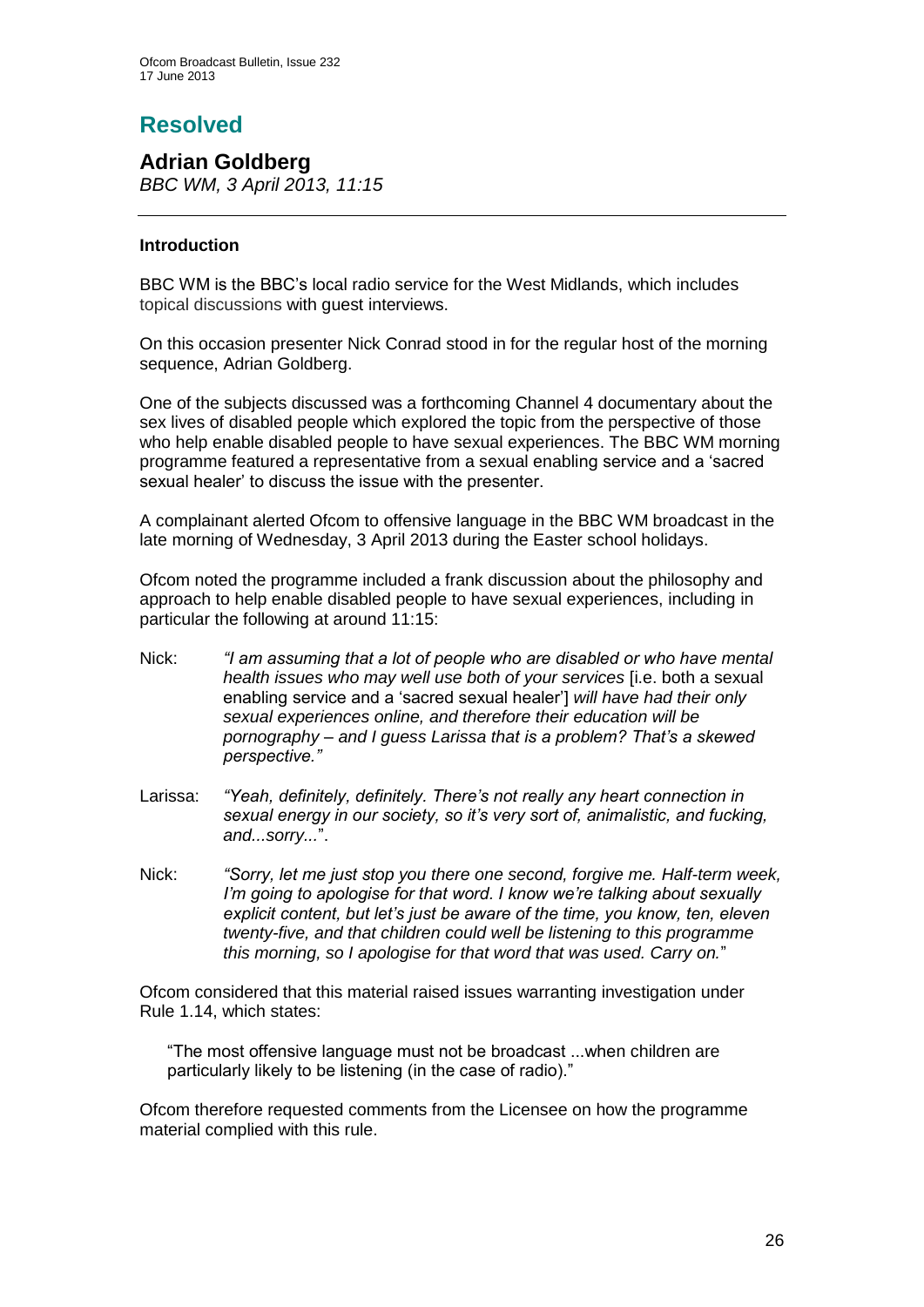#### **Response**

The BBC said that BBC WM is a predominantly speech based radio station aimed at adults and often tackles difficult issues such as sexual abuse, online pornography and various relationship and medical issues. It always sets out to do this with informed guests, an appropriate tone and careful use of language.

The BBC said that this discussion was planned and executed in a grown up and sensitive manner with an aim not to titillate or shock listeners. Before this topic went to air the production team discussed with the presenter the need to keep the tone appropriate for all listeners, especially as it was during the school holiday period. When one interviewee said the word "fucking" by mistake, the presenter immediately stepped in to stop her saying anything else, apologised on air several times and firmly reminded both guests of the need for care with their use of language given both the time of day and that it was during the school holiday period.

#### **Decision**

Under the Communications Act 2003, Ofcom has a duty to set standards for broadcast content as appear to it best calculated to secure the standards objectives, including that "persons under the age of eighteen are protected". These objectives are reflected in Section One of the Code.

Rule 1.14 states that the most offensive language must not be broadcast on radio when children are particularly likely to be listening. Ofcom research on offensive language<sup>1</sup> clearly notes that the word "fuck" and other variations of this word are considered by audiences to be among the most offensive language.

The Code states that the phrase "when children are particularly likely to be listening" particularly refers to "the school run and breakfast time, but might include other times". Ofcom's guidance on offensive language in radio<sup>2</sup> notes that:

"For the purpose of determining when children are particularly likely to be listening, Ofcom will take account of all relevant information available to it. However, based on Ofcom's analysis of audience listening data, and previous Ofcom decisions, radio broadcasters should have particular regard to broadcasting content at the following times: ...

 between 06:00 and 19:00 at weekends all year around, and in addition, during the same times from Monday to Fridays during school holidays".

Given that the programme was broadcast at 11:15 on a Wednesday during the Easter school holiday period, Ofcom's view is that the most offensive language was broadcast at a time when children were likely to be listening.

Ofcom however took into account that this was an isolated incident during a live unscripted interview, and that the presenter immediately reminded the guests to avoid inappropriate language and also broadcast an apology straightaway.

<sup>1</sup>  $1$  Audience attitudes towards offensive language on television and radio, August 2010 [\(http://stakeholders.ofcom.org.uk/binaries/research/tv-research/offensive-lang.pdf\)](http://stakeholders.ofcom.org.uk/binaries/research/tv-research/offensive-lang.pdf)

<sup>2</sup> Ofcom Guidance, Offensive language on radio, December 2011 [\(http://stakeholders.ofcom.org.uk/binaries/broadcast/guidance/831193/offensive](http://stakeholders.ofcom.org.uk/binaries/broadcast/guidance/831193/offensive-language.pdf)[language.pdf\)](http://stakeholders.ofcom.org.uk/binaries/broadcast/guidance/831193/offensive-language.pdf)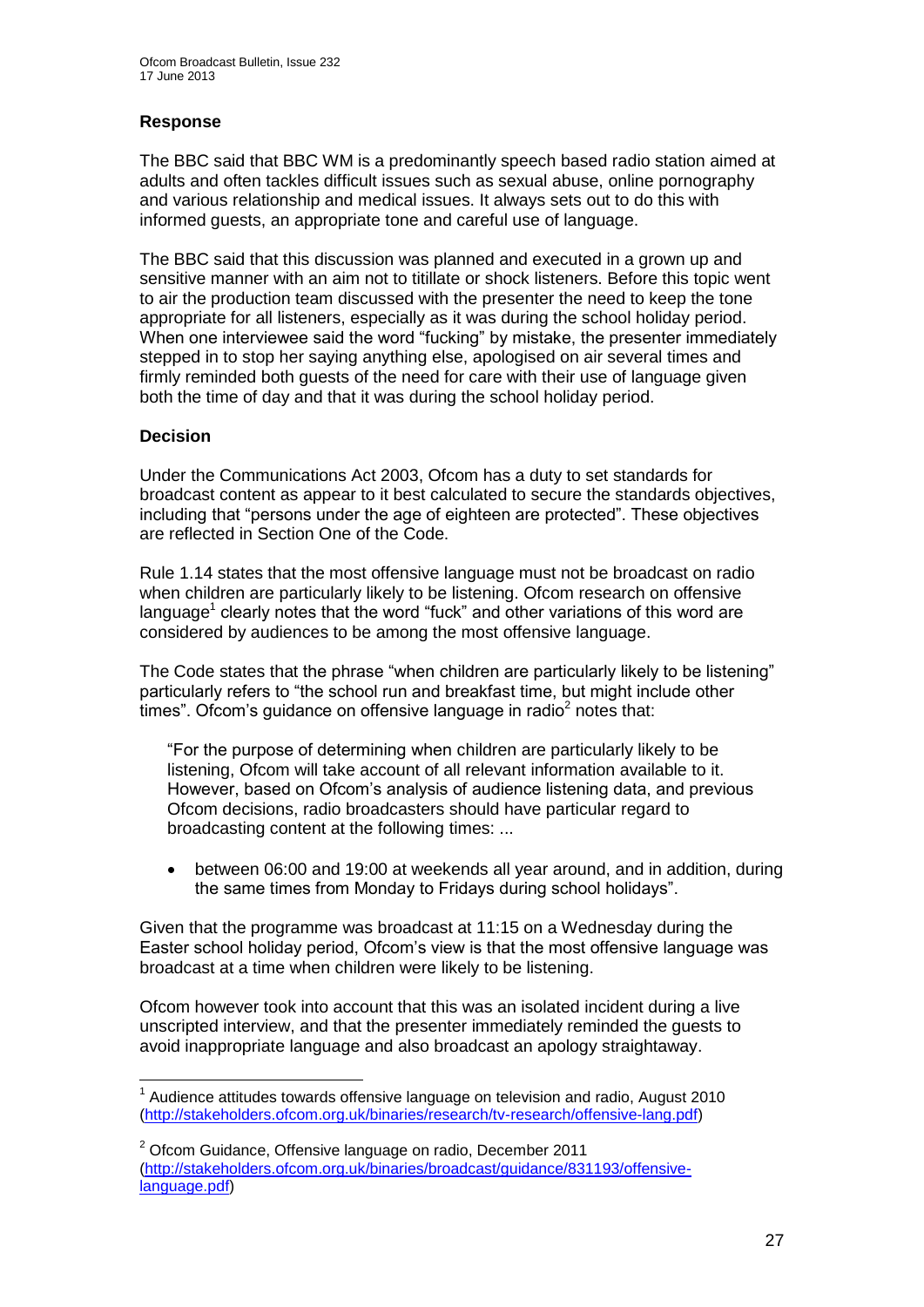Ofcom therefore considers the matter resolved.

#### **Resolved**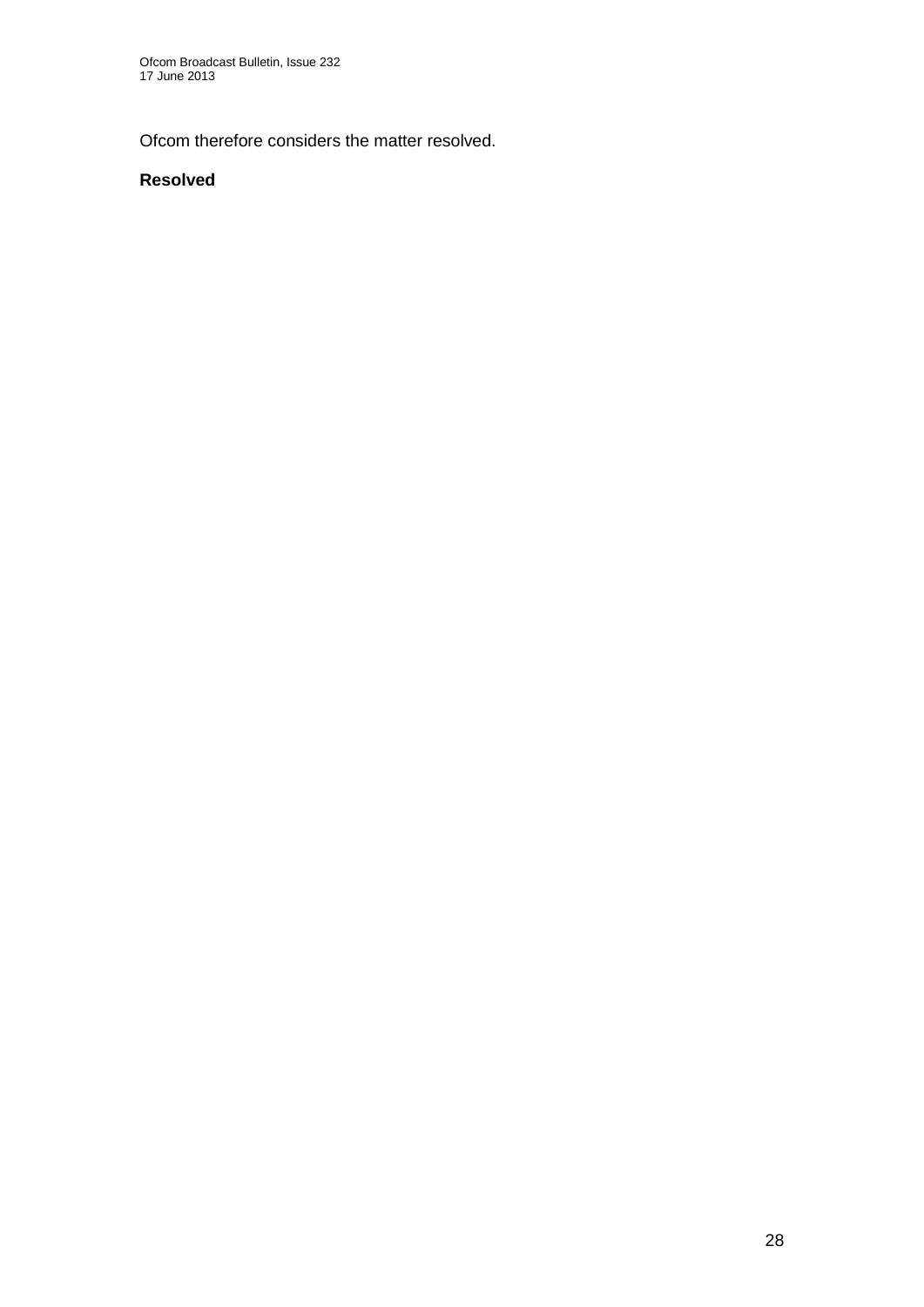# **Advertising Scheduling Findings**

## **Resolved**

## **Resolved findings table**

*Code on the Scheduling of Television Advertising compliance reports*

Rule 4 of the Code on the Scheduling of Television Advertising ("COSTA") states**:**

"...time devoted to television advertising and teleshopping spots on any channel must not exceed 12 minutes."

| <b>Channel</b>   | <b>Transmission</b><br>date and time | Code<br>and rule /<br>licence<br>condition | <b>Summary finding</b>                                                                                                                                                                                                                                                                                                                                                                                                                                                                                                                                                                                                                                                                                                                                                                                                                                                                 |
|------------------|--------------------------------------|--------------------------------------------|----------------------------------------------------------------------------------------------------------------------------------------------------------------------------------------------------------------------------------------------------------------------------------------------------------------------------------------------------------------------------------------------------------------------------------------------------------------------------------------------------------------------------------------------------------------------------------------------------------------------------------------------------------------------------------------------------------------------------------------------------------------------------------------------------------------------------------------------------------------------------------------|
| TCM <sub>2</sub> | 22 March 2013,<br>00:00              | <b>COSTA</b><br>Rule 4                     | Ofcom noted during monitoring<br>that TCM2 exceeded the<br>permitted advertising allowance<br>by 60 seconds in clock hour<br>24:00 on 22 March 2013.<br>The licence holder for TCM2,<br><b>Turner Broadcasting Systems</b><br>Europe Ltd ("Turner"), explained<br>that the overrun occurred<br>because the proposed 23:54<br>centre break in a programme had<br>in fact aired in the 24:00 clock<br>hour.<br>Turner said this was flagged in its<br>daily minutage report, but not<br>correctly identified by the<br>presentation team so that the<br>additional minutage could be<br>removed when adjusting the final<br>schedules.<br>Turner gave assurances to<br>Ofcom that all relevant staff had<br>been reminded of the importance<br>and absolute necessity of<br>ensuring all checks are carried<br>out correctly to ensure this does<br>not happen again.<br><b>Resolved</b> |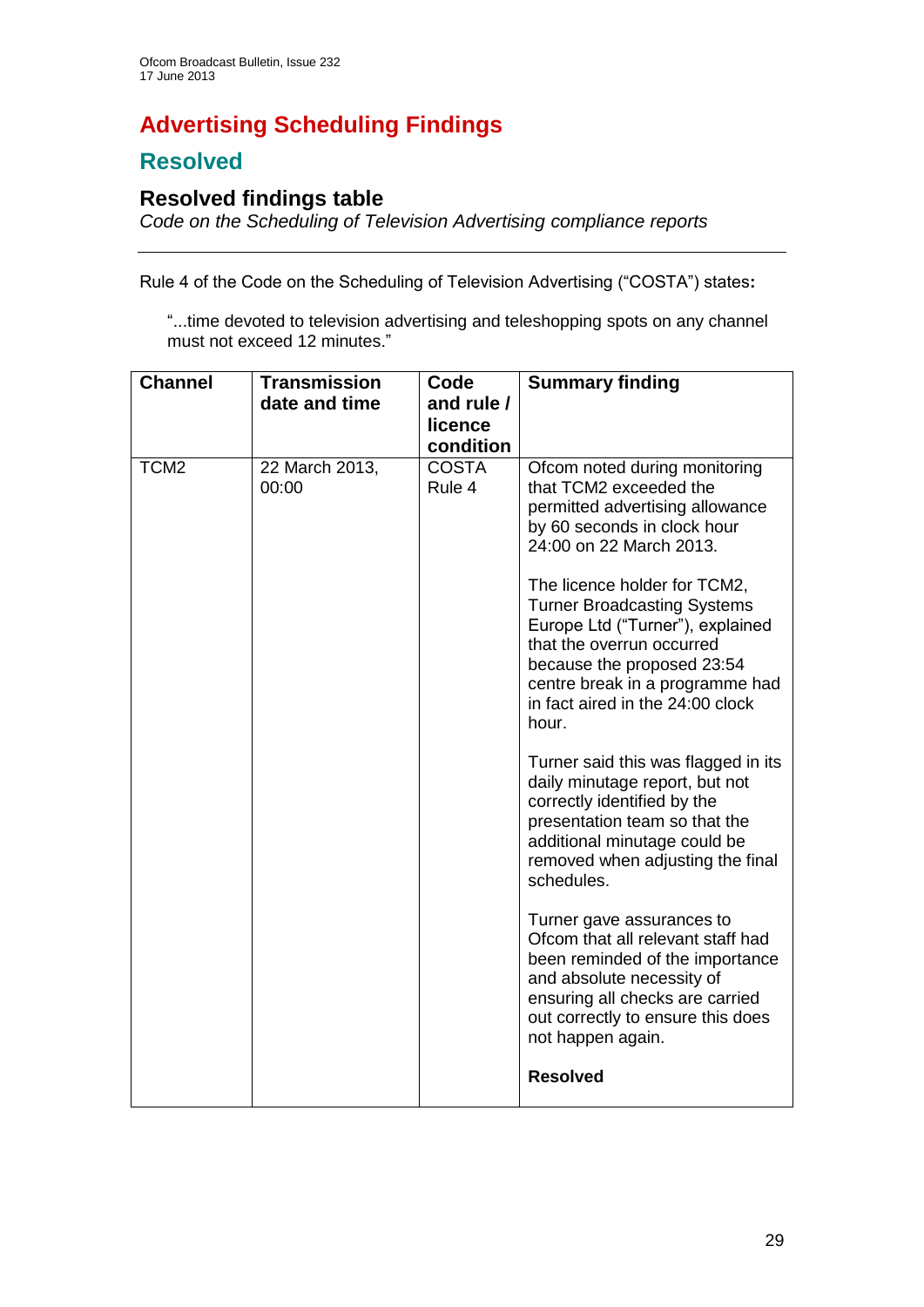## **Fairness and Privacy cases**

## **Not Upheld**

## **Complaint by Mr Christopher Hook**

*Watchdog, BBC1, 3 June 2010*

#### **Summary**

Ofcom has not upheld this complaint of unjust or unfair treatment and unwarranted infringement of privacy made by Mr Christopher Hook.

*Watchdog* is a consumer affairs programme broadcast on BBC1. This edition of the programme included its regular "*Rogue Traders*" segment, which features undercover investigations into the practises of companies and individuals. The programme examined the claims made by sales representatives of the company Direct Response Security Systems Limited ("Direct Response") about its burglar alarm systems.

One of the company's sales representatives, Mr Christopher Hook, was secretly filmed during a sales visit to the house of an elderly lady, who was in fact an actress employed by the BBC. The programme showed some of the material filmed during the visit and commented on the claims that Mr Hook made about the efficacy of the alarm system and on the sales techniques he employed. The programme also showed a second sales visit, with a different actress purporting to be a potential customer, in which Mr Hook was confronted by a film crew and asked questions by the programme's presenter.

Mr Hook complained to Ofcom that he was unfairly portrayed in the programme as broadcast and that his privacy was unwarrantably infringed.

Ofcom found that:

- The programme included a fair reflection of the claims made by Mr Hook during the secretly filmed sales visit and overall the broadcaster had taken reasonable care to satisfy itself that the material facts were not presented, omitted or disregarded in a way that portrayed Mr Hook unfairly.
- Mr Hook's position was accurately reflected in the programme and viewers would not have been left with the perception he had not responded to the programme makers; therefore there was no unfairness to Mr Hook in this respect.
- Mr Hook had a legitimate expectation of privacy in relation to the broadcast of the footage shown of him. In this case the public interest in broadcasting the material, in order to show the questionable sales techniques employed by Mr Hook, outweighed Mr Hook's expectation of privacy. Therefore, Mr Hook's privacy was not unwarrantably infringed in connection with the programme as broadcast.

#### **Introduction**

On 3 June 2010, BBC1 broadcast an edition of its consumer affairs programme, *Watchdog*. One of the items featured in the "*Rogue Traders*" part of the programme, presented by Mr Matthew Allwright, concerned the selling techniques used by Direct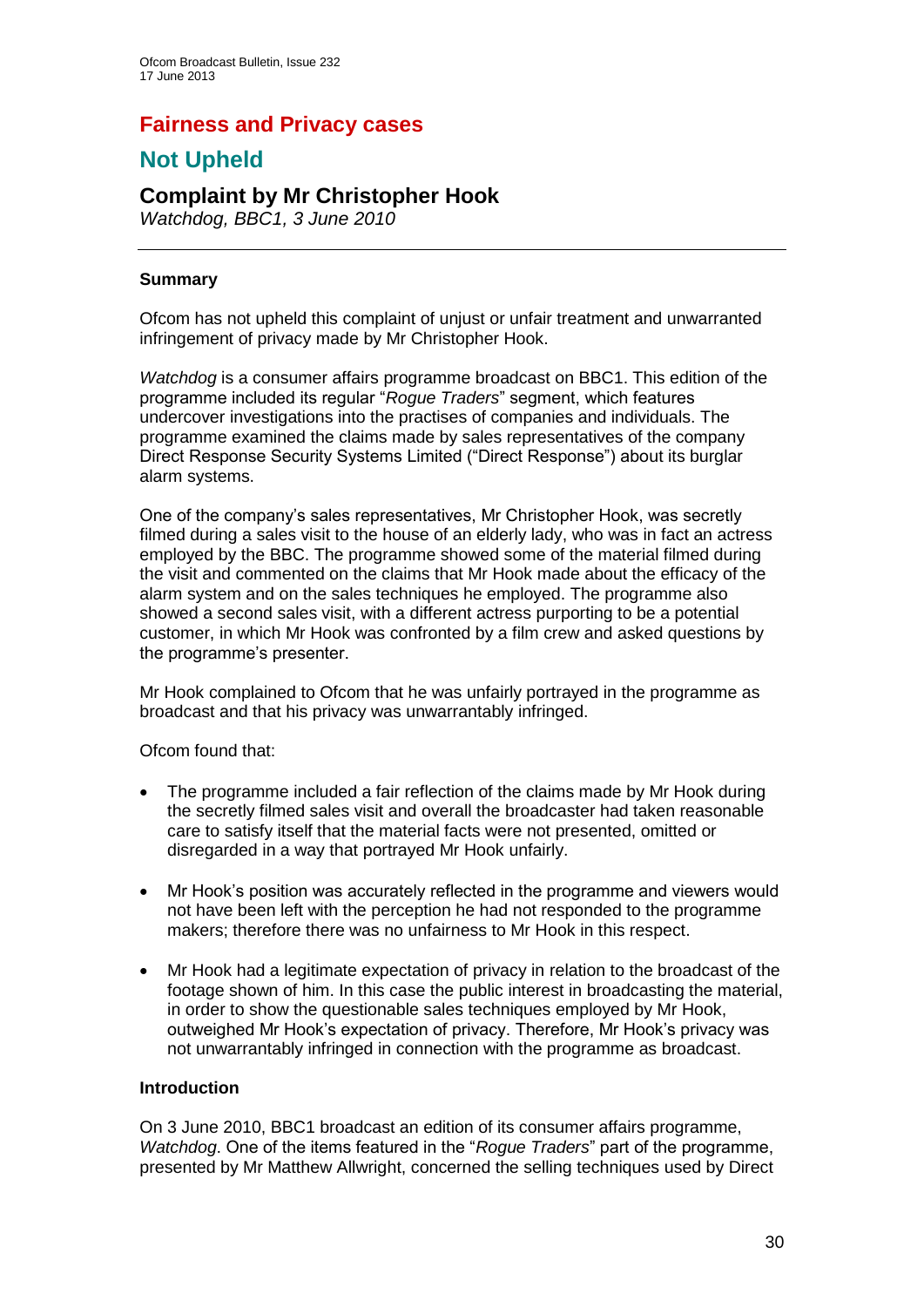Response Security Systems Limited. In particular, it focussed on the selling style of Mr Christopher Hook, an employee of Direct Response and the complainant in this case.

The item began with Mr Allwright interviewing Mrs Katie Gall who had considered purchasing an alarm from a salesman from Direct Response. Mrs Gall said that she was offered:

*"A free security system which would monitor my house to make sure that if someone broke in, if there was a fire, then it would notify the emergency services for me very quickly...*[and] *it would take higher priority than me making a "999" call...it was going to be...so reliable that the police would definitely respond because they recommended it as a system"*.

Mrs Gall told Mr Allwright that she did not take up the offer, but decided to research Direct Response and found that they had been reprimanded in the past *"for the way that they were selling"*. Mr Allwright also reported that Direct Response had been asked by the Office of Fair Trading to give undertakings that they would no longer be able to *"guarantee a response by the police"* or be able to *"describe their product as free without mentioning any ongoing fees"*.

In order to investigate whether these undertakings were being adhered to the programme makers hired an actress, "Mrs Simmonds", and secretly filmed a Direct Response representative making a sales pitch to her. They also engaged Mr Graeme Dow, who was described as an expert in alarm systems, to review the secretly filmed footage. Mr Hook (who was not the salesman who had visited Mrs Gall) was shown arriving at the house in his car and greeting Mrs Simmonds. The programme included secretly filmed footage of the visit. Upon entering the house, Mr Hook showed Mrs Simmonds a number of documents including a *"police identity card"*, a copy of a document which he referred to as *"Scotland Yard security clearance"* and the business card of a *"lady friend"* of his from *"Surrey Police"*. At this point, Mr Allwright commented that Mr Hook had shown:

*"Many bits of police related paper to verify who he is and yet they are not quite what he says they are"*.

Mr Allwright added that Mr Hook did not have a police identity card and that the *"Scotland Yard clearance"* was actually a *"four year old criminal record check"*. In relation to the business card of a member of Surrey Police, Mr Allwright stated that Surrey Police would comment on it later in the programme.

Mr Hook was shown continuing his sales pitch to Mrs Simmonds, while Mr Allwright made observations on its content. For example, Mr Hook said that Direct Response would offer *"at least a £1000 worth of equipment"*. Mr Allwright remarked that they had telephoned other companies offering similar equipment and had found that the equipment could be made available for *"half the price* - *not such a bargain after all"*. During his conversation with Mrs Simmonds, Mr Hook stated that there were *"20,000"* new burglaries in South East England every week. Mr Allwright said that that figure was *"absolute rubbish"* and that the Home Office had given a figure which was significantly lower at *"5,400"* domestic burglaries a week in *"the whole of England and Wales"*. Mr Allwright went on to explain that Mrs Simmonds had told Mr Hook that she was concerned about crime and the programme showed Mr Hook's response to her concerns. Mr Allwright asked viewers to watch and listen to how Mr Hook *"preys"* on those fears. Mr Hook's response to Mrs Simmonds was as follows: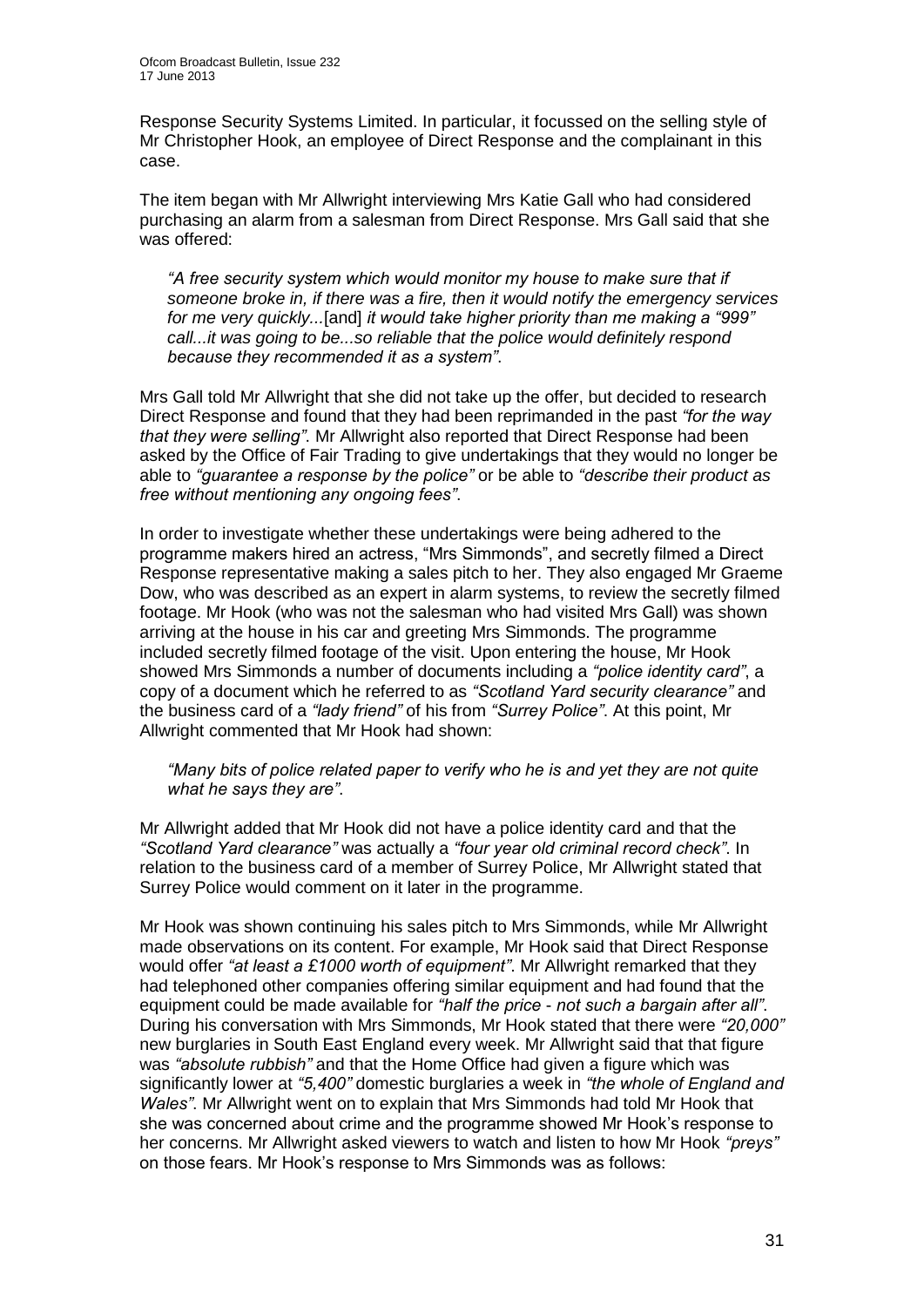*"People have taken their lives as a result of burglary, people have got divorced as a result of burglary...it's one of the most devastating things. A gentleman said to me 'I've no idea, you know what a sexual rape feels like' he said but 'my wife feels absolutely soiled as a result*'...*999 is a marvellous service if you can afford to wait four minutes. I hate to say this Mrs Simmonds* [but] *it is possible to strangle someone in twenty seconds, forget about the four minutes...a lot could happen to someone in four minutes...very traumatic one would never recover from it"*.

Mr Hook was then shown explaining how the alarm system worked, saying that:

*"We* [Direct Response] *are in constant link and connection with the nearest police car to your home at the instant an incident occurs".* 

The reporter then explained that Mr Hook *"seems to think that buying this system you will get special treatment from the cops".* Mr Hook then stated that:

*"If you go with this you will be getting priority response from the police".* 

Mr Hook also stated that:

*"you have got the police under contract to attend your home as a result of our confirmation"*.

At this point, Mr Dow commented that this statement was *"criminal"* and there was no contract with the police *"under any circumstances"*.

Once Mr Hook had left the house, Mr Dow summarised his opinion on Mr Hook's sales pitch as:

*"Disgraceful, dishonest and he breaks consumer trading regulations plus the codes of conduct for the police and the alarm inspector. Absolutely disgraceful; selling on fear, painting a picture that just doesn't exist"*.

Later in the programme, Mr Allwright said that the programme makers had written to Mr Hook to ask him to *"explain himself but he hasn't so we got back on his case"*. Mr Allwright explained that he would be confronting Mr Hook directly and set up another secret filming opportunity with a different actress pretending to be a potential customer. As Mr Hook was speaking with the actress during that secret filming in the living room of a house, Mr Allwright approached and introduced himself and asked if he could *"run through a few things"*. Mr Hook's response to this was:

*"As you know we're already in conversation with you, you know, I have put this in the hands of lawyers. I have put some very detailed responses to your letters...we have had no positive response and until we get some response, I don't propose to take this any further"*.

Mr Allwright responded that Mr Hook had not replied to the main points made in the letters. Mr Hook then asked for the filming to be stopped, Mr Allwright replied that filming would not be stopped. Mr Hook went to leave, however a conversation ensued between Mr Allwright and Mr Hook. Following this, Mr Allwright stated that Mr Hook *"never did address our allegations fully and he referred us to his solicitor"*. Mr Hook was shown leaving in his car.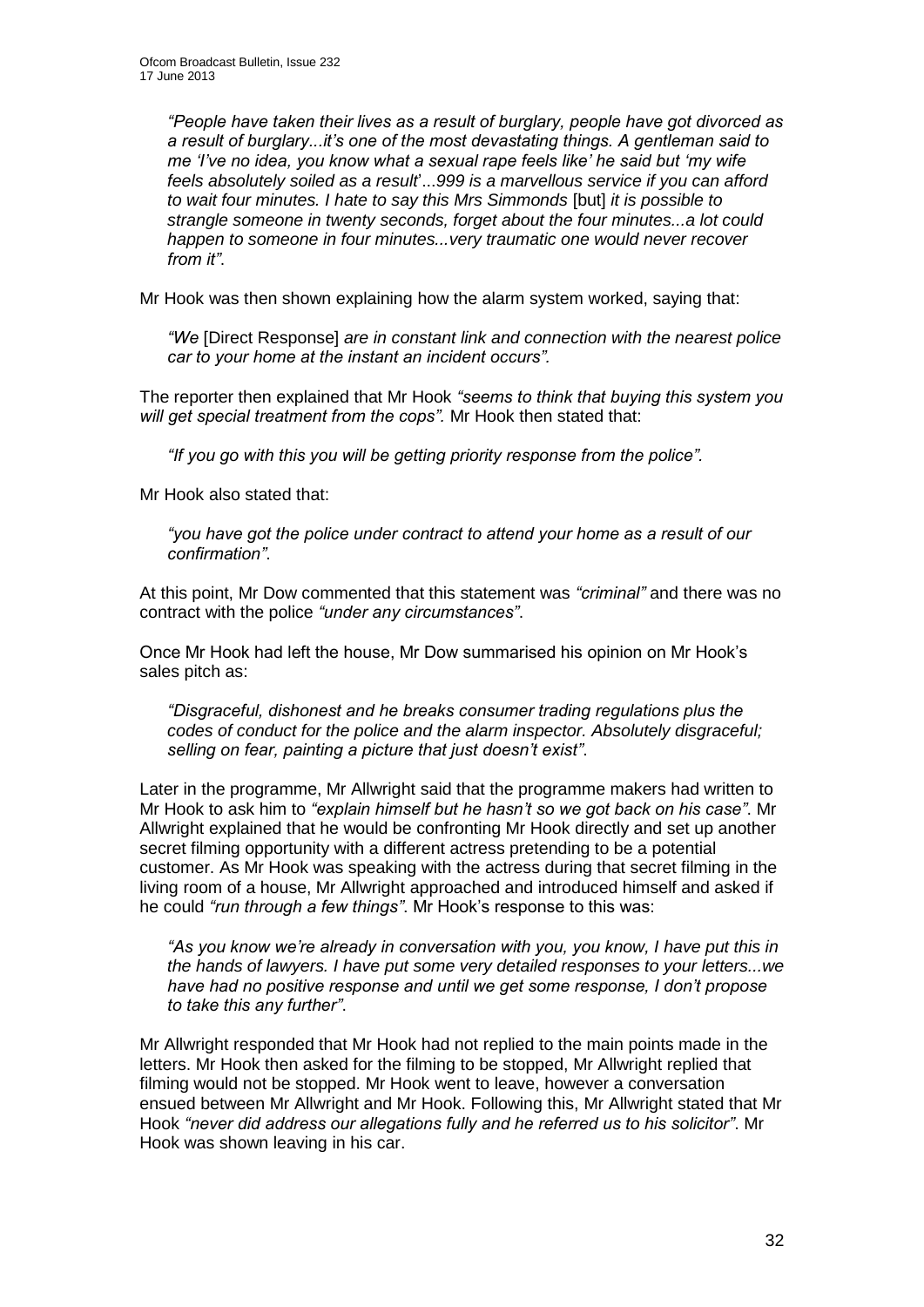The programme then included an interview with Mr David Price, the director of Direct Response, who confirmed that Mr Hook had been given a *"final warning"*.

At the end of the programme, Mr Allwright referred to another statement from Direct Response and Mr Hook that the programme makers had received which said that:

*"Neither they* [Direct Response] *nor Chris Hook have done anything wrong. Mr Hook told us he did make an error with the crime statistics but otherwise his sales pitch was fine."*

Mr Allwright went on to say:

*"Tell that to Surrey Police. They have said that he must not suggest that they endorse Direct Response in any way and there is no link with the force. They also confirmed that many of his claims, such as the ability to patch a call straight through to a patrol car, are false"*.

Mr Hook complained to Ofcom $1$  that he was treated unjustly or unfairly in the programme as broadcast and that his privacy was unwarrantably infringed in connection with the programme as broadcast.

#### **Summary of the complaint and the broadcaster's response**

#### Unjust or unfair treatment

1

- a) Mr Hook complained that he was treated unjustly or unfairly in the programme as broadcast in that material facts were presented, disregarded or omitted in a way that was unfair to him. In particular, Mr Hook cited the following parts of and matters in the programme in support of the complaint:
	- i) Mr Hook stated he did not say that the Direct Response alarm product was directly connected to the police. Mr Hook added that this statement of receiving a higher level of response was misconstrued by the BBC. Mr Hook said that earlier in the programme, Mrs Gall was "groomed" by the presenter into saying that she had been told that she would receive a higher level of police service if she purchased a security system from Direct Response. Mr Hook said that although the programme confirmed that he was not the salesperson who had visited Mrs Gall, the BBC used this interview to plant a suggestion of preferential service in viewers' minds. Mr Hook said that Mrs Gall was filmed after Mr Hook had been filmed and that he had clearly stated to Mrs Simmonds that the police could not endorse or recommend any commercial product or service. However, in the programme Mrs Gall's interview was shown before the secretly filmed footage of Mr Hook.

In response and before addressing the particular elements of the complaint, the BBC said that this episode of "*Rogue Traders*" looked at the sales techniques of Direct Response in the light of "serious complaints about the conduct of their sales representative".

In response to this sub-head of the complaint, the BBC stated that the programme characterised Mr Hook's sales approach accurately and fairly and that this was supported by the unedited transcript of the undercover footage.

 $<sup>1</sup>$  Mr Hook first complained to the BBC Trust following the broadcast of the programme in</sup> 2010. Following the completion of that process, Mr Hook complained to Ofcom.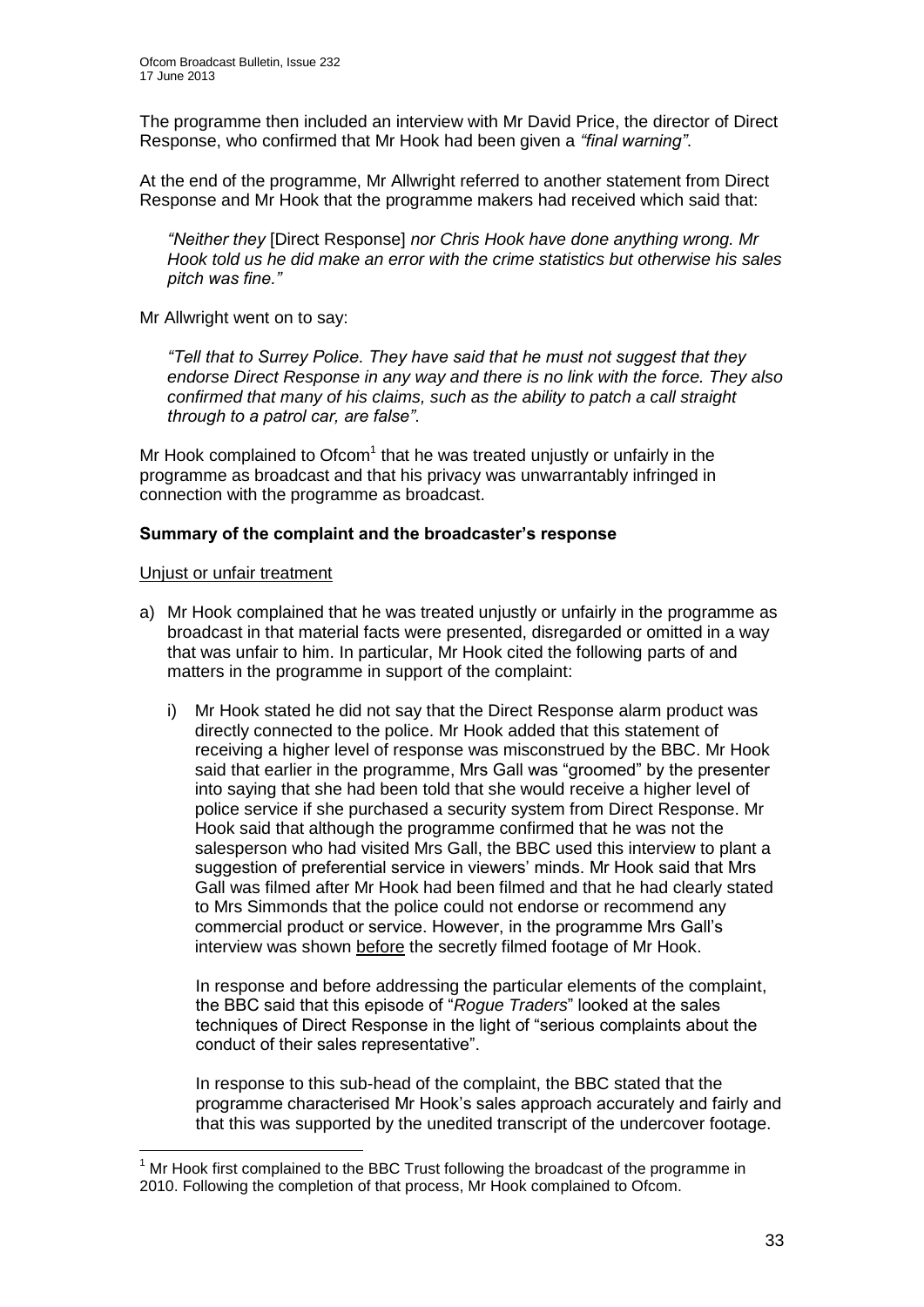It referred to a number of excerpts from the undercover footage which it said showed that the programme fairly and accurately described Mr Hook's claims in relation to the connectivity of the alarm system and gave viewers sufficient evidence of the claims made to make up their own minds about the services he offered, and that viewers were therefore unlikely to be misled.

In relation to Mr Hook's complaint that his comments regarding the level of response from the police had been misconstrued, the BBC stated that Mr Hook had made explicit and unqualified claims about the alarm system and the "priority response" that Mrs Simmonds would receive from the police. The broadcaster disputed that material which was not transmitted changed the sense of these claims and stated that Mr Hook did not contradict these claims during the course of the undercover filming.

In relation to Mrs Gall's contribution, including her testimony that a sales representative from Direct Response claimed the alarm system was "recommended" by the police, the BBC said it was made clear in the programme that Mrs Gall was relating her experience in relation to the company and that it was explicitly stated that Mr Hook was not the salesman who had visited her. The BBC considered, therefore, that Mrs Gall's comments could not reflect on Mr Hook personally, in a manner that would alter viewers' perceptions of him. The BBC also stated that the chronology in which the various elements of the programme were filmed had no bearing on the fairness or accuracy of the piece, nor did it create unfairness to Mr Hook.

Despite the BBC's assertion that the programme made clear Mrs Gall's testimony did not relate to the sales techniques used by Mr Hook, the BBC stated that in the course of the undercover filming Mr Hook did make statements that a potential customer would understand to be an endorsement from the police. The BBC referred to a number of comments made by Mr Hook in support of this view.

ii) The programme said that Mr Hook *"preys on fears"* however, it was the actress, Mrs Simmonds, who instigated the discussion relating to the effects and consequences of burglary. Mr Hook said that he simply responded with empathy to Mrs Simmonds accounts, by telling her publically known anecdotes on the effects of burglary.

The BBC said that the transcripts of the undercover filming showed that it was Mr Hook who first referred to the consequences of burglary. The BBC noted that Mr Hook's sales pitch, which it said was (ostensibly) addressed to an elderly woman living alone included references to suicide, murder by strangulation and sexual assault. The BBC said the programme acknowledged that Mrs Simmonds had expressed concern about crime, but it considered that the manner in which Mr Hook responded to those concerns was his responsibility; it stated that the characterisation of Mr Hook's approach and the description of him in the programme were supported by the unedited footage.

iii) The programme makers misled Surrey Police in their interview with them by telling them that Mr Hook had indicated that Surrey Police would "vouch" for or endorse Mr Hook. By way of background, Mr Hook said that his complaint was investigated and subsequently upheld by Surrey Police.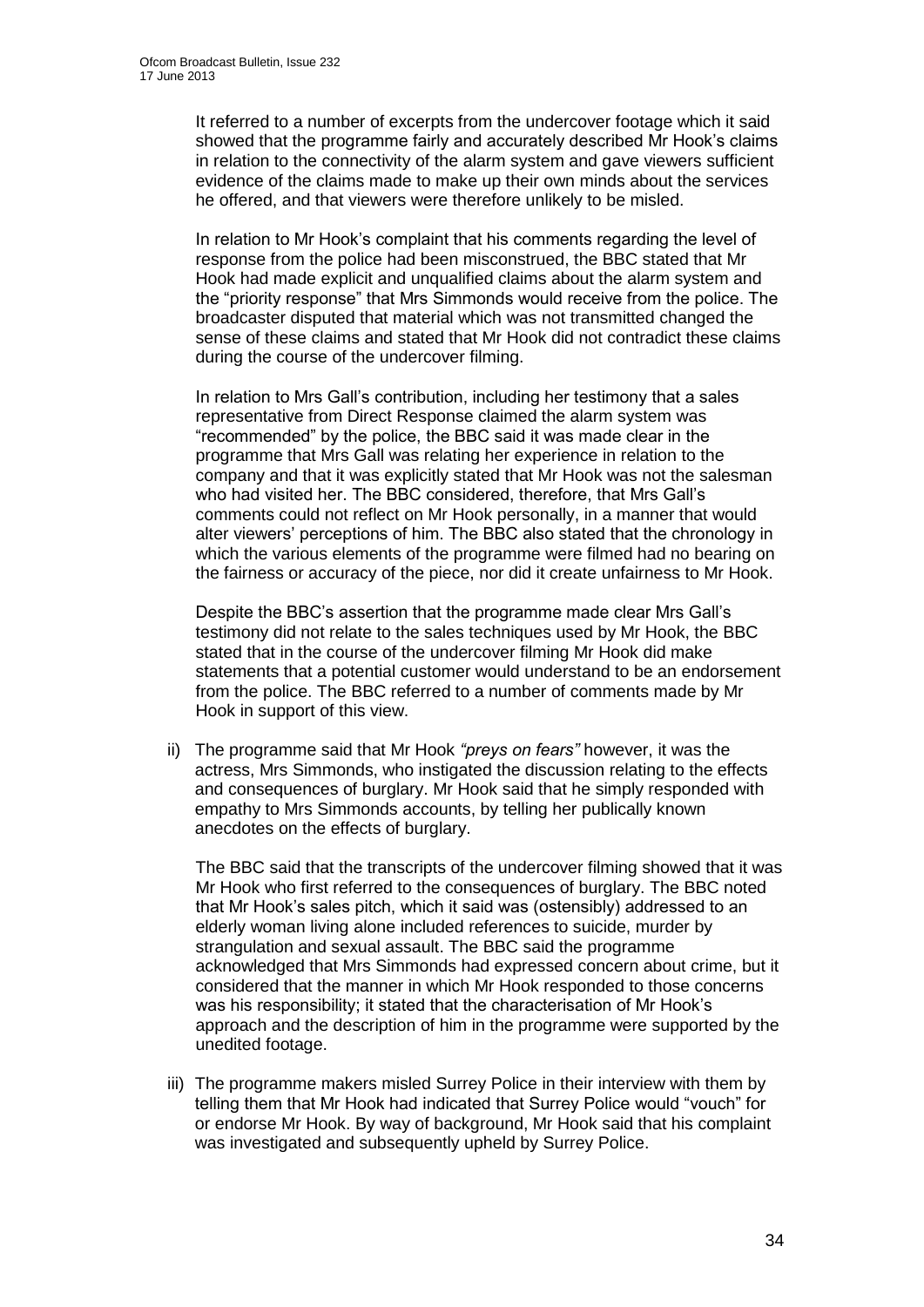The BBC stated that the programme makers interviewed Chief Superintendent Gavin Stephens of Surrey Police in relation to the claims made by Mr Hook. This interview was not used in the programme but some points were reflected at the end of the report by Mr Allwright. The BBC explained that verbatim quotes from the undercover footage were put to Chief Superintendent Gavin Stephens of Surrey Police. The BBC stated that the presenter's comments regarding Surrey Police in the programme fairly and accurately reflected Surrey Police's position and that Mr Hook's sales presentation was not misrepresented in the interview with Chief Superintendent Stephens.

iv) The burglary statistics which Mr Hook gave in the programme were a mistake and Mr Hook admitted this to the programme makers before the programme was broadcast. However despite this, the presenter sneered and inferred from his response that he did not accept that Mr Hook admitted that he had got this wrong. By way of background, Mr Hook added that the source the BBC used for the burglary statistics is well known to underestimate true crime figures.

In response to this sub-head of complaint, the BBC stated that Mr Hook had been offered a right of reply but "found the terms unacceptable". It stated that in correspondence, Mr Hook had acknowledged he had used incorrect figures and that acknowledgement was reflected in the programme. The BBC did not agree that the tone used by the presenter resulted in unfairness to him. The BBC stated the crime figures used were issued by the Home Office; and that by Mr Hook's own admission the figures he had used in the course of the undercover filming were incorrect.

b) Mr Hook said that despite his willingness to meet with the programme makers and discuss the issues and his request for a full transcript made by the programme makers (which was refused), Mr Hook was still filmed using staged appointments, which gave the impression to the public that he had not responded to the programme makers enquiries, which was false.

In response the BBC said that Mr Hook had been offered a formal right of reply but had made clear, via his solicitors, that he did not accept the terms of the proposed interview. It explained that the programme makers had offered Mr Hook the opportunity to view the undercover footage but that no agreement could be reached. The BBC considered that given the "repeated negative responses" to their requests for an interview "this approach was warranted, and offered the best means of asking him [Mr Hook] to account for his actions". It stated that Mr Hook was made aware of the cameras shortly after he arrived at the property and was allowed to leave the filming.

The BBC said that Mr Hook's position in relation to the right of reply was fairly and accurately reflected in the programme in that it was made clear that Mr Hook had written letters in response to the programme, and that he did not believe he had a case to answer. The BBC said that this was a "reasonable and fair way of explaining his position" which would not lead viewers to conclude that Mr Hook had offered no opportunity to respond.

#### Unwarranted infringement of privacy

Mr Hook complained that his privacy was unwarrantably infringed in the programme as broadcast in that: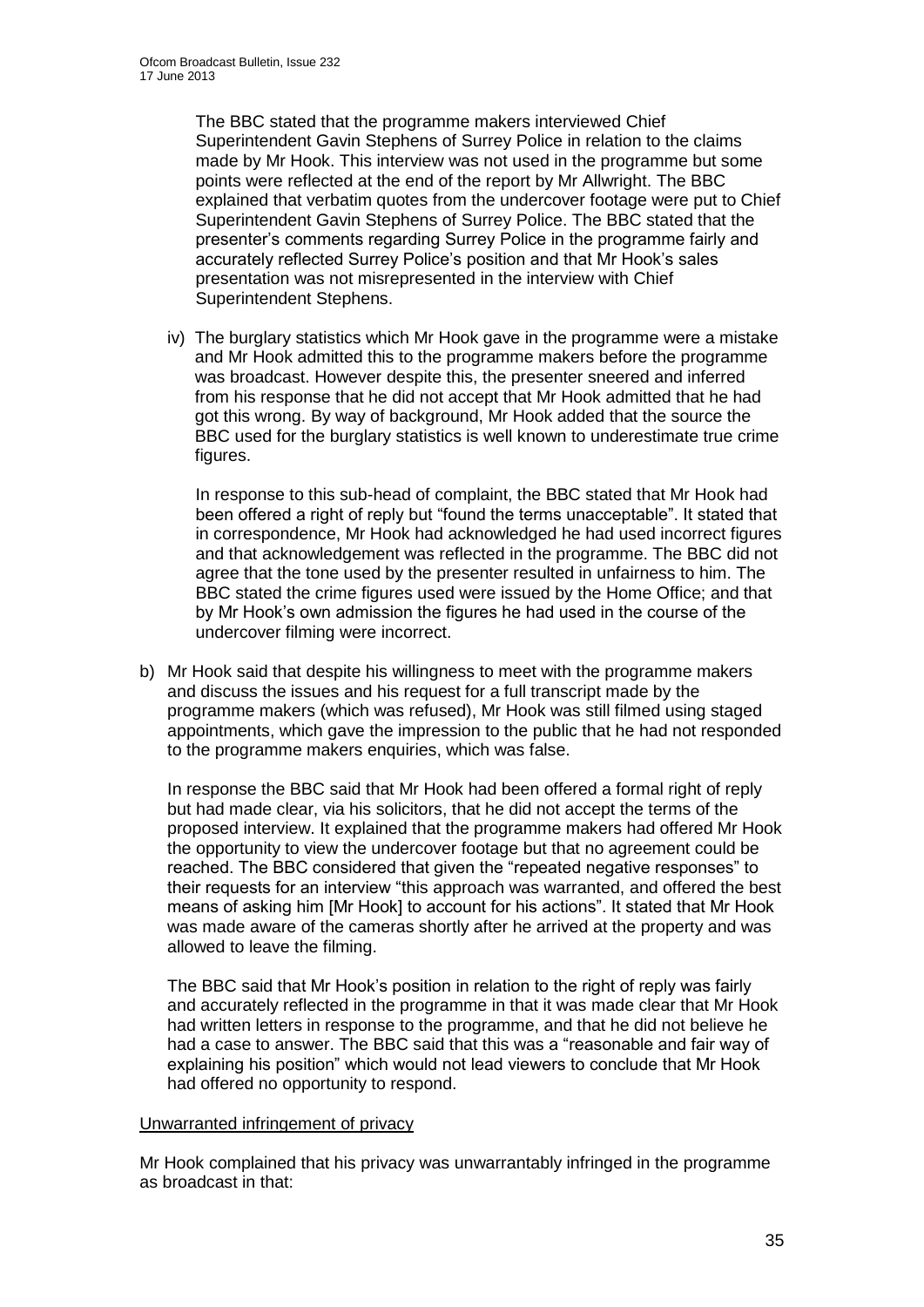c) Mr Hook said that he had not given his consent for the programme to broadcast his name or reveal his identity.

By way of background, Mr Hook said that the impact on him and his family has been devastating. Following the broadcast of the programme, Mr Hook received obscene messages and has been vilified by the media.

In response the BBC said that it considered that the public interest in Mr Hook's actions outweighed his right to privacy. It stated that there would in any case be "little or no reasonable expectation of privacy" attached to an individual conducting business in the home of a potential client.

It said that the filming was arranged in order to establish whether Direct Response were abiding by the terms of an agreement with the Office of Fair Trading regarding misleading customers and that the programme had been made aware of serious complaints from customers which suggested the practices were ongoing. The BBC stated it would not have been possible to "investigate and expose the conduct of those working at Direct Response" without the use of undercover filming, and that it considered there was a strong public interest in exposing such behaviour. The BBC stated that there was a strong public interest in filming Mr Hook's actions "in misleading an apparently vulnerable older person and misrepresenting the services he was selling".

#### **Representations on Ofcom's Preliminary View**

Ofcom prepared a Preliminary View in this case that Mr Hook's complaint should not be upheld. In commenting on the Preliminary View, Mr Hook submitted a considerable amount of material to Ofcom. Ofcom considered this all carefully. In taking account of this material to finalise the current decision, however, Ofcom restricted itself to the points made by Mr Hook that were relevant to the complaint responded to by the broadcaster and considered by Ofcom. The BBC did not make any representations on Ofcom's Preliminary View.

#### *Mr Hook's representations*

Mr Hook said that the scenario created by the BBC for the purposes of undercover filming was not explained to viewers and that the actress had portrayed herself for two and a half hours as a widowed home owner, with a burgled friend living in sight of the property with the actress receiving external advice from relatives living some distance away. Mr Hook said that this scenario, combined with the "planned distortion and corruption of facts", amounted to a conspiracy against him.

Mr Hook noted differences in the transcripts of the programme he had been provided by the BBC in the course of a complaint he made to the BBC Trust, and the transcript that the BBC had provided to Ofcom. He noted that in the transcript provided to Ofcom a section of transcription, when Mr Hook and Mrs Simmonds went to the kitchen of the house, was termed "chatter" by the BBC and had not been fully transcribed. Ofcom carefully considered the transcript provided by the BBC to Ofcom against this section of unedited footage and was satisfied with its accuracy in that the section described as "chatter" did not include any material that was relevant to Mr Hook's complaint. The accuracy of the transcript previously provided to Mr Hook by the BBC during its consideration of Mr Hook's complaint to the BBC Trust is not a matter for Ofcom.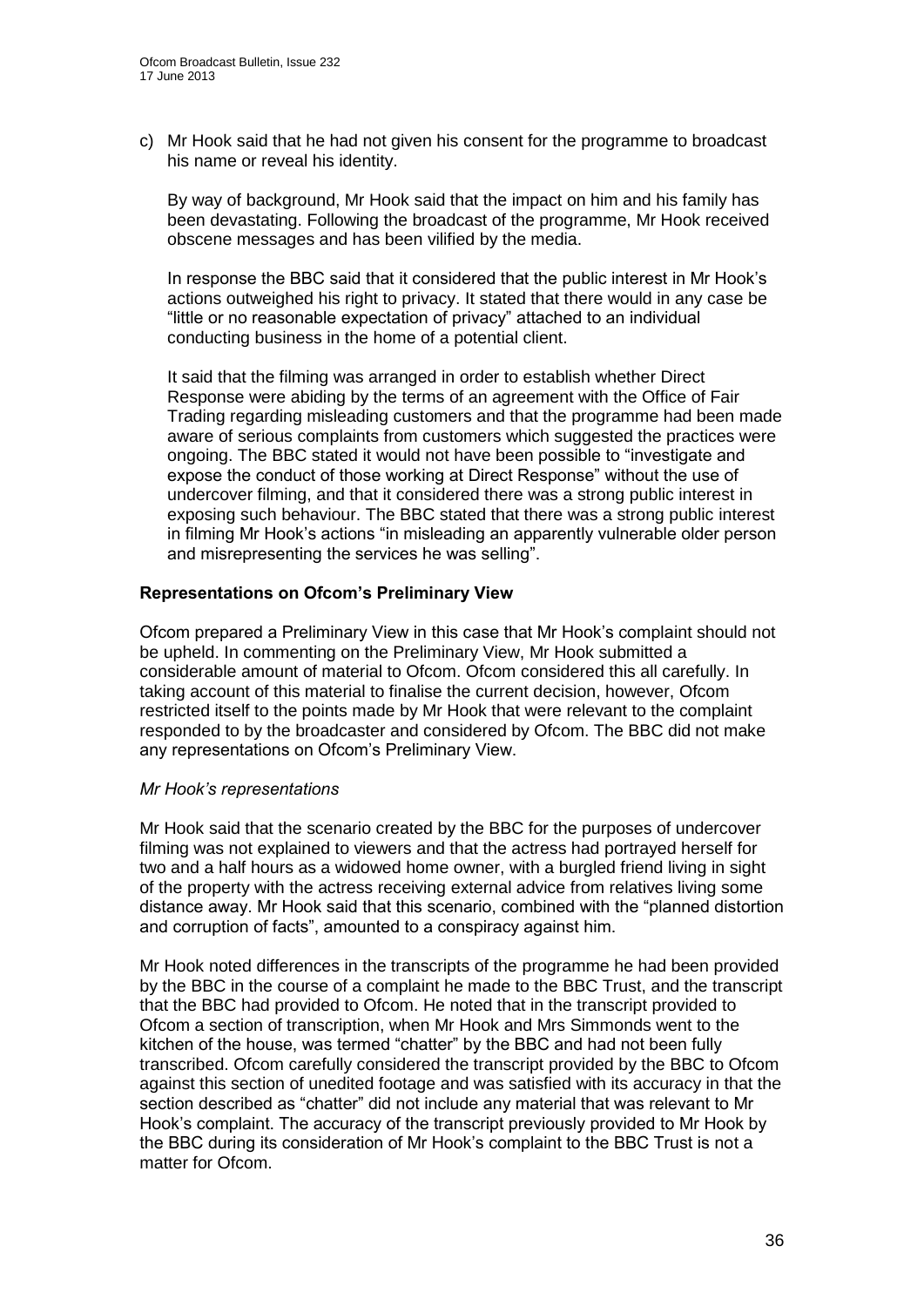Mr Hook said that the BBC had misled the public regarding the filming of Mrs Gall's interview and stated that Ofcom should have ascertained the date and time of the filming of that interview. Mr Hook said that, although the programme had said that he was not the salesman who had visited Mrs Gall, Mr Hook said that he was not sufficiently distanced from the implication in her statements.

Mr Hook argued that he made clear that all calls from the Direct Response alarm product were routed to an Alarm Receiving Centre during the course of the undercover filming and that he had made it clear that a similar system was used by four competitors in the industry, and was not unique to Direct Response in any way. Mr Hook said that at no point in the transcript did he say that customers of Direct Response would receive a preferential level of response from the police. Mr Hook commented that Surrey Police in their email of 16 February 2010 confirmed that a crime in progress, in this case burglary, would be dealt with as a priority.

Mr Hook noted the following comment he had made during the undercover filming (with Ofcom's emphasis):

#### *"if you go with this you will be getting a priority response from the Police."*

Mr Hook said that in this sentence he was referring specifically to the personal attack feature of the alarm, not making a claim about a higher priority or preferential level of service from the police solely by becoming a Direct Response customer. Mr Hook said that the programme's presenter and expert then commented on the altered meaning. Mr Hook also provided Ofcom with a handwritten note he had made of a conversation with a Surrey Police officer, in which he says the officer told him that a crime in progress would be dealt with as a priority and that the personal attack feature would be "likely to lead to higher vehicle speeds".

Mr Hook stated that without the fee paid to the police, the alarm system could not be installed and connected to the Alarm Receiving Centre. He said that the police swear an oath to uphold the law of the land and that the Surrey Police Pledge is a publicly stated declaration. Mr Hook said that such a pledge could be given to mean security for performing a contract.

Mr Hook said that Surrey Police had confirmed in a letter of 8 November 2010 that they would expect an officer or PCSO to "verify upon request" Mr Hook's bona fides. Mr Hook noted that there was no condemnation from Surrey Police in this letter that the Surrey Police Community Support Officer ("PCSO") business card was shown. Mr Hook said that during the interview with Chief Superintendent Gavin Stephens the presenter did not properly explain how Mr Hook had used the business card of the PCSO.

Mr Hook said that he provided Mrs Simmonds with a "Key Facts Summary", a document which he said was handed out to all potential Direct Response customers and which stated that the company is not endorsed by the police. Mr Hook also noted that this document states that the alarm system is connected to a "monitoring station".

Mr Hook said that the Direct Response system was Police approved and that he had therefore been justified in confirming to Mrs Simmonds that he was "Scotland Yard approved". Mr Hook disputed that the words "approved" and "endorsed" had essentially the same meaning.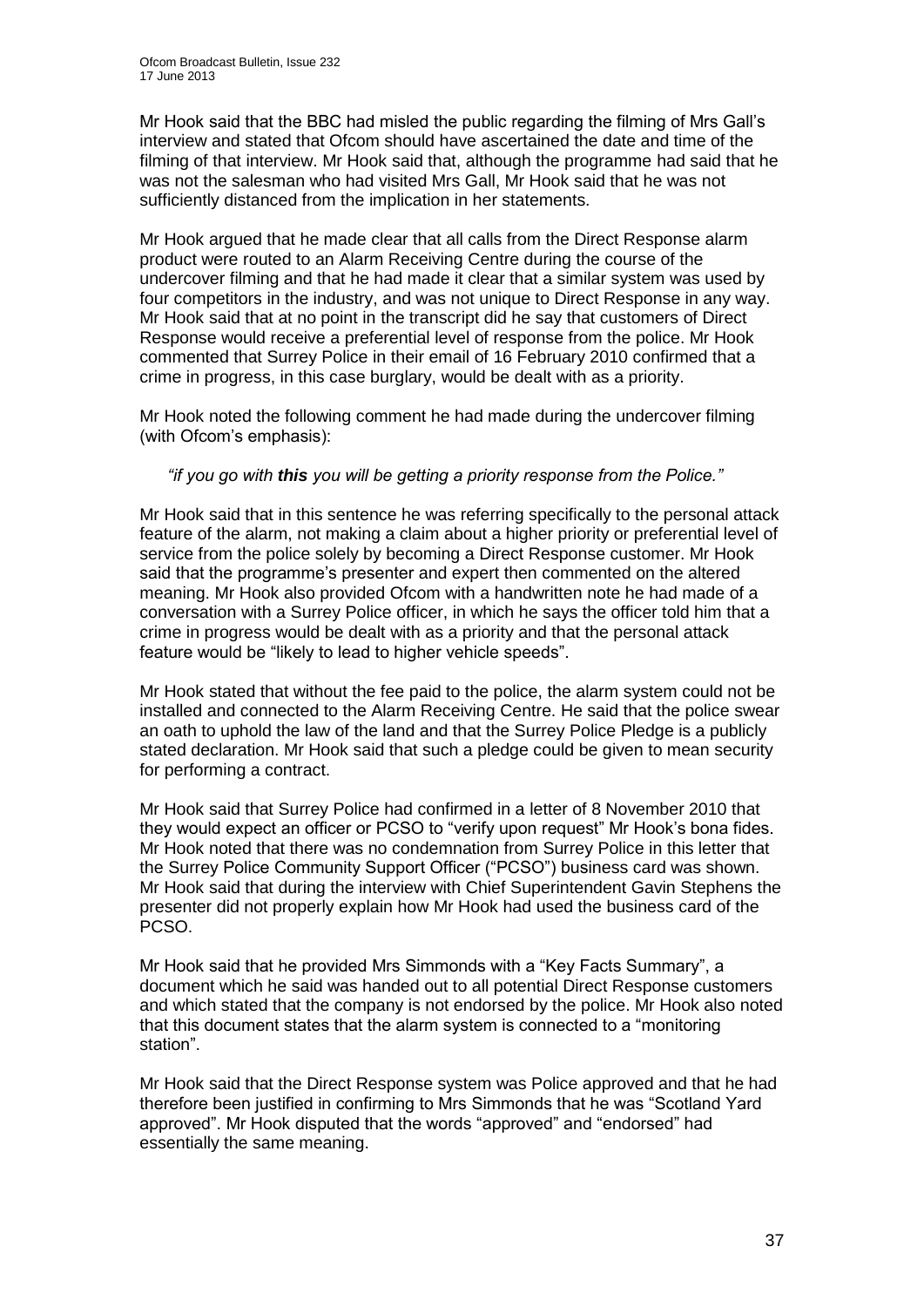Mr Hook added that viewers were not made aware that he had misspoken the crime statistics during the undercover filming. Mr Hook added that the crime statistics used by the BBC were misleading and that on another BBC programme, prior to *Watchdog's* transmission, a higher figure for domestic burglaries for the same period was cited and that Mr Hook had drawn the programme makers' attention to this prior to transmission of the programme. Mr Hook maintained that his admission that he was mistaken on the figures was made by the presenter in a "sneering and conspiratorial manner".

#### **Decision**

Ofcom's statutory duties include the application, in the case of all television and radio services, of standards which provide adequate protection to members of the public and all other persons from unjust or unfair treatment and unwarranted infringement of privacy in, or in connection with the obtaining of material included in, programmes in such services.

In carrying out its duties, Ofcom has regard to the need to secure that the application of these standards is in the manner that best guarantees an appropriate level of freedom of expression. Ofcom is also obliged to have regard, in all cases, to the principles under which regulatory activities should be transparent, accountable, proportionate and consistent and targeted only at cases in which action is needed.

In reaching its decision, Ofcom carefully considered all the relevant material provided by both parties. This included a recording and transcript of the programme as broadcast, the unedited footage and transcript of the undercover filming and both parties' written submissions, including supporting material. Ofcom also took carefully into account the representations made by Mr Hook in response to being given the opportunity to comment on Ofcom's Preliminary View on this complaint (which was not to uphold). While Ofcom had attentive regard to all of Mr Hook's comments in finalising this decision, it concluded that the further points raised by Mr Hook did not materially affect the outcome of this complaint.

When considering complaints of unjust or unfair treatment, Ofcom has regard to whether the broadcaster's actions ensured that the programme as broadcast avoided unjust or unfair treatment of individuals or organisation, as set out in Rule 7.1 of Ofcom's Broadcasting Code ("the Code"). Ofcom had regard to this Rule when reaching its decision on the complaint.

a) Ofcom first considered the complaint that Mr Hook was unjustly or unfairly treated in the programme as broadcast in that material facts were presented, disregarded or omitted in a way that was unfair to him.

When considering the complaint and the individual sub-heads of complaint below, Ofcom took into consideration Practice 7.9 of the Code which states that before broadcasting a factual programme, broadcasters should take reasonable care to satisfy themselves that material facts have not been presented, disregarded or omitted in a way that is unfair to an individual or organisation.

Ofcom assessed the following sub-heads of complaint in order to reach an overall decision as to whether Mr Hook was portrayed unfairly in the programme as broadcast.

i) Ofcom considered Mr Hook's complaint that he did not say that the Direct Response alarm product was directly connected to the police and that this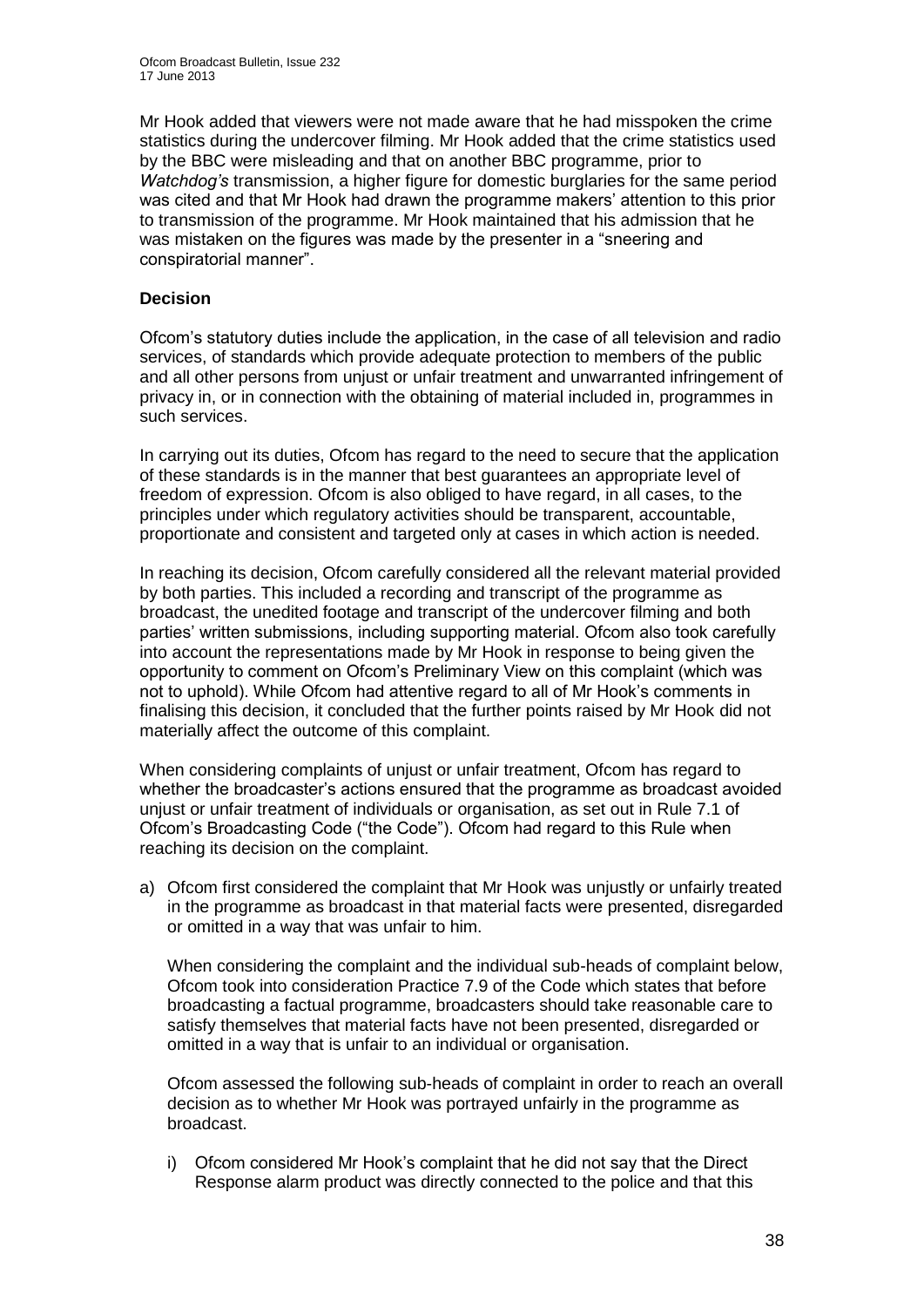statement of receiving a higher level of response was misconstrued by the BBC.

Mr Hook said that earlier in the programme the BBC used the interview with Mrs Gall to plant a suggestion of preferential service in viewers' minds and that the interview was shown before the secretly filmed footage of Mr Hook.

In assessing this sub-head of the complaint Ofcom also had regard to Practice 7.6 of the Code which states that when a programme is edited, contributions should be represented fairly.

In relation to Mr Hook's complaint that he did not say that the Direct Response alarm product was directly connected to the police, Ofcom noted that Mr Allwright stated in the programme that:

*"It seems his* [Mr Hook's] *company's got the power to deploy the police team. Calling all cars".* 

Ofcom carefully considered the unedited footage and transcript of the undercover filming and noted the following exchange (part of which was in used in the programme as broadcast) in which Mr Hook commented on the alarm product's connection with the police. Ofcom has marked the sections included in the programme in bold.

- Mrs Simmonds: *"And so the Police would react immediately to your?*
- Mr Hook: *Yes, and we don't have to make a 999 phone call either ourselves, we are in constant link and connection with the nearest Police car to your home at the instant the incident occurs...we don't have to ring Kingston Police Station or Epsom.*
- Mrs Simmonds: *So you're in contact with the cars?*
- Mr Hook: *Yes, yes..your signal comes to us... we patch it to the nearest Police Unit to your home. It could just happen, the nearest Police Unit to your home at that moment is a Policeman who's just come off duty who lives in round the corner who lives in Tattenham Crescent*, *it could be that close...It could be an off duty or an on duty Policeman...the nearest Police representative to your home at that moment is sent here".*

Following Mr Hook's comments regarding the connection of the alarm product to the police (as set out in bold above) in the programme Graeme Dow commented that Mr Hook's claims were:

*"Absolute and utter tripe. All phone calls go through to the alarm receiving centre, to the police control room. The police control room contact the police car. There is no way under the sun that this could ever be remotely true. Blatant lies".*

In his written representations, Mr Hook pointed to section of the transcript from the undercover filming in which he stated that: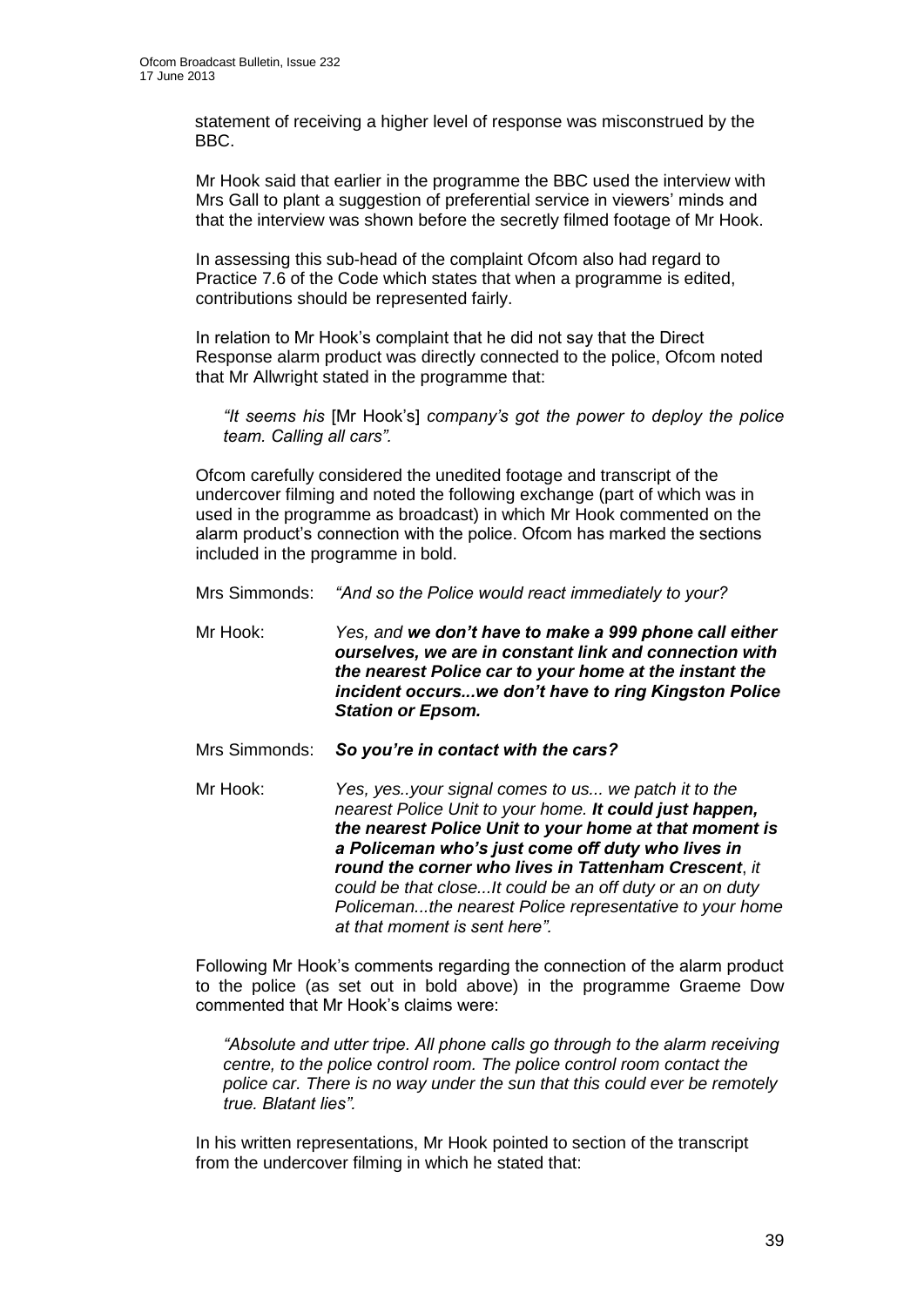*"...we connect you to a nation wide database alarm receiving centre not a call centre in India".*

Taking into account the unedited transcript of the undercover filming and Mr Hook's written representations, Ofcom considered that, as set out above, Mr Hook had given a clear indication that Direct Response, as a company entity, was directly connected to individual police units or officers and that the broadcaster had fairly and accurately reflected his claims in the programme as broadcast. Ofcom does not consider that the broadcaster stated or suggested that Mr Hook claimed that the alarm box installed in the customer's home was directly connected to the police and hence does not consider that the broadcaster unfairly or inaccurately reflected Mr Hook's claims in the programme.

Ofcom next considered whether the comments Mr Hook made regarding the level of response potential customers would receive from the police were misconstrued by the broadcaster.

In the programme, Mr Allwright introduced this section of the report by stating:

*"Chris Hook seems to think that buying the system you will get special treatment from the cops".*

In the programme, Mr Hook was then shown explaining to Mrs Simmonds that:

| Mr Hook:      | "If you go with this you will be getting priority response from<br>the police. |
|---------------|--------------------------------------------------------------------------------|
| Mrs Simmonds: | And do you always get a priority response from the police<br>then?             |
| Mr Hook:      | Yes because you are going to pay the police for it".                           |

Mr Allwright then commented:

*"There is a tier of society in the UK that has paid for a priority response from the police. Why have I not got this service?".*

Mr Dow commented that this was because *"It doesn't exist. He's selling a third party service he has no control over; his company has no control over".*

Later in the programme Mr Hook also stated that *"...you have got the police under contract to attend your home as a result of our confirmation"* and that *"the Police are under a binding contract to attend your home".* In the unedited footage (not shown in the programme) Mr Hook continued this was *"on what's called Class 1 immediate and urgent".*

Ofcom also noted the following exchange during the sales visit which was not broadcast in the programme. Mr Hook informed Mrs Simmonds that:

*"...you've then got to pay the Surrey Police a one-off fee. Now this fee is just under 50 pounds, it's £48.68 and it lasts forever more and that's your contractual arrangement with the Police to come to your home when we say go and it's a burglary or you've pressed your personal attack".*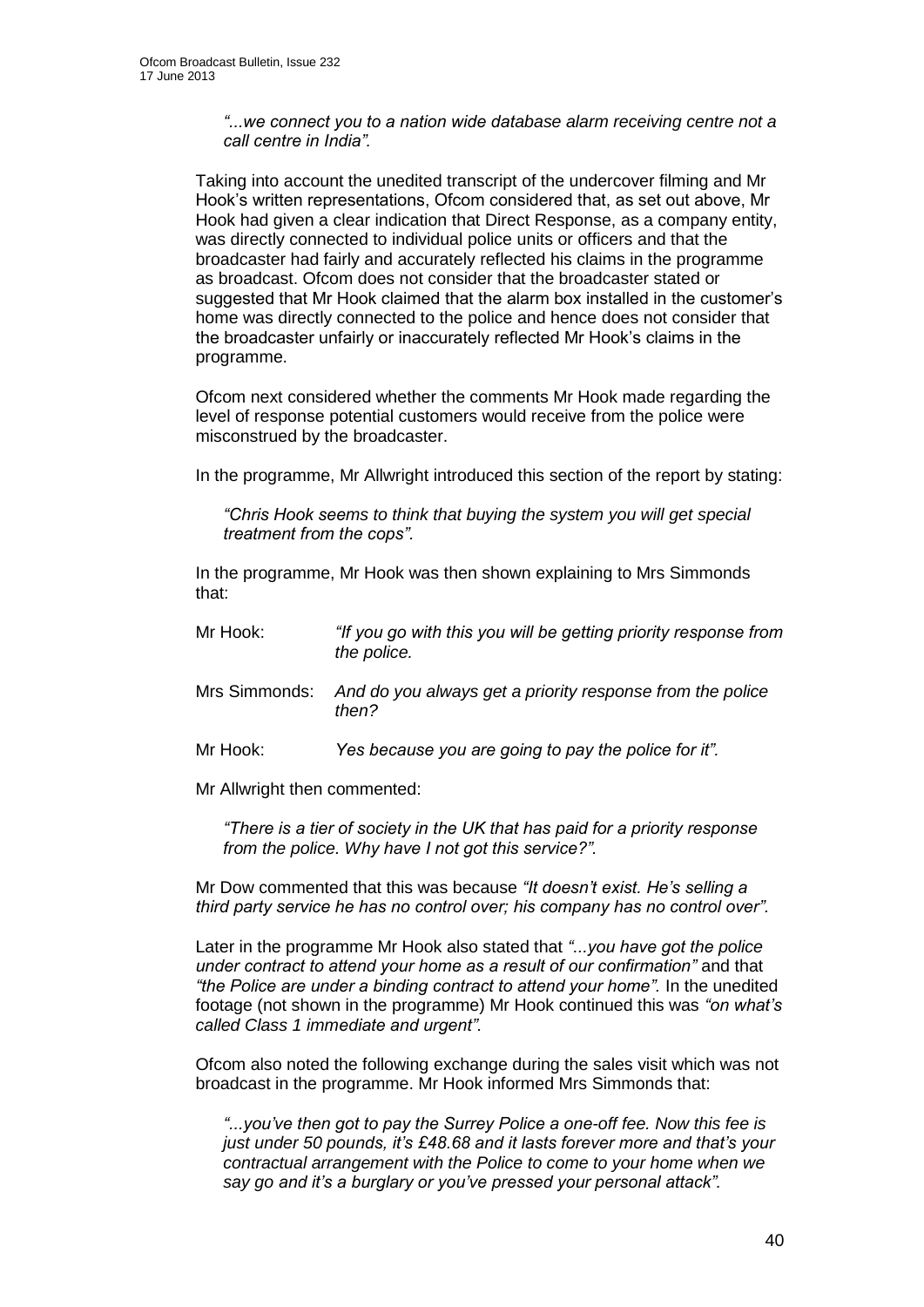In correspondence with the BBC Mr Hook stated that for police to respond to a "Level 1 – Immediate/Urgent" burglar alarm they are required to have "installed specific equipment together with monitoring, servicing and maintenance arrangements in place" and the fee as described above meant that customers were allocated with a unique reference number from the police on payment of the fee. Mr Hook stated that this could be considered by some to constitute an "obligation on the part of the Police to respond according to ACPO guidelines". Ofcom did not consider that such a fee was a contract with the police as described by Mr Hook above.

Mr Hook provided Ofcom with a number of documents with his complaint which he said supported the claims he had made during the undercover filming. The documentation included a leaflet entitled "The Surrey Police Pledge" produced by Surrey Police in which it sets out the service it provides. The document states "We have added some extra pledges to deliver a higher level of Service"; one such pledge, which Mr Hook had highlighted stated:

"We aim to answer 999 calls within 10 seconds, deploying to emergencies immediately...".

Mr Hook also provided Ofcom with an email from Surrey Police to Mr Hook which stated that: "In the case of an intruder in a person's house, this would generally be viewed as a "crime in progress" and the call handler would deploy an officer (or officers) as a priority". Mr Hook had emphasised the word 'priority' on this document. In his written representations Mr Hook also highlighted a handwritten note he had taken following a conversation with a Surrey Police officer. Mr Hook stated in this conversation the officer had told him that a crime in progress would be dealt with as a priority and that the personal attack feature would be "likely to lead to higher vehicle speeds".

Ofcom considered whether the documentation provided by Mr Hook supported the statements made by him during the course of the sales visit and whether the BBC, taking account of the unedited footage which was not broadcast in the programme, had fairly represented his comments.

In Ofcom's view although these documents might indicate that an ongoing burglary was a "priority" for Surrey Police, the impression created by Mr Hook in his sales presentation was that customers of Direct Response would receive priority or a preferential level of service from the police above that which was received by a member of the general public. This was made apparent amongst other comments by Mr Hook's comment that the police would be under contract to attend (with Ofcom's emphasis) *"as a result of our* [Direct Response's] *confirmation"* and the statements that *"if you go with this*  [alarm product<sup>2</sup>] you will be getting priority response from the Police". This impression was strengthened by the reference to the fee to be paid to the Police and Mr Hook's description of this fee as *"your contractual* 

 2 In his written representations Mr Hook said that he was in this statement making a comment about a feature of the alarm product i.e. the personal attack feature. Ofcom again carefully viewed the unedited footage of the undercover filming. Although Mr Hook did not mention the personal attack feature directly in this section of the filming Ofcom accepted he may have been referring to a feature of the alarm product in this exchange. Notwithstanding this, and for the reasons set out above, Ofcom's view about the impression Mr Hook created during the sales presentation was not changed by this clarification.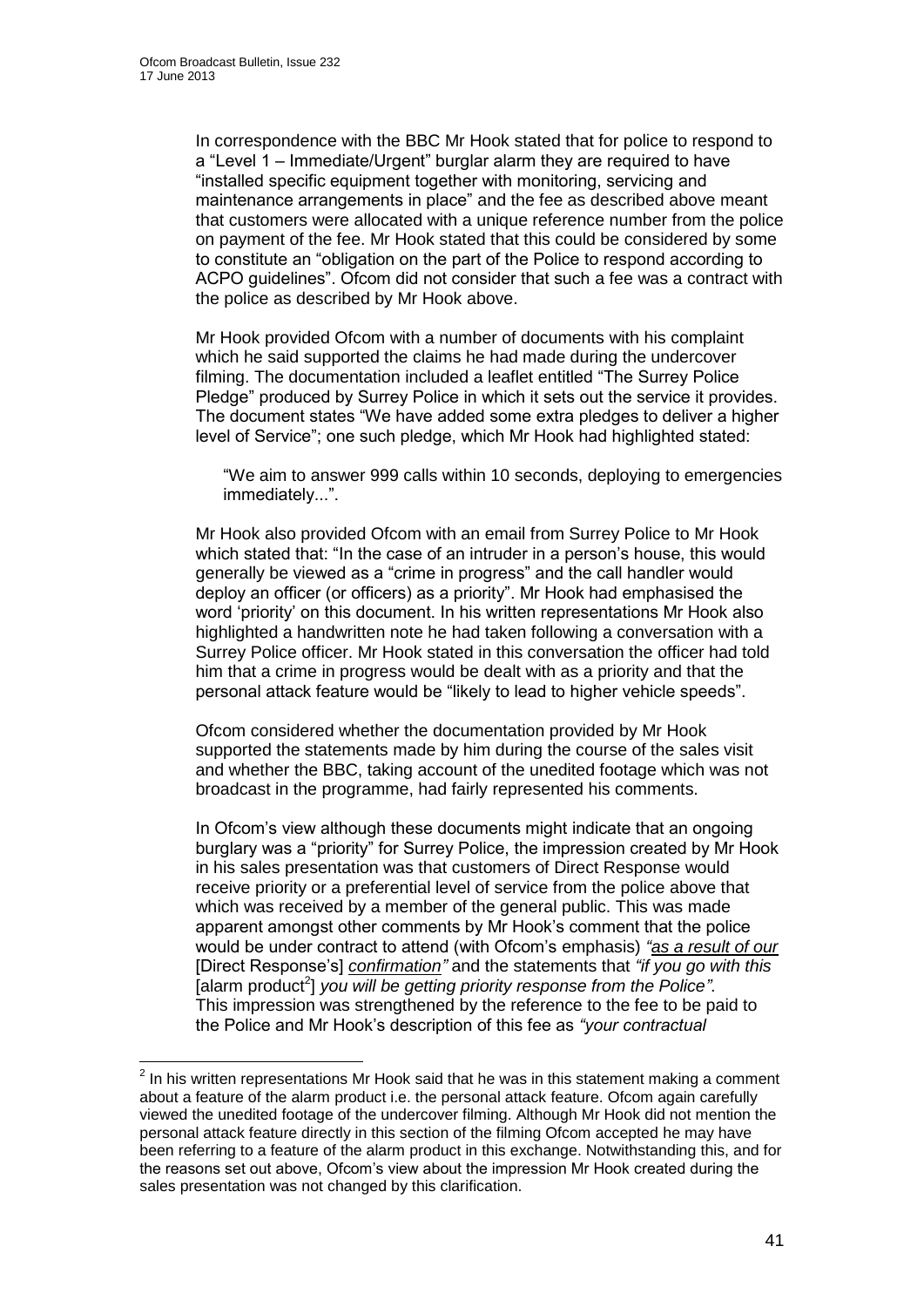*arrangement with the Police to come to your home when we say go"* and his statement that *"you are going to pay the police for it* [the priority response]*".* Ofcom did not consider this administrative fee to be a contract which would give Direct Response's customers priority over members of the public in relation to the response they would receive on reporting a burglary. However in Ofcom's view, this is the impression which was created by Mr Hook. Ofcom did not consider the note of the conversation with the Surrey Police officer provided confirmation that acquiring an alarm system from Direct Response would lead to a priority response from the police. The note suggested that a crime in progress would be treated as a priority but, in Ofcom's view, that would seem to apply to any individual who called the police to report such a crime.

Ofcom did not consider that the claims made by Mr Hook in his sales presentation could be supported by the documentation he provided. Ofcom also did not consider that a police pledge to the public in general amounted to having Surrey police *"under a binding contract"* and would not be generally understood by potential customers in this way.

Ofcom also considered, amongst other things in light of the unedited material not broadcast in the programme, that the BBC did not misconstrue Mr Hook's comments and that they were presented by the BBC in a fair and accurate way. In relation to the qualification that the police are under binding contract to attend on what is called a *"Class 1 immediate and urgent"* in the unedited transcript Mr Hook did not explain what this meant. Mr Hook's position is that this was explained in the "Key Facts Summary" documentation supplied to the customer. However, in Ofcom's opinion the impression the customer was left with during the sales visit was that the contract with Surrey police gave customers of the Direct Response alarm product a higher level of service than the general public.

Ofcom therefore concluded that Mr Hook's comments in this regard, were not misconstrued in the programme as broadcast. They were presented by the BBC in a fair and accurate way, and were a reflection of Mr Hook's testimony about the alarm product during the course of the undercover filming.

Ofcom next considered whether Mrs Gall's contribution to the programme resulted in unfairness to Mr Hook. Ofcom recognises that while programme makers have editorial discretion over what material to include in a programme, there is an obligation to ensure that material facts are presented fairly. Ofcom noted that the programme stated that Mrs Gall:

#### *"...was visited in January by a salesman from Direct Response Security Systems, based in Sutton Coldfield".*

Mrs Gall recounted her experience of that visit, including that the salesman had told her that the police recommended the alarm service provided by Direct Response and that customers were afforded a higher priority than *"999 calls"*.

Ofcom noted that following the interview with Mrs Gall, the presenter explained they were going to *"find ourselves a house and see what the salesmen get up to"*. Mr Hook was seen arriving at the house, over a shot of Mr Hook's car the presenter stated *"here's a representative from Direct Response"* as Mr Hook exited the car, and as his face became visible the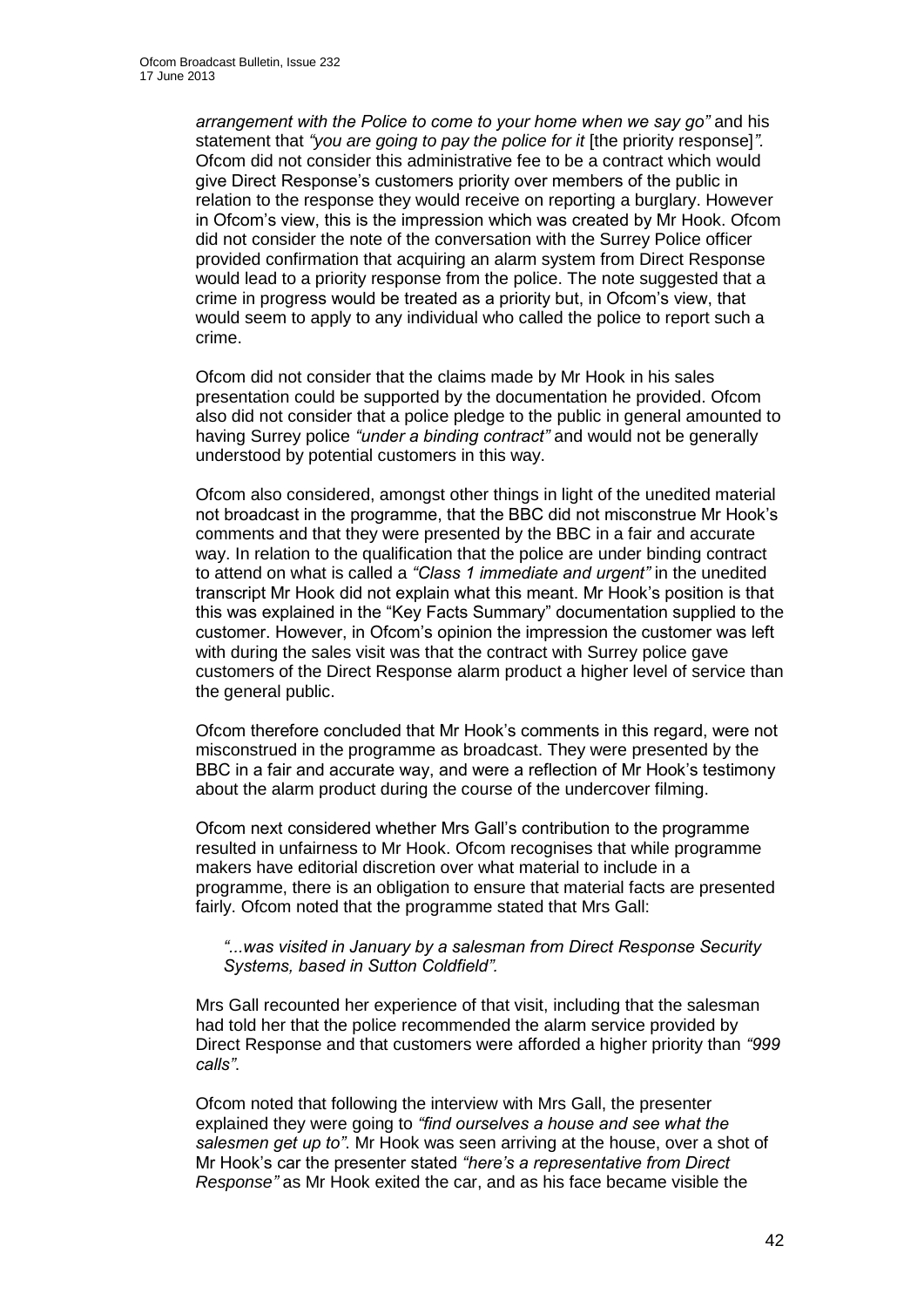presenter continued *"it's a different guy to the one who came out and saw Katie* [Mrs Gall]*"*.

Ofcom considered that given that the programme was an investigation into the practices of Direct Response, it was legitimate for the programme makers to talk to other customers about their experiences. As to whether such comments resulted in unfairness to Mr Hook in the programme as broadcast, Ofcom considered that the programme made it sufficiently clear that Mr Hook was not the same representative and that it was a different employee from the same company who had visited Mrs Gall and that her testimony related to a different representative from the same company. (Ofcom sets out in sub-head iii) below its decision on whether Mr Hook made claims that he or the company were endorsed by the police).

Ofcom therefore did not consider that viewers' perceptions of Mr Hook would be materially or adversely altered by Mrs Gall's comments. For that reason, it was not necessary for Ofcom to consider if Mr Hook's statements during the sales visit could justify statements made by Mrs Gall about her experiences with a different sales representative or whether Mrs Gall was "groomed" to elicit certain answers, given that it was clear her comments were made about a different sales representative.

Ofcom further considered whether the order in which Mrs Gall's interview was filmed and then presented in the programme created unfairness to Mr Hook. As set out above, Ofcom considered it was made clear in the programme that: Mrs Gall's comments related to another salesman from the company; and, that viewers' perception of Mr Hook would not have been materially or adversely altered in a way that was unfair to him by the order in which the elements of the interview were presented in the programme.

Taking these factors into account, Ofcom considered that the broadcaster had taken reasonable care to ensure that the material facts had not been presented in the programme in a way that was unfair to Mr Hook and had not been edited in a way that was unfair.

ii) Ofcom considered the complaint that the programme said that Mr Hook "preys on fears" but that it was the actress, Mrs Simmonds, who instigated the discussion relating to the effects and consequences of burglary.

Ofcom noted that in the programme as broadcast Mr Allwright introduced this section of the report by stating that:

*"Our Beryl* [Mrs Simmonds] *has told the salesman that she's worried about crime. Now, listen to how he preys on those fears and put yourself in her position".* 

This was followed in the programme by Mr Hook stating:

*"People have taken their lives as a result of burglary, people have got divorced as a result of burglary. It's one of the most devastating things. A gentleman said to me 'I've no idea, you know what a sexual rape feels like' he said but 'my wife feels absolutely soiled as a result".* 

Ofcom carefully considered the unedited footage and transcript of the undercover filming. Ofcom noted the following comments by Mr Hook, which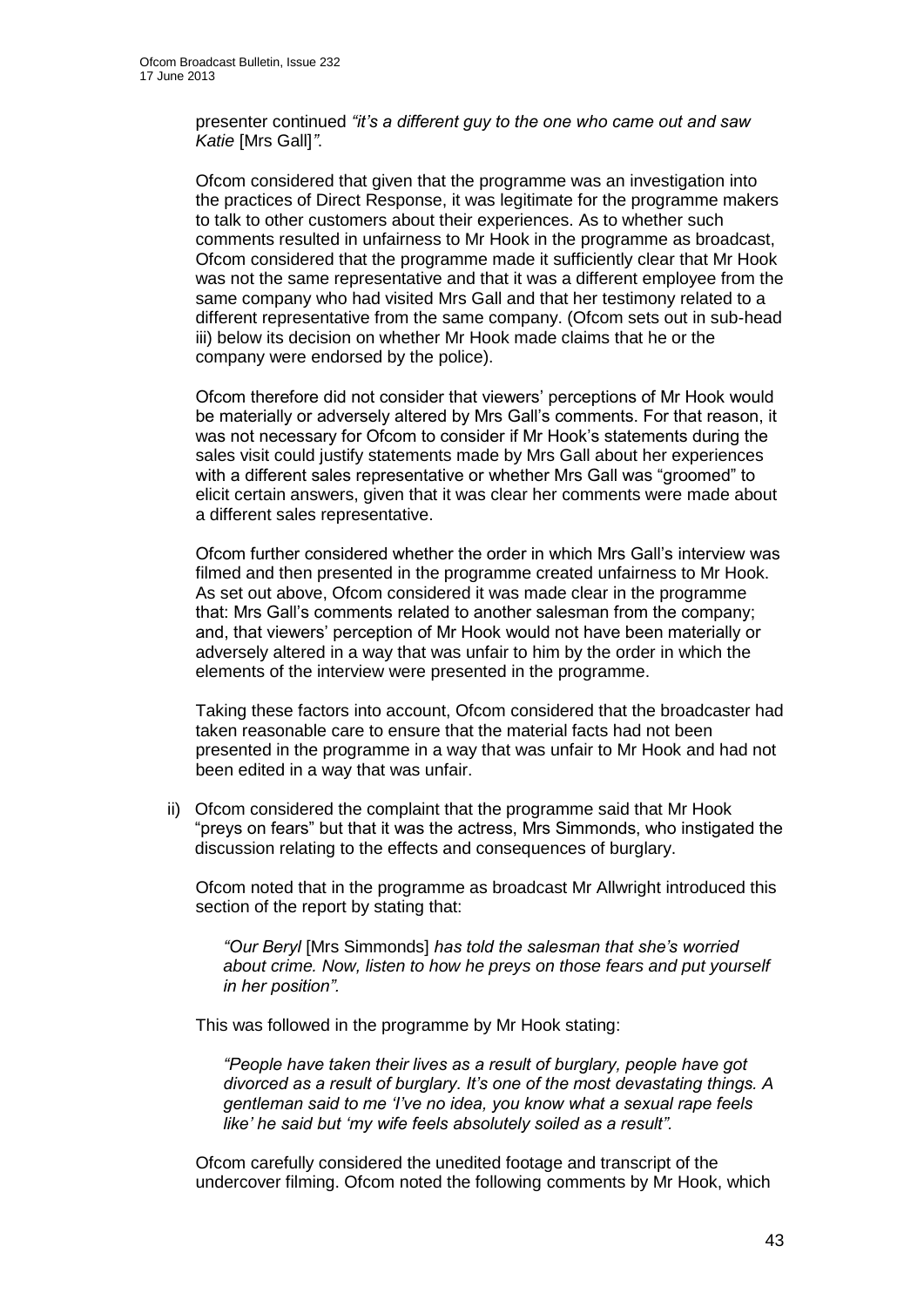was the first time during this footage that crime in the local area was discussed. Mr Hook stated:

*"...if you retire for the evening, in this particular postcode if you have an alarm of any sort, it should always be on at night because the vast majority of break-ins in Epsom happen after midnight and before 4 o'clock in the morning... regrettably about a quarter of them now, more than a quarter are actually on drugs when they decide they need money".*

Shortly after this exchange, Mr Hook asked Mrs Simmonds *"are you the only person living in* [the] *property at the moment?"* When the she replied that she was, he stated *"night setting is absolutely crucial for you"*; and less than a minute later that *"burglary has gone stratospheric"*.

Ofcom noted a further exchange, a few minutes later where Mr Hook showed Mrs Simmonds an article from a local newspaper from an area near to her home about a woman in her seventies who had been a victim of burglary. Mr Hook then quoted statistics for the number of burglaries committed in South East England every week.

It was at this point in the conversation that Mrs Simmonds volunteered the anecdote about a friend of hers who had been *"knocked...for six"* as a result of a burglary. This was then followed by Mr Hook's comments about the effects of burglary as broadcast in the programme. Later in the sales visit in a section not broadcast in the programme, Mr Hook talked about how some burglary was driven by drug addicts looking for money to feed their addiction. He commented that *"they're just gonna target the first little old lady, or gentleman's property they can think of"*.

During a later exchange, Mr Hook stated that 999 was *"a marvellous service if you can afford to wait four minutes"* but that *"it is possible to strangle someone in twenty seconds, forget the four minutes...very traumatic, one would never recover from it"*.

Ofcom considered that the presenter's introduction set out clearly that Hr Hook's statement came after comments from Mrs Simmonds about her fear of crime, and that the programme's assertion that Mr Hook *"preys on those fears"* was consistent with unedited undercover footage. As set out above, it was Mr Hook who first introduced the issue of crime and he made a number of references to the vulnerability of a woman of Mrs Simmonds' age, circumstances and geographical location during the course of the sales visit in relation to the effects and consequences of burglary.

Ofcom therefore concluded in relation to this sub-head that the broadcaster had taken reasonable care to ensure that the material facts had not been presented in the programme in a way that was unfair to Mr Hook.

iii) Ofcom next considered the complaint that the programme makers misled Surrey Police in their interview with them by telling them that Mr Hook had indicated that Surrey Police would "vouch" for or endorse Mr Hook. By way of background, Mr Hook said that his complaint was investigated and subsequently upheld by Surrey Police.

The BBC interviewed Chief Superintendent Stephens of Surrey Police regarding the claims made by Direct Response and Mr Hook. This was not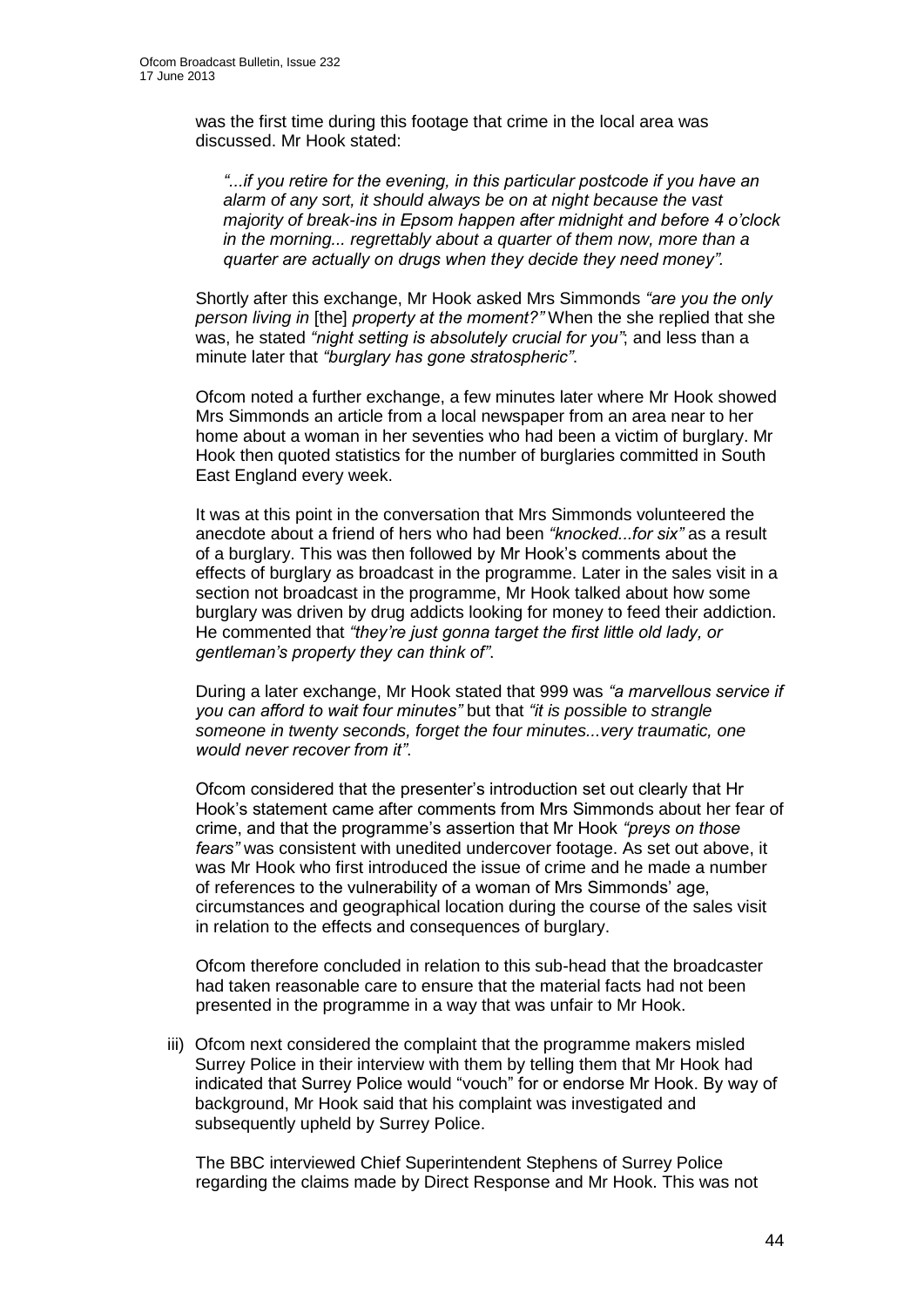shown in the programme as broadcast, however Chief Superintendent Stephens' comments were reflected by Mr Allwright in commentary:

*"They* [Surrey Police] *said he* [Mr Hook] *must not suggest that they endorse Direct Response in any way and there is no link with the force. They also confirm that many of his claims, such as the ability to patch a call straight through to a patrol car are false".*

In addressing this part of Mr Hook's complaint, Ofcom was provided by the BBC with the full transcript of Mr Allwright's interview with Chief Superintendent Gavin Stephens of Surrey Police.

Ofcom noted that the interview began with Mr Allwright reading from part of the transcript of the undercover filming and that Mr Allwright quoted verbatim from the transcript of the undercover filming in his questions to Chief Superintendent Stephens. Mr Allwright stated that *"Chris Hook says...you are literally, you have got the police under contract to attend your home as a result of our confirmation"*; and asked Chief Superintendent Stephens: *"What do you make of that?"*.

Chief Superintendent Stephens replied:

*"I'd just* [like] *to make it really clear that that's not something the police would ever do, we're not going to enter into contracts with alarm companies, we don't...give any preferential treatment as a result of any calls...we assess all our calls as they come into the control room and they get a response depending on the nature of that call at the time".*

Mr Allwright also asked about the documents that Mr Hook had produced during the sales visit including the Criminal Records Bureau check. Mr Allwright stated that Mr Hook had described this as a *"police identification card"*. He also referred to the business card of a Surrey Police Community Support Officer ("PCSO"), who Mr Hook indicated could *"verify"* he was *"bona fide"*.

Chief Superintendent Stephens stated this conduct was *"not something he* [Mr Hook] *should do"* and that a PCSO would *"never give permission to anybody else to use that card to verify their own identity"* and that a Criminal Records Bureau check was *"not a form of identification for the police to verify who somebody is"*.

Mr Allwright asked Chief Superintendent Stephens to comment on *"a salesman who is giving the appearance of being approved by, verified by, endorsed by the police, what should their reaction be?"* The Chief Superintendent advised that customers should *"check that thoroughly"* as *"that's not something that the police service do"*; he also confirmed that there was no equipment available that would *"patch anybody's alarm system straight through to one of our cars"*.

As stated above, Chief Superintendent Stephens' interview was not used in the programme as broadcast but Mr Allwright reflected Surrey Police's comments in the programme.

Ofcom first considered whether the statements put to Chief Superintendent Stephens were an accurate reflection of the unedited transcript of the sales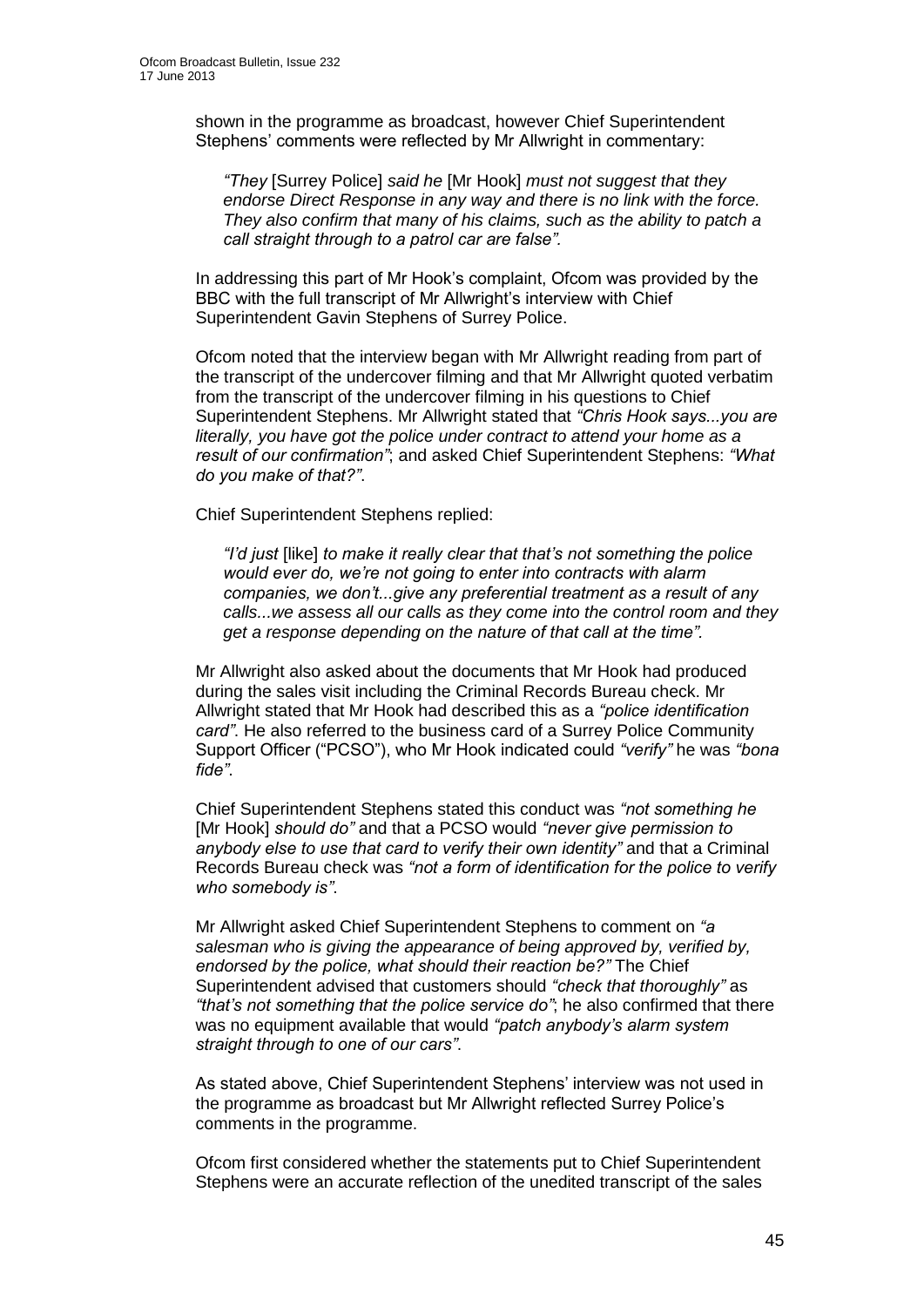1

visit. Ofcom noted, as set out above, that Mr Allwright had quoted verbatim from the sales visit. Ofcom also considered Mr Hook's written representations that the manner in which he had used the business card of the PCSO had not been properly explained to Chief Superintendent Stephens. Ofcom considered that the presenter had accurately reflected the way in which Mr Hook had described and used the Criminal Records Bureau document and the business card of the PCSO during the sales visit. Ofcom also noted that Mr Hook provided a copy of a letter from Surrey Police, which Mr Hook had received on 8 November 2010 sometime after the broadcast of the programme, and which Mr Hook said did not condemn the manner in which he had used the PCSO's business card. Given the seniority of Chief Superintendent Stephen's position, and that the presenter had accurately described the manner in which Mr Hook had used the business card, Ofcom considered that the programme makers had taken reasonable care to ensure that the facts were presented in a way that was not unfair to Mr Hook. If Surrey Police did subsequently revise its position on the propriety of Mr Hook presenting the business card (and it was not clear to Ofcom from the documentation that Mr Hook provided that it had), then that was not information that was available to programme makers at the time the programme was broadcast.

Ofcom also considered the following statements made by Mr Hook during the course of the sales visit which were not put to Chief Superintendent Stephens:

*"the police must not sponsor or endorse anything - all they can say to you is 'yep they're on the right list<sup>3</sup> '".* 

Shortly after this Mrs Simmonds asked Mr Hook, *"So, Scotland Yard approved then Chris?"* He replied by stating, *"Indeed yes"*.

Ofcom noted Mr Hook submission that the words "approved" and "endorsed" had different meanings. In Ofcom's opinion however these words are substantively similar in meaning and would have been understood by viewers as such.

Ofcom therefore considered that, on balance, the impression given by Mr Hook during the sales visit would lead a potential customer to consider that he was approved or verified by the police and that that was fairly reflected by Mr Allwright in his interview with Surrey Police.

Ofcom next considered whether the statement setting out Surrey Police's comments was an accurate reflection of the interview given by Chief Superintendent Stephens and whether it had resulted in unfairness to Mr Hook.

Ofcom noted correspondence from Surrey Police to Mr Hook regarding the interview which stated that: "Surrey Police were misrepresented by the BBC regarding their response to questions put to them in relation to the Watchdog programme resulting in this complaint...The interview was on the understanding that any response would be generic and not specific to any individual or company". Surrey Police then stated that they had viewed the

<sup>3</sup> Mr Hook had earlier in the programme referred to the company being on "*the recognised list of all 26 police forces*".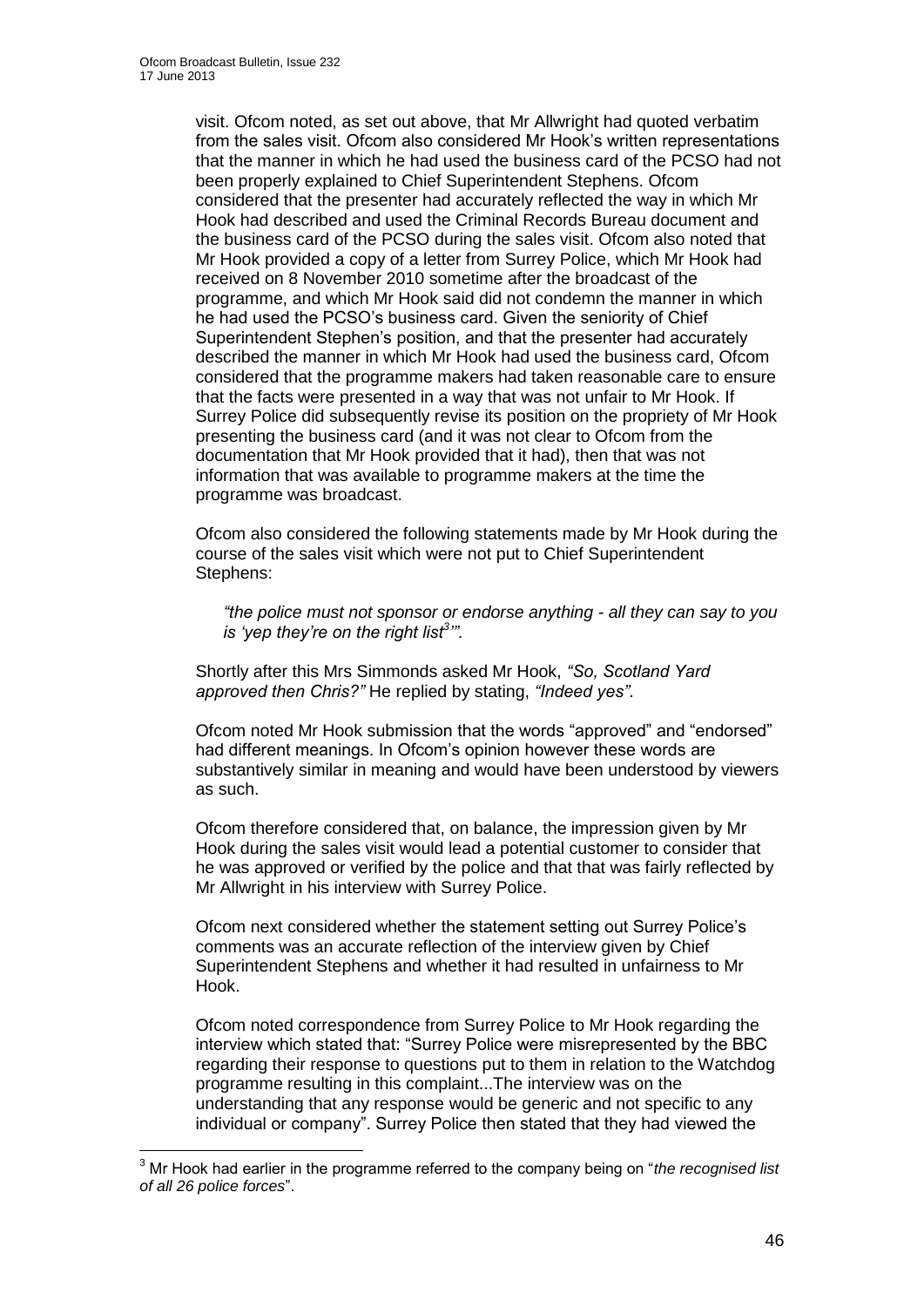interview and that Chief Superintendent Stephens "does not refer to you or Direct Response directly at any point during the interview which he...conducted as agreed in generic terms to points put to him." Surrey Police apologised to Mr Hook for any distress caused by the non-broadcast interview with Chief Superintendent Stephens.

Ofcom carefully considered this correspondence and the apology Mr Hook had received from Surrey Police; however the transcript of the interview with Chief Superintendent Stephens shows that Chief Superintendent Stephens did in fact answer questions put to him in which the presenter directly asked about verbatim comments made by Mr Hook during the sales visit. For example, Mr Allwright begins the interview by stating:

"*I'm going to read to you...the transcript of what was said during the sales pitch, Chris Hook says...you are literally, you have got the police to attend your home as a result of our confirmation".* 

Chief Superintendent Stephens replies:

*"I'd like to make it really clear that that's not something the police would ever do, we're not going to enter into contracts with alarm companies."* 

Later in the interview Mr Allwright says:

*"One of the first things our salesman Chris Hook does, when he comes through the door, he puts down his police identification card and then he follows that up with a business card from a police community support officer. What do you make of that, as an opening gambit".*

Chief Superintendent Stephens replies:

*"Well, we wouldn't give a police identification card to an alarm company salesman, that's just not something that we do".* 

Although Chief Superintendent Stephens does not refer to Mr Hook by name in the interview, Mr Allwright refers directly to the verbatim quotes from Mr Hook's sales visit and to his actions in that visit throughout the course of the interview and Chief Superintendent Stephens answered those questions by addressing specifically the actions of Mr Hook as set out by Mr Allwright.

For this reason, Ofcom considered that the inclusion of the statements in the programme did not result in unfairness to Mr Hook because they were a fair and accurate reflection of Surrey Police's interview with the programme makers and Mr Hook's actions and comments were fairly represented during that interview.

iv) Ofcom considered the complaint that the burglary statistics which Mr Hook gave in the programme were a mistake and Mr Hook admitted this to the programme makers before the programme was broadcast. However despite this, the presenter sneered and inferred from his response that he did not accept that Mr Hook admitted that he had got this wrong. By way of background, Mr Hook added that the source the BBC used for the burglary statistics is well known to underestimate true crime figures.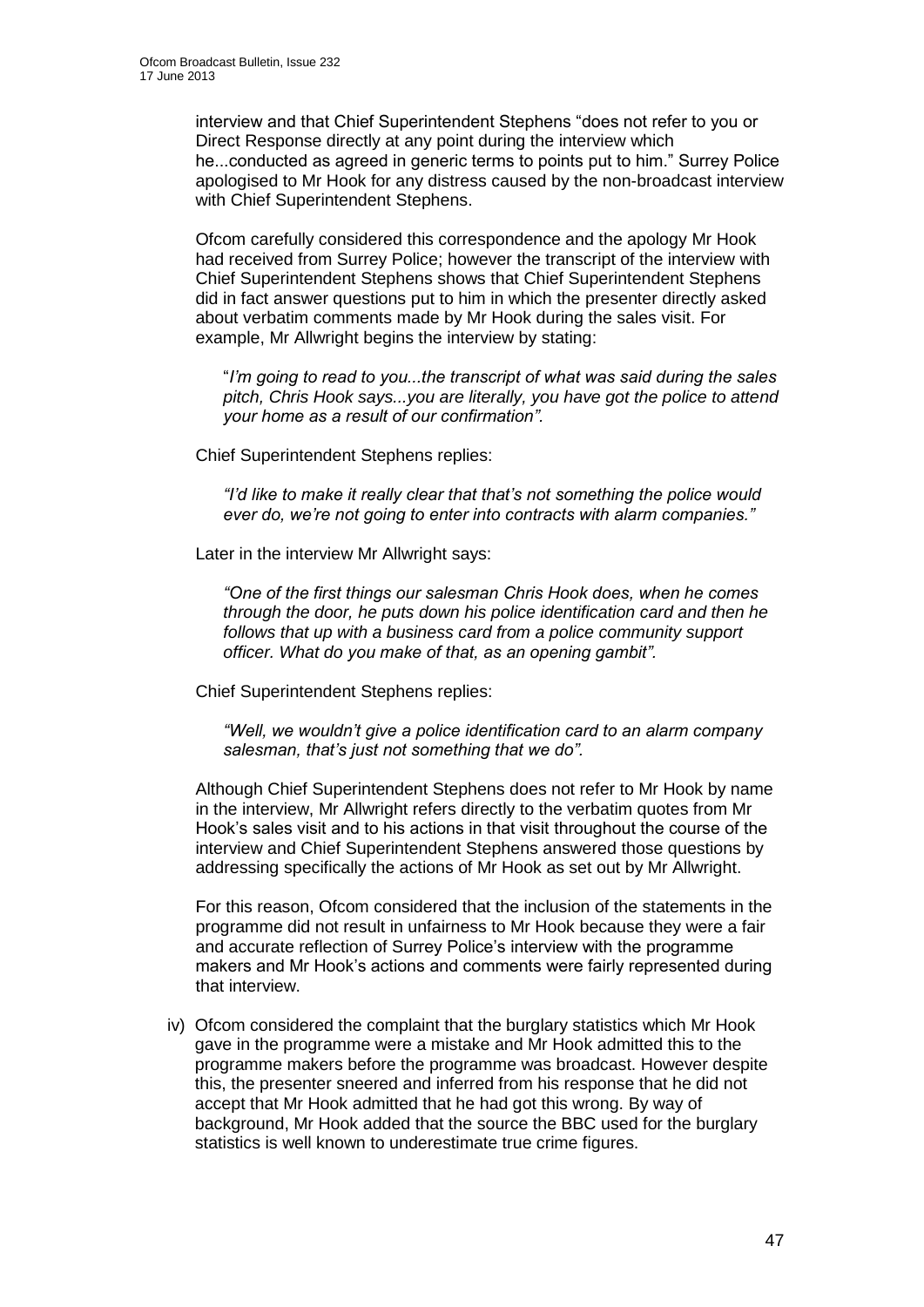Ofcom noted that during the undercover filming Mr Hook referred to there being *"20,000 new burglaries every week"* in South East England. Mr Allwright in the programme described this as *"absolute rubbish"* and referred to Home Office figures published in January 2010 which *"gave a much lower average of 5,400 domestic burglaries a week"* for the whole of England and Wales. Later in the programme, Mr Allwright reflected a response from Mr Hook regarding the crime statistics, in which he said *"Mr Hook told us he did make an error with the crime statistics but otherwise his sales pitch was fine"*.

Ofcom noted that in correspondence with the programme makers before transmission of the programme Mr Hook stated that: "I must have made a mistake in telling Mrs Simmonds there were 20,000 burglaries each week in the South East...and meant to have said 20,000 a month, this would have been a mistake for which I would apologise unreservedly".

Ofcom considers that Mr Hook's response was fairly reflected in the programme. Also it was delivered in a neutral tone which did not undermine Mr Hook's response or suggest in any way to the viewer that Mr Hook's mistake with the crime figures was intentional. Ofcom also considered Mr Hook's written representations that the crime figures given by the BBC were misleading, Ofcom considered that the BBC had used a reputable source for its figures (i.e. the Home Office) and referred to the source of those figures in the programme so viewers would have been aware of their provenance. Ofcom did not consider that the reporting of these figures could have materially or adversely altered viewers' perceptions of Mr Hook in a way that that was unfair. Ofcom therefore concluded in relation to this sub-head that the material facts were not presented in a way that was unfair to Mr Hook.

Having considered separately each of the specific sub-heads of the complaint made by Mr Hook that the programme portrayed him unjustly or unfairly, and in the context of the programme overall, Ofcom concluded that the broadcaster had taken reasonable care to satisfy itself that the material facts (as detailed in the sub-heads above) were not presented, omitted or disregarded in a way that portrayed him unfairly.

b) Mr Hook said that despite his willingness to meet with the programme makers and discuss the issues and his request for a full transcript made by the programme makers (which was refused), Mr Hook was still filmed using staged appointments, which gave the impression to the public that he had not responded to the programme makers' enquiries, which was false.

In considering this head of the complaint Ofcom considered Practice 7.14, which states that broadcasters should not normally obtain or seek an agreement to contribute through misrepresentation or deception, unless it is warranted and cannot reasonably be obtained by other means.

Ofcom carefully read all the pre-transmission correspondence between Mr Hook, Mr Hook's legal representatives and the programme makers, which was extensive.

Ofcom noted that the broadcaster offered Mr Hook, in a series of letters, the opportunity to respond to the allegations in the programme. Mr Hook and his legal representatives responded to the allegations in those letters by denying any wrong doing (apart from being mistaken in the crime figures as set out in part a)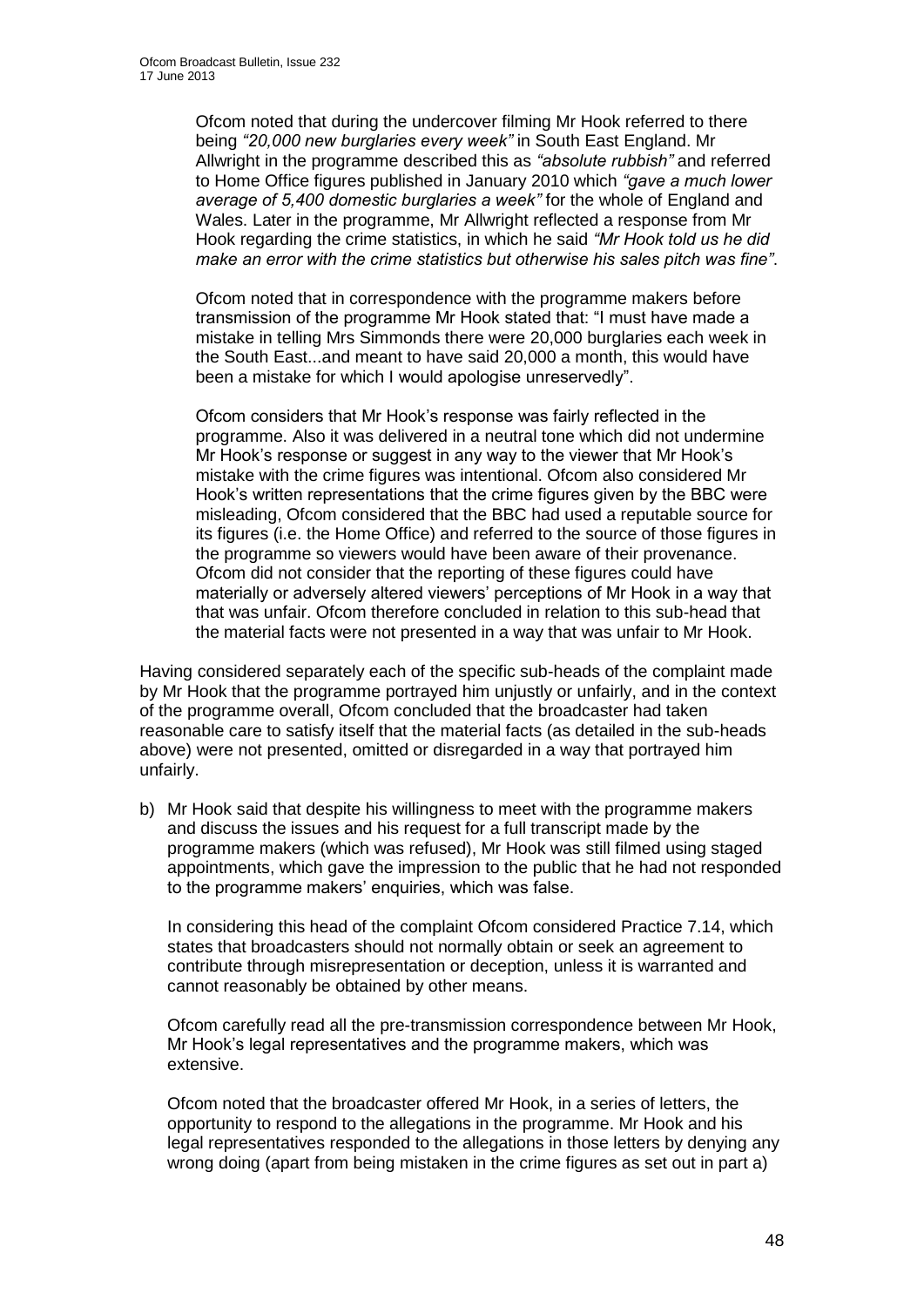subhead iv) above) and requesting access to the unedited undercover footage or a transcript of the footage.

The programme makers explained that the BBC "does not supply recordings of any footage prior to transmission" but stated that if Mr Hook would agree to a filmed interview, it would show Mr Hook some of the relevant sections of the undercover filming during that interview. It also stated, following a request by Mr Hook, that the broadcaster would not supply questions in advance of any interview.

Ofcom noted that in the correspondence, Mr Hook agreed to meet with the programme makers but did not agree this meeting could be filmed. Following this exchange, the broadcaster set up a second sales visit with Mr Hook and a different actress as a potential customer. Mr Hook's arrival at the property and the beginning of the sales visit was filmed by undercover cameras. Shortly afterwards the presenter and film crew entered the room in which Mr Hook was conducting the sales presentation and put to him a series of questions and statements about the first secretly filmed sales visit.

Ofcom considered whether the secret filming in this case was warranted. In so doing, Ofcom noted that Mr Hook had denied the allegations put to him by the BBC and had not agreed to address their concerns. Ofcom noted that the correspondence was extensive. In one letter to the programme makers Mr Hook stated:

"I now consider that the vast majority of your allegations have been refuted, [and are] technical issues" and "the Company [is] standing by its claims".

In relation to the specific claims Mr Hook said, amongst other things, that:

"I have not ever stated that Direct Response Security Systems' Ltd has a direct link to the Police... the issue of crime fear and awareness were raised by her [Mrs Simmonds]".

Ofcom noted that the BBC had given Mr Hook a number of opportunities to address the main allegations made in the first sales visit, and also offered him the opportunity to meet for a filmed interview. The BBC offered Mr Hook the opportunity to view relevant sections of the undercover filming at the filmed interview but he did not agree to this. The deadline for the interview passed without Mr Hook agreeing to the filmed interview.

Ofcom considered that the concerns raised by the BBC in their correspondence were serious and while denying any wrongdoing Mr Hook had not addressed the substance of those allegations. Ofcom therefore concluded that there was a public interest in confronting Mr Hook about the claims he had made during the first sales visit and in this case, the secret filming was warranted.

Ofcom next considered the manner in which Mr Hook was confronted by programme makers and considered whether the manner in which this was reflected in the programme created unfairness to Mr Hook. Ofcom noted the meaning of "doorstepping" as set out in the Code as "filming or recording of an interview...with someone, or announcing that a call is being filmed or recorded for broadcast purposes, without prior warning" (See Practice 8.11) and that it should not take place unless "a request for an interview has been refused...and it is warranted to doorstep".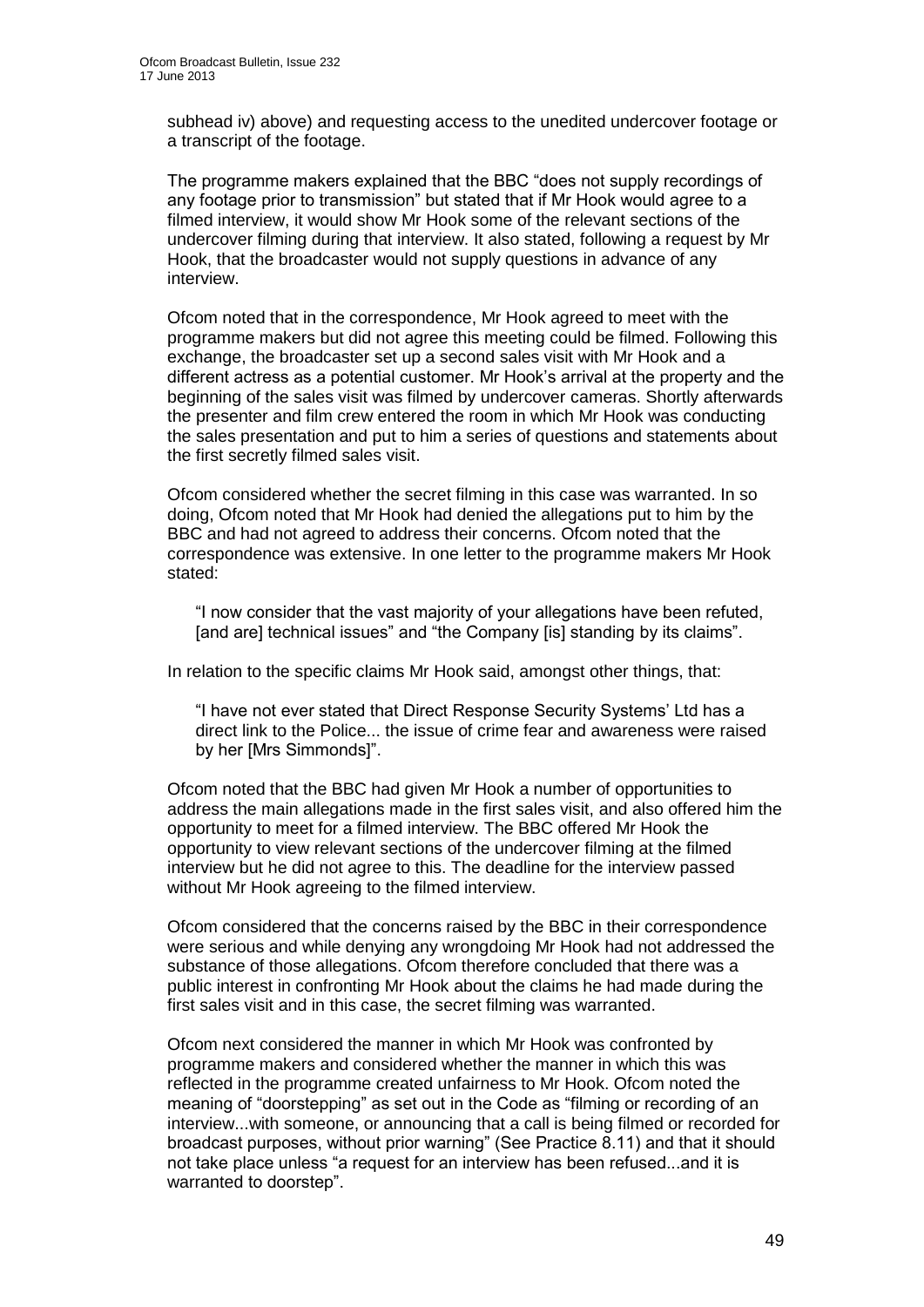Ofcom considers that doorstepping has the potential to create unfairness to contributors because of the lack of opportunity afforded to them to prepare their response to serious allegations and the potential adverse impression it can give to viewers about a complainant who has been approached in this manner.

Ofcom considered that in its correspondence with Mr Hook the broadcaster had set out in detail the main allegations that they had sought Mr Hook's response to, and Mr Hook had responded to such letters. Ofcom therefore considered that in this case before he was approached Mr Hook would have been aware of the allegations made and prepared in general terms to answer questions. Therefore no unfairness to him was created in this regard.

Ofcom next went on to consider how the material was presented in the programme as broadcast. Ofcom noted that the presenter introduced this part of the programme by stating that: *"We have written to salesman Chris Hook and asked him to explain himself, but he hasn't so we got back on his case"*. It also noted that the programme also stated that Mr Hook's *"...letters to us suggest that he doesn't think that when we last called him out he did or said anything wrong...Chris Hook's correspondence kept saying we weren't answering his questions. He wasn't answering ours. That's why we're here".*

Mr Allwright was then shown confronting Mr Hook who said:

*"I've put some very detailed responses to your letters. Very detailed. A nine page letter. My solicitor has written the BBC a seven page letter. We've had no positive response to anything of it and, until we get some response, I don't propose to take this any further".*

At the end of the exchange the presenter stated that:

*"Chris Hook never did address our allegations fully and he referred us to his solicitors".*

The programme therefore stated explicitly that Mr Hook and the programme makers had been in correspondence. In Ofcom's view, it would have been apparent to viewers that Mr Hook had been in contact with the programme makers. Mr Hook was also shown in the programme explaining his position in relation to the correspondence.

For these reasons Ofcom concluded that Mr Hook's position was accurately reflected in the programme and that viewers would not have been left with the impression he had not responded to the programme makers. Therefore it is Ofcom's conclusion that there was no unfairness to Mr Hook in this respect.

#### Unwarranted infringement of privacy

In Ofcom's view, the individual's right to privacy has to be balanced against the competing rights of the broadcasters to freedom of expression. Neither right as such has precedence over the other and where there is a conflict between the two, it is necessary to intensely focus on the comparative importance of the specific rights. Any justification for interfering with or restricting each right must be taken into account and any interference or restriction must be proportionate.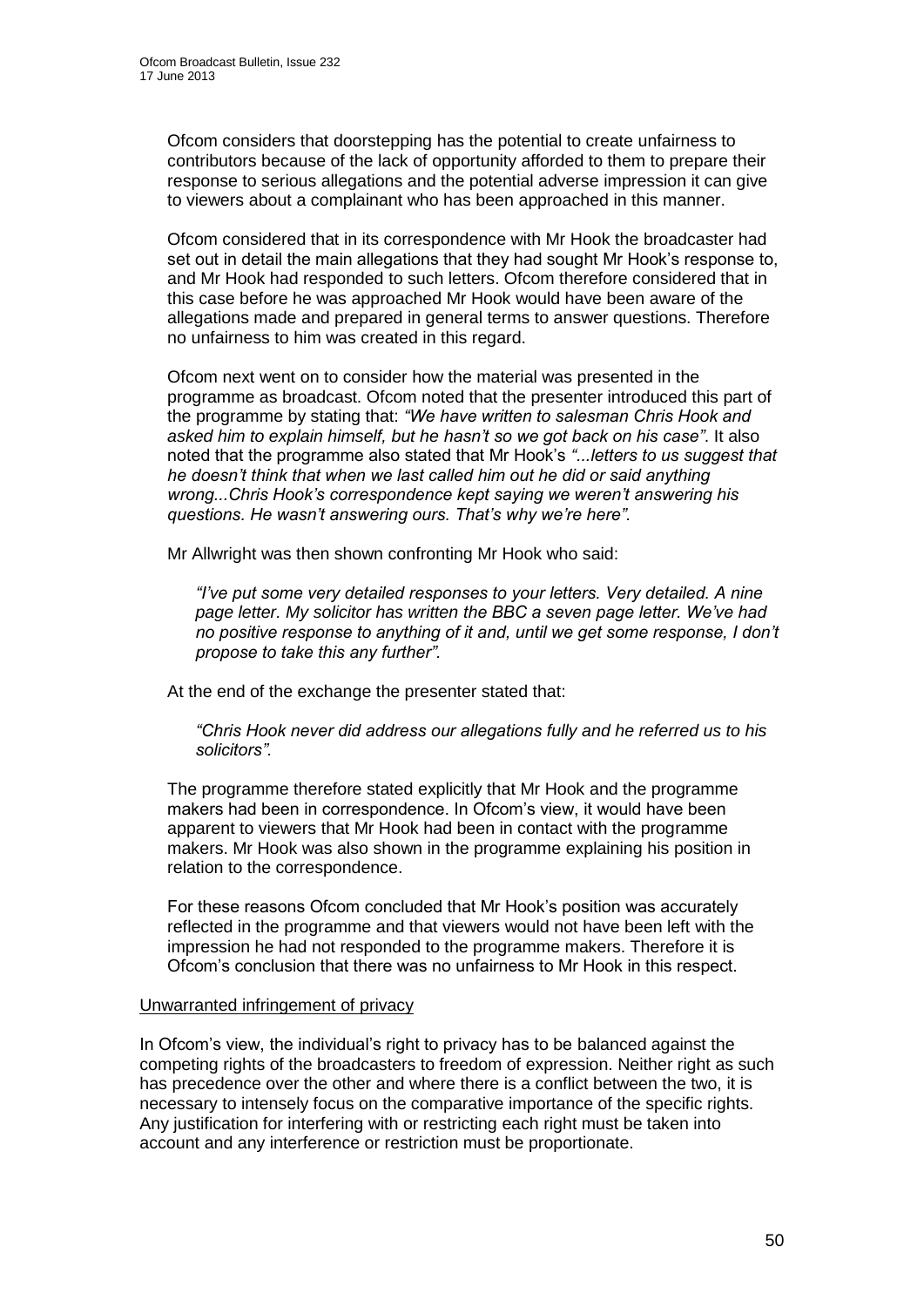This is reflected in how Ofcom applies Rule 8.1 of the Code which states that any infringement of privacy in programmes, or in connection with obtaining material included in programmes, must be warranted.

c) Ofcom considered the complaint that Mr Hook's privacy was unwarrantably infringed in the programme as broadcast in that he had not given his consent for the programme to broadcast his name or to reveal his identity.

In considering this complaint, Ofcom had regard to Practice 8.6 of the Code which states that if the broadcast of a programme would infringe the privacy of a person, consent should be obtained before the relevant material is broadcast, unless the infringement of privacy is warranted. Ofcom also took into consideration Practice 8.14 of the Code, which states that material gained by surreptitious filming and recording should only be broadcast when it is warranted.

In considering whether or not Mr Hook's privacy was unwarrantably infringed in connection with the material included in the programme as broadcast, Ofcom first considered the extent to which Mr Hook had a legitimate expectation of privacy that secretly filmed footage of him would not be broadcast without his consent.

In Ofcom's view Mr Hook had a legitimate expectation of privacy as regards the broadcast of his visit to, and conversations with, Mrs Simmonds. This was because they were secretly filmed in a private home when he was discussing with someone whom he thought was a potential client her possible need for the company's products and services in light of her individual concerns about crime and security.

Having found that Mr Hook had a legitimate expectation of privacy, Ofcom went on to weigh it against the broadcaster's competing right to freedom of expression and the audience's right to receive information and ideas without unnecessary interference.

Ofcom noted first the public interest in general terms of broadcasters examining dubious sales techniques in order to help protect consumers. Ofcom took the view in particular that the investigation of the sales practices of a company which had already made undertakings to the Office of Fair Trading about their sales techniques following complaints from customers to Trading Standards was a matter of public interest. In the circumstances, Ofcom considered it was reasonable for the programme makers to have reached the view that there were reasonable grounds to suspect that further material evidence could be obtained by surreptitious filming and that such evidence was necessary to the credibility and authenticity of the programme. Ofcom considered that the inclusion of the secretly filmed footage of Mr Hook's sales visit to Mrs Simmonds provided evidence that a sales representative from Direct Response was making unjustifiable claims about the nature and efficacy of its products and services, specifically in relation to the response customers would get from the police and in using sales techniques which appeared to exploit the fears of vulnerable members of the public. Ofcom took the view that there was a public interest in showing the footage of Mr Hook's sales visits.

On balance, therefore, and given all the factors set out above, Ofcom concluded that the broadcaster's right to freedom of expression, in the circumstances of this particular case, outweighed Mr Hook's expectation of privacy in relation to the broadcast of the secretly filmed sales visit and the subsequent "doorstep"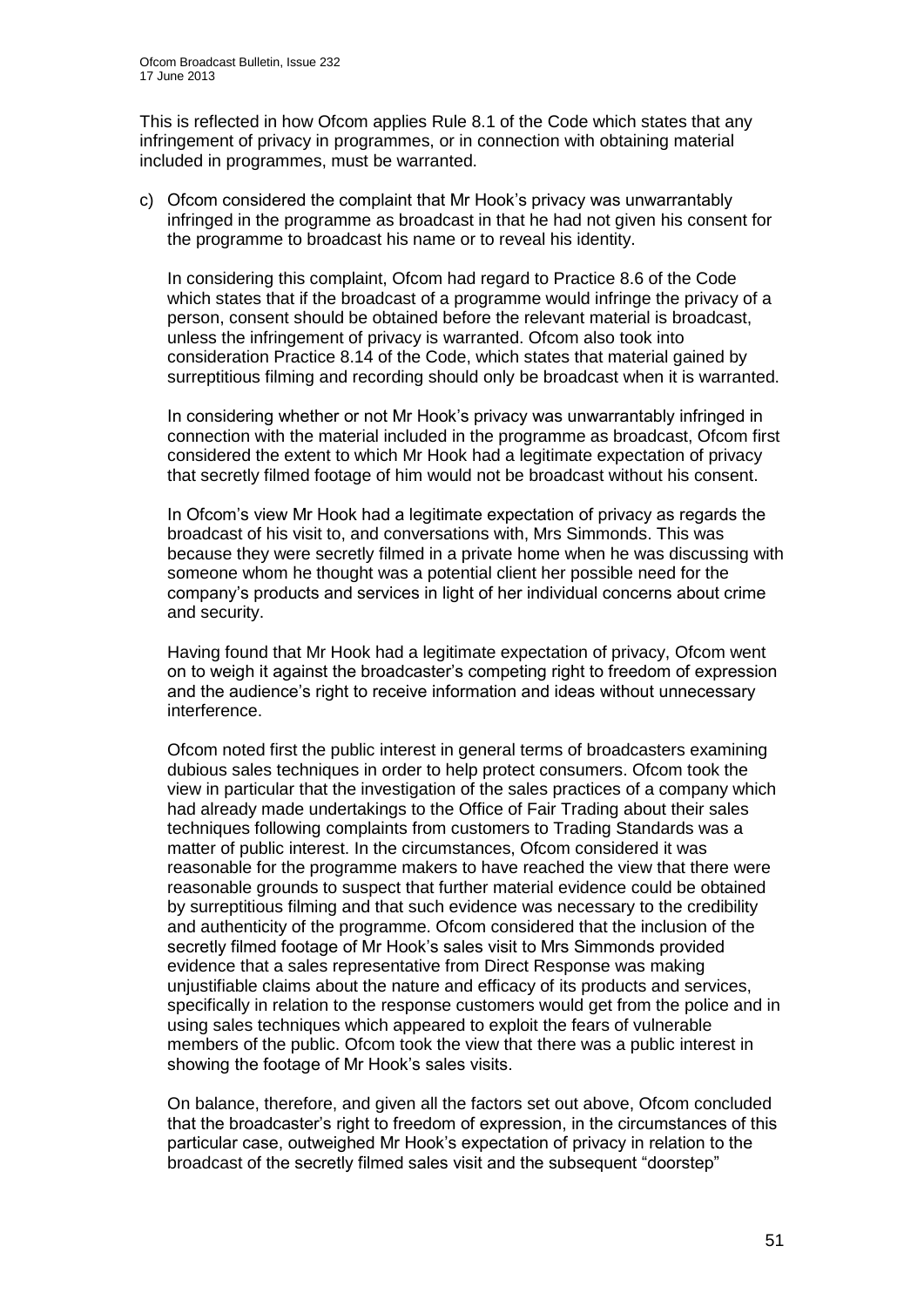interview with the film crew. Ofcom therefore found that the broadcast of this material was warranted.

In these circumstances, Ofcom found that there was no unwarranted infringement of Mr Hook's privacy in the programme as broadcast.

**Accordingly, Ofcom has not upheld Mr Hook's complaint of unfair treatment and of unwarranted infringement of privacy in the programme as broadcast.**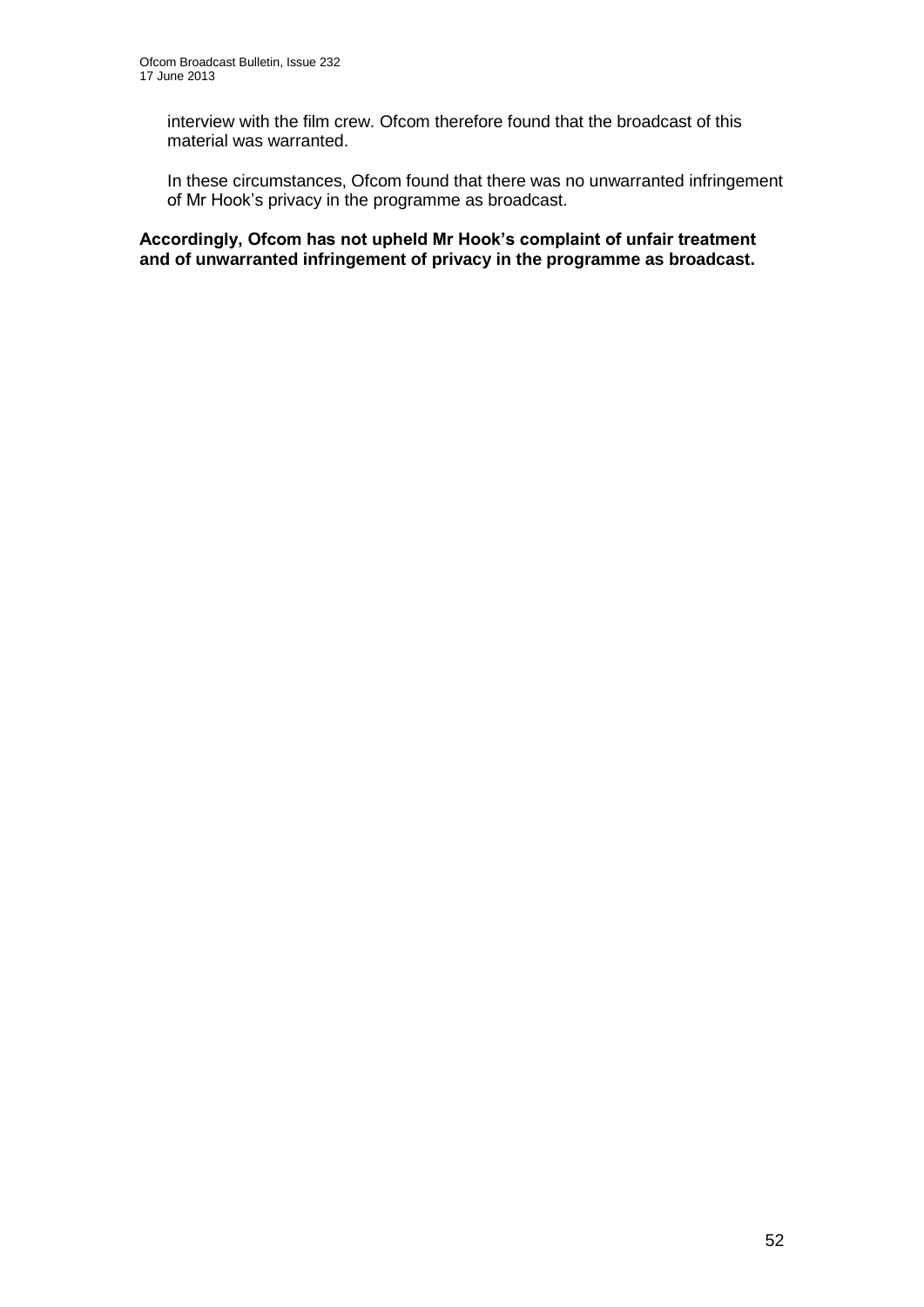# **Not Upheld**

### **Complaint by Motor Depot Limited**

*The David Burns Show, BBC Radio Humberside, 18 October 2012*

#### **Summary**

Ofcom has not upheld this complaint of unjust or unfair treatment in the programme as broadcast made by Motor Depot Limited ("Motor Depot").

On 18 October 2012, BBC Radio Humberside broadcast an edition of *The David Burns Show*. The programme, presented by Mr David Burns, included a section called *"Bring it to Burnsy"* in which Mr Burns discussed consumer related problems with callers and studio guests. This particular edition of the programme featured a studio interview with Mr Tony Brien who had bought a second-hand car for his wife from Motor Depot, a local car dealership. Mr Brien recounted his experience with the dealership and his dissatisfaction with the level of service he had received.

Following the broadcast of the programme, Mr Stephen Butterley, a director of Motor Depot**,** complained to Ofcom that the company was treated unjustly or unfairly in the programme as broadcast.

Ofcom found that:

- The programme makers took reasonable care to satisfy themselves that material facts had not been presented, disregarded or omitted in a way that was unfair to Motor Depot. This was because they had verified Mr Brien's complaint with Motor Depot, made clear that the account of events given was Mr Brien's and not that of the programme, and had used an independent consumer advisor to comment on Mr Brien's account.
- The programme makers had given Motor Depot an appropriate and timely opportunity to respond.

#### **Introduction**

On 18 October 2012, BBC Radio Humberside broadcast an edition of *The David Burns Show*. The programme, presented by Mr David Burns, includes a section called *"Bring it to Burnsy"* in which Mr Burns discusses consumer related problems with callers and studio quests.

This particular edition of the programme featured a studio interview with Mr Tony Brien who had bought a second-hand car for his wife from Motor Depot Limited ("Motor Depot"), a local car dealership. Mr Brien recounted his experience with the dealership and his dissatisfaction with the level of service he had received.

During the interview, Mr Brien explained that he had bought a car from Motor Depot and had expected to pick it up on 2 October 2012. However, delivery of the car was delayed until 6 October 2012 and, when Mr Brien collected it, he found *"13 different faults"* with the car, including scratches and a damaged wing mirror. Mr Brien said on the programme that he complained to Motor Depot and was told that the sales manager would contact him and that while the car was being repaired a courtesy car would be given to his wife to use. Mr Brien said that the sales manager did not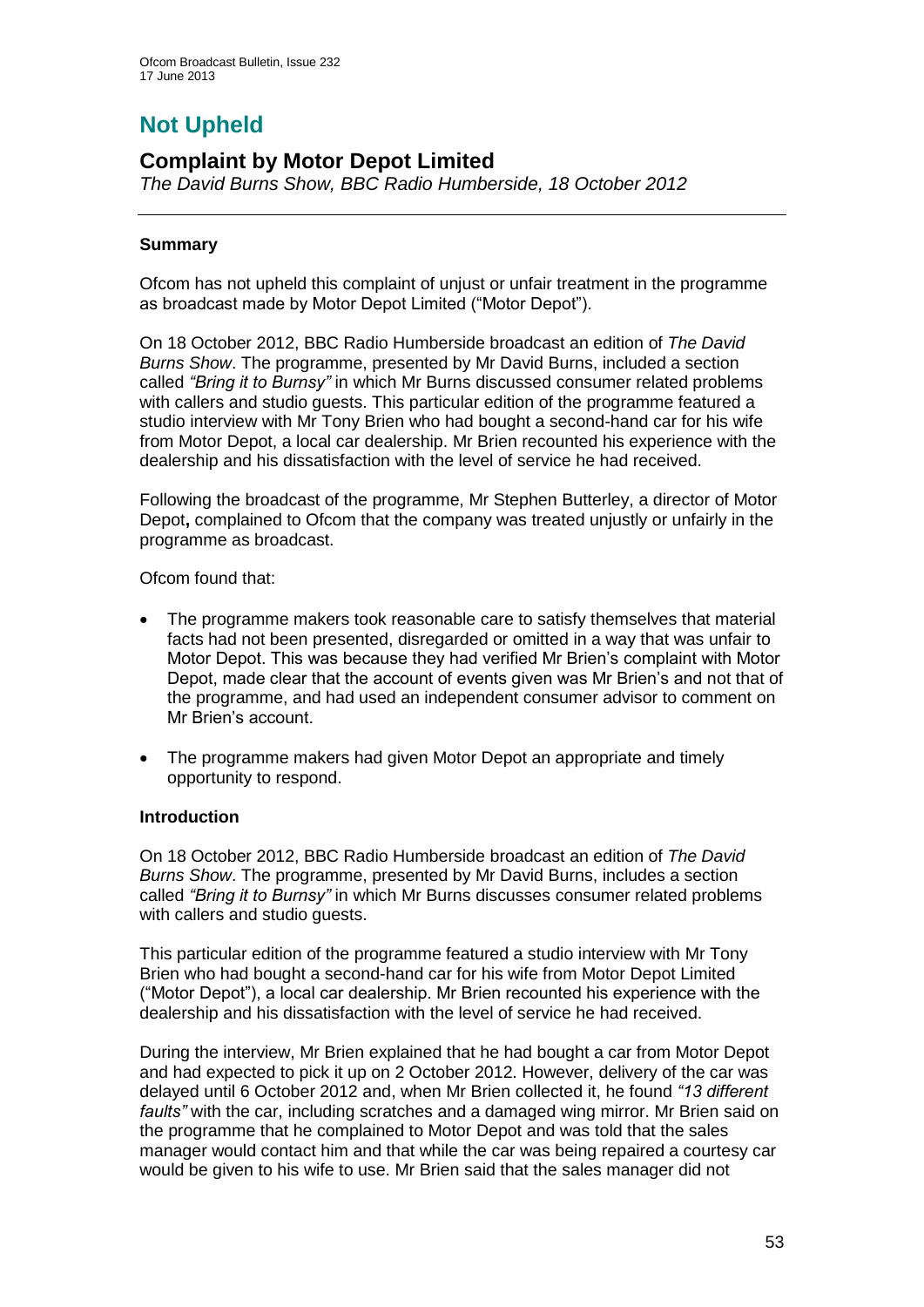contact him at this time, and the courtesy car his wife had been given was too small for her to fit a pram into it.

Mr Brien said that when he eventually spoke to the sales manager on 17 October 2012, he told him that he did not want the car he planned to purchase any more and that he wanted his money back. Mr Brien explained that the finance company had agreed in principle to the cancellation of the contract, but had told him that it was at the discretion of the Motor Depot sales manager. However, Mr Brien said that the sales manager would not agree to cancel the contract and that when he told the sales manager that he was going to take the story to *"Radio Humberside"* and the *"Hull Daily Mail",* the sales manager laughed and said: *"do you want Trading Standards' number while you're there as well fella...?"*.

Mr Brien told the programme that he had been assured that the car would be ready for collection on 2 October 2012 which would have meant that he would have been within the *"cooling-off period"*, since he signed the contract on 26 September 2012. He said that this would have enabled him to cancel the deal on seeing the condition of the car. He added that *"if this is the way they* [i.e. Motor Depot] *send cars out, I want nothing to do with this company"*.

Mr Brien said that he was now left with the car, which he accepted had been returned to him after the repairs in *"mint condition"*. However, he explained that he no longer wanted the car as it had too many *"bad memories"* attached to it.

At this stage of the programme, Mr Burns introduced Ms Michelle Shambrook, a consumer affairs adviser, who spoke generally about consumer rights and gave Mr Brien some advice based on the information he had given in the programme. Ms Shambrook said that although Mr Brien may have experienced trouble getting the car, it did not appear to her that he had a right to cancel the contract or expect his money back. She said that because the contract was signed on the dealership premises, it was unlikely that there would be any *"cooling-off period"* and advised Mr Brien that that he should seek a gesture of goodwill from the dealership for the trouble he had experienced.

Towards the end of the interview with Mr Brien, further advice was given to him by *"Bernard"* a caller who recounted his own experience of buying a second hand car (not from Motor Depot). The interview concluded with Mr Burns reading out an email from a listener who claimed to have had *"six months hell"* with Motor Depot. Mr Burns also said that the programme had contacted Motor Depot for a response and that he hoped for a *"happy resolution"* between Mr Brien and Motor Depot.

Following the broadcast of the programme, Mr Stephen Butterley, a director of Motor Depot**,** complained to Ofcom that the company was treated unjustly or unfairly in the programme as broadcast.

#### **Summary of the complaint and the broadcaster's response**

Motor Depot complained that it was treated unjustly or unfairly in the programme as broadcast in that:

a) Mr Brien misrepresented the sequences of events relating to his experience as a client of Motor Depot which resulted in Motor Depot being portrayed in the programme in a negative light. Motor Depot also said that BBC Radio Humberside took no time to investigate whether Mr Brien's assertions were true or not. In particular, Motor Depot complained that: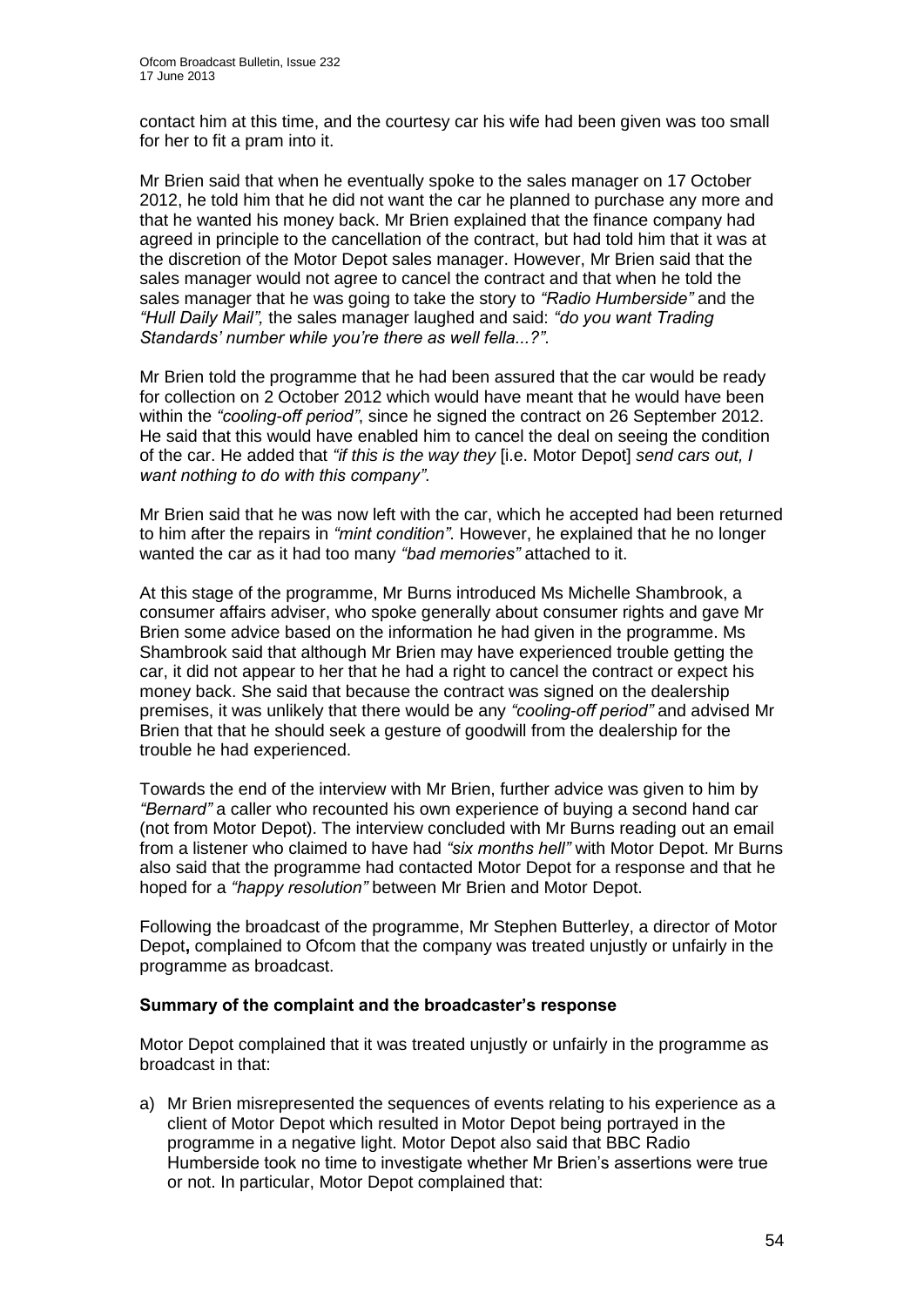- Mr Brien had been aware that the delivery date he was given (i.e. 2 October 2012) was only an estimate as the car he was purchasing was not on site. It said that Mr Brien was kept informed of any delays as soon as they became known.
- Motor Depot had told Mr Brien that it wanted more time before he collected the car to ensure it was in the best condition. Motor Depot said that it was not the company's policy to release a vehicle before all the pre-collection checks had taken place and it had been given a full valet. However, Motor Depot said that Mr Brien had been adamant that he wanted to collect the car on 6 October 2012 and that he had been aware that he was collecting a car which had not yet been approved for collection. Motor Depot said that Mr Brien's recollection of events as presented in the programme would lead the general public to believe, wrongly, that Motor Depot released its vehicles in a poor condition.
- Motor Depot said that neither Mr Brien nor his wife complained about the courtesy car provided to them and had not specified to the company that the car needed to accommodate a child's pushchair. However, Motor Depot said that the way in which this was presented by Mr Brien in the programme would lead the general public to believe that Motor Depot had provided an inadequate courtesy car and had ignored a request for a specific requirement.
- Motor Depot said that Mr Brien was never referred to as *"fella"* by the sales manager and was not spoken to in a sarcastic manner. It said that Mr Brien's recollection of the conversation misrepresented the customer service given by Motor Depot.
- Motor Depot said that Mr Brien had been wrong to assert that there was a *"cooling-off period"* and that the company had deliberately prevented him from pursuing his statutory rights. It said that Mr Brien's comments inferred, falsely, that Motor Depot had acted maliciously and deceitfully, which gave a wrong and detrimental impression of it as a business.
- Motor Depot said that Mr Brien's assertion about the willingness of the finance company to cancel the contract (while the sales manager was not willing to exercise his discretion and cancel the contract), made Motor Depot seem unreasonable and unsympathetic to Mr Brien's situation, when it had, in fact, done everything possible to appease him as a customer. Motor Depot said that the finance company would only put pressure on a dealer to rescind a finance agreement if it felt that a consumer had the right to reject a vehicle. In this case, no pressure was put on Motor Depot by the finance company who had told Mr Brien that the cancellation of the contract was a matter of discretion for the dealership.

In response to this head of complaint, the BBC said that it was not in a position to respond to the complainant's particular claims that Mr Brien's account was inaccurate and misleading. It said that in reporting stories such as this, it was important to keep in mind that what was being reported was not the outcome of a journalistic investigation, but a dispute between parties, in which there were invariably at least two points of view as to the rights and wrongs of the case. The BBC said that in these circumstances it did not believe that there was a requirement for the broadcaster to get to the truth of the matter. Rather, it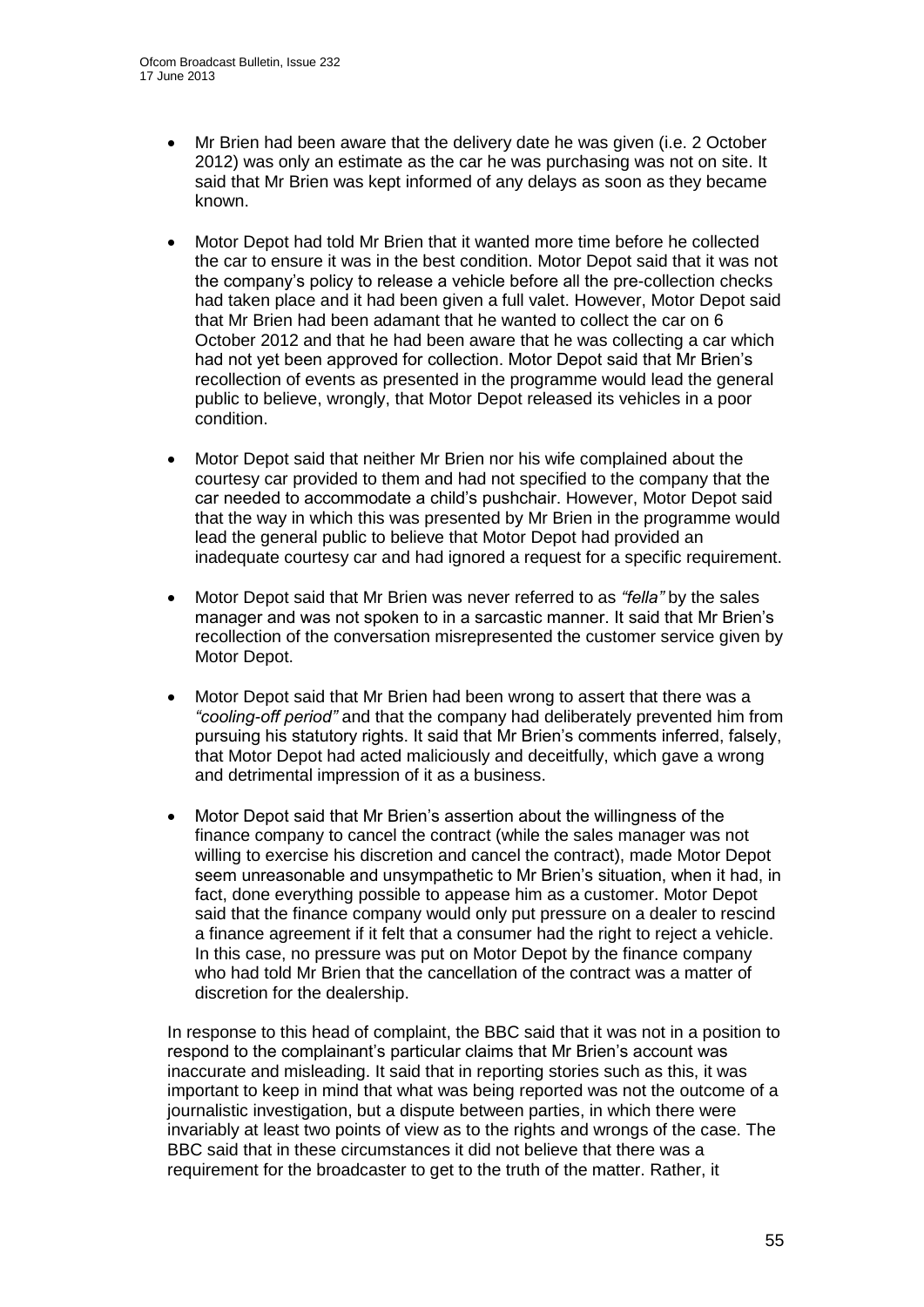believed that the broadcaster's responsibility was to set out fairly the issues in dispute and ensure, as far as possible, that the positions of the respective parties were fairly represented. The BBC said that it did not, however, believe that a refusal by one party to participate should have the chilling effect of preventing the issues being ventilated. It said that in such circumstances, the broadcaster should ensure that, so far as possible, the missing protagonist's views were nevertheless represented or, where this was not possible (because, for instance, issues of fact are in dispute), that it was made clear to the audience that the other protagonist might take issue with what was being alleged.

The BBC said that it had used its best endeavours to put Mr Brien's account to Motor Depot and obtain the company's version of events. The BBC provided Ofcom with a record of the contact the programme makers had had with the complainant. The BBC said that the day before the broadcast, the programme makers had tried to contact the Motor Depot showroom by telephone throughout the afternoon, but their calls went unanswered. In the absence of an email address, even on Motor Depot's website, the programme makers attempted to contact the company through the "Contact Us" link on its website. The BBC submitted to Ofcom correspondence that it had received from Motor Depot's legal representatives which, the BBC said, suggested that it was not attended to on that day, because it had arrived outside of normal working hours. The BBC noted that according to Motor Depot's website, the company's normal weekday opening hours are from 08:30 to 19:00 hours. The BBC said that, in any event, the programme makers did not receive a response to this email, nor was its receipt acknowledged.

The BBC said that the programme makers had tried to contact Motor Depot repeatedly from 08:30 hours the next morning (i.e. the date of broadcast). It said that after several unanswered calls, the programme makers managed to speak to an employee of Motor Depot at 09:30 hours and was told that as far as the company was concerned the issue was resolved and that the matter was closed because the customer (i.e. Mr Brien) had collected the car that morning. The employee also said, specifically, that those details should not be broadcast. The BBC said that the employee, after consulting, said that no one from Motor Depot would be available to participate in the programme, or give a statement. The BBC said that the programme makers considered this and, in the absence of any public statement from Motor Depot, decided that the programme's presenter should say on-air that Motor Depot had been contacted and were aware of the story, but had not responded to the allegations.

The BBC said that because of the categorical nature of the company's response, the programme-makers concluded that nothing would be gained by delaying broadcast of the story. The BBC said that it should be noted that the company did not ask for more time to consider the allegations. It said that had Motor Depot done so, the broadcast of the story would have been deferred, but it was clear that more time was not an issue and there was no consideration of fairness which might require delay. The BBC said, however, that it was also made clear to the company, in the course of the 09:30 hours telephone conversation on the day of broadcast between the programme makers and Motor Depot, that if they changed their minds and decided to respond later that every facility would be made available to them to do so. The BBC said that Motor Depot were assured by the programme makers that any contribution would be included, and were told that the programme was on-air until noon that day and that their response would be welcomed any time until then, or indeed, at any time in the future. However, the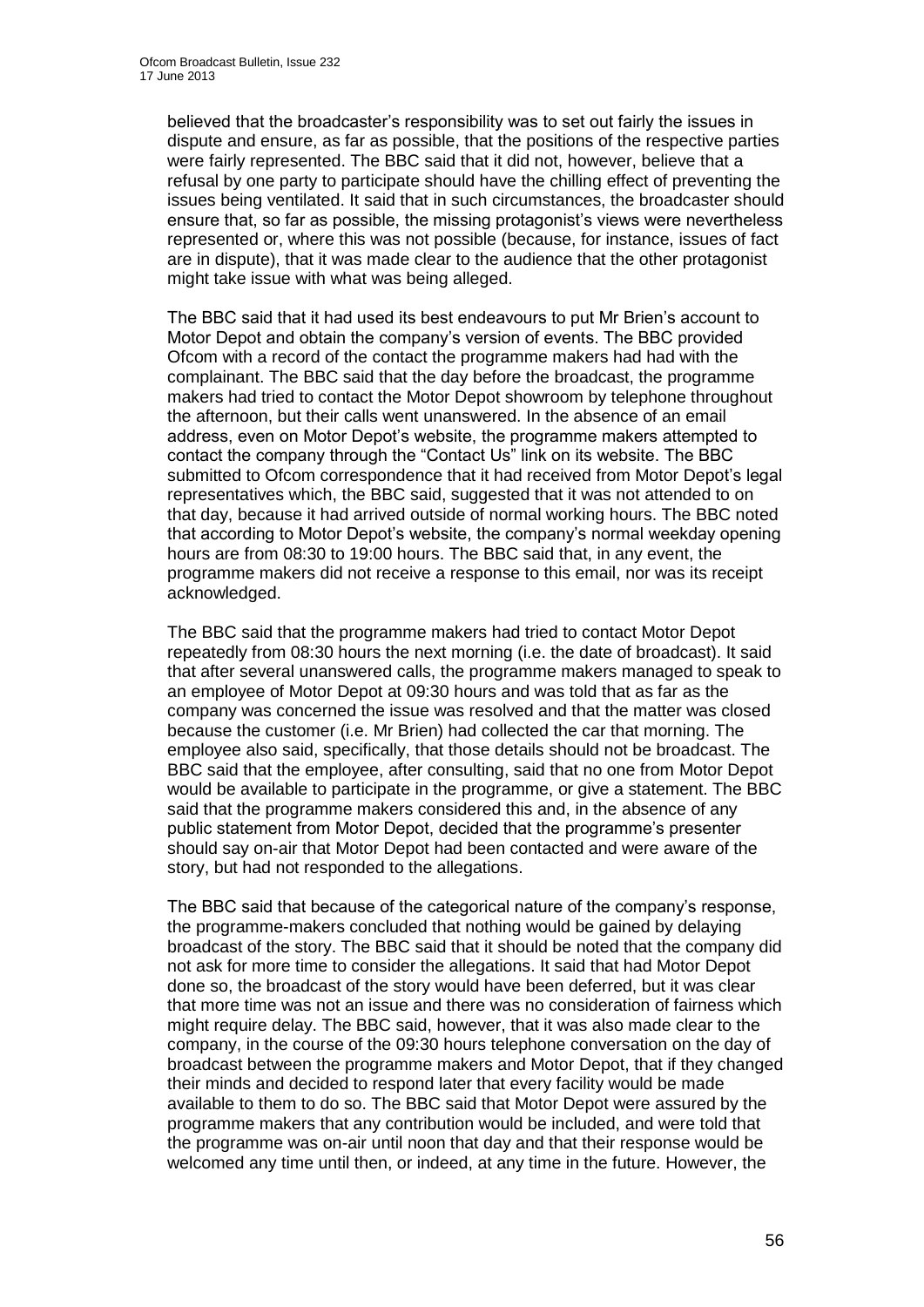BBC said that no further communication was received from the company until the letter from its legal representatives almost two weeks later.

The BBC said that although the presenter was not, in the absence of a contribution from the company, in a position to challenge the sequence of events described by Mr Brien, the discussion did have the effect of challenging one of the most serious claims that he made, specified at bullet point five of the particulars of Motor Depot's complaint above. Mr Brien had said that he believed that the reason the company had delayed delivery of the car was so that his legal *"cooling-off period"* would expire and that he would not be able to cancel the transaction. This point was put by the presenter to a representative of Consumer Advice Line, Ms Shambrook, who explained that, given the circumstances in which Mr Brien signed the agreement, he would not have been entitled to a *"cooling-off period"*. The BBC said that Ms Shambrook also pointed out that Mr Brien might have acted unwisely in signing the purchase agreement without having seen the car and said:

*"… you don't have the right to cancel these sorts of agreements generally speaking unless you sign them at home or you have got a clear cooling-off period and Tony suggests that he might have done that. But if that period has passed and the car is in a satisfactory condition, he's inspected it and it's reasonable for the fact that its second hand and its price, and that cooling-off period has passed, he hasn't cancelled within that, then I think legally he probably doesn't have any – very many – if any rights at all. Now Tony can contact the consumer service direct and give a bit more detail and they can ask him a few more questions and work out if that is definitely the case but the bottom line is normally that if you buy something and it is of a satisfactory quality in the end albeit that you have nothing but trouble to get there – then you possibly don't have the right – to cancel or reject – and have your money back".*

The BBC said that Ms Shambrook's contribution made it clear that Motor Depot was acting within its rights in taking the position that it had and that Mr Brien had no basis for seeking to have the transaction cancelled, other than his grievance about the degree of inconvenience that he said he was caused. It said that whilst the facts concerning this inconvenience could not be explored in the absence of information from Motor Depot, the more serious allegation that they were seeking to deny him a right to a refund by illegitimate means – delaying delivery of the car time until a *"cooling-off period"* had expired – was explored and discounted. The BBC said that this demonstrated the programme makers' commitment to acting fairly in respect of Motor Depot.

The BBC said that, overall, and despite working within the limitations created by Motor Depot's refusal to respond to Mr Brien's allegations, the programme used every reasonable endeavour to ensure that Motor Depot was treated with fairness and that the material gathered for broadcast was used fairly and responsibly.

b) Motor Depot was not given an appropriate or timely opportunity to respond to the allegations made in the programme. In particular, Motor Depot said that the programme makers had given the company less than 24 hours notice that the programme was to be broadcast, illustrating that a decision had been made to broadcast the allegations with or without Motor Depot's contribution. Motor Depot said that it had not been able to put forward a balanced argument and had not been told that the programme would include other contributions from listeners who criticised it.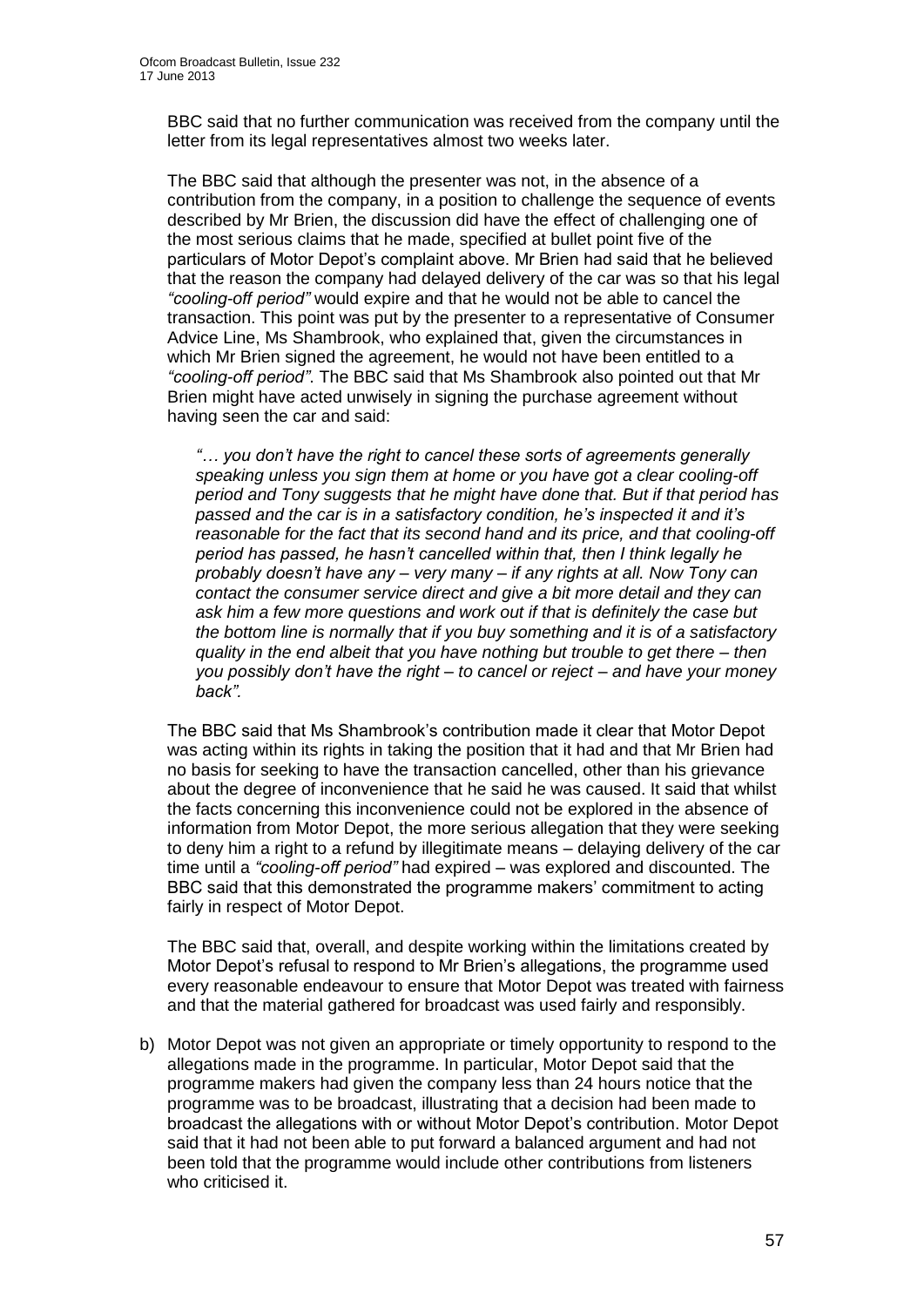In addition to the relevant submissions set out in its response to head a) above, the BBC reiterated that, in the absence of a response from Motor Depot, there was no reason to delay the broadcast of the item. It said that Motor Depot did not say, at any time, that it required more time to make an informed response. On the contrary, the BBC said that the company had made it clear to the programme makers that it had no intention of responding. The BBC said that, in such circumstances, the point at which a decision to broadcast was actually made was immaterial. However, the BBC said that the decision to broadcast would certainly have been reviewed had Motor Deport provided any information which cast serious doubt on Mr Brien's version of events.

The BBC said that had there been a proposal to interview anyone else in the programme that might have criticised Motor Depot, the company would have been informed of this. However, it was not anticipated that other contributors would address the specifics of Mr Brien's complaints and, in the event, whilst the other two interviewees predicated some of their remarks on the narrative put forward by Mr Brien (not unnaturally, given that Motor Depot had declined to provide its version of events), neither of them specifically criticised Motor Depot and one of them, Ms Shambrook, made comments which contradicted some of Mr Brien's allegations and that tended to endorse the company's position.

#### **Decision**

Ofcom's statutory duties include the application, in the case of all television and radio services, of standards which provide adequate protection to members of the public and all other persons from unjust or unfair treatment and unwarranted infringement of privacy in, or in connection with the obtaining of material included in, programmes in such services.

In carrying out its duties, Ofcom has regard to the need to secure that the application of these standards is in the manner that best guarantees an appropriate level of freedom of expression. Ofcom is also obliged to have regard, in all cases, to the principles under which regulatory activities should be transparent, accountable, proportionate and consistent and targeted only at cases in which action is needed.

In reaching its decision, Ofcom carefully considered all the relevant material provided by both parties. This included a recording of the programme as broadcast and transcript, both parties' written submissions and supporting documentation.

Ofcom provided the parties with the opportunity to make representations on Ofcom's Preliminary View (which was not to uphold the complaint). Neither party made any representations on the Preliminary View.

When considering complaints of unjust or unfair treatment, Ofcom has regard to whether the broadcaster's actions ensured that the programme as broadcast avoided unjust or unfair treatment of individuals and organisations, as set out in Rule 7.1 of Ofcom's Broadcasting Code ("the Code"). Ofcom had regard to this Rule when reaching its decision on the individual heads of complaint detailed below.

a) Ofcom first considered the complaint that the programme portrayed Motor Depot unfairly in that Mr Brien misrepresented the sequences of events relating to his experience as a client of Motor Depot which resulted in it being portrayed in the programme in a negative light, and that BBC Radio Humberside took no time to investigate whether Mr Brien's assertions were true or not.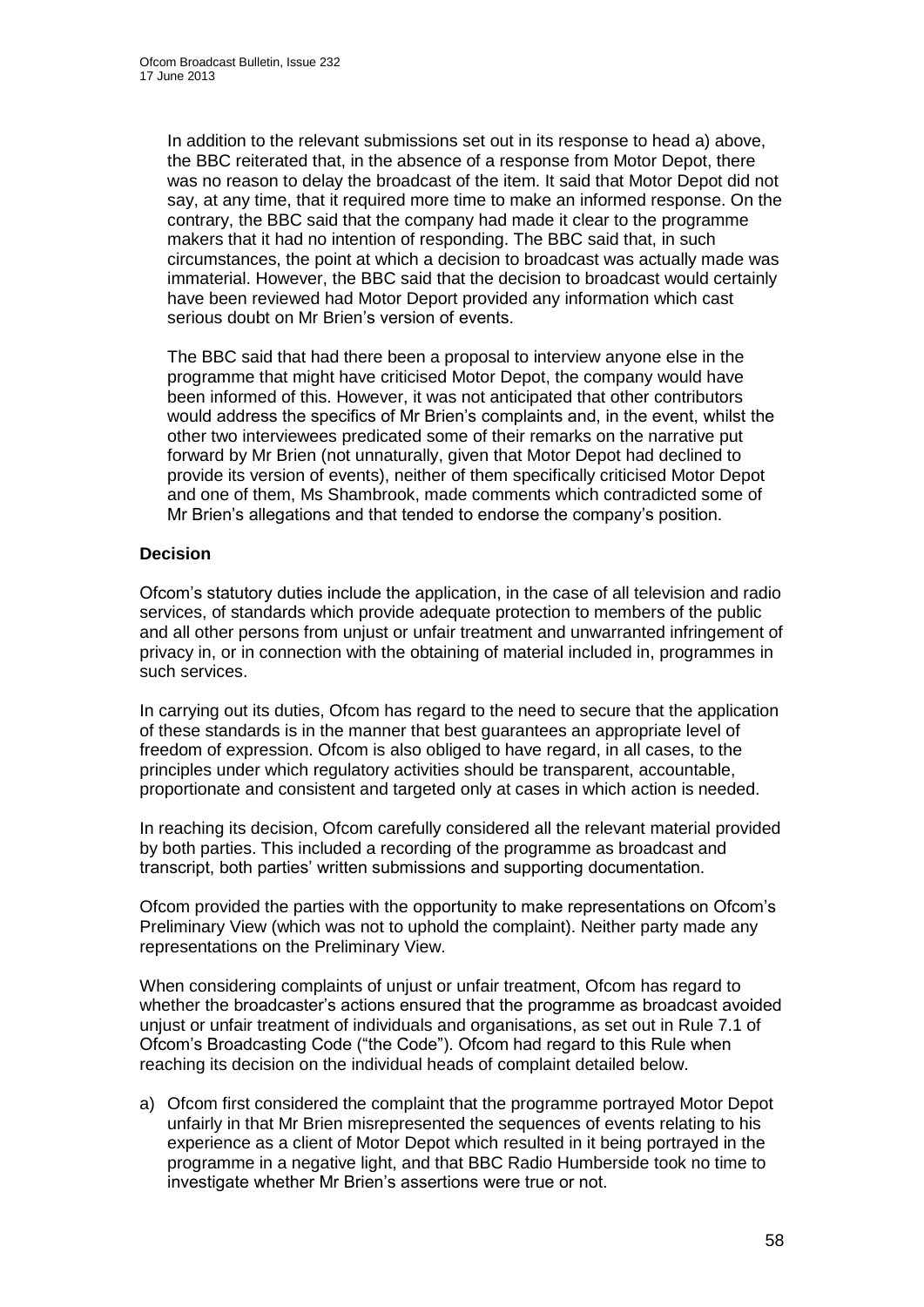When considering this head of complaint, Ofcom had regard to whether the portrayal of Motor Dept was compliant with the Practice 7.9 of the Code which states that broadcasters should take reasonable care to satisfy themselves that material facts have not been presented, disregarded or omitted in a way which is unfair to Motor Depot.

The Code recognises the importance of freedom of expression and the need to allow broadcasters the freedom to broadcast matters of a genuine public interest. However, in presenting material that could be regarded as amounting to significant allegations, reasonable care must be taken not to do so in a manner that does not cause unfairness to individuals or organisations. In this particular case, Ofcom considered that it was in the public interest for the programme to report Mr Brien's account of his experience with Motor Depot, but that this needed to be consistent with the requirements of the Code.

In assessing this complaint, Ofcom first examined the nature of Mr Brien's contribution in the context of the programme and the manner in which it was presented to the listener.

With regard to Mr Brien's contribution, it is not Ofcom's role to establish whether the substance of Mr Brien's account as told in the programme was correct or not, but to determine whether, in broadcasting his view of events and opinions, the broadcaster took reasonable care not to present, disregard or omit material facts in a way that was unfair to Motor Depot. In doing so, Ofcom considered the context of Mr Brien's contribution as expressed in the programme and whether the programme's presentation of it resulted in unfairness.

Ofcom noted that Mr Brien's contribution appeared in the part of the programme that provided consumer advice and enabled listeners to contribute to the programme by discussing their complaints with the programme's presenter and getting some advice from an independent consumer rights adviser, in this case, Ms Shambrook from the Consumer Advice Line. Ofcom considered that given this context, it would have been reasonably clear to listeners that the facts as presented were not found as a result of an investigation conducted by the programme makers, but were instead, based on the personal account given by one of the programme's contributors, namely Mr Brien. Ofcom considered that it was legitimate for the programme to include Mr Brien's own account of his experiences with Motor Depot.

In these circumstances, Ofcom went on to consider the manner in which Mr Brien's contribution was presented in the programme and whether it resulted in any unfairness to Motor Depot. Ofcom noted the following extract from the programme in which Mr Brien was introduced by the programme's presenter:

*"We got an email from a Hessle couple who are not chuffed…a bit fed up with their dealings with a local car dealer…So let's find out the story first, let's talk to Tony Brien whose with me in the studio this morning. Tony, ta for coming in, tell us your story…".* 

In Ofcom's view, the manner in which Mr Brien was introduced to the programme and the language used by him in recounting his experience of dealing with Motor Depot was couched in terms that would have left listeners in no doubt that Mr Brien's comments constituted his opinion only and were not presented as or intended to be regarded as statements of unequivocal fact. In Ofcom's view, the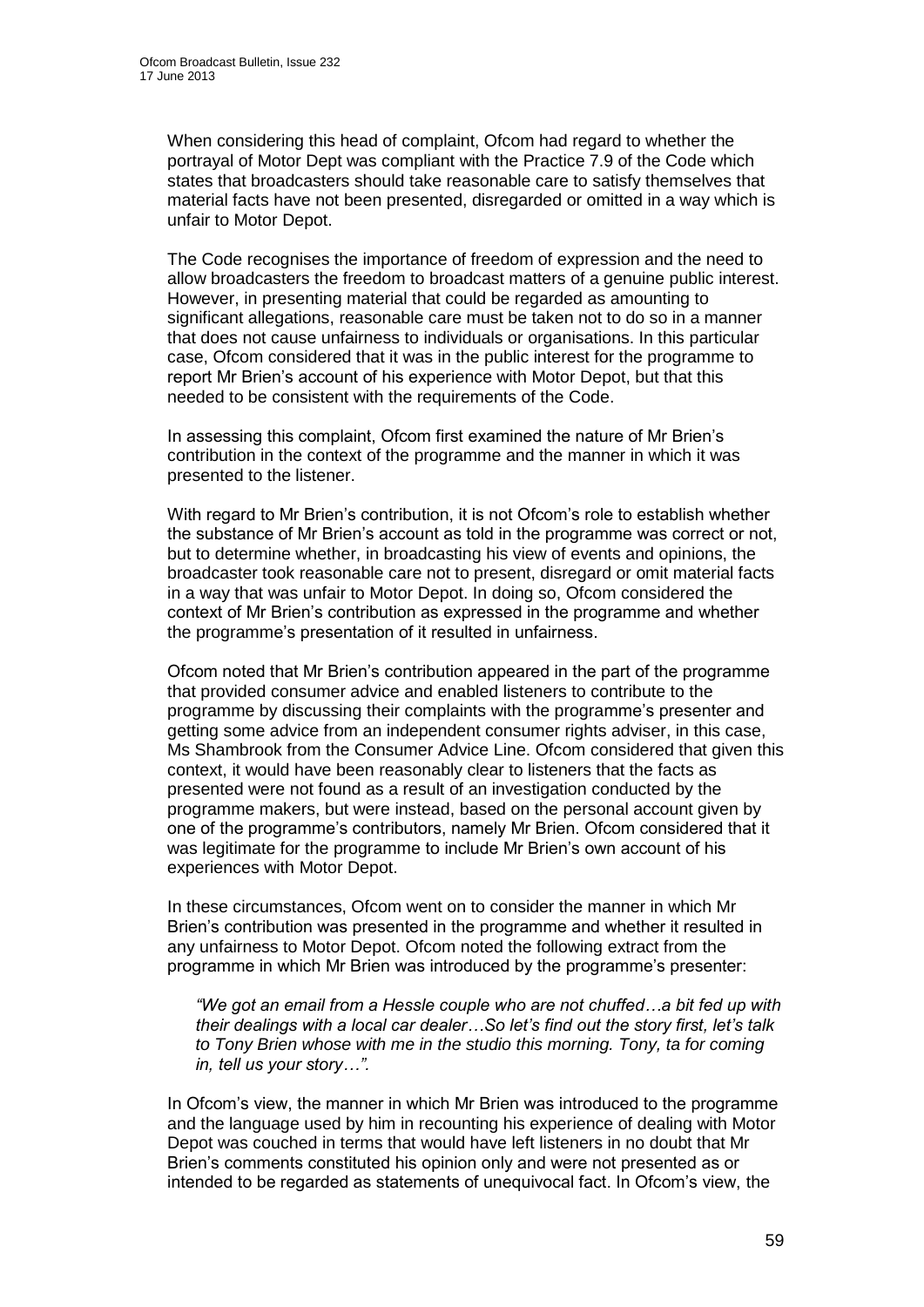programme's presentation of Mr Brien's contribution and the nature and content of his comments would have made it clear to listeners that he was a dissatisfied customer giving an his personal account of his experience, as he perceived it, with buying a second hand car from Motor Depot.

Having assessed the context in which Mr Brien's contribution was made and the nature and manner in which it was presented in the programme, Ofcom went on to consider the particular elements of the complaint as set out in bullet point form at head a) of the complaint in the "Summary of the complaint and the broadcaster's response" section above.

 Mr Brien had been aware that the delivery date he was given (i.e. 2 October 2012) was only an estimate as the car he was purchasing was not on site. It said that Mr Brien was kept informed of any delays as soon as they became known.

In considering this element of the complaint, Ofcom took into account the following excerpt from the programme

- Mr Brien: *"On 26 September, I walked into the showroom at Motor Depot and tried to buy a car. Was approached by a salesman which I would expect to be done 'cos he's a good salesman. We agreed to purchase a Seat Ibiza from them which would be delivered on the 2 October. So I signed for the car there and then in good faith thinking that the car would be delivered on the 2 October. We then got a phone call from the motor depot on the 1 October saying the car wouldn't be available until the Friday. Then on the Thursday we got a phone call saying the car wouldn't be ready until the following Monday.*
- Mr Burns: *Which date would that be?*
- Mr Brien: *I think it would have been about the 9 October. I then spoke to one of the salesmen and said look you know we've changed all the insurance over on the car we've got, the car was supposed to be delivered last Tuesday, and you know you haven't kept to the contract. And he said well we didn't know, state it was going to come in Mr Brien or anything like that".*

While Ofcom noted that it could not resolve whether the date of 2 October 2012 was given as an estimate of the date of delivery or not, it was not disputed that 2 October 2012 was the first date given for collection by Motor Depot. It was also not disputed that the delivery date had to be delayed. Ofcom also noted that it would have been clear to listeners that Mr Brien was providing his own version of the events as he recalled them rather than the programme presenting them to be facts. Ofcom noted too that it was clear from Mr Brien's account that the car in question was not on site when he bought it and that Mr Brien told the programme that Motor Depot did contact him on more than one occasion to inform him of the revised dates for collection.

Ofcom therefore considered that the broadcaster had taken reasonable steps to ensure that the programme presented Mr Brien's account on this point in a way that was not unfair to Motor Depot.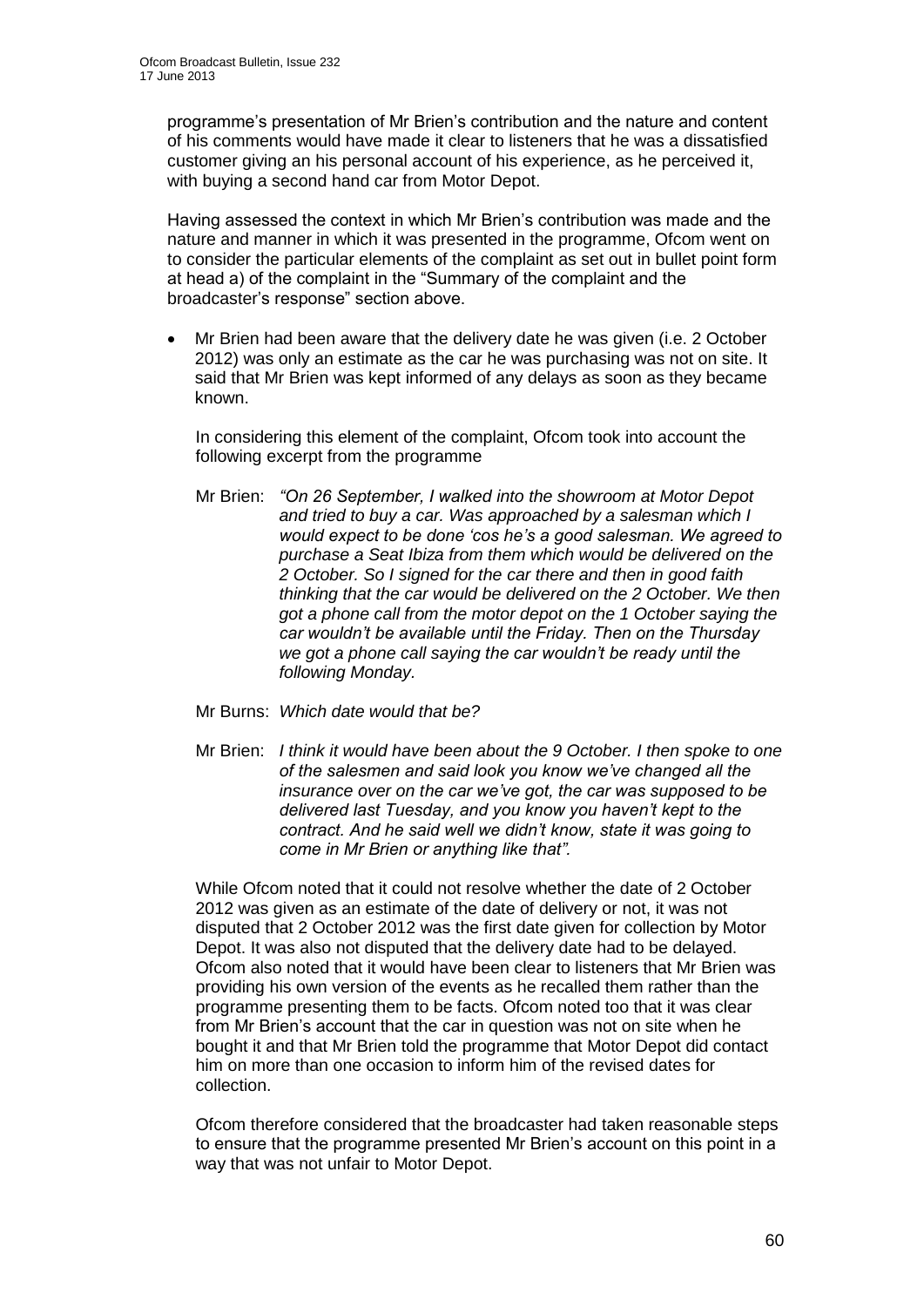Motor Depot had told Mr Brien that it wanted more time before he collected the car to ensure it was in the best condition. Motor Depot said that it was not the company's policy to release a vehicle before all the pre-collection checks had taken place and it had been given a full valet. However, Motor Depot said that Mr Brien had been adamant that he wanted to collect the car on 6 October 2012 and that he had been aware that he was collecting a car which had not yet been approved for collection. Motor Depot said that Mr Brien's recollection of events as presented in the programme would lead the general public to believe, wrongly, that Motor Depot released its vehicles in a poor condition.

Ofcom considered the following excerpts of Mr Brien's account from the programme.

*"I think it would have been about the 9 October. I then spoke to one of the salesmen and said look you know we've changed all the insurance over on the car we've got, the car was supposed to be delivered last Tuesday, and you know you haven't kept to the contract. And he said well we didn't know, state it was going to come in Mr Brien or anything like that.* 

*So when we actually got to pick the car up on the Saturday which I think was the 6 October, the car was all scratched, a wing mirror was in – was, er, damaged, the side door was damaged, there was two scratches on the actual bumper at the back –there was about 13 different faults. So I was away on business at the time so the Motor Depot said to my wife to bring the car back for the next week and they would replace with a courtesy car to put the things right with it".* 

From this, Ofcom considered that it was clear that Mr Brien collected the car before Motor Depot would have intended to deliver it, i.e. 6 October, rather than the 9 October. It also demonstrated that Motor Depot responded to its customer's complaint by offering to address the problems with the car and offering a replacement courtesy car in the interim.

As regards whether the programme suggested to viewers that Motor Depot released its vehicles in a poor condition, Ofcom took the view that it would have been clear to listeners that the account given in the programme only represented the experience Mr Brien, and the other individual consumers that contributed to the programme, said that had had with Motor Depot. The programme did not expand upon these experiences and made no general comment about the veracity (or otherwise) of those experiences or the competence and practices of the company.

Ofcom therefore considered that the broadcaster had taken reasonable steps to ensure that the programme presented Mr Brien's account in a way that was not unfair to Motor Depot.

 Motor Depot said that neither Mr Brien nor his wife complained about the courtesy car provided to them and had not specified to the company that the car needed to accommodate a child's pushchair. However, Motor Depot said that the way in which this was presented by Mr Brien in the programme would lead the general public to believe that Motor Depot had provided an inadequate courtesy car and had ignored a request for a specific requirement.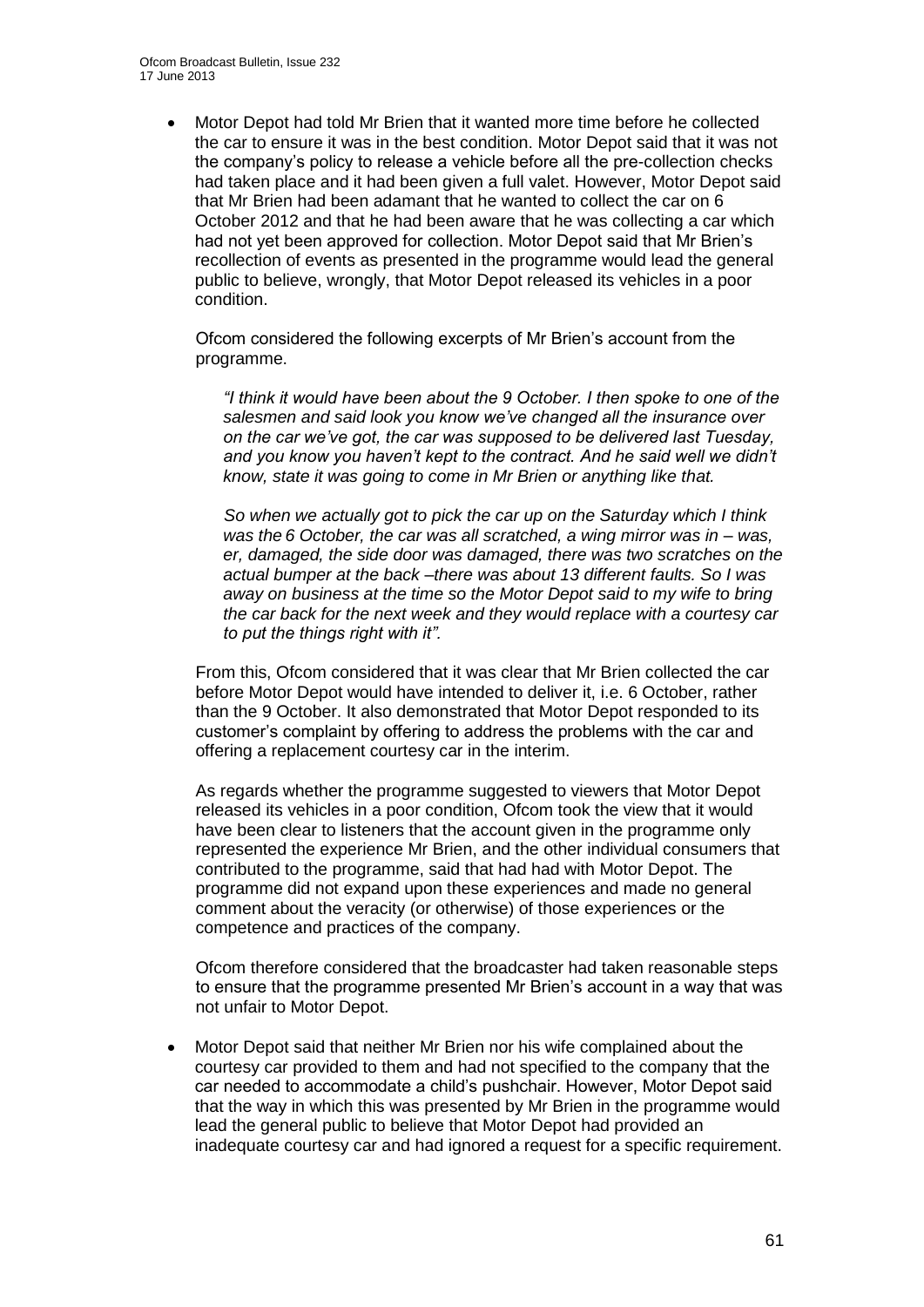Ofcom noted from the programme that Mr Brien said that *"When it came to Thursday I got a courtesy car off them, and the courtesy car was a Peugeot 107 and my wife can't even fit a pram in the back of a Peugeot 107, so she's had to walk everywhere for the last few days".*

Ofcom noted that at no stage in the programme did Mr Brien state that he had specifically requested for the courtesy car to be able to accommodate a child's pushchair or pram, or that he had complained about the courtesy car. Ofcom further noted that the only grievance expressed by Mr Brien was the size of the car his wife had been given.

Given these factors, Ofcom took the view that it would have been unlikely that listeners would have inferred from Mr Brien's account that he had made a specific request concerning the size of the courtesy car or that he had complained about it. Ofcom therefore considered that the broadcaster had taken reasonable steps to ensure that the programme presented Mr Brien's account in a way that was not unfair to Motor Depot.

 Motor Depot said that Mr Brien was never referred to as *"fella"* by the sales manager and was not spoken to in a sarcastic manner. It said that Mr Brien's recollection of the conversation misrepresented the customer service given by Motor Depot.

Ofcom noted the relevant part of the programme as broadcast in which Mr Brien said that:

*"Now the thing is Dave, is that we got off to a bad, bad start – straight away – because of the state the car was in – I did express my disappointment at that – I think what the final straw for me was that I told them that I was going to take it further – and he said well where are you going to take it? And I said well Radio Humberside and Hull Daily Mail and he said "ha" – he said do you want Trading Standards' number while you're there as well, fella?"*

Ofcom noted that Motor Depot accepted that this conversation took place and that Motor Depot had offered to provide the contact telephone number for Trading Standards.

Ofcom regarded this particular element of the complaint to represent a clear factual dispute between Motor Depot and Mr Brien as to whether or not Motor Depot used the word *"fella"* in the relevant conversation. While Ofcom is not in a position to determine whether or not Mr Brien was spoken to in a particular way, it did consider that the issue as to whether or not the word *"fella"* was used was not one that could reasonably be considered as being capable of amounting to unfairness. In any event, Ofcom again considered that it would have been clear to listeners that Mr Brien was expressing his own account of his experience and that it was not presented by the programme as a matter of fact.

Ofcom therefore considered that the broadcaster had taken reasonable steps to ensure that the programme presented Mr Brien's account in a way that was not unfair to Motor Depot.

 Motor Depot said that Mr Brien had been wrong to assert that there was a *"cooling-off period"* and that the company had deliberately prevented him from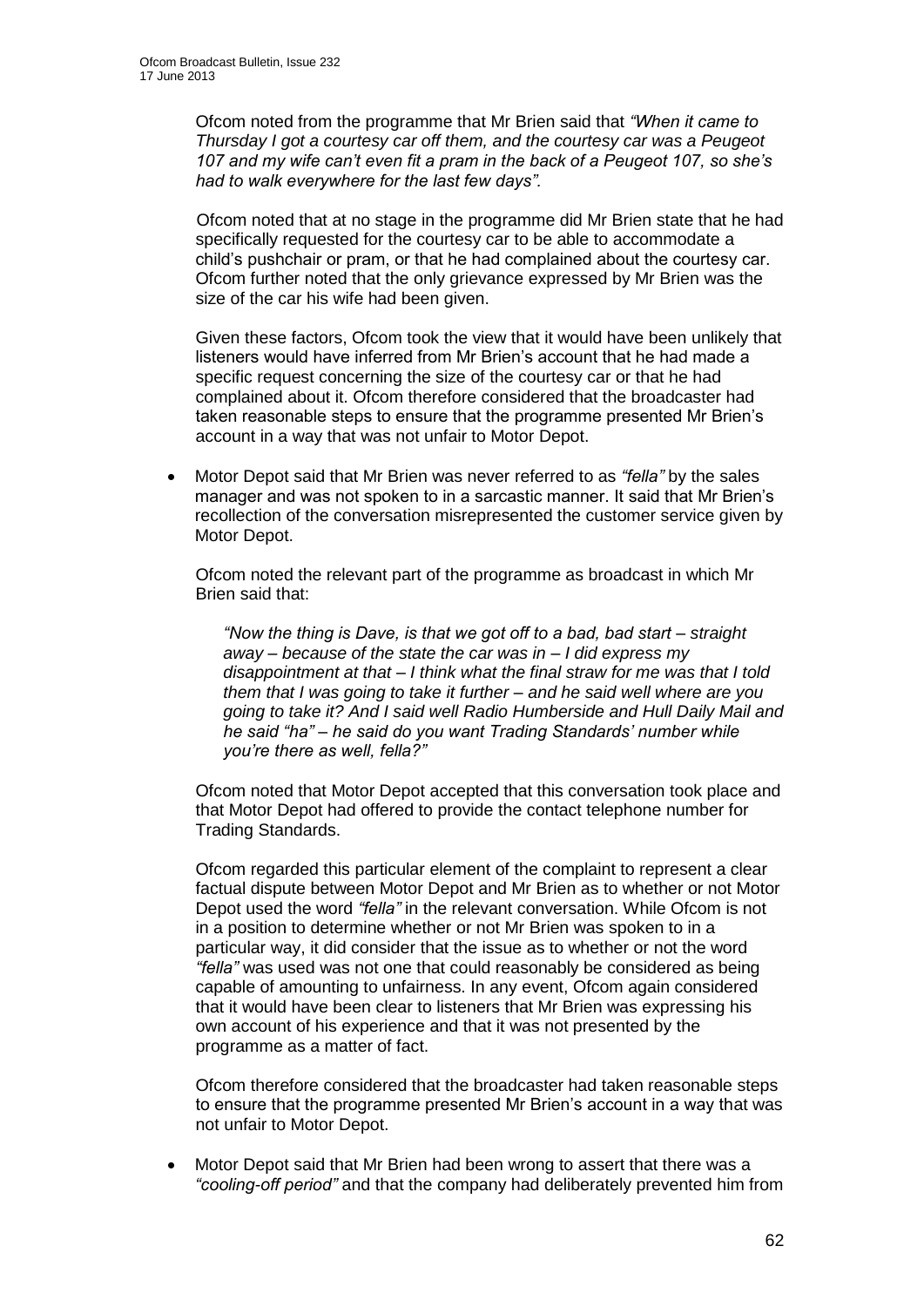pursuing his statutory rights. It said that Mr Brien's comments inferred, falsely, that Motor Depot had acted maliciously and deceitfully, which gave a wrong and detrimental impression of it as a business.

Ofcom again identified the relevant comments made in the programme:

Mr Brien: *"I've picked the car up this morning because they've insisted that I pick the car up – they won't back down on it– but the car is two weeks late in being delivered – so in my opinion they have broke the contract. I signed on 26 September for a car I haven't seen so I have to take responsibility for that myself as well – but I was assured that the car was going to be there on 2 October – I still would have been within my cooling-off period then. If I didn't like the car I could have said no I want to cancel this deal. They made sure we didn't see the car until Saturday 6 October – I didn't get to see it until the 7 October – and straight away I went 'If this is how they send cars out, I want nothing to do with this company'".*

and:

Ms Shambrook: *"Well in a situation like Tony's it is quite a complex situation because if he has bought it on finance and the finance was arranged for him by the dealership, then actually his contract is not with the dealer but rather with the finance company. But you don't have the right to cancel these sorts of agreements generally speaking unless you sign them at home or you have got a clear cooling-off period and Tony suggests that he might have done there. But if that period has passed and the car is in a satisfactory condition, he's inspected it and it's reasonable for the fact that its second hand and its price, and that cooling- off period has passed, he hasn't cancelled within that, then I think legally he probably doesn't have any – very many – if any rights at all".* 

Ofcom considered that it was clear from the programme that described by Mr Brien's account was clear presented in the programme as being his own interpretation of the events as he perceived them. Ofcom also considered that the view given by Ms Shambrook, the Consumer Rights Advisor featured in the programme, demonstrated that Mr Brien's interpretation of events was misguided because he had misunderstood what rights he had under the contract he had with Motor Depot. Ofcom was satisfied that that Mr Brien's comments were presented in the programme as being his own perception of events and were not presented as unequivocal fact by the programme.

Ofcom therefore considered that the broadcaster had taken reasonable steps to ensure that the programme presented Mr Brien's account in a way that was not unfair to Motor Depot.

 Motor Depot said that Mr Brien's assertion about the willingness of the finance company to cancel the contract (while the sales manager was not willing to exercise his discretion and cancel the contract), made Motor Depot seem unreasonable and unsympathetic to Mr Brien's situation, when it had in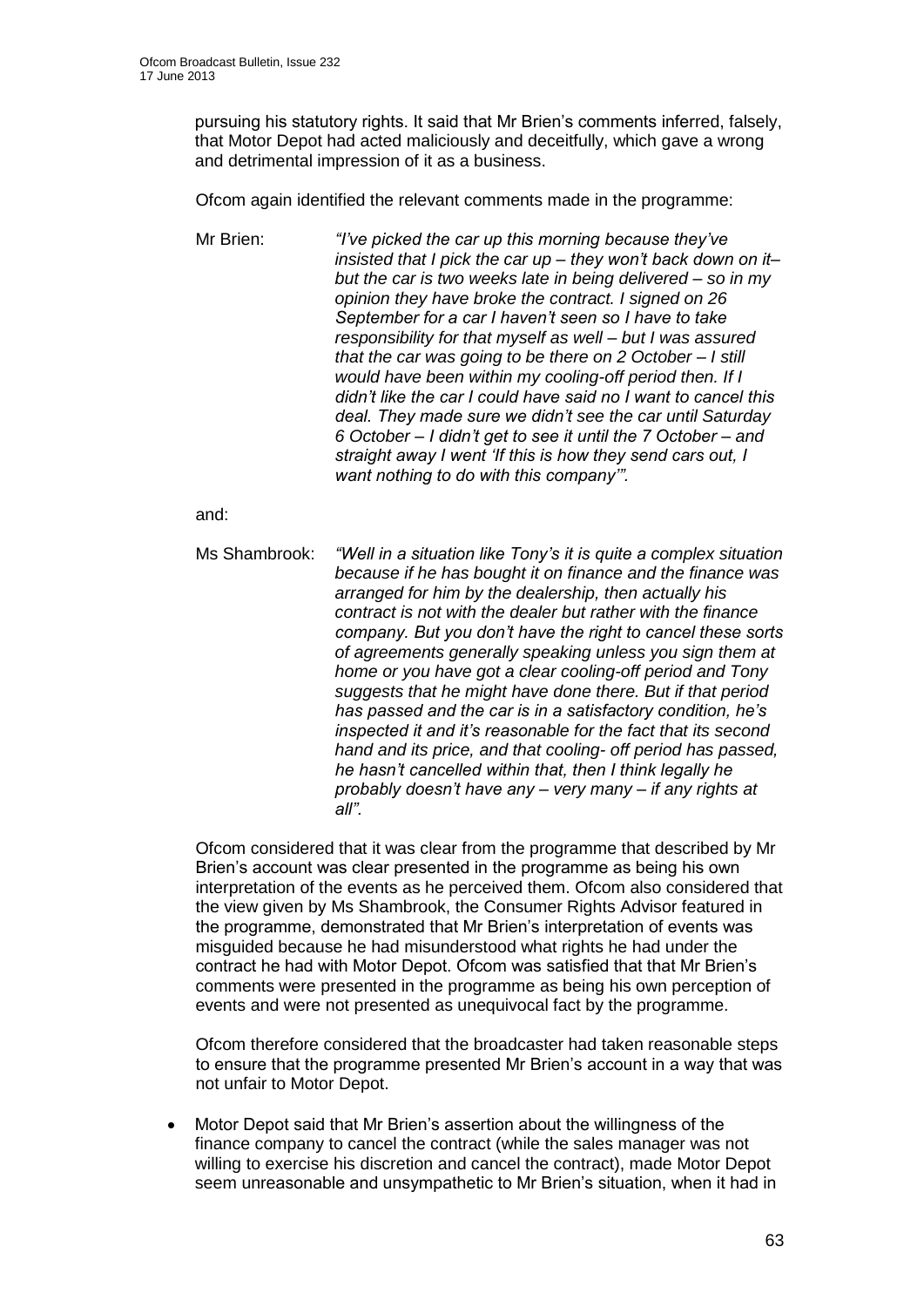fact done everything possible to appease him as a customer. Motor Depot said that the finance company would only put pressure on a dealer to rescind a finance agreement if it felt that a consumer had the right to reject a vehicle. In this case, no pressure was put on Motor Depot by the finance company who had told Mr Brien that the cancellation of the contract was a matter of discretion for the dealership.

Again, Ofcom noted from the relevant part of the programme that Mr Brien stated that *"On the Monday 16 October I phoned the finance company and told them that I wanted to cancel the car – they said they were happy to do it but it was at the discretion of the manager of the Motor Depot".* It also noted the remarks made by a caller identified as *"Bernard"* that advised Mr Brien to *"Go to the finance company and say to them you're rejecting 'em, you're not paying the finance, you're going to cancel the direct debit, if you want to take me to court by all means go ahead and do it".* In response, Mr Brien said *"Bernard I have tried doing that with the finance company but they have said that it's down to the discretion of the manager or the sales manager of Motor Depot".*

Ofcom considered that the account given by Mr Brien made clear that the cancellation of the contract was a matter of discretion left to the sales manager of Motor Depot and it was not disputed that Motor Depot did not allow Mr Brien to cancel the contract. Ofcom also considered that the programme did not state that the finance company had put pressure on Motor Depot, or that the finance company was sympathetic to Mr Brien's complaint.

From the comments made by the contributors in the programme, Ofcom was satisfied that listeners would have understood the situation regarding the cancellation of the finance agreement and that, essentially, it was a matter of discretion for the Motor Depot sales manager to make. Ofcom therefore considered that the broadcaster had taken reasonable steps to ensure that the programme presented Mr Brien's account in a way that was not unfair to Motor Depot.

Having considered each of elements particularized in the complaint at head a) that the programme portrayed Motor Depot unfairly both separately and in the context of the programme as a whole, Ofcom concluded that, overall, the broadcaster had taken reasonable care to satisfy itself that Mr Brien's contribution to the programme had not been presented, omitted or disregarded in a way that resulted in unfairness to the complainant. Ofcom also noted that the broadcaster had presented in the broadcast that the programme had approached Motor Depot for a response (see head b) below) towards the end of the report. Ofcom took the view that Mr Brien's contribution had been presented as his own account of his experiences with Motor Depot and that listeners would have been able to reach their own conclusions on the issues raised in the programme.

Ofcom found therefore that there was no unfairness to Motor Depot in this regard.

b) Motor Depot was not given an appropriate or timely opportunity to respond to the allegations made in the programme. In particular, Motor Depot said that the programme makers had given the company less than 24 hours notice that the programme was to be broadcast, illustrating that a decision had been made to broadcast the allegations with or without Motor Depot's contribution. Motor Depot said that it had not been able to put forward a balanced argument and had not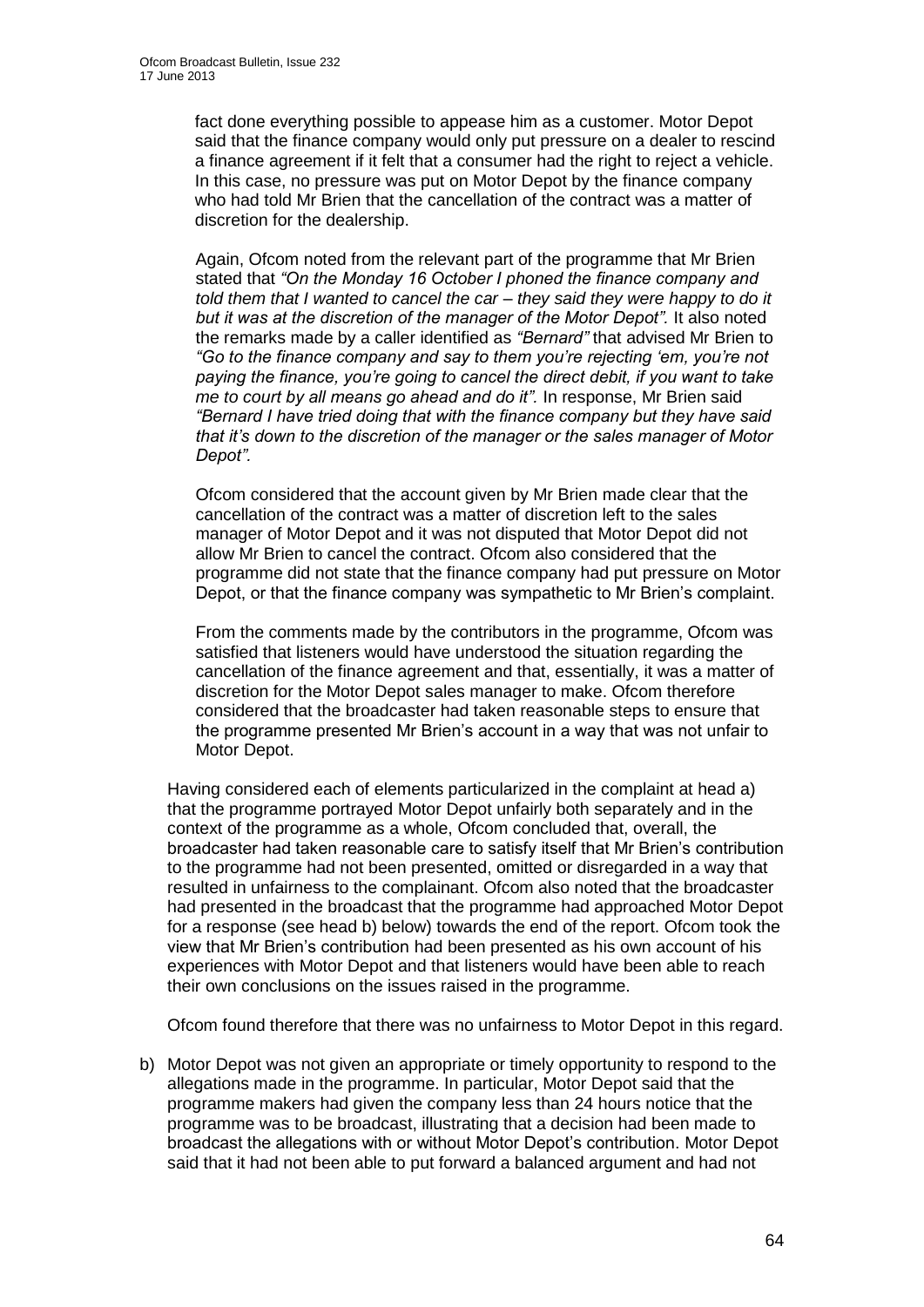been told that the programme would include other contributions from listeners who criticised it.

In assessing this part of the complaint, Ofcom had regard to Practice 7.11 of the Code when considering this part of the complaint. This states that if a programme alleges wrongdoing or incompetence or makes other significant allegations, those concerned should normally be given an appropriate and timely opportunity to respond. It also had regard to Practice 7.13 of the Code which states that where it is appropriate to represent the views of a person not participating this must be done in a fair manner.

Ofcom first examined the steps taken by the programme makers to provide Motor Depot with an opportunity to respond to the allegations made in Mr Brien's account that would be presented in the programme.

Ofcom noted that the programme makers had received an email from Mr Brien on 17 October 2012 and considered that it could form the basis of a consumer item in the programme. Mr Brien was contacted that afternoon, and at the same time, the programme makers sought to contact Motor Depot. This was the day prior to the intended broadcast of the programme.

Ofcom observed that the programme makers had tried to speak to a representative of Motor Depot by telephone, but that their calls went unanswered. The programme makers had then emailed Motor Depot using the email address given on Motor Depot's website, but that no response was received from Motor Depot on that day. The programme makers' email to Motor Depot was sent shortly after 17:00 hours on 17 October 2012 and the BBC's submission to Ofcom stated that Motor Depot advertised its opening hours to be between 08:30 to 1900 hours.

On 18 October 2012, Ofcom noted that the programme makers had not received an email response from Motor Depot. Extra telephone calls to Motor Depot were made by the programme makers between 09:00 and 09:30 hours. It was agreed between the BBC and Motor Depot that the first dialogue between them was at 09:30 hours when the programme makers' call was answered by an employee of Motor Depot. From the BBC's statement in response to the complaint, Ofcom took note that in this conversation, Motor Depot confirmed that Mr Brien's complaint with them was "real" and that it was "well aware" of it. Motor Depot also said to the BBC that Mr Brien had collected his vehicle and that it had considered the matter closed.

In this regard, Ofcom took the view that Motor Depot was clearly aware of Mr Brien's concerns and the issues involved. In these circumstances, Ofcom considered that Motor Depot was in a position to respond to the issues Mr Brien had raised in his email to the programme makers. In addition, Motor Depot did not ask the programme makers for more time in order to provide a response.

Furthermore, Ofcom took into account from the BBC's submission that the programme makers offered an opportunity for a representative of Motor Depot to contribute to the programme and that Motor Depot had declined this offer, stating that the company's representative was in a meeting and was unable to leave it. The programme makers had also asked Motor Depot if it wanted the comments it did make to be included in the programme, and again, Motor Depot declined the offer. Ofcom noted too that Motor Depot told the programme makers that it would not be providing a statement. Finally, Ofcom noted that the programme makers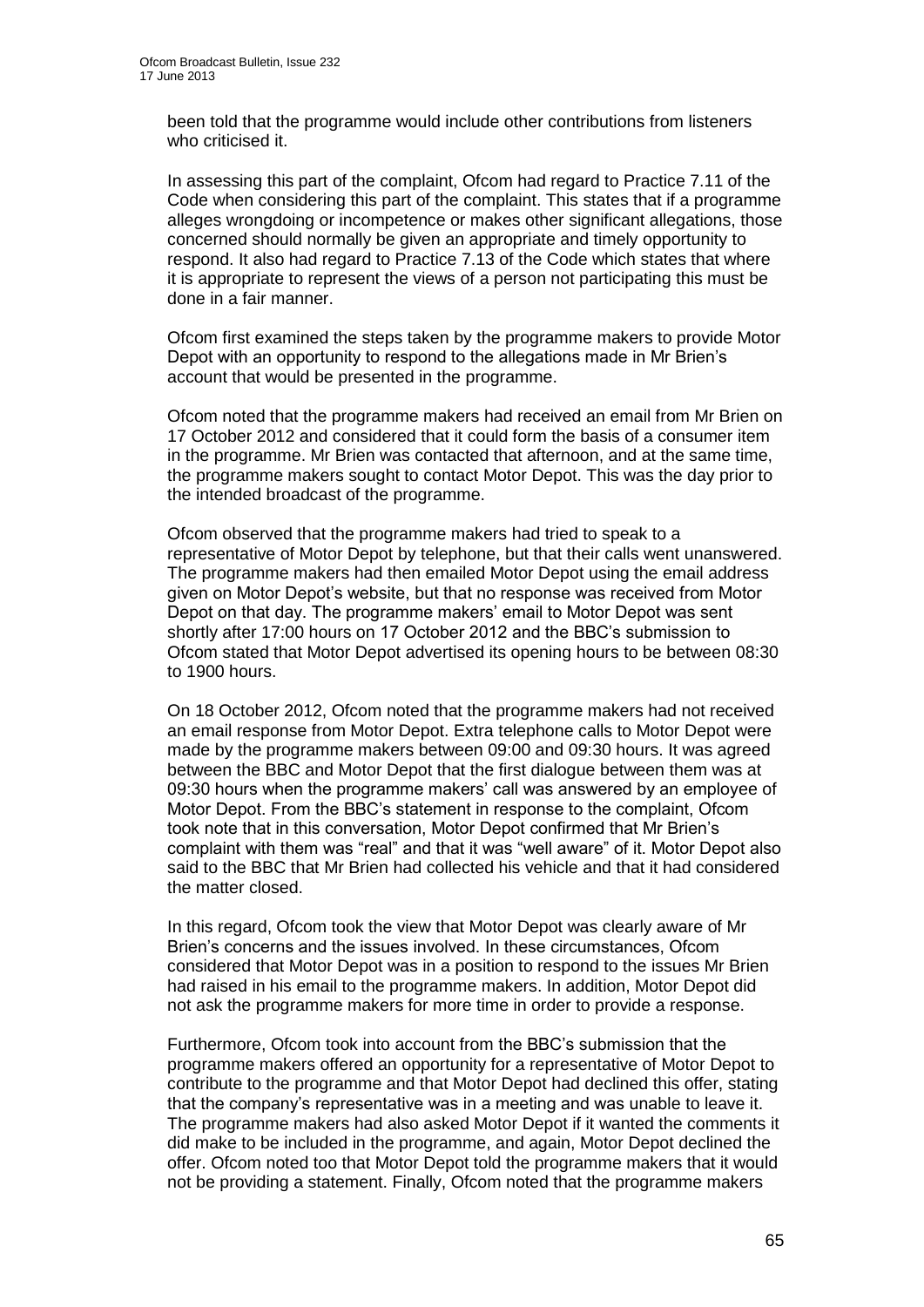provided Motor Depot with an open offer for it to respond during the programme or to participate in a programme thereafter. No response to this further offer, it seemed to Ofcom, was received by the programme makers.

Turning to the programme as broadcast, Ofcom had regard to the fact that the presenter stated towards the end of the item that:

*"Right - so we've contacted Motor Depot, we have sent them an email, we have made various calls, asking them to respond, they've not responded as yet, they're aware of this story".*

Ofcom noted that the presenter's comments did not include the comments made by Motor Depot to the programme makers in the telephone conversation and that this was at the request of Motor Depot. In these circumstances, Ofcom considered that the presenter's statement was an accurate reflection of the attempts the programme makers had made to contact Motor Depot in seeking its contribution to the programme or, at least, its response to Mr Brien's complaint about the unsatisfactory service he perceived he had received from the company.

Given all these factors detailed above, Ofcom considered that Motor Depot had been given an appropriate and timely opportunity to respond to the allegations included in the programme. Being given less than 24 hours to respond to allegations made in a programme may seem a short period of time, but Ofcom considered that since Motor Depot was already aware of the detail of Mr Brien's complaint it would have been in a position to respond to the issues within this time limit. Furthermore, Ofcom took the view that Motor Depot had been given the opportunity by the programme makers to contribute to the programme after Mr Brien had recounted his experiences on the programme, or indeed, on subsequent programmes, but had the company had chosen not to accept this offer.

Ofcom found therefore that there was no unfairness to Motor Depot in this regard.

**Accordingly, Ofcom has not upheld Motor Depot's complaint of unjust or unfair treatment in the programme as broadcast.**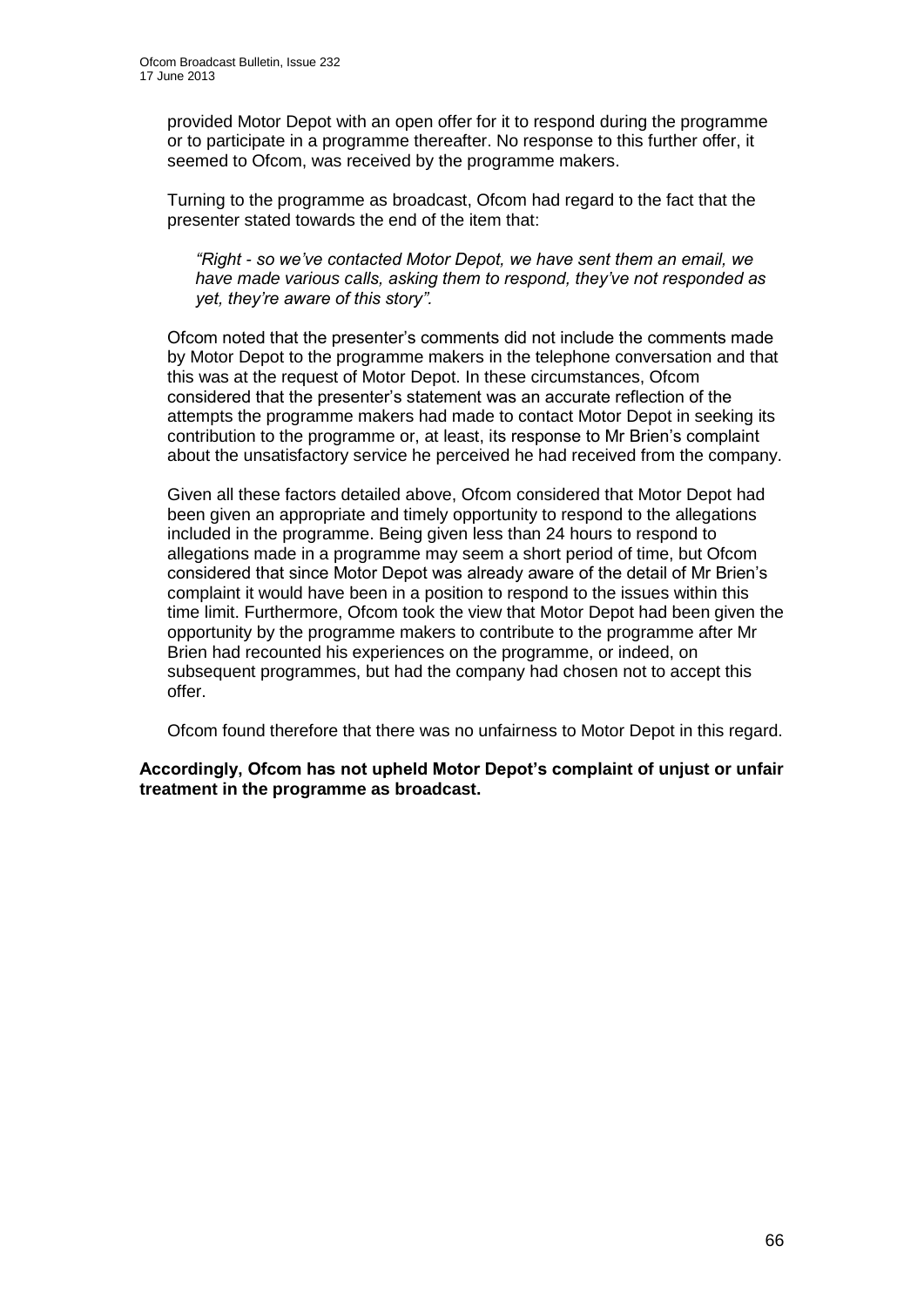# **Other Programmes Not in Breach**

## **Up to 3 June 2013**

| Programme                                   | <b>Broadcaster</b> | <b>Transmission</b><br><b>Date</b> | <b>Categories</b>                           |
|---------------------------------------------|--------------------|------------------------------------|---------------------------------------------|
| Advertisements                              | Aaj Tak            | Various                            | Advertising minutage                        |
| Little Man                                  | Comedy<br>Central  | 06/04/2013                         | Generally accepted<br>standards             |
| Something for the<br>Weekend / School's Out | Meridian FM        | Various                            | Political advertising                       |
| The Incredible Hulk                         | <b>ITV</b>         | 30/03/2013                         | Scheduling                                  |
| The Mummy: Tomb of the<br>Dragon Emperor    | <b>ITV</b>         | 31/03/2013                         | Scheduling                                  |
| The Wright Stuff                            | Channel 5          | 27/03/2013                         | <b>Disability</b><br>discrimination/offence |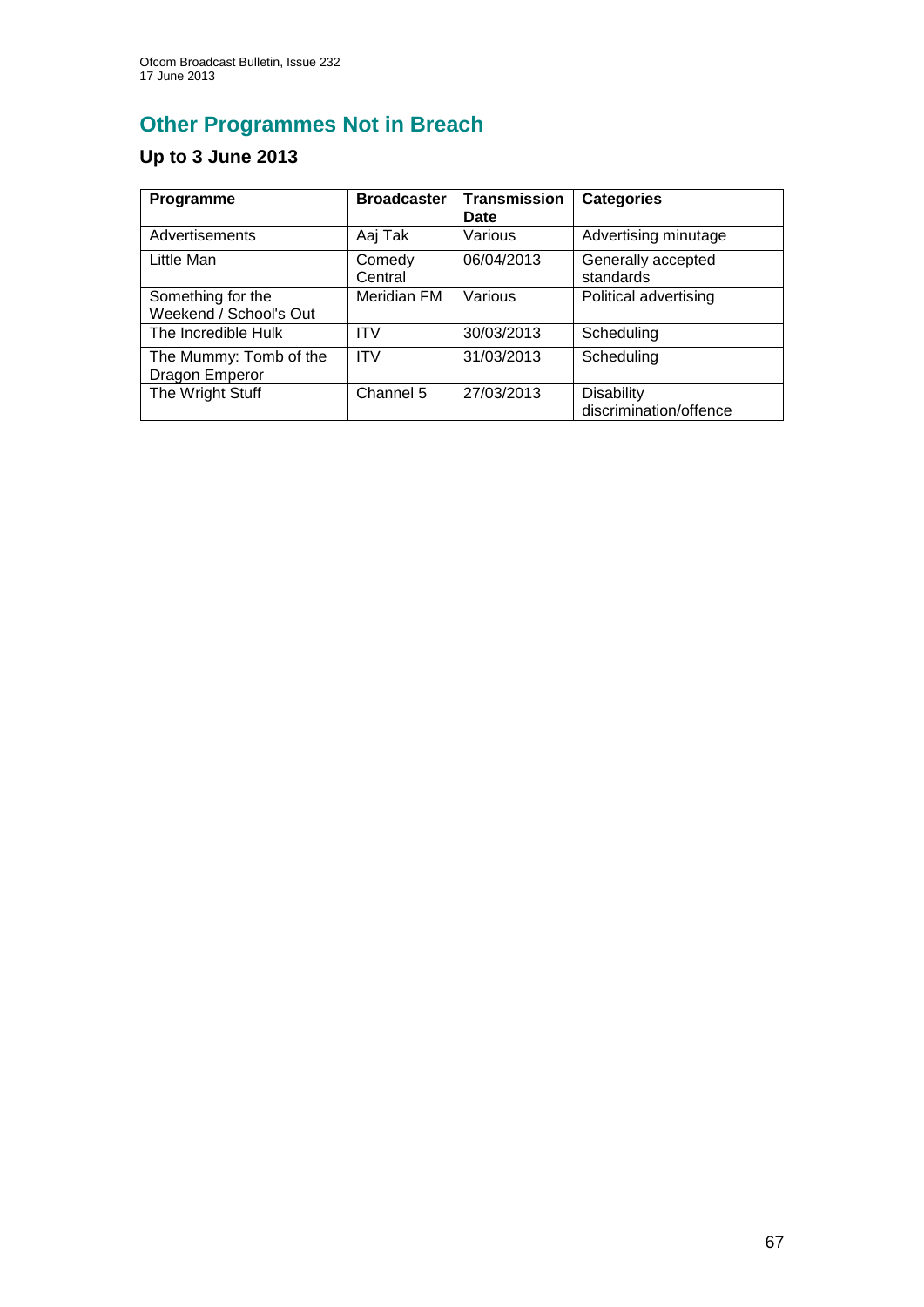## **Complaints Assessed, not Investigated**

### **Between 21 May and 3 June 2011**

This is a list of complaints that, after careful assessment, Ofcom has decided not to pursue because they did not raise issues warranting investigation.

| Programme                                                | <b>Broadcaster</b>         | <b>Transmission</b><br>Date | <b>Categories</b>                           | <b>Number of</b><br>complaints |
|----------------------------------------------------------|----------------------------|-----------------------------|---------------------------------------------|--------------------------------|
| 5 Live Breakfast                                         | <b>BBC Radio 5</b><br>Live | 15/05/2013                  | Religious/Beliefs<br>discrimination/offence |                                |
| 5 News Update                                            | Channel 5                  | 26/05/2013                  | Due accuracy                                | 1                              |
| 8 Out of 10 Cats                                         | E <sub>4</sub>             | 21/05/2013                  | Generally accepted<br>standards             | 1                              |
| Advertisements                                           | Colors                     | 20/05/2013                  | Advertising minutage                        | 1                              |
| Advertisements                                           | <b>ITV</b>                 | n/a                         | Advertising minutage                        | $\mathbf{1}$                   |
| Advertisements                                           | $\overline{\mathsf{ITV}}$  | n/a                         | Advertising scheduling                      | 1                              |
| Ant and Dec's Saturday<br>Night Takeaway                 | <b>ITV</b>                 | 06/04/2013                  | Scheduling                                  | 1                              |
| Aunt Bessie's sponsorship<br>of The Chase                | $\overline{\mathsf{ITV}}$  | 13/05/2013                  | Generally accepted<br>standards             | 1                              |
| <b>BBC Breakfast</b>                                     | BBC <sub>1</sub>           | 23/05/2013                  | Outside of remit / other                    | 1                              |
| <b>BBC iPlayer promotion</b>                             | BBC <sub>1</sub>           | 07/05/2013                  | Advertising content                         | 1                              |
| <b>BBC Look North</b>                                    | BBC <sub>1</sub>           | 21/05/2013                  | Outside of remit / other                    | 1                              |
| <b>BBC News</b>                                          | BBC <sub>1</sub>           | 25/05/2013                  | Generally accepted<br>standards             | 1                              |
| <b>BBC News</b>                                          | <b>BBC News</b><br>Channel | 29/05/2013                  | Drugs, smoking, solvents<br>or alcohol      | 1                              |
| <b>BBC News</b>                                          | <b>BBC Radio 2</b>         | 28/05/2013                  | Outside of remit / other                    | 1                              |
| <b>BBC News at Six</b>                                   | BBC <sub>1</sub>           | 29/05/2013                  | Generally accepted<br>standards             | 1                              |
| <b>BBC News at Ten</b>                                   | BBC <sub>1</sub>           | 20/05/2013                  | Outside of remit / other                    | 1                              |
| <b>BBC News at Ten</b>                                   | BBC <sub>1</sub>           | 31/05/2013                  | Outside of remit / other                    | 1                              |
| Born to Kill?                                            | Channel 5                  | 02/05/2013                  | Scheduling                                  | 1                              |
| <b>Brainiac: Science Abuse</b>                           | Challenge                  | 14/05/2013                  | Gender<br>discrimination/offence            | 1                              |
| Capital Breakfast With<br>Dave Berry and Lisa<br>Snowdon | Capital FM                 | 11/05/2013                  | Generally accepted<br>standards             | 1                              |
| <b>Celebrity Juice</b>                                   | ITV <sub>2</sub>           | n/a                         | Generally accepted<br>standards             | 1                              |
| Champions League 2013<br>promotion                       | <b>ITV</b> channels        | n/a                         | Generally accepted<br>standards             | 1                              |
| Channel promotion                                        | <b>TLC</b>                 | 09/05/2013                  | Scheduling                                  | 1                              |
| Checkatrade sponsorship<br>credit                        | <b>ITV Tyne Tees</b>       | 08/05/2013                  | Sponsorship credits                         | 1                              |
| <b>Chelsea Flower Show</b><br>2013                       | BBC <sub>1</sub>           | 19/05/2013                  | Product placement                           | 1                              |
| <b>Chelsea Flower Show</b><br>2013                       | BBC <sub>1</sub>           | 21/05/2013                  | Outside of remit / other                    | 1                              |
| Competition graphic                                      | E <sub>4</sub>             | 18/05/2013                  | Scheduling                                  | 1                              |
| Confessions of a Male<br>Stripper                        | Channel 4                  | 29/05/2013                  | Generally accepted<br>standards             | 1                              |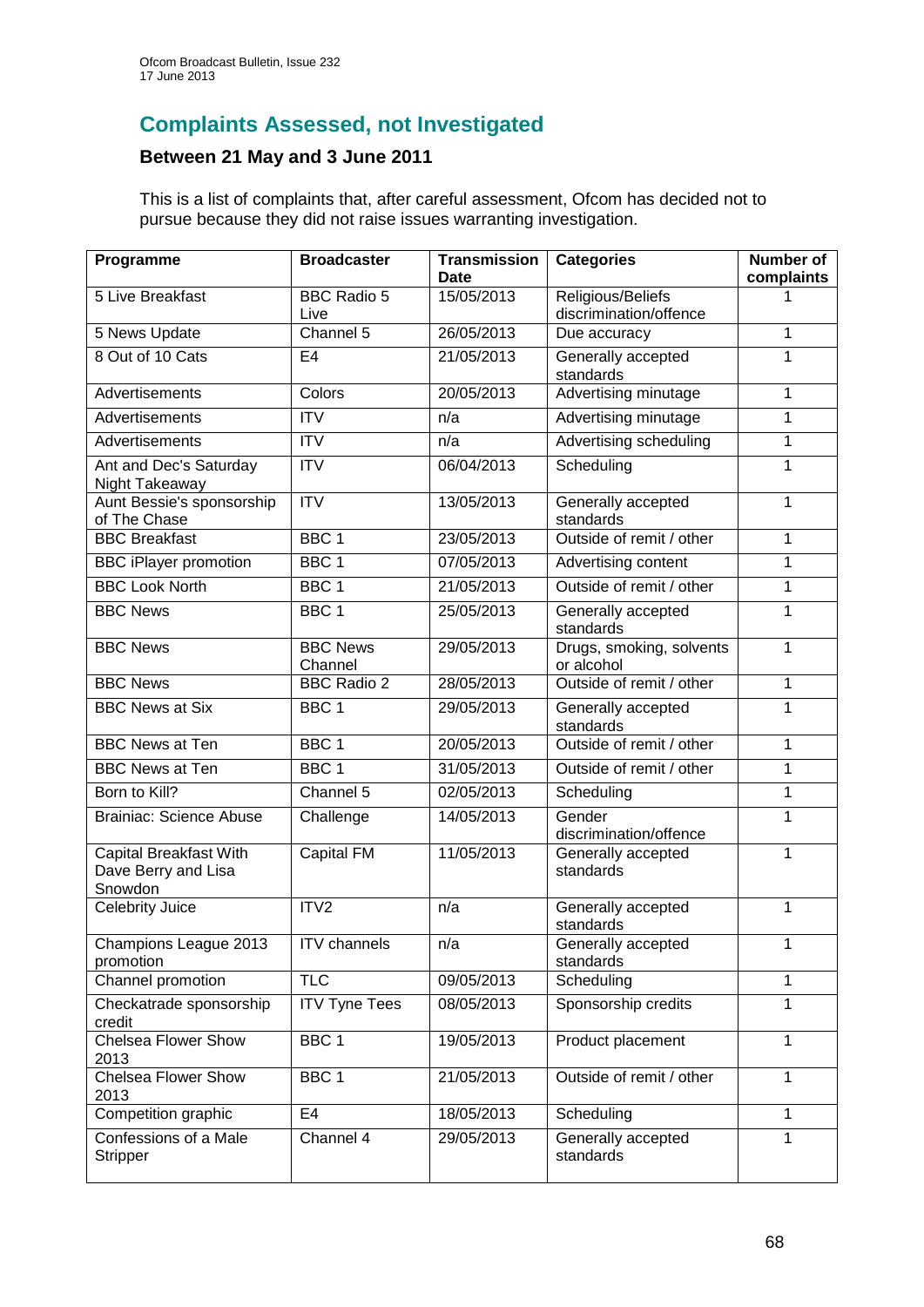| Confessions of a Male<br><b>Stripper</b>            | Channel 4               | 29/05/2013 | Sexual material                              | 1              |
|-----------------------------------------------------|-------------------------|------------|----------------------------------------------|----------------|
| <b>Coronation Street</b>                            | <b>ITV</b>              | 26/05/2013 | Undue prominence                             | $\mathbf{1}$   |
| Countdown                                           | Channel 4               | 21/05/2013 | Generally accepted<br>standards              | $\overline{4}$ |
| Crank                                               | <b>ITV</b>              | 25/05/2013 | Generally accepted<br>standards              | $\mathbf{1}$   |
| <b>Criminal Minds</b>                               | <b>Sky Living</b>       | n/a        | Advertising minutage                         | 1              |
| Daybreak                                            | <b>ITV</b>              | 27/05/2013 | Due impartiality/bias                        | $\mathbf{1}$   |
| Daybreak                                            | $\overline{ITV}$        | 29/05/2013 | Sexual orientation<br>discrimination/offence | 1              |
| Deal or No Deal                                     | Channel 4               | 16/05/2013 | Generally accepted<br>standards              | $\mathbf{1}$   |
| Dirty Britain                                       | $\overline{\text{ITV}}$ | 22/05/2013 | Animal welfare                               | $\overline{3}$ |
| Doctor Who                                          | BBC <sub>1</sub>        | 04/05/2013 | Violence and dangerous<br>behaviour          | $\mathbf{1}$   |
| Doctors                                             | BBC <sub>1</sub>        | 21/05/2013 | Sexual material                              | $\mathbf{1}$   |
| Down the Line                                       | <b>BBC Radio 4</b>      | 15/05/2013 | Scheduling                                   | $\mathbf{1}$   |
| Down the Line                                       | <b>BBC Radio 4</b>      | 22/05/2013 | Offensive language                           | $\mathbf{1}$   |
| EastEnders                                          | BBC <sub>1</sub>        | 29/05/2013 | Generally accepted<br>standards              | 1              |
| <b>Embarrassing Bodies</b>                          | Channel 4               | 21/05/2013 | Scheduling                                   | $\overline{3}$ |
| <b>Embarrassing Bodies</b>                          | Channel 4               | 28/05/2013 | Scheduling                                   | $\overline{2}$ |
| Emmerdale                                           | <b>ITV</b>              | 23/05/2013 | Violence and dangerous<br>behaviour          | $\mathbf{1}$   |
| Emmerdale                                           | <b>ITV</b>              | 29/05/2013 | Offensive language                           | $\mathbf{1}$   |
| Emmerdale                                           | <b>ITV</b>              | 29/05/2013 | Sexual orientation<br>discrimination/offence | 1              |
| Emmerdale                                           | <b>ITV</b>              | n/a        | Generally accepted<br>standards              | 1              |
| Emmerdale                                           | ITV <sub>2</sub>        | 23/05/2013 | Generally accepted<br>standards              | $\mathbf{1}$   |
| Emmerdale                                           | <b>STV</b>              | 13/05/2013 | Drugs, smoking, solvents<br>or alcohol       | $\mathbf{1}$   |
| <b>Eurovision Song Contest</b><br>2013              | BBC 1                   | 18/05/2013 | Generally accepted<br>standards              | 1              |
| <b>Eurovision Song Contest</b><br>2013              | BBC <sub>1</sub>        | 18/05/2013 | Outside of remit / other                     | 1              |
| FA Cup Final                                        | <b>ITV</b>              | 11/05/2013 | Advertising/editorial<br>distinction         | 1              |
| <b>FA Cup Final</b>                                 | <b>ITV</b>              | 11/05/2013 | Gambling                                     | $\mathbf{1}$   |
| Foxy Bingo's sponsorship<br>of The Jeremy Kyle Show | <b>ITV</b>              | 22/05/2013 | Generally accepted<br>standards              | 1              |
| Friday Night Dinner                                 | Channel 4               | n/a        | <b>Disability</b><br>discrimination/offence  | $\mathbf{1}$   |
| Geoff Lloyd's Hometime<br>Show                      | Absolute Radio          | 28/05/2013 | Generally accepted<br>standards              | 1              |
| Good Luck Charlie                                   | Disney Channel          | 25/05/2013 | Generally accepted<br>standards              | 1              |
| <b>Grand Designs</b>                                | More4                   | 27/05/2013 | Offensive language                           | $\mathbf{1}$   |
| <b>Greg Burns</b>                                   | Capital FM              | 16/05/2013 | Outside of remit / other                     | 1              |
| Greg James                                          | <b>BBC Radio 1</b>      | 24/05/2013 | Scheduling                                   | 1              |
| Greggs: More Than Meats<br>the Pie                  | Sky1                    | 27/05/2013 | Generally accepted<br>standards              | 1              |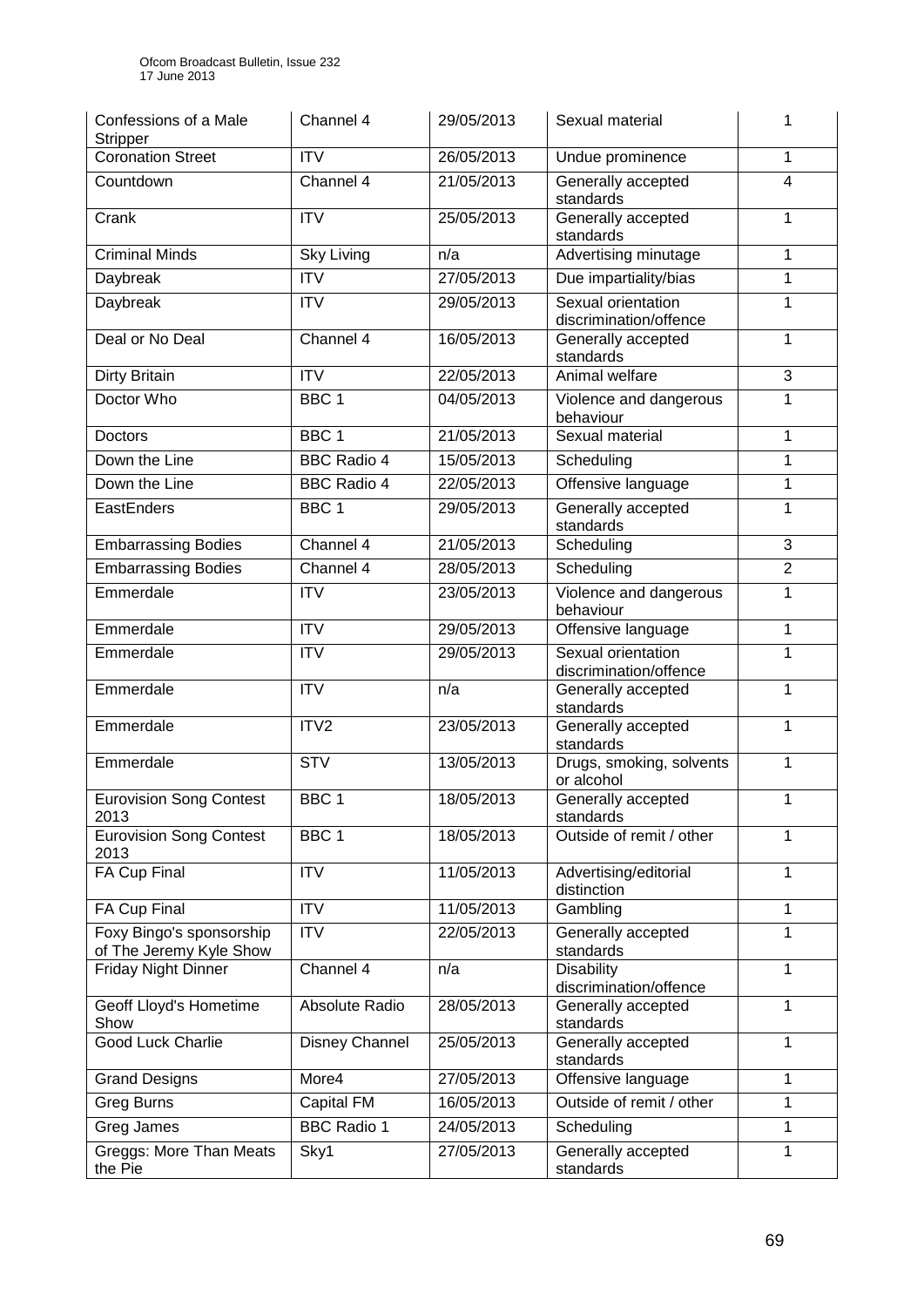| Halfords sponsorship credit                                  | Dave                  | 12/05/2013 | Generally accepted<br>standards              | 1              |
|--------------------------------------------------------------|-----------------------|------------|----------------------------------------------|----------------|
| Halfords sponsorship credit                                  | Dave                  | n/a        | Sponsorship credits                          | 1              |
| Have I Got News for You                                      | BBC <sub>1</sub>      | 17/05/2013 | Outside of remit / other                     | 1              |
| Have I Got News for You                                      | BBC <sub>1</sub>      | 24/05/2013 | Generally accepted<br>standards              | $\mathbf{1}$   |
| <b>Holby City</b>                                            | BBC <sub>1</sub>      | 21/05/2013 | Scheduling                                   | 1              |
| <b>Hollyoaks</b>                                             | Channel 4             | 30/05/2013 | Violence and dangerous<br>behaviour          | 1              |
| House                                                        | <b>Sky Atlantic</b>   | 16/05/2013 | Outside of remit / other                     | 1              |
| How to Win Eurovision                                        | BBC <sub>3</sub>      | 19/05/2013 | Scheduling                                   | $\overline{3}$ |
| lain Dale                                                    | <b>LBC 97.3FM</b>     | 14/05/2013 | Commercial<br>communications on radio        | 1              |
| lan Dale                                                     | <b>LBC 97.3FM</b>     | 03/05/2013 | Generally accepted<br>standards              | 1              |
| <b>International Football</b>                                | <b>ITV</b>            | 29/05/2013 | Race<br>discrimination/offence               | $\overline{2}$ |
| <b>International Football</b>                                | $\overline{IV}$       | 02/06/2013 | Outside of remit / other                     | $\mathbf{1}$   |
| <b>ITV News and Weather</b>                                  | <b>ITV</b>            | 21/05/2013 | Generally accepted<br>standards              | $\overline{2}$ |
| <b>ITV News and Weather</b>                                  | $\overline{IV}$       | 29/05/2013 | Privacy                                      | $\mathbf{1}$   |
| <b>ITV News London</b>                                       | <b>ITV London</b>     | 09/05/2013 | Due accuracy                                 | 6              |
| <b>ITV News Meridian</b>                                     | <b>ITV Meridian</b>   | 20/05/2013 | Due accuracy                                 | $\mathbf{1}$   |
| Julia George                                                 | <b>BBC Radio Kent</b> | 20/05/2013 | Sexual orientation<br>discrimination/offence | 1              |
| Kind Hearts and Coronets                                     | BBC <sub>2</sub>      | 11/05/2013 | Offensive language                           | $\mathbf{1}$   |
| Kind Hearts and Coronets                                     | BBC <sub>2</sub>      | 11/05/2013 | Race discrimination                          | $\mathbf{1}$   |
| <b>Kismat Radio</b>                                          | <b>Kismat Radio</b>   | 02/05/2013 | Generally accepted<br>standards              | 1              |
| <b>Kismat Radio</b>                                          | <b>Kismat Radio</b>   | 09/05/2013 | Generally accepted<br>standards              | 1              |
| Lambrini's sponsorship of<br>the British Soap Awards<br>2013 | <b>ITV</b>            | 20/05/2013 | Generally accepted<br>standards              | 1              |
| Life of Crime                                                | <b>ITV</b>            | 10/05/2013 | Offensive language                           | $\mathbf{1}$   |
| Live Youth Show                                              | Sikh Channel          | 05/05/2013 | Religious/Beliefs<br>discrimination/offence  | 1              |
| Live: Probate Show                                           | Sikh Channel          | 16/04/2013 | Materially misleading                        | $\mathbf{1}$   |
| Loose Women                                                  | <b>ITV</b>            | 20/05/2013 | Generally accepted<br>standards              | 1              |
| Loose Women                                                  | <b>ITV</b>            | 30/05/2013 | Generally accepted<br>standards              | 1              |
| Loose Women                                                  | <b>STV</b>            | 28/05/2013 | <b>Disability</b><br>discrimination/offence  | $\mathbf{1}$   |
| Lorraine                                                     | <b>ITV</b>            | 27/05/2013 | Violence and dangerous<br>behaviour          | 1              |
| Mary Queen of the High<br><b>Street</b>                      | Channel 4             | 07/05/2013 | Materially misleading                        | $\mathbf{1}$   |
| Mating Season (trailer)                                      | Channel 4             | 24/05/2013 | Scheduling                                   | 1              |
| Mating Season (trailer)                                      | Channel 4             | 29/05/2013 | Generally accepted<br>standards              | 1              |
| Mating Season (trailer)                                      | Channel 4             | 02/06/2013 | Generally accepted<br>standards              | 1              |
| Miranda                                                      | BBC 1                 | 20/05/2013 | Scheduling                                   | 1              |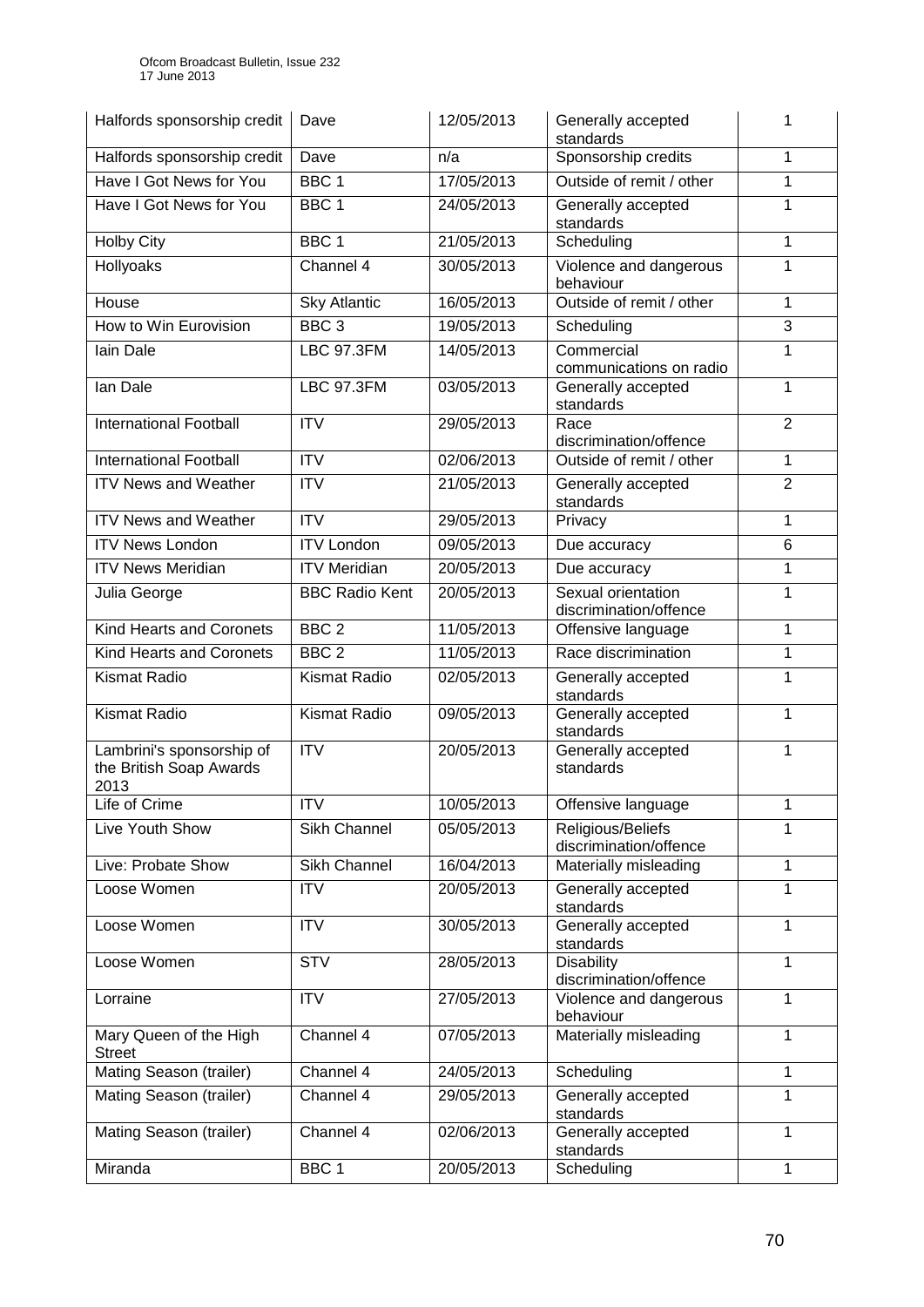| Mornings with Toby Anstis                                           | <b>Heart FM</b>                             | 07/01/2013 | Outside of remit / other                        | 1              |
|---------------------------------------------------------------------|---------------------------------------------|------------|-------------------------------------------------|----------------|
| News programming                                                    | Geo News / ARY<br><b>News</b>               | 24/05/2013 | Flashing images/risk to<br>viewers who have PSE | 1              |
| Newsnight                                                           | BBC <sub>2</sub>                            | 22/05/2013 | Generally accepted<br>standards                 | 1              |
| Night at the Museum 2                                               | Film4                                       | 12/05/2013 | Offensive language                              | 1              |
| Off Their Rockers                                                   | <b>ITV</b>                                  | 05/05/2013 | Under 18s in<br>programmes                      | 1              |
| Off Their Rockers                                                   | <b>ITV</b>                                  | 12/05/2013 | <b>Nudity</b>                                   | $\mathbf{1}$   |
| <b>Off Their Rockers</b>                                            | $\overline{ITV}$                            | 12/05/2013 | Under 18s in<br>programmes                      | 1              |
| Panorama: Hillsborough -<br>How They Buried the Truth               | BBC <sub>1</sub>                            | 20/05/2013 | Outside of remit / other                        | 1              |
| Phones4U's sponsorship<br>of Mission Impossible                     | Film4                                       | 20/05/2013 | Sponsorship credits                             | 1              |
| Pokemon (trailer)                                                   | <b>CITV</b>                                 | 22/05/2013 | Scheduling                                      | 1              |
| Police, Camera, Action!                                             | ITV4                                        | 21/05/2013 | Age<br>discrimination/offence                   | 1              |
| Programme trailers                                                  | <b>Sky Sports</b>                           | n/a        | Scheduling                                      | 1              |
| Programming                                                         | 5USA / ITV3                                 | n/a        | Outside of remit / other                        | $\mathbf{1}$   |
| Programming                                                         | <b>BBC</b>                                  | n/a        | Advertising/editorial<br>distinction            | $\mathbf{1}$   |
| Programming                                                         | Various                                     | n/a        | Gender<br>discrimination/offence                | 1              |
| Punk'd                                                              | <b>VIVA</b>                                 | 20/05/2013 | Generally accepted<br>standards                 | 1              |
| Q and A English                                                     | Iqra TV                                     | 04/05/2013 | Religious/Beliefs<br>discrimination/offence     | $\mathbf{1}$   |
| Radio 1 Teen Awards                                                 | BBC 1 (Red<br>Button)                       | 07/10/2012 | Offensive language                              | 1              |
| Ramsay's Kitchen<br>Nightmares USA                                  | Channel $\overline{4}$                      | 29/04/2013 | Violence and dangerous<br>behaviour             | 1              |
| Rugby coverage                                                      | <b>BBC Radio 5</b><br>Live and<br>Talksport | $01 - Jun$ | Outside of remit / other                        | 1              |
| <b>Russell Howard's Good</b><br><b>News</b>                         | Dave                                        | 27/05/2013 | Religious/Beliefs<br>discrimination/offence     | 1              |
| Saturday Kitchen Live                                               | BBC <sub>1</sub>                            | 11/05/2013 | Product placement                               | $\mathbf{1}$   |
| Scott and Bailey                                                    | <b>ITV</b>                                  | 23/05/2013 | Generally accepted<br>standards                 | 5              |
| Scott and Bailey                                                    | <b>ITV</b>                                  | 23/05/2013 | Violence and dangerous<br>behaviour             | 1              |
| Secrets of the Seven<br><b>Sisters</b>                              | Al Jazeera                                  | 11/04/2013 | Religious/Beliefs<br>discrimination/offence     | 1              |
| Seven Seas Multivitamin's<br>sponsorship of ITV<br>National Weather | <b>ITV</b>                                  | 25/05/2013 | Sponsorship credits                             | 1              |
| Simply Bhangra with DJ<br>Harpz                                     | Fever FM                                    | 11-May     | Outside of remit / other                        | $\mathbf{1}$   |
| Sketchorama                                                         | <b>BBC Radio 4</b>                          | 29/05/2013 | Generally accepted<br>standards                 | 1              |
| <b>Skint</b>                                                        | Channel 4                                   | 13/05/2013 | Crime                                           | $\mathbf{1}$   |
| <b>Skint</b>                                                        | Channel 4                                   | 13/05/2013 | Generally accepted<br>standards                 | $\overline{2}$ |
| <b>Skint</b>                                                        | Channel 4                                   | 13/05/2013 | Materially misleading                           | $\mathbf{1}$   |
| <b>Skint</b>                                                        | Channel 4                                   | 20/05/2013 | Crime                                           | 3              |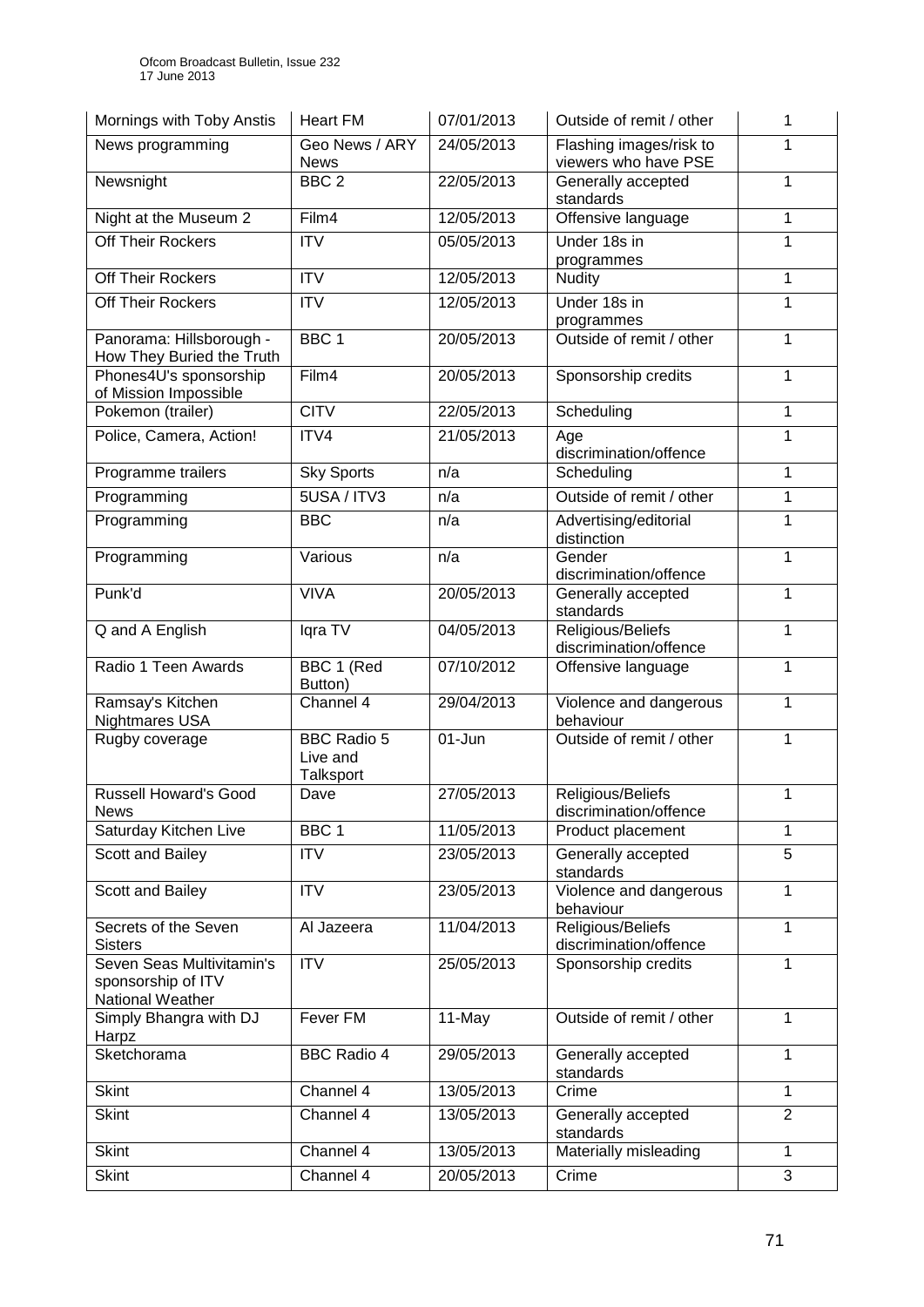| <b>Skint</b>                                        | Channel 4              | 20/05/2013 | Materially misleading                       | 1              |
|-----------------------------------------------------|------------------------|------------|---------------------------------------------|----------------|
| <b>Skint</b>                                        | Channel 4              | 20/05/2013 | Outside of remit / other                    | 1              |
| <b>Sky News</b>                                     | <b>Sky News</b>        | 21/05/2013 | Generally accepted<br>standards             | 1              |
| <b>Sky News</b>                                     | <b>Sky News</b>        | 22/05/2013 | Promotion of<br>products/services           | $\mathbf{1}$   |
| Sky News with Charlotte<br><b>Hawkins</b>           | <b>Sky News</b>        | 22/05/2013 | Outside of remit / other                    | 1              |
| <b>Sky News with Kay Burley</b>                     | <b>Sky News</b>        | 31/05/2013 | Due accuracy                                | 1              |
| <b>Sky Sports News</b>                              | <b>Sky Sports News</b> | 22/05/2013 | Generally accepted<br>standards             | 1              |
| Sky World Review and<br><b>Business Report</b>      | <b>Sky News</b>        | 21/05/2013 | Offensive language                          | 1              |
| Studio 66                                           | Studio 66 TV           | n/a        | Generally accepted<br>standards             | $\mathbf{1}$   |
| The Americans (trailer)                             | <b>ITV</b>             | 28/05/2013 | Violence and dangerous<br>behaviour         | $\mathbf{1}$   |
| The Chris Evans Breakfast<br>Show                   | <b>BBC Radio 2</b>     | 17/05/2013 | Outside of remit / other                    | $\mathbf{1}$   |
| <b>The Daily Politics</b>                           | BBC <sub>2</sub>       | 20/05/2013 | Outside of remit / other                    | $\mathbf{1}$   |
| The Dam Busters                                     | Channel 5              | 25/05/2013 | Race<br>discrimination/offence              | 1              |
| The Dam Busters                                     | Channel 5              | 25/05/2013 | <b>Television Access</b><br><b>Services</b> | 1              |
| The Devils Ride                                     | Discovery              | 05/06/2013 | Outside of remit / other                    | $\mathbf{1}$   |
| The Hunt for Britain's Sex<br>Gangs (trailer)       | Channel 4              | 20/05/2013 | Scheduling                                  | $\mathbf{1}$   |
| The Jeremy Kyle Show                                | ITV <sub>2</sub>       | 22/05/2013 | Generally accepted<br>standards             | $\mathbf{1}$   |
| The Job Lot                                         | <b>ITV</b>             | 20/05/2013 | <b>Disability</b><br>discrimination/offence | $\overline{7}$ |
| The Job Lot                                         | $\overline{IV}$        | 20/05/2013 | Materially misleading                       | $\mathbf{1}$   |
| The Martin Lewis Money<br>Show                      | <b>ITV</b>             | 24/05/2013 | Materially misleading                       | 1              |
| The One Show                                        | BBC <sub>1</sub>       | 22/05/2013 | Generally accepted<br>standards             | $\overline{2}$ |
| The One Show                                        | BBC <sub>1</sub>       | 24/05/2013 | Generally accepted<br>standards             | 1              |
| The One Show                                        | BBC <sub>1</sub>       | 28/05/2013 | Outside of remit / other                    | $\mathbf{1}$   |
| The Only Way is Marbs<br>(trailer)                  | <b>ITV</b>             | 31/05/2013 | Scheduling                                  | 1              |
| The Premier League's<br><b>Most Amazing Moments</b> | BBC <sub>3</sub>       | 19/05/2013 | Gender<br>discrimination/offence            | $\mathbf{1}$   |
| The Voice UK                                        | BBC <sub>1</sub>       | 25/05/2013 | Outside of remit / other                    | 1              |
| The World at One                                    | <b>BBC Radio 4</b>     | 28/05/2013 | Outside of remit / other                    | $\mathbf{1}$   |
| The Wright Stuff                                    | Channel 5              | 15/04/2013 | <b>Disability</b><br>discrimination/offence | 1              |
| The Wright Way                                      | BBC <sub>1</sub>       | 28/05/2013 | Generally accepted<br>standards             | $\mathbf{1}$   |
| This Morning                                        | <b>ITV</b>             | 03/06/2013 | Competitions                                | 1              |
| <b>Traffic Cops</b>                                 | BBC <sub>3</sub>       | 23/05/2013 | Offensive language                          | $\mathbf{1}$   |
| <b>UEFA Champions League</b><br>Final               | <b>ITV</b>             | 25/05/2013 | Race<br>discrimination/offence              | 1              |
| Vicious                                             | ITV                    | 20/05/2013 | Sexual material                             | $\mathbf{1}$   |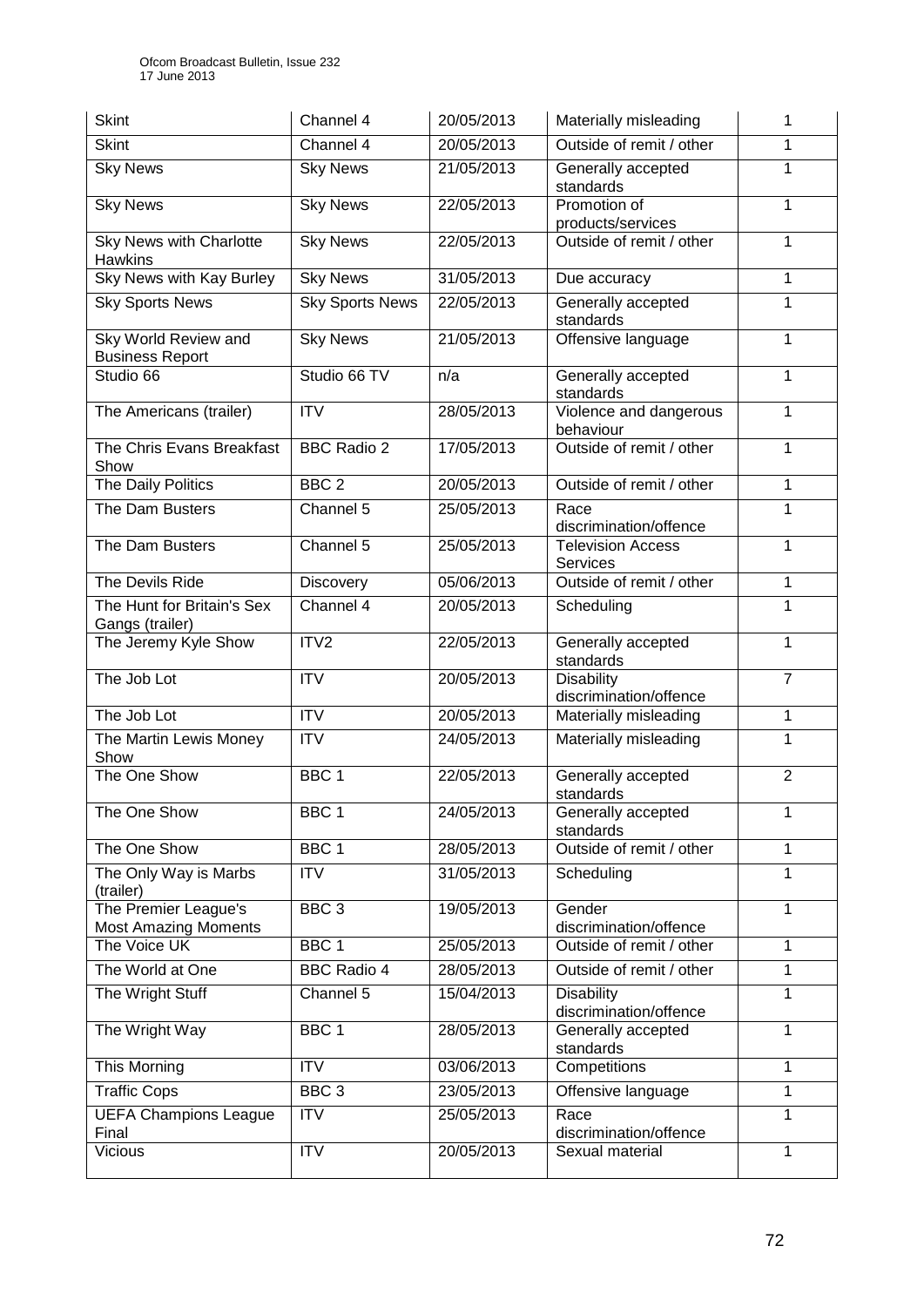Ofcom Broadcast Bulletin, Issue 232 17 June 2013

| Wannabes                                        | <b>CITV</b>      | 20/05/2013 | Gender<br>discrimination/offence    | 2 |
|-------------------------------------------------|------------------|------------|-------------------------------------|---|
| Waterloo Road                                   | BBC <sub>1</sub> | 16/05/2013 | Scheduling                          | 3 |
| Waterloo Road                                   | BBC <sub>1</sub> | 29/05/2013 | Scheduling                          |   |
| Who Wants to be a<br>Millionaire?               | <b>ITV</b>       | 21/05/2013 | Race<br>discrimination/offence      |   |
| William Hill's sponsorship<br>of the ITV FA Cup | <b>ITV</b>       | 11/05/2013 | Gambling                            |   |
| X <sub>2</sub>                                  | $5^*$            | 20/05/2013 | Advertising scheduling              |   |
| You've Been Framed!                             | <b>ITV</b>       | 25/05/2013 | Generally accepted<br>standards     |   |
| You've Been Framed!                             | <b>ITV</b>       | 25/05/2013 | Violence and dangerous<br>behaviour |   |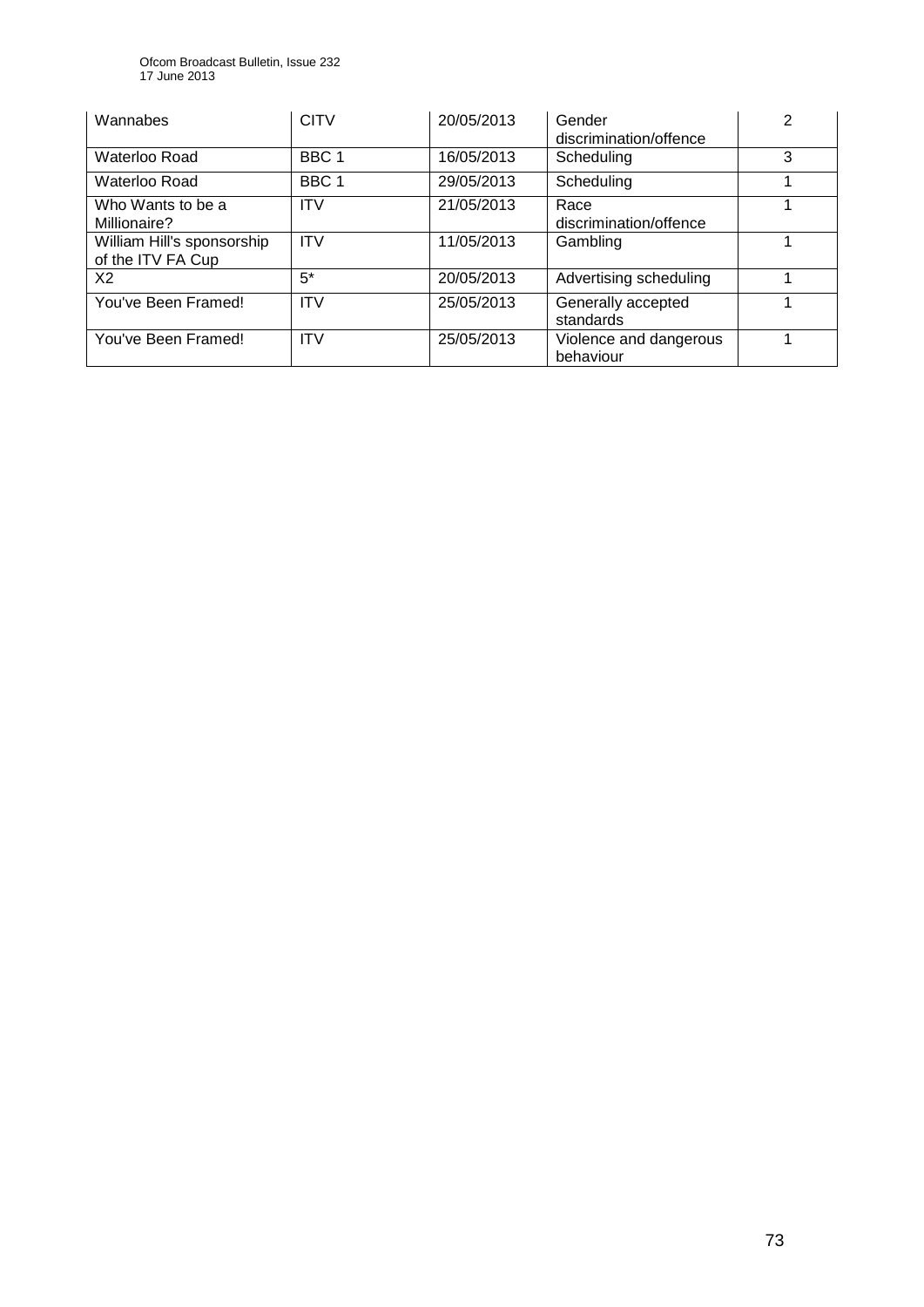## **Investigations List**

If Ofcom considers that a broadcast may have breached its codes, it will start an investigation.

Here is an alphabetical list of new investigations launched between 23 May and 5 June 2013.

| Programme                       | <b>Broadcaster</b>          | <b>Transmission date</b> |
|---------------------------------|-----------------------------|--------------------------|
| 5 News at 6.30                  | Channel 5                   | 22 May 2013              |
| Advertising scheduling          | <b>CNN</b><br>International | 23 April 2013            |
| Al Jazeera News Live            | Al Jazeera                  | 22 May 2013              |
| Ambur Radio sponsorship credit  | Ambur Radio                 | 25 March 2013            |
| <b>BBC News</b>                 | <b>BBC News</b><br>channel  | 22 May 2013              |
| <b>BBC News at Six</b>          | BBC 1                       | 24 May 2013              |
| <b>Bradford: City of Dreams</b> | BBC <sub>2</sub>            | 9 May 2013               |
| <b>Channel 4 News</b>           | Channel 4                   | 22 May 2013              |
| Channel 4 Racing                | Channel 4                   | 8 May 2013               |
| Dave Kelly (Neil or No Neil)    | Radio City<br>96.7FM        | 17 May 2013              |
| <b>Doctors</b>                  | BBC <sub>1</sub>            | 13 May 2013              |
| Fundraising appeal              | ATN Bangla                  | 26 April 2013            |
| Good Afternoon                  | Gateway 97.8<br><b>FM</b>   | 15 May 2013              |
| <b>ITV News</b>                 | <b>ITV</b>                  | 22 May 2013              |
| <b>ITV News London</b>          | <b>ITV</b>                  | 22 May 2013              |
| <b>News</b>                     | <b>PTC Punjabi</b>          | 21 April 2013            |
| <b>News</b>                     | <b>IBC Tamil</b>            | 3 December 2012          |
| News, Sport, Weather            | <b>Sky News</b>             | 22 May 2013              |